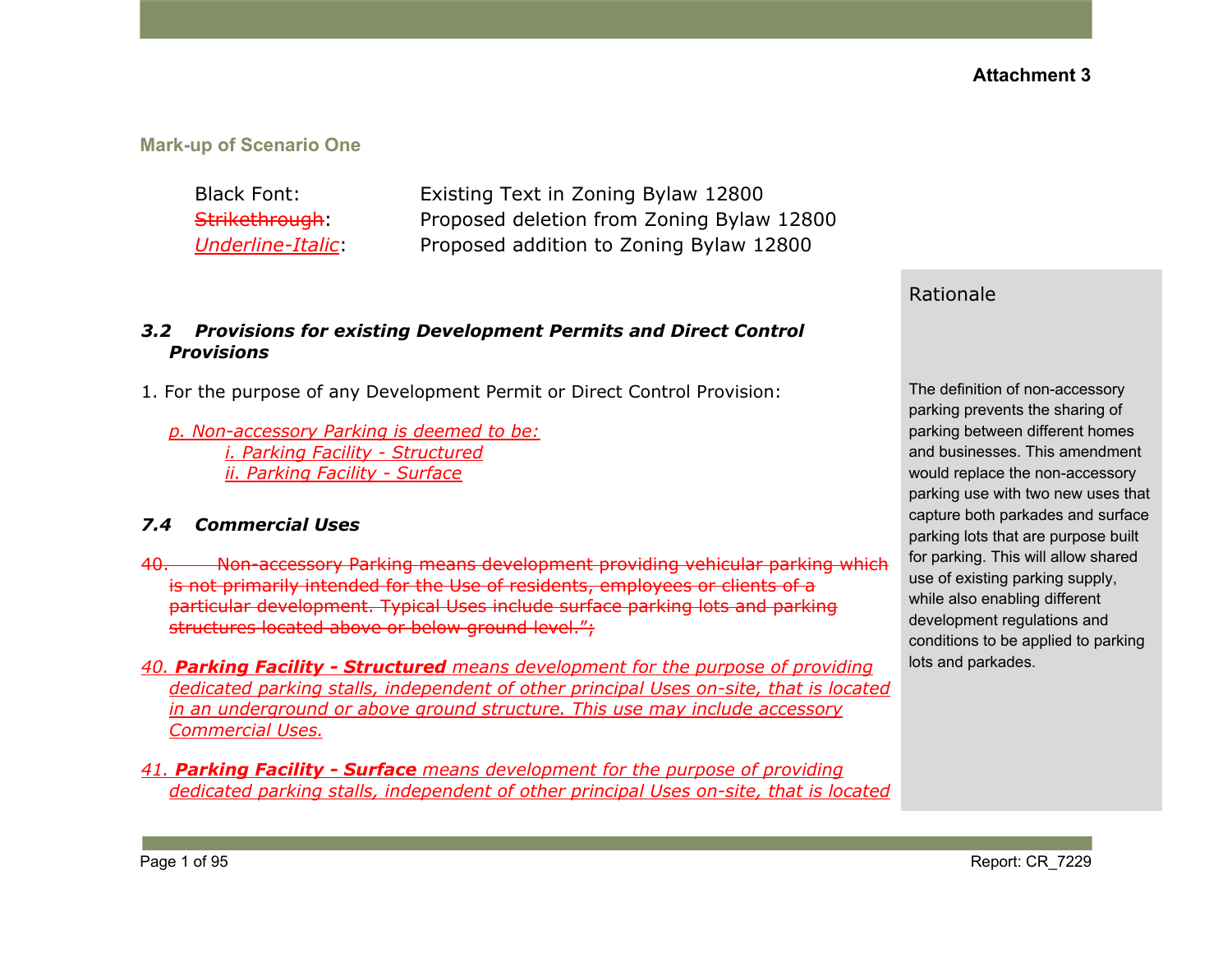*at ground level with no parking structures. This use may include accessory Commercial Uses.*

*<and renumber accordingly>*

#### *13.5 Comprehensive Site Plan*

- 3. The Comprehensive Project Site plan shall show:
	- g. common areas, including dimensions for the following:
	- vi. Parking Areas*, bicycle parking, loading spaces, and pedestrian walkways*; and

#### *14.11* **Parking** *Transportation* **Information**

- 1. The Development Officer, in consultation with Transportation Services *the appropriate City Department*, may require an applicant for a Development Permit to submit a parking impact assessment, parking utilization count, *traffic impact assessment, or Transportation Demand Management assessment or study,* or similar information necessary to determine the land use impact of vehicle parking *travel to and from the site* for the full range of Uses *development* contemplated in the Development Permit Application.
- 2. The Development Officer, having regard to the information provided in section 14.11(1) may, in consultation with Transportation Services *the appropriate City Department*, apply conditions to the approval of the Development Permit to mitigate land use impacts of vehicle parking travel to and from the site.
- 3. When a parking impact assessment *traffic impact assessment, or Transportation Demand Management Study* is required pursuant to subsection 14.11(1), *it* parking impact assessment shall be completed by a Professional Engineer

Adding non-vehicle parking infrastructure to this list results in all types of parking and loading spaces to be shown on the plan.

A broader range of studies are named, and this allows a more holistic review of the travel to and from a development.

Specific reference to a business area are removed due to their name changing regularly.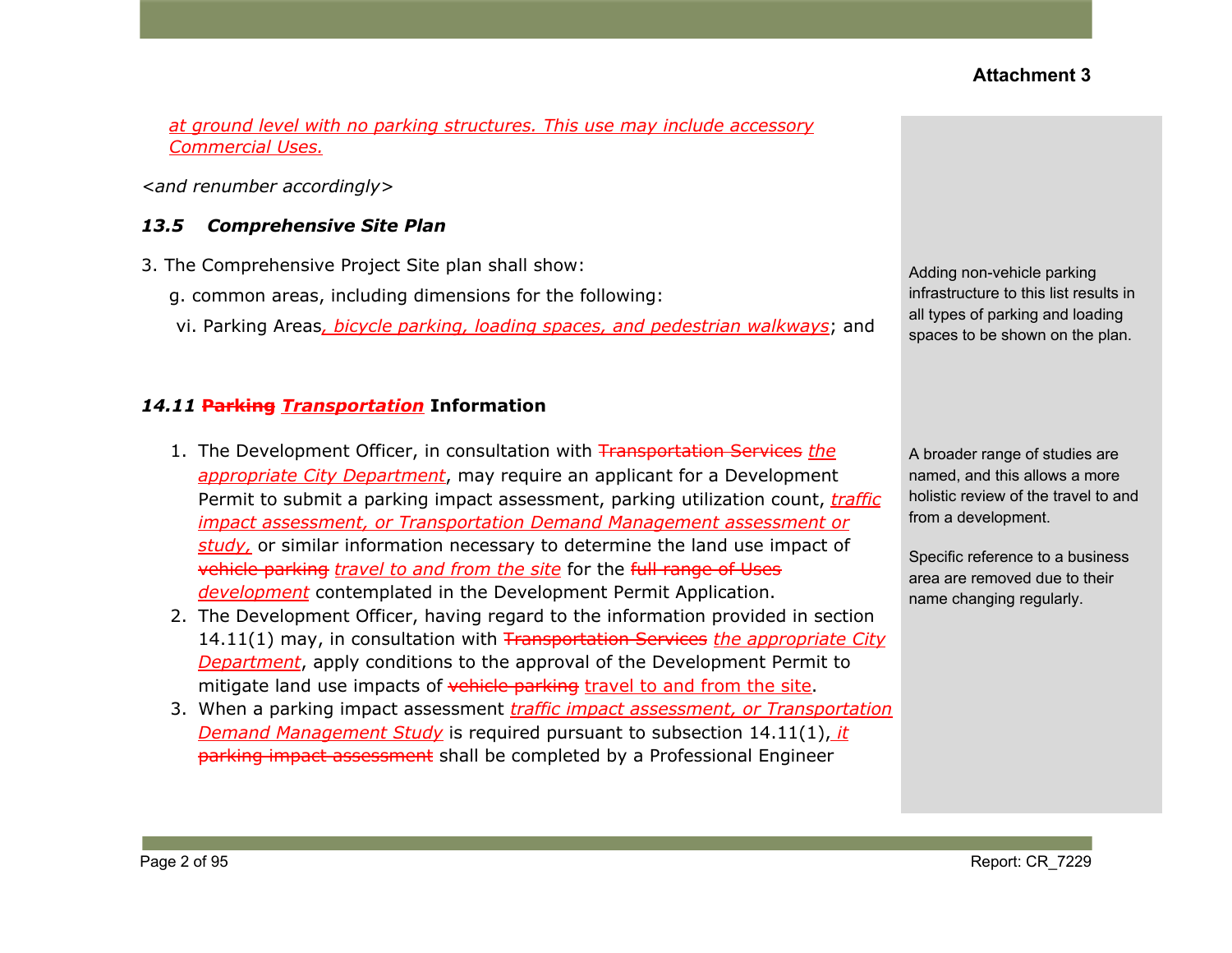registered in Alberta, to the satisfaction of the Development Officer in consultation with Transportation Services.

#### *23. Enforcement and Penalties*

#### **23.1 Offences**

10. Notwithstanding subsection 23.1(2), it is an offence to hardsurface an area within a Front Yard or a flanking Side Yard in a way that contravenes *Section 54.3* subsection 54.1(4) or subsection 54.1(5) of this Bylaw without a valid and approved Development Permit when a Development Permit is required.

#### *Section 23A - Specified Penalties for Offences*

Hardsurfacing in contravention of *Section 54.3* subsection 54.1(4) or 54.1(5) without a Development Permit.

*50. Accessory Uses and Buildings*

#### **50.1 Accessory Uses and Buildings: General**

1. A Use shall be Accessory to a Permitted or Discretionary Use which is a principal Use on the Site, if such Use complies with the definition of Accessory in this Bylaw. Notwithstanding the foregoing, Accessory parking may be on the same Site as the principal Use or comply with [subsection](https://webdocs.edmonton.ca/InfraPlan/zoningbylaw/ZoningBylaw/Part1/Development/54_2_Required_Off-street_Vehicular_Accessory_Parking.htm) 54.2(2) of this Bylaw.

Updated reference to reflect the new section numbering.

Updated reference to reflect the new section numbering.

The distinction between accessory and non-accessory is removed to allow the sharing of parking spaces between different uses.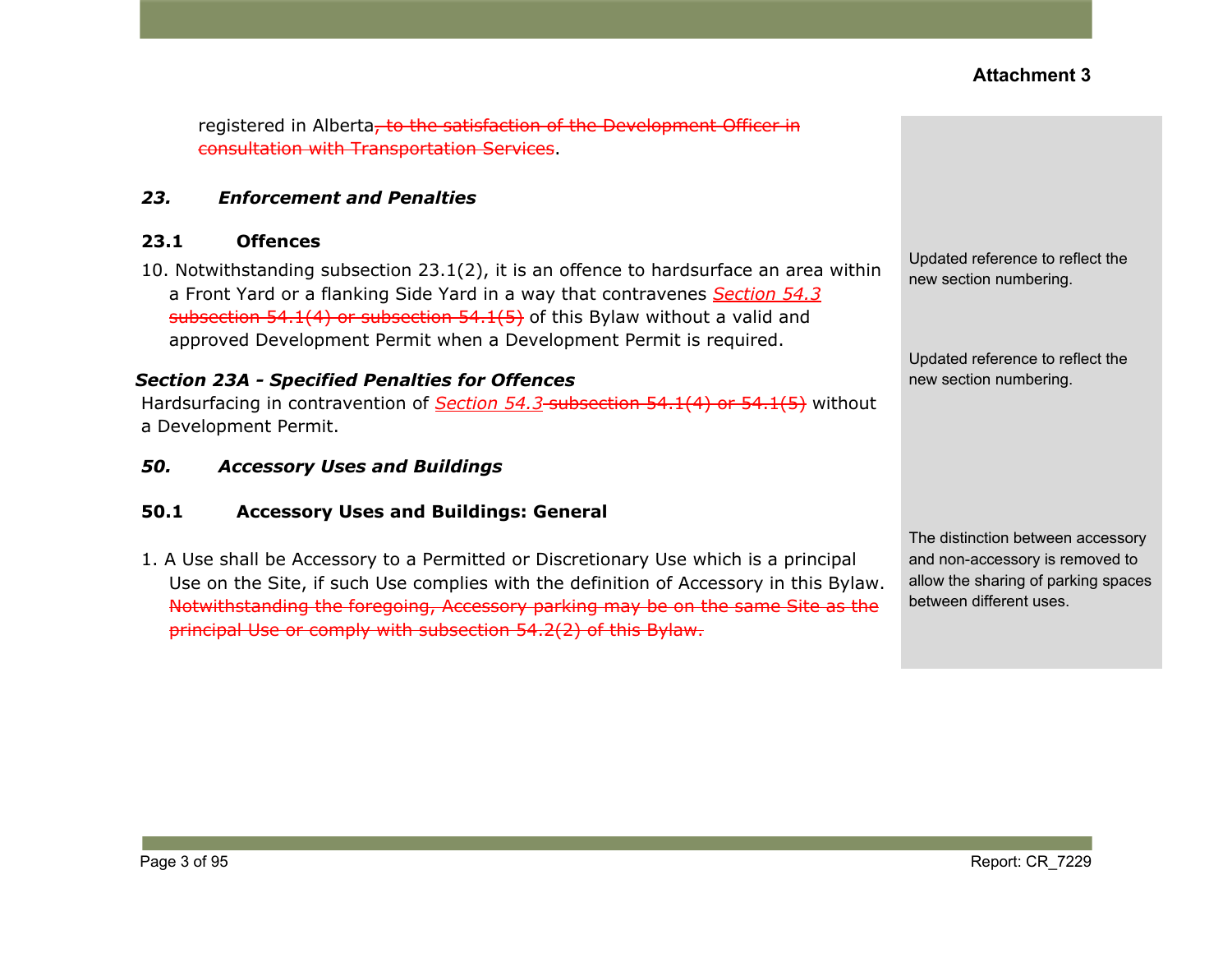### *54.1 Off-street Parking and Loading Regulations General Off-street Parking and Loading Requirements*

- 1. Applicability and Exceptions
	- a. The regulations contained within this Section shall not apply to buildings or Uses existing at the time of the adoption of Zoning Bylaw 12800 until development takes place in a manner outlined in 54.1(1)(b).
	- b. When any development takes place on any Site, off-street parking and loading facilities for each building type or Use, including Accessory Uses, shall be provided and maintained in accordance with the regulations and standards of this Bylaw, except that:
		- i. a change in Use development in accordance with subsection 12.2.(1)(f) shall not be required to provide additional parking on Site and shall maintain the parking requirement of the existing or proposed Use, whichever is less; and
		- ii. where new off-street parking facilities or loading facilities are provided when not required, the location, design and operation of such facilities shall comply with all the regulations of this Bylaw.
	- c. All required parking and loading facilities shall only be used for the purpose of accommodating the vehicles of clients, customers, employees, members, residents or visitors in connection with the building or Use for which the parking and loading facilities are provided, and the parking and loading facilities shall not be used for driveways, access or egress, commercial repair work, display, sale or storage of goods of any kind, except for the purpose of Special Events.
- *1. Where off-street parking and loading facilities are provided they shall be provided and maintained in accordance with the regulations and standards of this Bylaw. Where off-street parking facilities or loading facilities are provided when not*

Renamed to reflect that these rules apply to all parking spaces provided.

It is not necessary to refer to other sections of the bylaw as being in force.

Incorporated into the loading spaces regulations.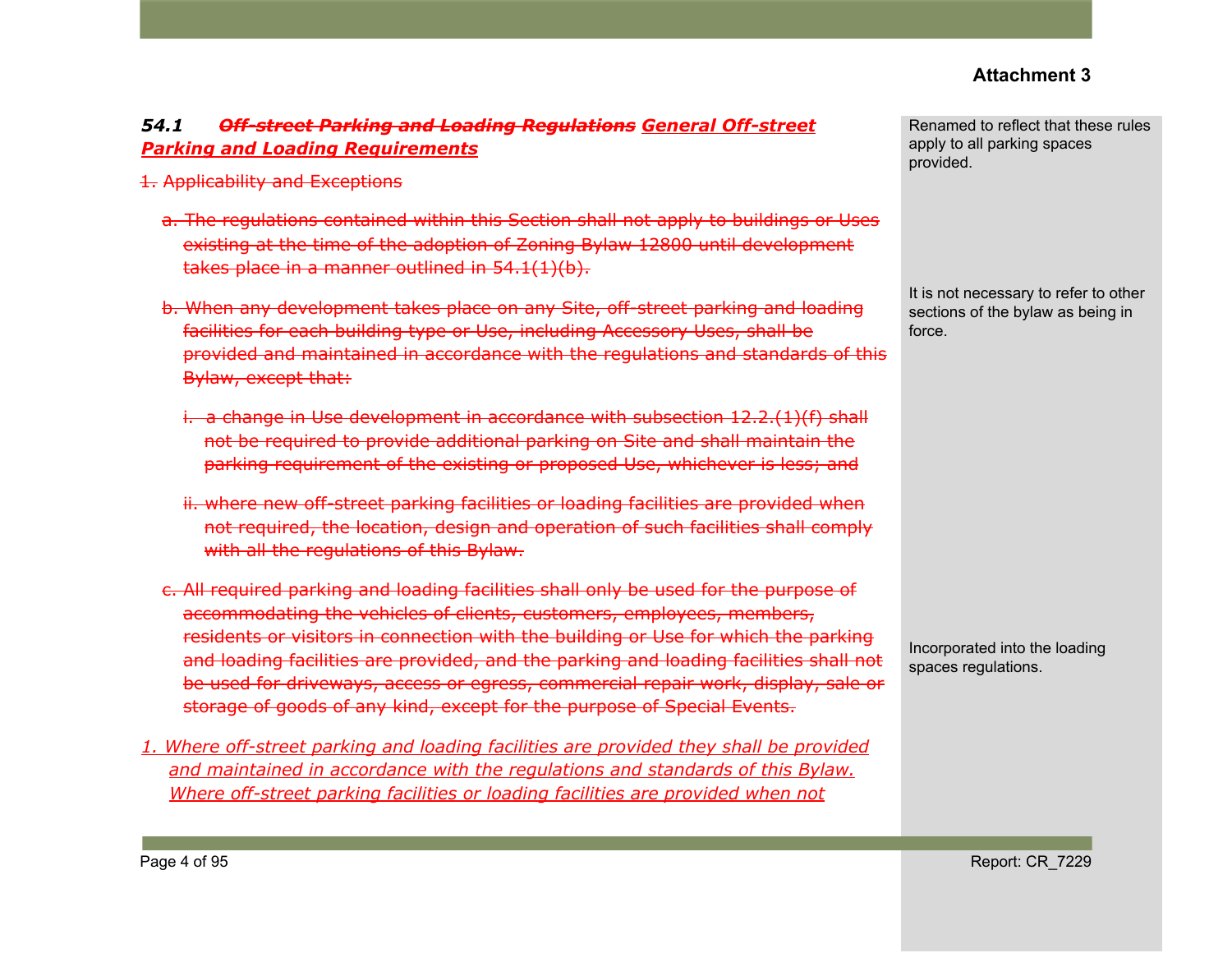*required, the location, design and operation of such facilities shall comply with all the regulations of this Bylaw.*

- *2. All parking, loading, and drop-off areas will be designed to ensure a safe physical environment.*
- *3. Minimum vehicle parking space and loading space dimensions*
	- *a. All provided parking spaces shall be clear of any access driveways, aisles, ramps, columns, signs, pedestrian passageways, building door swing area, and other similar obstructions.*
	- *b. Loading facilities shall not be used for driveways, access or egress, commercial repair work, display, sale, or storage of goods of any kind.*
	- *c. All provided parking spaces and loading spaces shall conform to the following minimum dimensions:*

| Parking<br>space type                                  | Length            | Width<br>(no)<br>obstructi<br>ons) | Width with<br>obstruction<br>on one side<br><i>(including)</i><br>two or more<br>car garage) | Width with<br>obstruction<br>on both<br>sides<br><i>(including)</i><br>one car<br>garage) | <b>Vertical</b><br>Clearance | <b>Special consideration</b>                                                                                                                                                                                                                                                                                  |
|--------------------------------------------------------|-------------------|------------------------------------|----------------------------------------------------------------------------------------------|-------------------------------------------------------------------------------------------|------------------------------|---------------------------------------------------------------------------------------------------------------------------------------------------------------------------------------------------------------------------------------------------------------------------------------------------------------|
| Standard<br>spaces and<br>Visitor<br>Parking<br>spaces | 5.5 <sub>m</sub>  | 2.6 m                              | 2.8 m                                                                                        | 3.0 <sub>m</sub>                                                                          | 2.1 m                        | Includes passenger pick-up and<br>drop-off spaces if they are<br>designated with signs to reserve<br>the parking spaces for pick-up and<br>drop-off.<br>Where visitor parking is required, it<br>must be readily available to an<br>entrance of the building and be<br>clearly identified as visitor parking. |
| <b>Small Car</b>                                       | 4.6 <sub>m</sub>  | 2.6 <sub>m</sub>                   | 2.8 m                                                                                        | 3.0 m                                                                                     | 1.9 m                        | Maximum 30% of provided spaces<br>are small car spaces. Such spaces<br>shall be clearly signed as small car<br>spaces.                                                                                                                                                                                        |
| Tandem                                                 | 12.0 <sub>m</sub> | 2.6 <sub>m</sub>                   | 2.8 m                                                                                        | 3.0 <sub>m</sub>                                                                          | 2.1 m                        | Parking spaces may only be                                                                                                                                                                                                                                                                                    |

This regulation consolidates a number of provisions related to safety and design into a single regulation that apply to all parking areas.

This table consolidates a number of provisions related to safety and design into a single regulation that apply to all parking areas.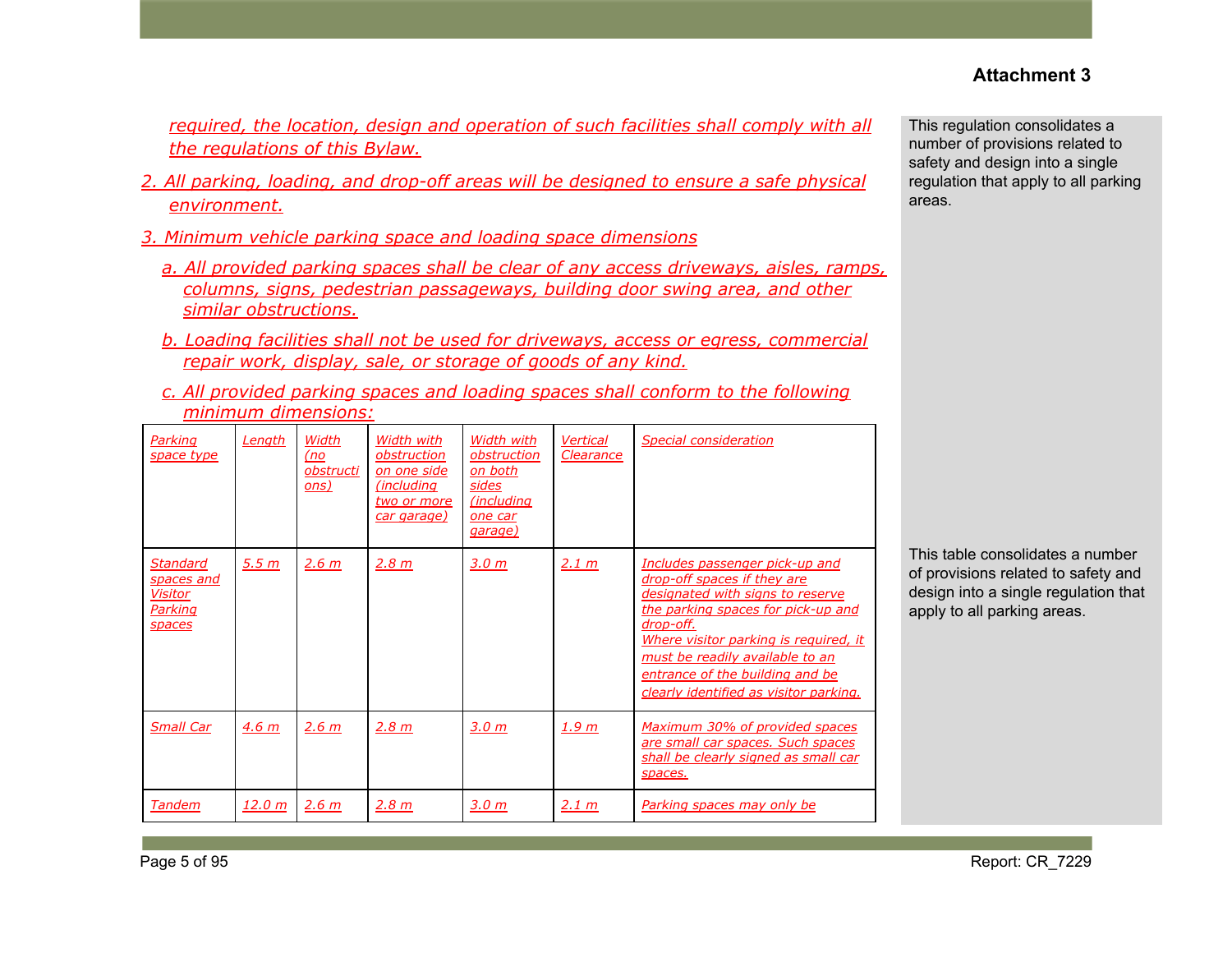|                                      |                  |                  |                                                                                                                                                                 |       |       | provided as Tandem Parking if:<br><i>i. the Tandem Parking is not used</i><br>for visitor parking;<br>ii. both Tandem Parking spaces are<br>developed to provide parking for<br>the same Dwelling; and<br>iii. the Tandem Parking does not<br>block access to any other parking<br>space.                 |
|--------------------------------------|------------------|------------------|-----------------------------------------------------------------------------------------------------------------------------------------------------------------|-------|-------|-----------------------------------------------------------------------------------------------------------------------------------------------------------------------------------------------------------------------------------------------------------------------------------------------------------|
| Expanded/<br>oversized               | 6.2 m            | 2.9 m            | 3.1 m                                                                                                                                                           | 3.3 m | 2.4 m | shall be painted with double line<br>markings                                                                                                                                                                                                                                                             |
| Barrier Free                         | 5.5              | 2.4              | be located adjacent to a<br>2.4 m wide access aisle<br>where no parking shall be<br>allowed and which shall be<br>marked to indicate no<br>parking is permitted |       | 2.4 m | be located adjoining to or near to a<br>barrier free path of travel leading<br>to a barrier free entrance.                                                                                                                                                                                                |
| Parallel                             | 7.0 <sub>m</sub> | 2.6 <sub>m</sub> | Drive aisle width is not<br>required if adjacent to a<br>public right of way.                                                                                   |       | 2.1 m | except that an end space with an<br>open end shall be a minimum<br>length of 5.5 m.                                                                                                                                                                                                                       |
| Passenger<br>Pick-up and<br>Drop-off | 7.0 <sub>m</sub> | 2.6 m            | N/A<br>N/A                                                                                                                                                      |       | 2.1 m | Passenger Drop-off Spaces shall be<br>oriented parallel to the flow of<br>traffic to accommodate<br>through-movement of vehicles and<br>to eliminate the need for backing or<br>significant turning movements.                                                                                            |
| Loading<br>Space                     | 9.0 <sub>m</sub> | 3.0 <sub>m</sub> | N/A                                                                                                                                                             | N/A   | 4.0 m | Unless larger dimensions are<br>required, having regard to the type<br>of vehicle loading and unloading<br>without projecting into a public<br>roadway.<br>Each off-street loading space shall<br>be of adequate size and<br>accessibility to accommodate the<br>vehicles expected to load and<br>unload. |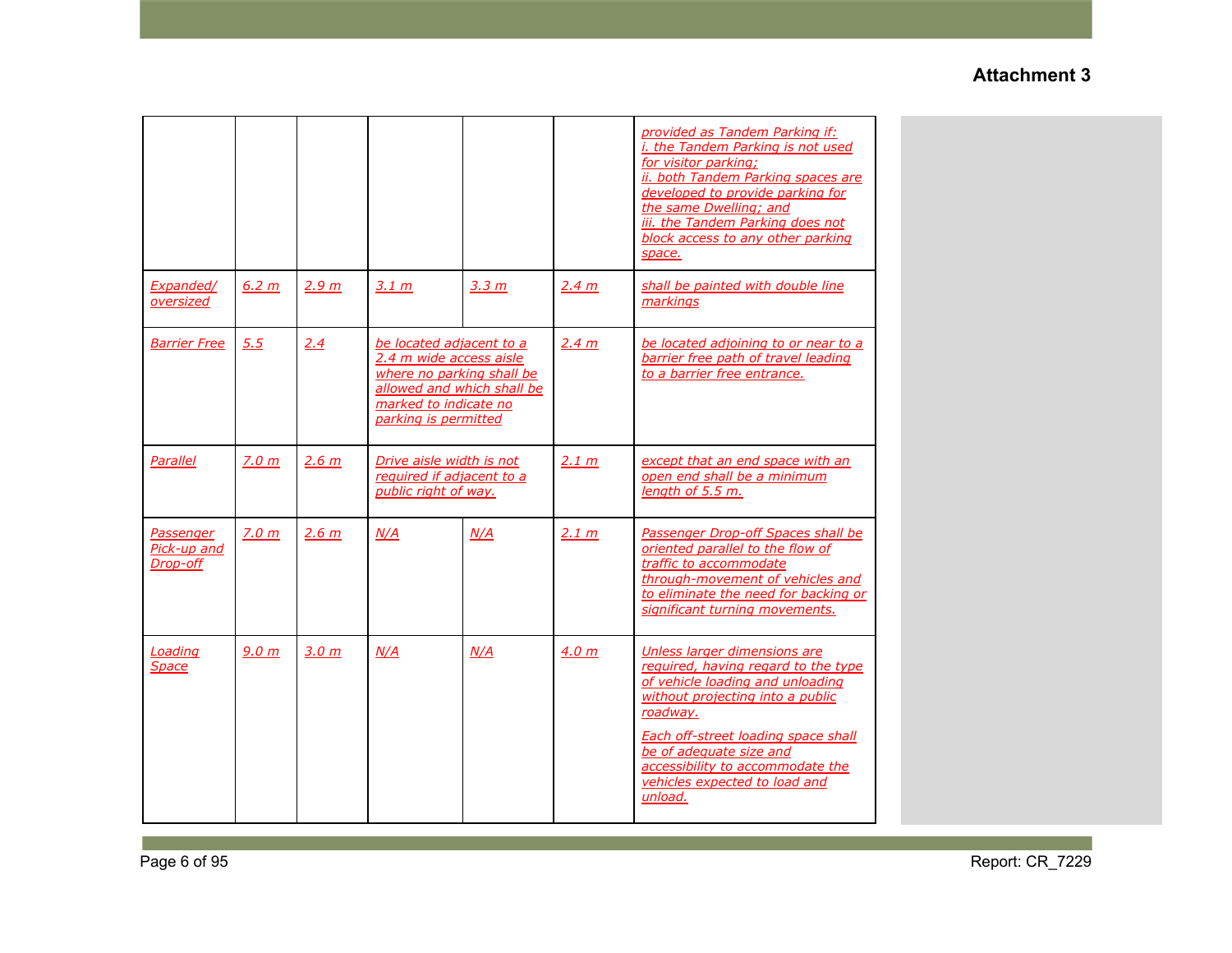- *d. minimum vehicle parking space dimension regulations:*
	- *i. are measured*
		- *A) to the centreline of the painted line, when unobstructed; or*
		- *B) from the unobstructed width from face to face of the obstruction(s), or face of the obstruction to the centre-line of the painted line, when obstructed;*
	- *ii. Vertical clearance is required to meet the entire distance between the driveway and the parking space. For greater certainty, this includes mechanical units, plumbing and other pipes, structural supports that are along the drive path and into the parking space;*
	- *iii. drive aisles shall be a minimum of:*
		- *A) 7.0 m wide for 90º parking,*
		- *B) 5.5 m wide for 60º parking, and*
		- *C) 3.6 m wide for 45º parking and parallel parking;*
		- *D) where parking spaces are located with access directly off a Lane, the required width of the aisle may be reduced by the width of the Lane, but the entire parking space must be provided on the site.*

#### *4. Landscaping for parking areas shall be provided as following:*

- *a. Surface parking areas containing parking for 30 or more vehicles shall incorporate landscaped open space within the parking area, calculated on the basis of 2.0 m<sup>2</sup> per parking and loading space, with a minimum of one landscaped island.*
- *b. Surface parking areas containing parking for 40 or more vehicles shall incorporate landscaped open space within the parking area, calculated on the*

The measurements relocate and consolidate from several other sections, as well as answer common questions about how to design parking spaces and parking lots.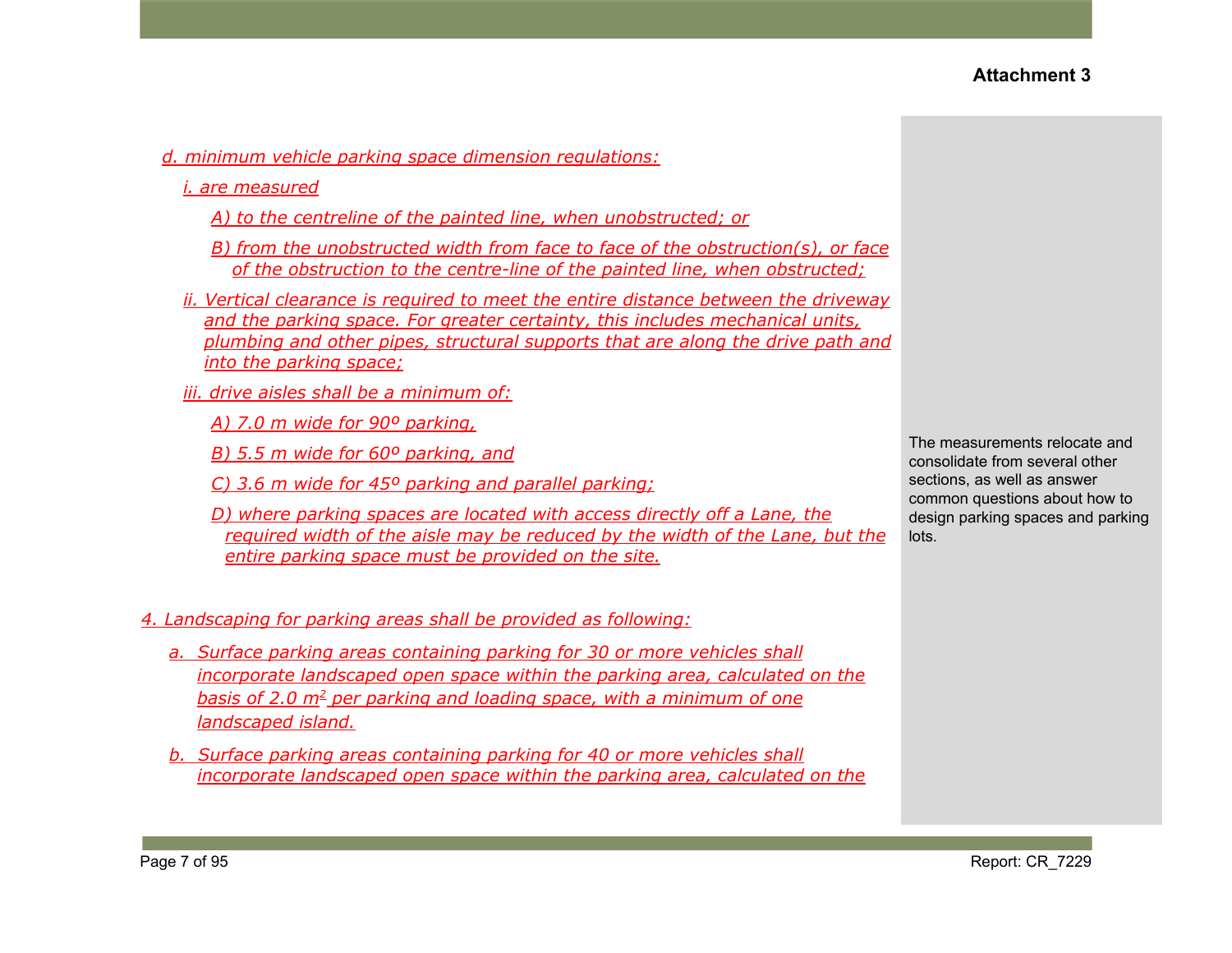*basis of 2.0 m<sup>2</sup> per parking and loading, with a minimum of two landscaped islands.*

- *c. Parking islands shall be placed to provide visual relief, to assist vehicular circulation and to organize large areas of parking into smaller cells, and shall be Landscaped in accordance with Section 55.3 - General Planting Requirements.*
- *5. The following regulations apply to a Parking Facility - Structured:*
	- *a. When a Parking Facility - Structured are located underground next to a Treed Landscape Boulevard, the Development Officer shall request information regarding the protection of the root system of adjacent trees and, in consultation with the appropriate City Department, shall apply conditions to the approval of the Development Permit to protect Treed Landscape Boulevards.*
	- *b. When a Parking Facility - Structured is located on a Site within a Transit Oriented or Main Streets Area, the design shall:*
		- *i. provide continuity of commercial Frontage along the street. In the case of a corner Site the Parking Structure shall continue the commercial frontage on the flanking public roadway.*
		- *ii. provide a minimum 4.0 m in Height on the ground level Storey of the Parking Garage.*
		- *iii. screen any parking structures above the first storey with building facades or public art.*
	- *c. For the purpose of this Section:*
		- *i. Transit Oriented Developments and Main Streets Areas are those located within:*
			- *A) 600 metres of an existing LRT station, or a future LRT station pursuant to the most recent version of a Council-approved Concept Plan;*

These regulations relocate existing landscaping requirements to the general requirements. Further refinement of these regulations will be undertaken as part of Zoning Bylaw Renewal, with a view to incorporate Low Impact Development (LID) and climate resiliency principles.

These regulations are relocated and clarified to provide design guidance on all parking garages.

This is the first departure between the three scenarios.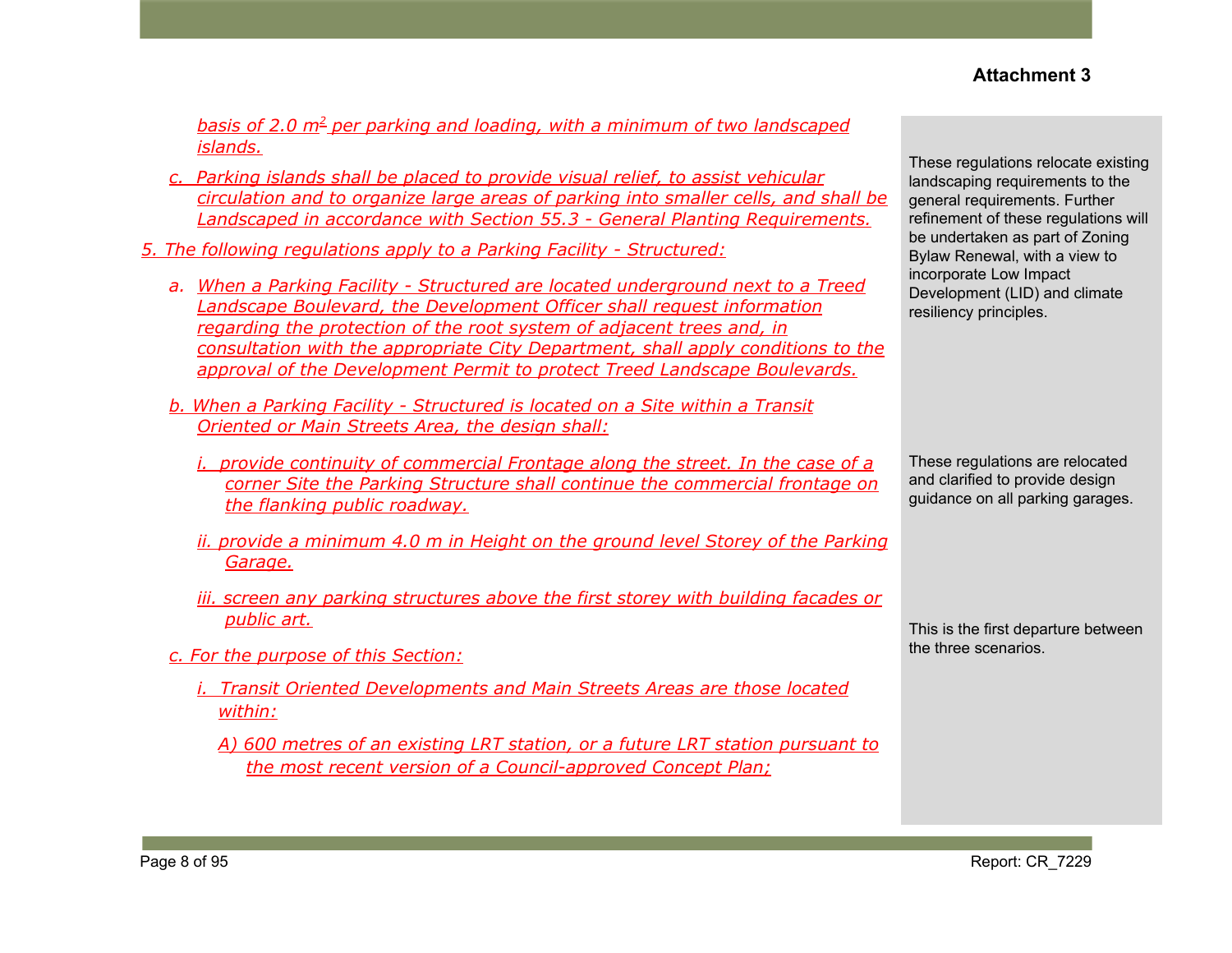- *B) 600 metres of an existing Transit Centre, or a future Transit Centre pursuant to the most recent version of a Council-approved Concept Plan;*
- *C) 400 metres of a Frequent Transit Network; or*
- *D) 150 metres of a Transit Avenue;*
- *E) the boundaries of the Main Streets Overlay*
- *F) the boundaries of the Downtown Special Area, and the Quarters Overlay.*
- *ii. Measurements shall be made from the nearest point of the LRT station, Transit Centre, or Transit Avenue to the Site Boundary where the Use(s) are to be located. Where a LRT station or Transit Centre exists in concept only, the radius shall be measured from the centre of the proposed location on the concept diagrams, or of the nearest roadway intersection.*
- 2. General Requirements
	- a. Where provision of off-street vehicular parking, Garage spaces, Bicycle Parking or loading spaces is required by this Bylaw with the exception of Single Detached Housing, Duplex Housing, and Semi-detached Housing, a plan of the proposed Site layout shall be included with the Development Permit Application. The Site plan must be drawn to scale and must clearly illustrate the lot size and configuration, building locations, site access, parking and loading spaces, on-site circulation and any other details relevant to the review of the development proposal.
	- b. The number of off-street vehicular parking spaces, Bicycle Parking spaces and loading spaces required for any Use is specified in Schedule 1, Schedule 2 and Schedule 3 respectively.
	- c. Where Schedules 1, 2 and 3 do not clearly define regulations for a particular development, the single Uses or combination of Uses most representative of the

These geographies are from the existing Section 54.2 Schedule 1B and 1C. Residential and non-residential is combined to simplify the regulations.

Section 13.5 speaks to what is required to be shown on a site plan. These requirements are incorporated into section 13.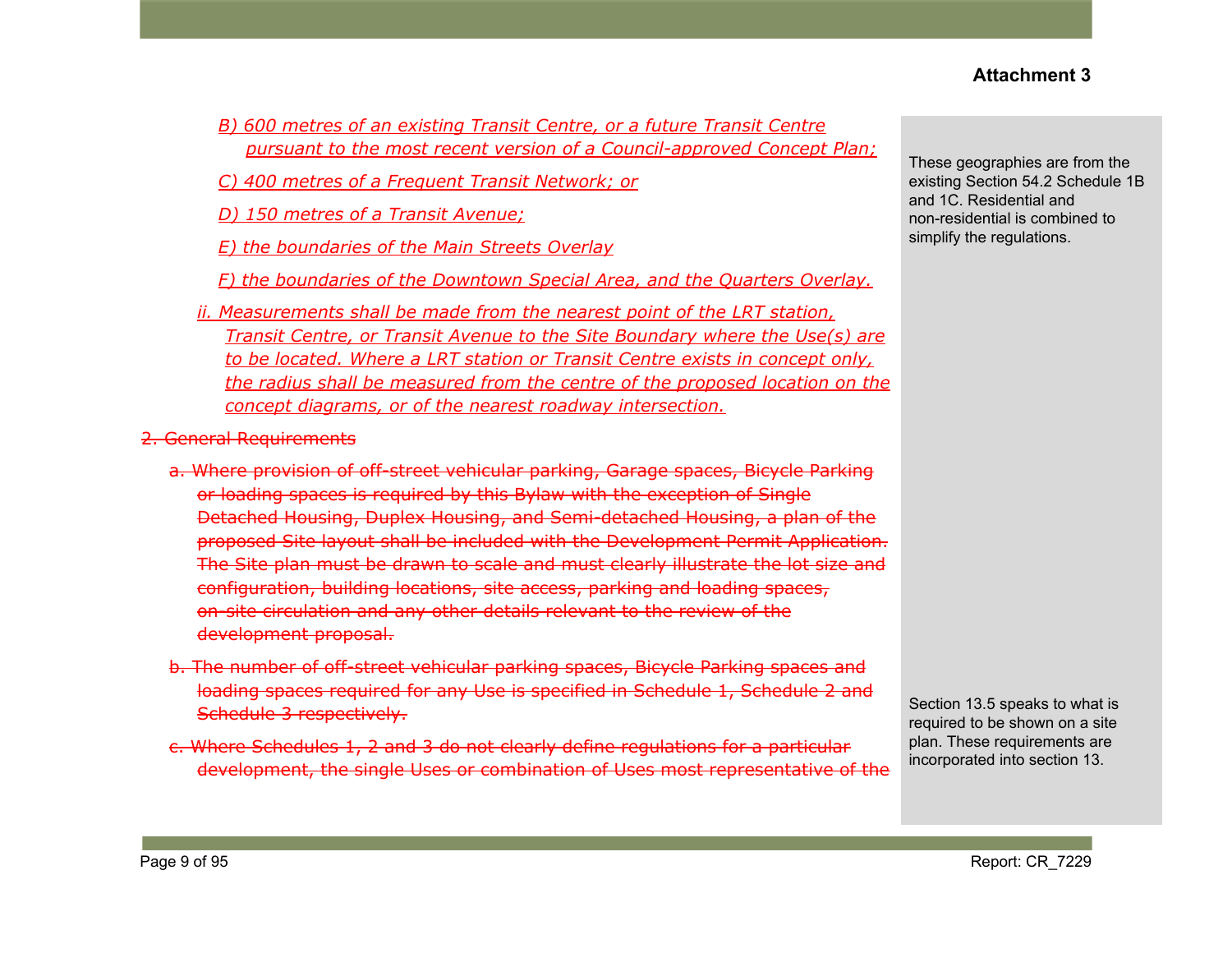proposed development shall be used by the Development Officer to determine the vehicular parking, Bicycle Parking and loading requirements.

- d. Where the total number of vehicular parking spaces, Bicycle Parking spaces or loading facilities is determined by reference to a unit such as the number of seats or Floor Area, the next higher whole number shall be required where the calculation results in a fractional number of required spaces.
- e. Where more than one calculation of parking space requirements is specified for a Use, the greater requirement shall be applied.
- f. Parking spaces may only be provided as Tandem Parking if:
	- i. the Tandem Parking is not used for visitor parking;
	- ii. both Tandem Parking spaces are developed to provide parking for the same Dwelling; and
	- iii. the Tandem Parking does not block access to any other parking space
- g. The Development Officer may use their variance power to relax the vehicular parking requirements in Schedule 1, the Bicycle Parking requirements in Schedule 2 and the loading requirements in Schedule 3, however such a variance shall only be considered in cases where the nature of the Use, the size of the Site, or other physical constraints result in a situation where the requirements cannot be met on-site without unnecessary hardship or practical difficulties.
- h. In the case of the multiple Use of a Site, the Development Officer shall calculate the vehicular parking, Bicycle Parking and total off-street loading requirement for each individual Use and the total shall be deemed to be the required vehicular parking, Bicycle Parking or off-street loading for the Site, unless the applicant can demonstrate that there is complementary use of the parking or loading facilities which would warrant a reduction in the requirements. Where such reduction is made, this shall be considered a variance and the

Schedules are deleted and the number of spaces are incorporated into the way the text is written.

The removal of minimum parking requirements necessitates deletion of the schedules.

Tandem parking relocated to the special consideration column of the parking stall size table.

Hardship is a standard reason to grant a variance as per the Municipal Government Act, so it is unnecessary to state that as a condition. However, there may be other reasons for allowing a variance that is not a result of hardship, such as meeting City plans, policies, or other method to minimize land use impacts. These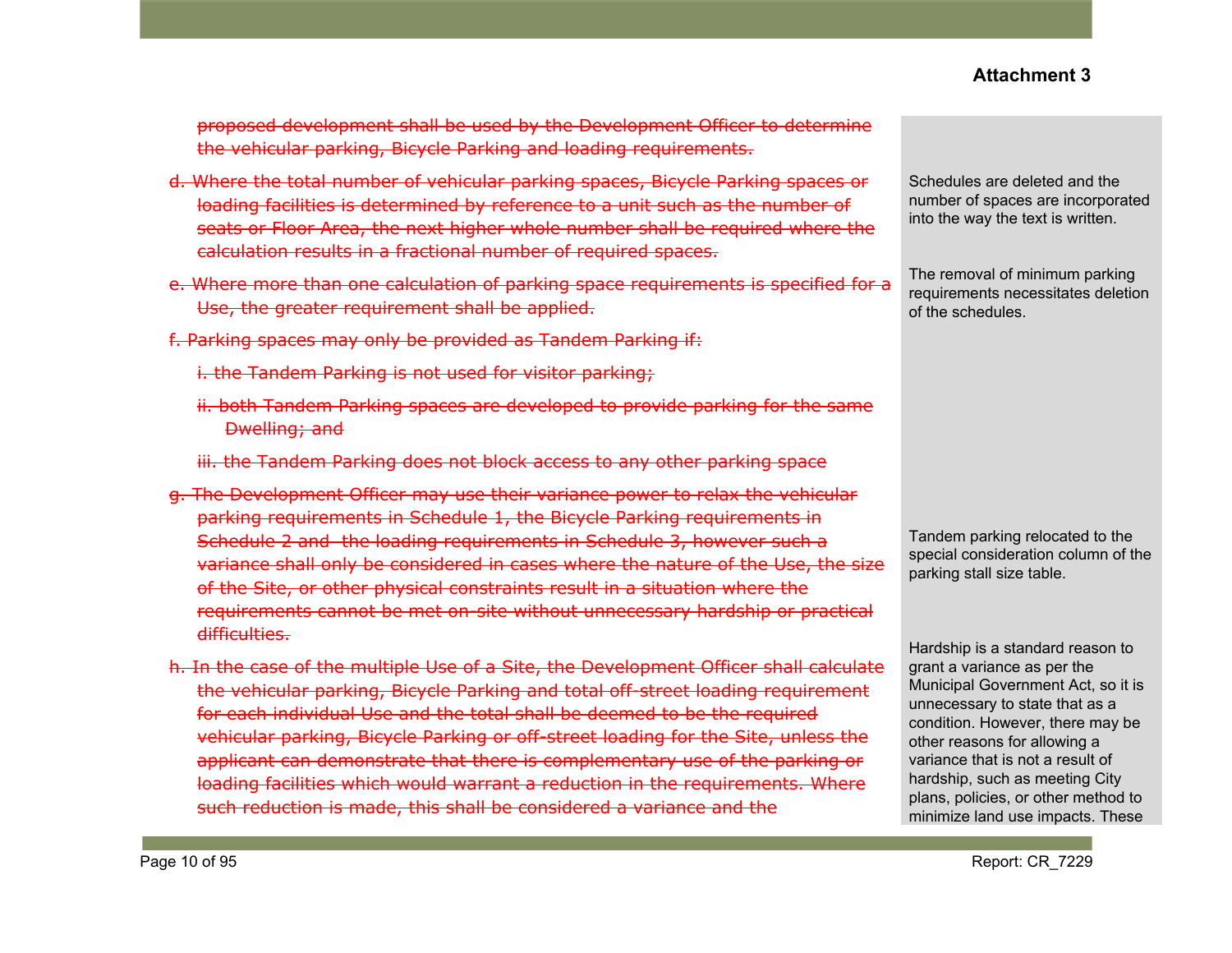Development Officer shall state the reduction and the reasons for it on the Development Permit.

- 3. Parking for People with Disabilities
	- a. Parking spaces for the disabled shall:
		- i. be provided in accordance with the Alberta Building Code in effect at the time of the Development Permit application, for which no discretion exists;
		- ii. be included, by the Development Officer, in the calculation of the applicable minimum parking requirement; and
		- iii. be identified as parking spaces for the disabled through the use of appropriate signage, in accordance with Provincial standards.
- *6. The minimum number of Designated Stalls for Use by Persons with Disabilities shall be as follows:*

| <u>Floor Area</u>                                  | <b>Minimum Number of Required Barrier</b><br><b>Free Parking Stalls</b> |
|----------------------------------------------------|-------------------------------------------------------------------------|
| <u>i) Less than 60 m<sup>2</sup></u>               | <u>0</u>                                                                |
| <u>ii) 60.0 m<sup>2</sup> to 300 m<sup>2</sup></u> |                                                                         |
| <u>iii) 300 m<sup>2</sup> to 750 m<sup>2</sup></u> | 2                                                                       |
| <u>iv) 750 m<sup>2</sup> to 1500 m<sup>2</sup></u> | 3                                                                       |
| <u>v) 1500 m<sup>2</sup> to 3000 m<sup>2</sup></u> | $\overline{4}$                                                          |
| vi) every additional 3000m2                        | 1 additional space                                                      |

opportunities are added to the new Section 54.9.

This text amendment eliminates the use-by-use parking requirements, and so this regulation is obsolete.

New regulations are added to ensure barrier-free parking is still required even when no vehicular parking is required.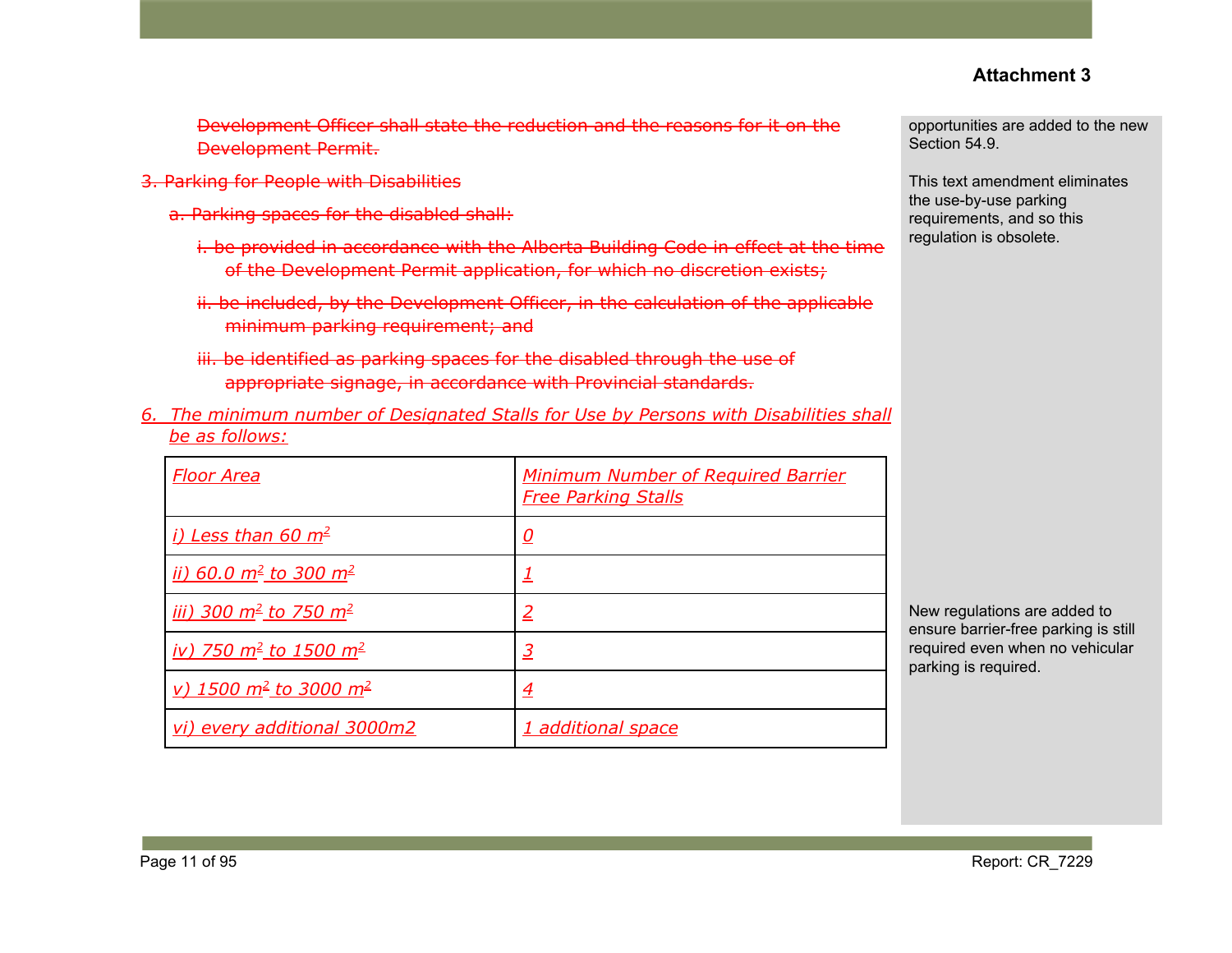- *7. Notwithstanding subsection 54.1.6, Garden Suites, Secondary Suites, Duplex Housing, Mobile Homes, Semi-Detached Housing, Single Detached Housing, and Row Housing shall not require designated stalls for use by persons with physical disabilities.*
- *8. All designated stalls for use by persons with physical disabilities shall be constructed and identified in accordance with the Alberta Building Code.*
- 4. The Front Yard of any ground level Dwelling in any Residential Zone, or in the case of a corner Site, either the Front Yard or the flanking Side Yard in any Residential Zone, may include a maximum of one Driveway. The Driveway shall:
	- a. lead directly from the roadway to the Garage or Parking Area;
	- b. for a Garage or Parking Area with one parking space, have a maximum width of 4.3 m, or the width of the Garage or Parking Area, whichever is the lesser;
	- c. For a Garage or Parking Area with two or more parking spaces, have a maximum width that shall be calculated as the product of 3.7 m multiplied by the total number of adjacent side-by-side parking spaces contained within the Garage or Parking Area, or the width of the Garage or Parking Area, whichever is the lesser; and
	- d. for a Site Zoned RF1 and less than 10.4 m wide, have a maximum width of 4.3  $m<sub>1</sub>$
- 5. For Residential and Residential-Related Uses, a Driveway may be used for parking.

#### *54.2 Required Off-street Vehicular Accessory Parking Vehicle Parking Quantities*

1. The maximum number of at-grade, surface vehicle parking spaces shall be as follows:

This aligns with existing barrier-free parking requirements of the Alberta Building Code, which does not require barrier-free parking for low-density housing types. Multi-unit Housing developments still require barrier free spaces.

The front yard parking design requirements are relocated to the new Section 54.3, on Page 14

The primary difference between the three scenarios begins here. This scenario deletes all minimum parking requirements while retaining loading requirements and pick-up and drop-off requirements.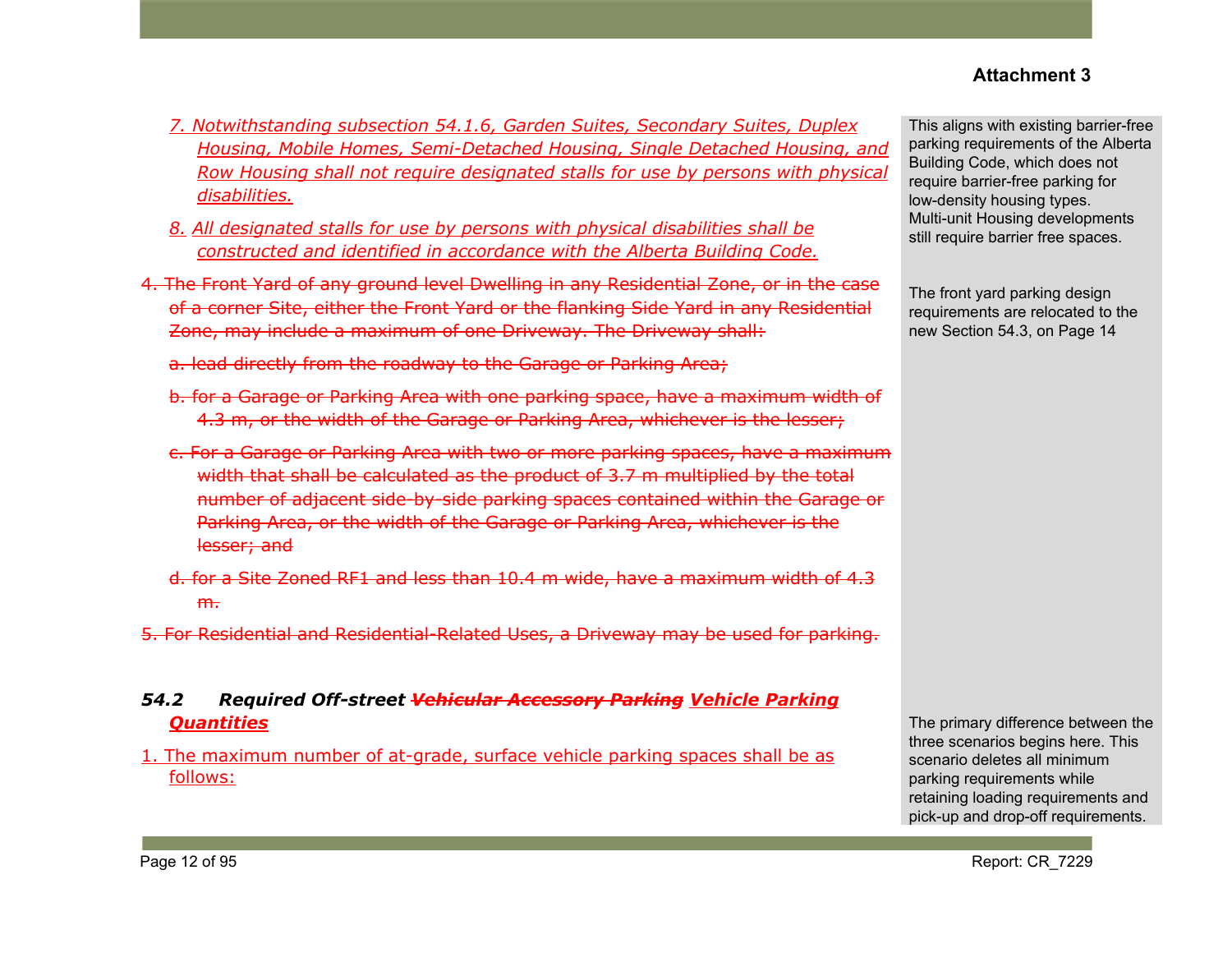| <b>Use</b>                                                      | <b>Maximum Number of at ground level, Surface</b><br><b>Vehicle Parking Spaces</b>                                                                                                                                                                                                                                                                                                                                                                                                                                                                                                                                                                                                                                                                                                                                                                                                                             | This scenario also retains<br>maximum parking requirements<br>retained in strategic areas. |
|-----------------------------------------------------------------|----------------------------------------------------------------------------------------------------------------------------------------------------------------------------------------------------------------------------------------------------------------------------------------------------------------------------------------------------------------------------------------------------------------------------------------------------------------------------------------------------------------------------------------------------------------------------------------------------------------------------------------------------------------------------------------------------------------------------------------------------------------------------------------------------------------------------------------------------------------------------------------------------------------|--------------------------------------------------------------------------------------------|
| a. Residential and<br><b>Residential-Related</b><br><b>Uses</b> | i) Within 400.0 m of an existing LRT station, or a future<br><b>LRT station pursuant to the most recent version of a</b><br><b>Council-approved Concept Plan, an existing Transit</b><br>Centre, or a future Transit Centre pursuant to the most<br>recent version of a Council-approved Concept Plan, the<br>Main Streets Overlay, the Downtown Special Area, and<br>The Quarters Overlay: 1 per 50 m <sup>2</sup> of total building<br>Floor Area*                                                                                                                                                                                                                                                                                                                                                                                                                                                           |                                                                                            |
| b. Non-Residential<br><b>Uses</b>                               | i) Within the Arena & Entertainment District (AED),<br>Core Commercial Arts (CCA), Commercial Mixed Use<br>(CMU), Heritage Area (HA), Urban Warehouse (UW)<br><u>Zones: 1 per 200 m<sup>2</sup> of ground level Floor Area</u><br>ii) Within the High Density Residential (HDR), Jasper<br><b>Avenue Main Street Commercial (JAMSC), Residential</b><br>Mixed Use (RMU) Zones, and The Quarters Overlay: 1<br>per 100 m <sup>2</sup> of ground level Floor Area.<br><u>iii) Within 400.0 m of an existing LRT station, or a</u><br>future LRT station pursuant to the most recent version<br>of a Council-approved Concept Plan, an existing Transit<br>Centre, or a future Transit Centre pursuant to the most<br>recent version of a Council-approved Concept Plan, the<br>Main Streets Overlay, and 200.0 m of a Frequent<br><b>Transit Network: 1 per 50 m<sup>2</sup> of ground level Floor</b><br>Area.* |                                                                                            |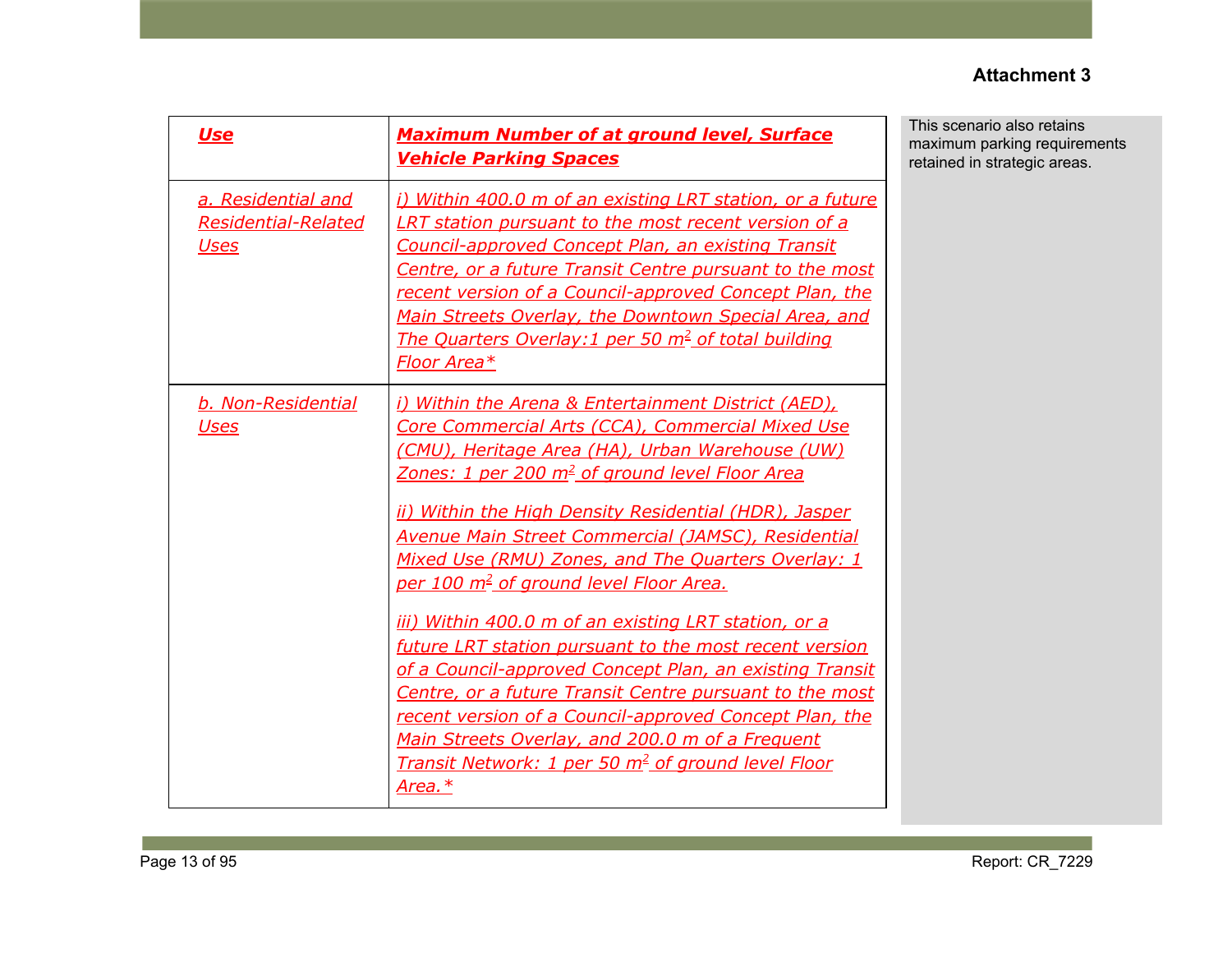| c. Urban Outdoor<br>Farms                                            | i) A maximum of 5 parking stalls may be provided |  |  |
|----------------------------------------------------------------------|--------------------------------------------------|--|--|
| d. Urban Gardens                                                     | i) maximum of 5 parking stalls may be provided   |  |  |
| *Parking maximums shall not apply to public park and ride facilities |                                                  |  |  |

#### 1. Number of Vehicular Spaces

- a. The minimum, and where applicable the maximum, number of off-street parking spaces required for each Use is specified in Schedule 1.
- b. Where the applicant for a Development Permit can demonstrate through a parking impact assessment completed in accordance with Section 14.11 that the parking requirement for the proposed development is less than any minimum or more than any maximum set out in Section 54.2 Schedule 1, the Development Officer may allow a reduction from the minimum or an increase from the maximum in the number of parking spaces.
- c. For mixed Use developments of greater than 28 000 m<sup>2</sup> of Floor Area, which accommodate restaurant, entertainment and or cinema Uses exceeding 20% of the Floor Area, a shared Use parking impact assessment shall be submitted to the Development Officer in accordance with Section 14.11 in order to assist in the determination of the required off-street vehicular parking supply.
- 2. Location of Vehicular Parking Facilities
	- a. For all residential developments, the required parking spaces shall be wholly provided on the same Site as the building.
	- b. For all other Uses, parking spaces may be provided on a Site located remotely, but no further than 120.0 m from the Site. Such distance shall be measured along the shortest public pedestrian route from the nearest point of the parking area to the nearest point of the Site where the building or Use is located. Where

No minimum parking requirements makes this section obsolete.

Open Option Parking means giving up control over the parking supply.

Since there is no distinction between accessory and non-accessory parking, the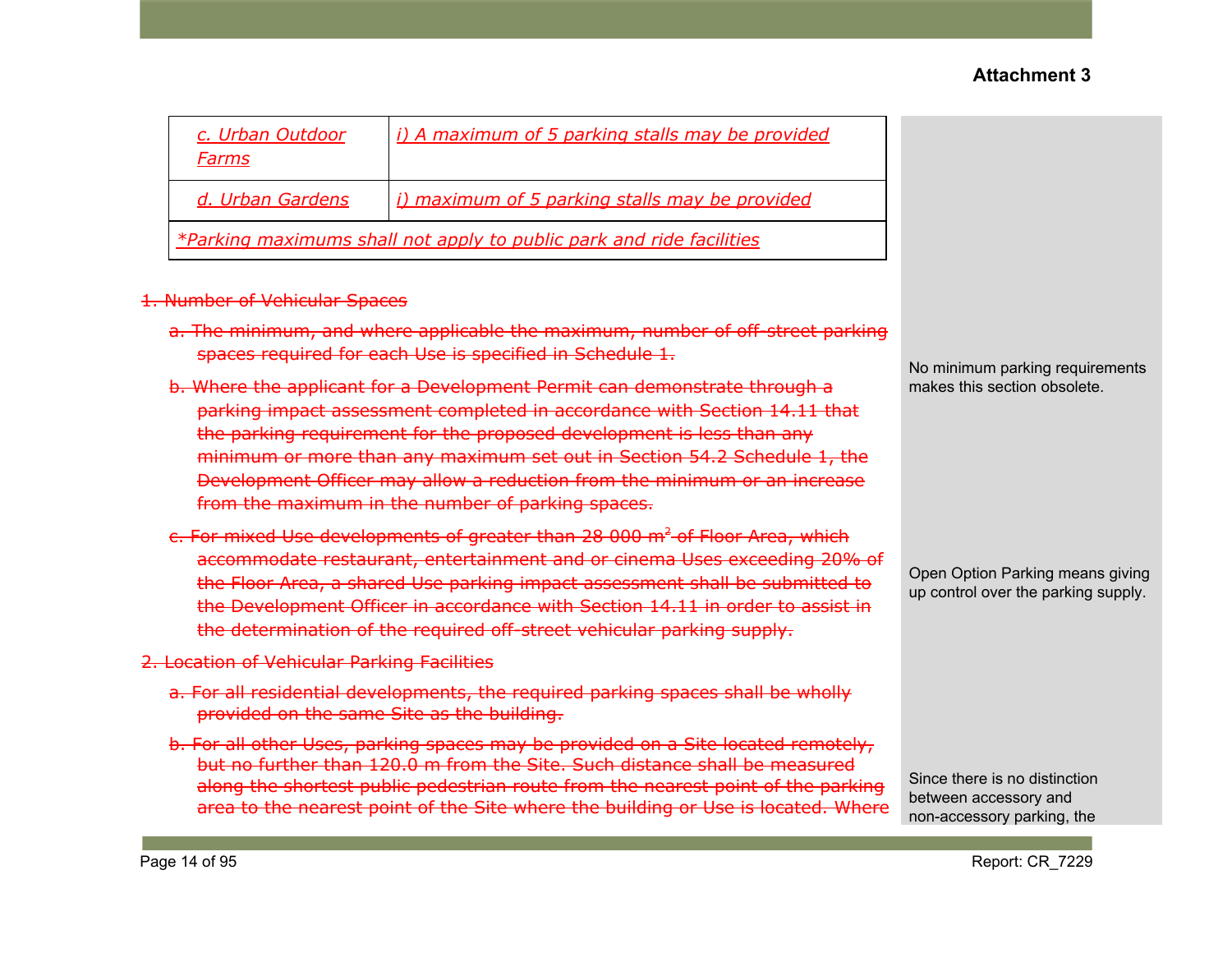off-site parking is provided pursuant to this provision, the development shall be considered as Class B Development.

- c. Where required parking spaces are not on the same Site of the development or Use, these parking spaces shall be identified as parking spaces for that development or Use through the use of appropriate signage.
- d. Notwithstanding the definition of Accessory in this Bylaw, Accessory parking spaces for non-Residential Uses may be located on another Site where:
	- i. the principal Use to which the parking is an Accessory Use is a Permitted or a Discretionary Use on the Site to be used for additional parking; or
	- ii. Non-accessory Parking is a Permitted or a Discretionary Use on the Site to be used for parking.
- e. Except as otherwise provided for in this Bylaw, parking spaces, not including Driveways, shall be located in accordance with the following:
	- i. parking spaces shall not be located within a Front Yard in a Residential Zone;
	- ii. on a Corner Lot in a Residential Zone, parking spaces, in addition to complying with the other provisions of this Bylaw, shall not be located within the Side Setback Abutting the flanking public roadway, other than a Lane; and
	- iii. in all other Zones, parking spaces shall not be located within a Front Setback or a Side Setback Abutting the flanking public roadway, other than a Lane.
- 3. Landscaped Islands Within Parking Areas
	- a. Every off-street parking or loading area designed to accommodate 30 or more vehicles at ground level shall incorporate landscaped open space within the parking area, calculated on the basis of 2.0 m2 of landscaped island area per required parking and loading space. This shall be Landscaped in accordance with Section 55.3 of this Bylaw.
	- b. For parking areas containing parking for 40 or more vehicles, a minimum of two landscaped islands shall be required. These islands shall be placed to provide

allowance for off-site accessory parking is no longer needed.

Rules for parking in the front yard have been simplified and incorporated into new regulations in Sections 54.3 and 54.4

Landscaping requirements are relocated to general regulations.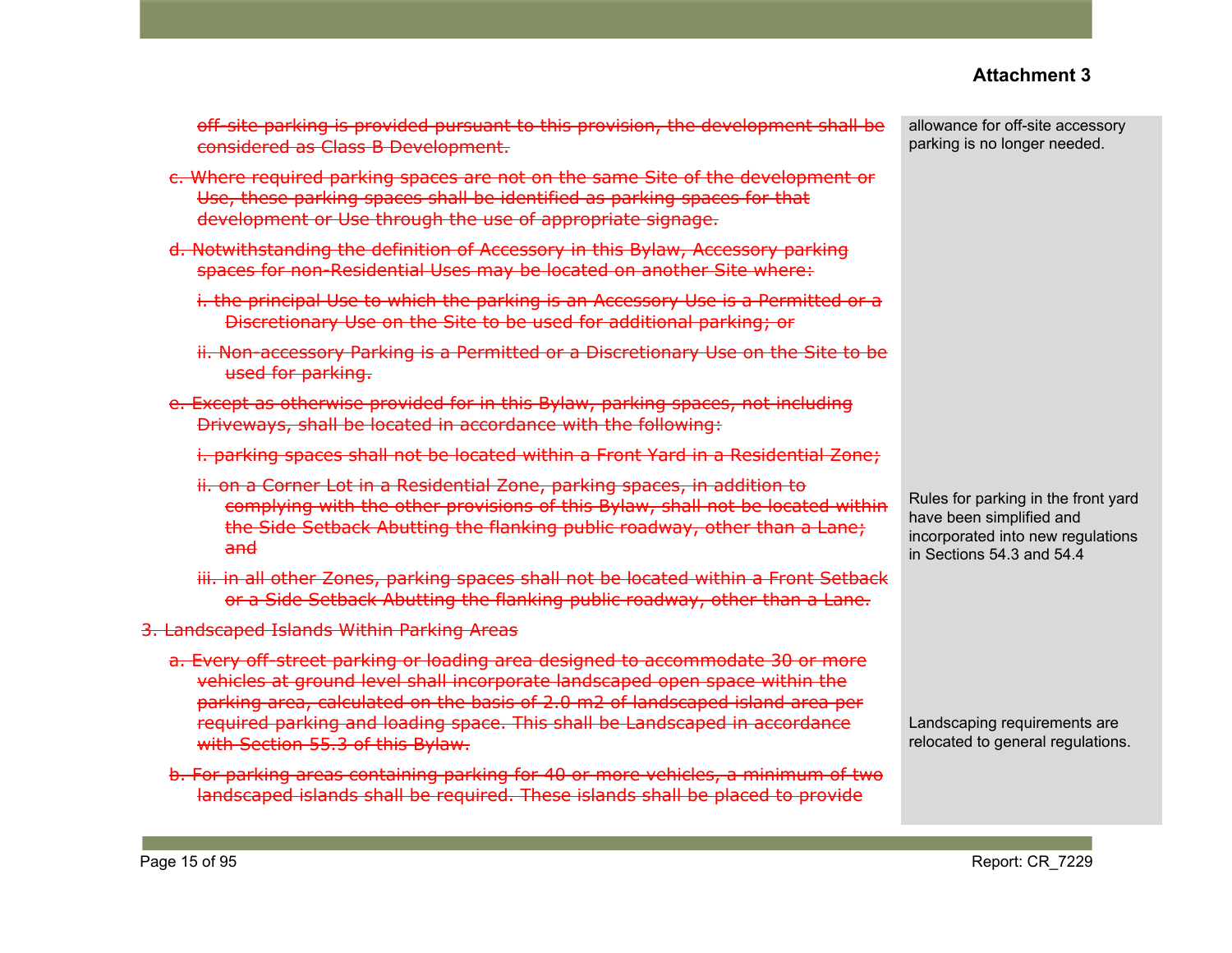visual relief, to assist vehicular circulation and to organize large areas of parking into smaller cells. The number of islands provided shall be to the satisfaction of the Development Officer.

#### 4. Vehicular Parking Dimensions and Configuration

- a. All required parking spaces shall be clear of any access driveways, aisles, ramps, columns, Signs or other similar obstructions, and shall conform to the following minimum dimensions:
	- i. except as provided below, each required off-street parking space shall be a minimum of 2.6 m width with a minimum clear length of 5.5 m exclusive of access drives or aisles, ramps, columns. Parking spaces shall have a vertical clearance of at least 2.0 m. For parallel parking, the length of the parking spaces shall be increased to 7.0 m, except that an end space with an open end shall be a minimum length of 5.5 m.
	- ii. expanded parking spaces shall be a minimum of 2.9 m in width and 5.5 m in length, and shall be painted with double line markings;
	- iii. for parking spaces other than parallel parking spaces, up to 30% of the required parking spaces may be of a length shorter than that required above, to a minimum of 4.6 m . Such spaces shall be clearly signed as small car spaces, easily located and convenient to use;
	- iv. where the use of a parking space is limited on both sides by a wall or a column, the unobstructed width from face to face of the obstructions shall be 3.0 m, and if in this case, a building door opens into the parking space on its long side, the unobstructed width shall be 3.3 m.
	- v. where the use of a parking space is limited to one side by a wall or a column, the unobstructed width of the parking space shall be 2.7 m, and if in this case, a building door opens into the parking space on its long side, the unobstructed width shall be 3.0 m.

All dimensions are relocated to a Table in Section 54.1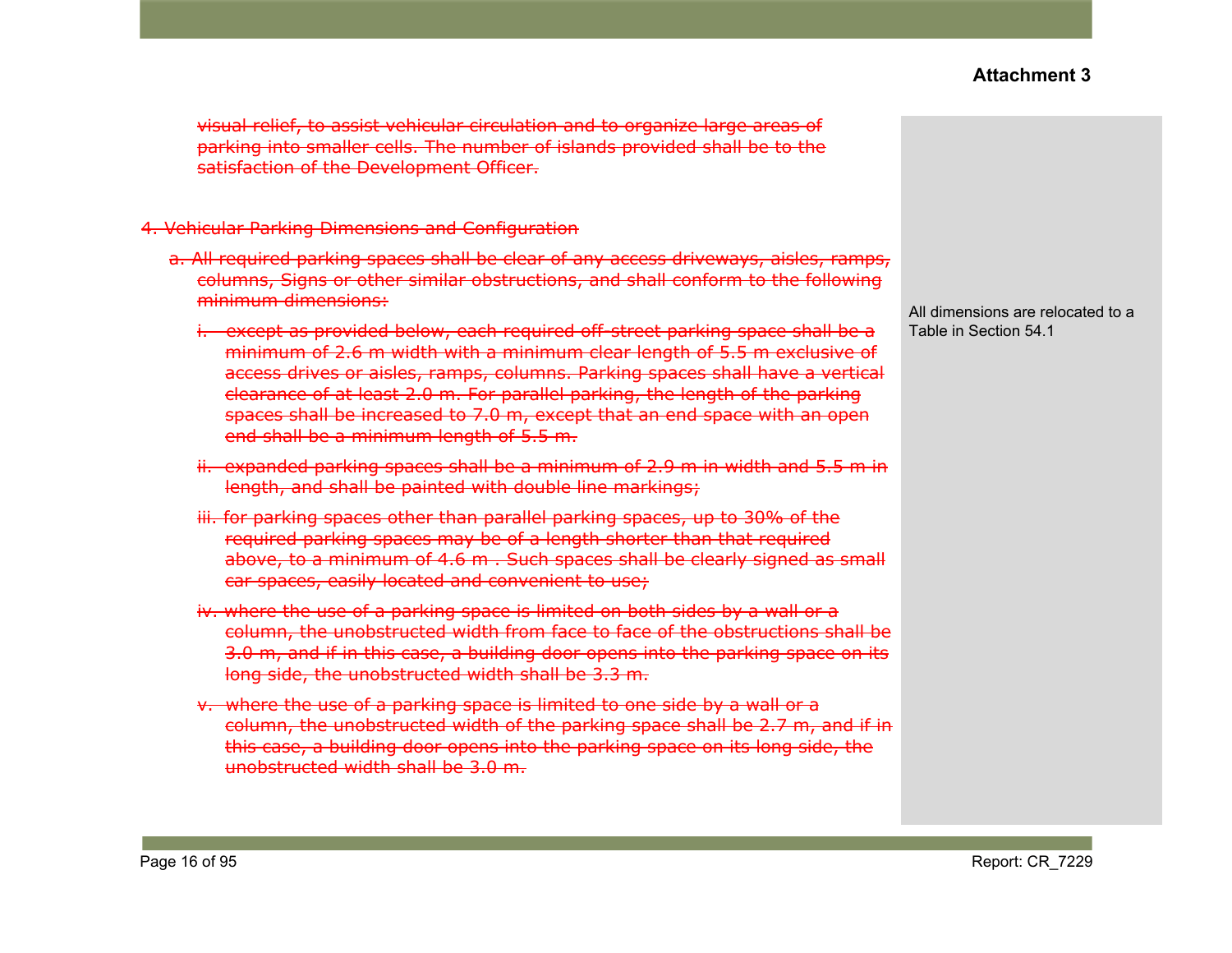- vi. aisles shall be a minimum of 7.0 m wide for 90º parking, 5.5 m wide for 60º parking, and 3.6 m wide for 45º parking and parallel parking;
- vii. disabled parking spaces shall:
	- A. be a minimum of 2.4 m in width;
	- B. be a minimum of 5.5 m in length;
	- C. be located adjacent to a 2.4 m wide access aisle where no parking shall be allowed and which shall be marked to indicate no parking is permitted; and
	- D. be located adjoining to or near to a barrier free path of travel leading to a barrier free entrance.
- vii. where parking spaces are located with access directly off a Lane, the required width of the aisle may be reduced by the width of the Lane, but the entire parking space must be provided on the site.

#### *54.3 Low-density Residential Parking Design*

- *1. Unless otherwise provided for in this Bylaw, where a Site Abuts a Lane, vehicle access shall be from the Lane.*
- *2. Every Driveway, off-street parking or loading space, and access provided or required, including the area contained within City-owned land from which access or egress is obtained, shall be Hardsurfaced if access is from a public roadway which is Hardsurfaced or gravelled except that:*
	- *a. Driveways and Parking Areas may be provided on the basis of Hardsurfaced tire tracks.*
- *3. The Front Yard of any ground level Dwelling that is not part of a Multi-Unit Project Development, or in the case of a corner Site, either the Front Yard or the flanking Side Yard, may include a maximum of one Driveway. The Driveway shall:*

All dimensions are relocated to a Table in Section 54.1

The regulation to require access from a lane where one exists in certain areas of the City. This would extend the requirement to all residential zones to improve urban design and make use of existing infrastructure. Special area or Direct Control zones that specifically allow for front drives would be exempt from this requirement.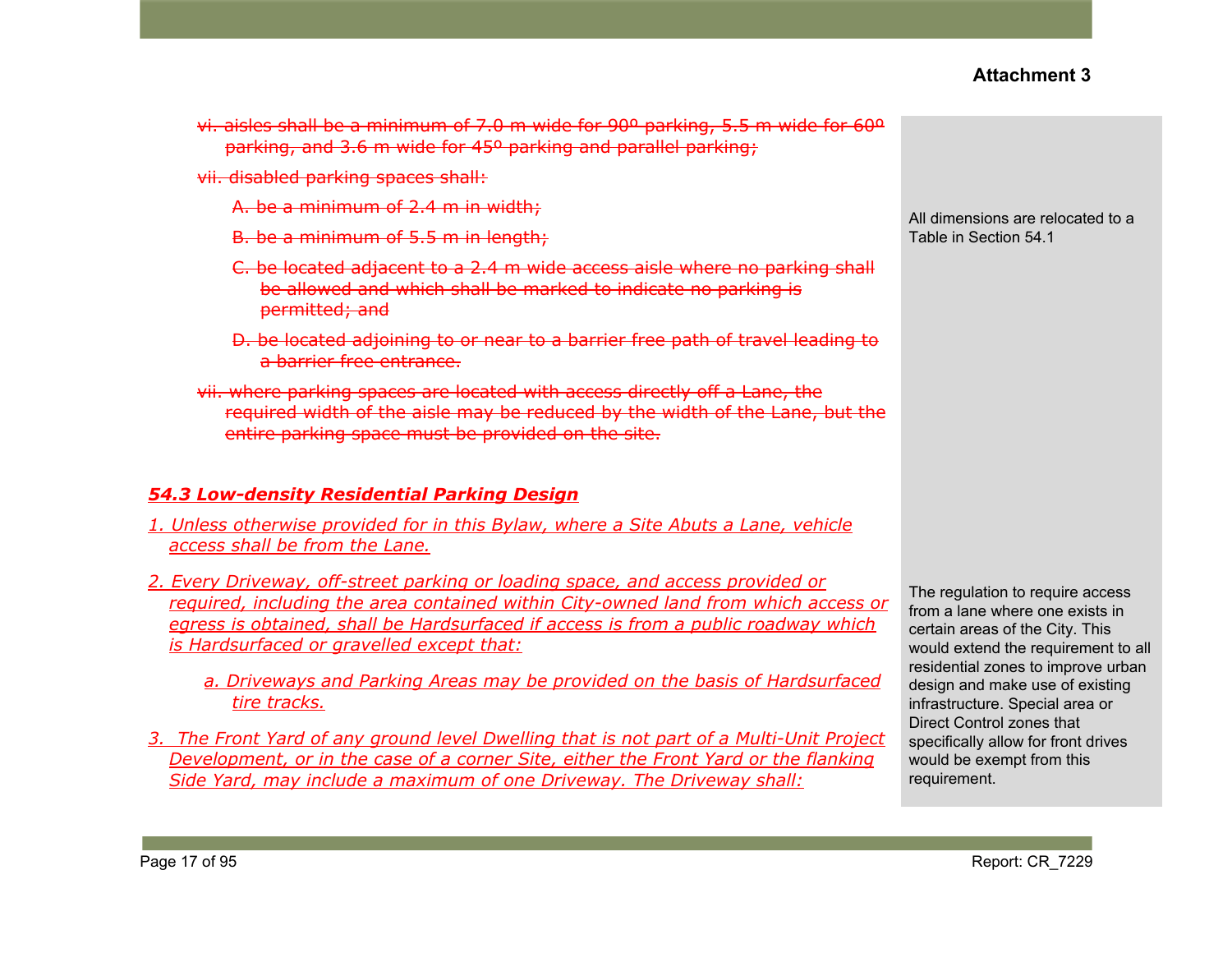- *a. lead directly from the roadway to the Garage or Parking Area;*
- *b. for a Garage or Parking Area with one parking space, have a maximum width of 4.3 m, or the width of the Garage or Parking Area, whichever is the lesser;*
- *c. for a Garage or Parking Area with two or more parking spaces, have a maximum width that shall be calculated as the product of 3.7 m multiplied by the total number of adjacent side-by-side parking spaces contained within the Garage or Parking Area, or the width of the Garage or Parking Area, whichever is the lesser; and*
- *d. for any Site Zoned RF1 and less than 10.4 m wide, have a maximum width of 4.3 m.*
- *4. Except as otherwise provided for in this Bylaw, parking spaces, not including Driveways, shall be located in accordance with the following:*
	- *a. parking spaces shall not be located within a Front Yard, other than those located on a Driveway; and*
	- *b. on a Corner Lot, parking spaces other than those located on a Driveway, in addition to complying with the other provisions of this Bylaw, shall not be located within the Side Setback Abutting the flanking public roadway, other than a Lane.*
- *5. For Sites with reduced Side Setbacks, including Sites where one Side Setback is reduced to zero, the Garage or Parking Area shall not encroach on the private maintenance easement;*

#### *54.4 Non-Residential Parking Design*

*1. Parking spaces shall not be located within a Front Setback or a Side Setback Abutting the flanking public roadway, other than a Lane.*

Existing regulations about front yard parking design are relocated to this section.

These regulations apply in low density residential zones. Existing regulations relocated.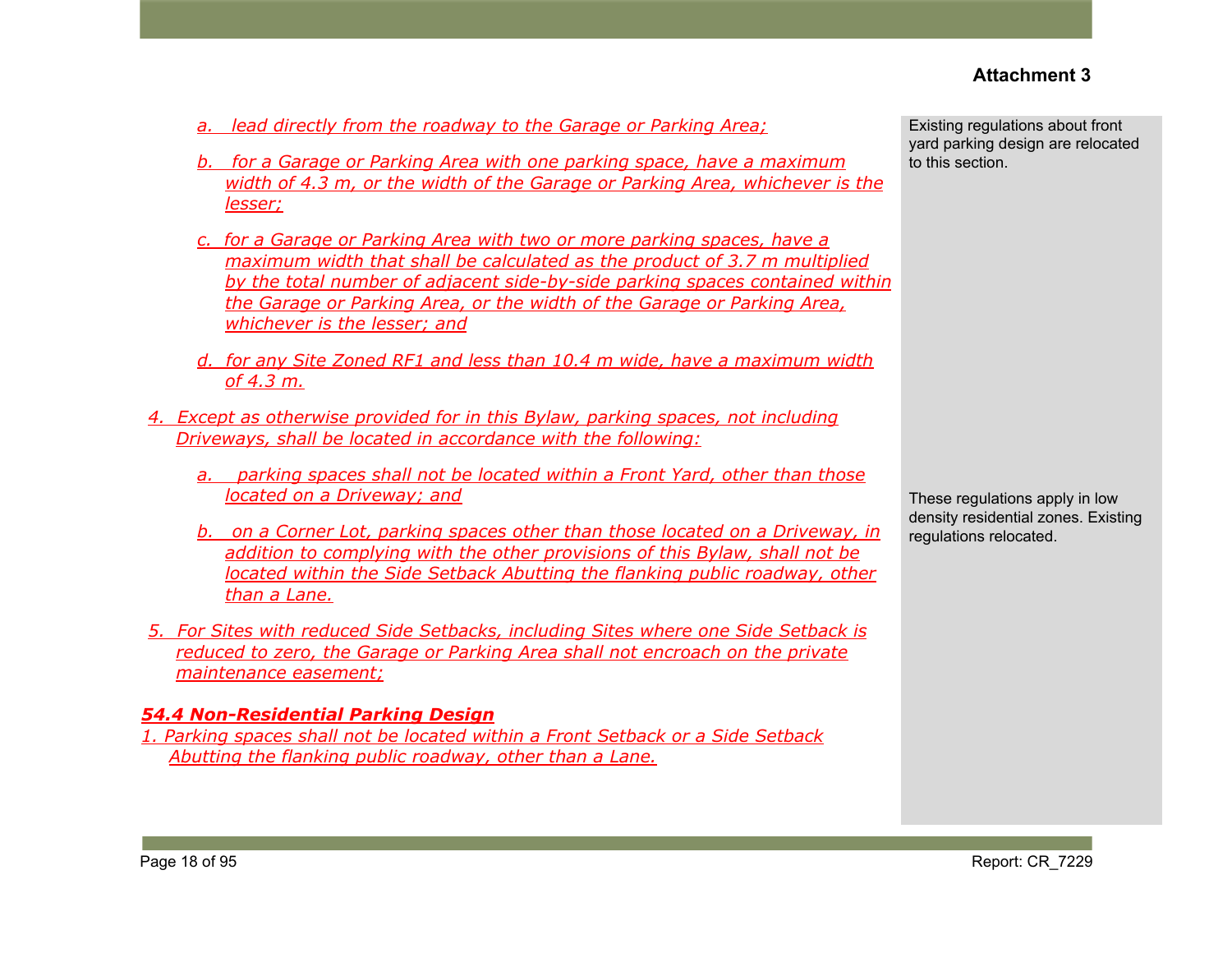- *2. When Abutting a Residential Zone, a 1.5m Landscaped buffer must be provided to screen the parking area from adjacent Residential properties.*
- *3. Walkways within surface Parking Areas shall:*
	- *a. be located at regular intervals of approximately 50.0 m to provide access from parking areas to building entrances.*
	- *b. provide direct connection from adjacent public walkways and/or transit stops to the building entrance*
	- *c. provide raised crosswalks at vehicle crossing points*
	- *d. be a minimum 1.5 m clear width, free from obstructions including vehicle overhangs*
- *4. Continuous raised or pre-cast curbing of not less than 0.1 m in Height shall be provided adjacent to streets, walkways and required landscaped areas, except that curbs may be replaced by bollards to separate shared pedestrian-vehicle areas from pedestrian-only areas.*
- *5. Every Driveway, off-street parking or loading space, and access provided or required shall be Hardsurfaced, except that:*
	- *a. parking and loading facilities, and the access thereto, are not required to be Hardsurfaced until the roadway or Lane from which access is provided is Hardsurfaced.*
	- *b. any area at the rear or the side of the principal building provided or required for off-street parking or loading space for an Industrial Use need not be Hardsurfaced, but shall be of such a surface that shall minimize the carrying of dirt or foreign matter upon the public roadway.*

#### *54.2 Schedule 1*

**Schedule 1 - Vehicular Parking Requirement**

This section consolidates and strengthens existing design regulations for parking lot design to reduce pedestrian-vehicle conflicts, and to mitigate land use impacts resulting from parking areas

Relocated and simplified regulations for the existing curbing requirement.

Relocated hardsurfacing requirements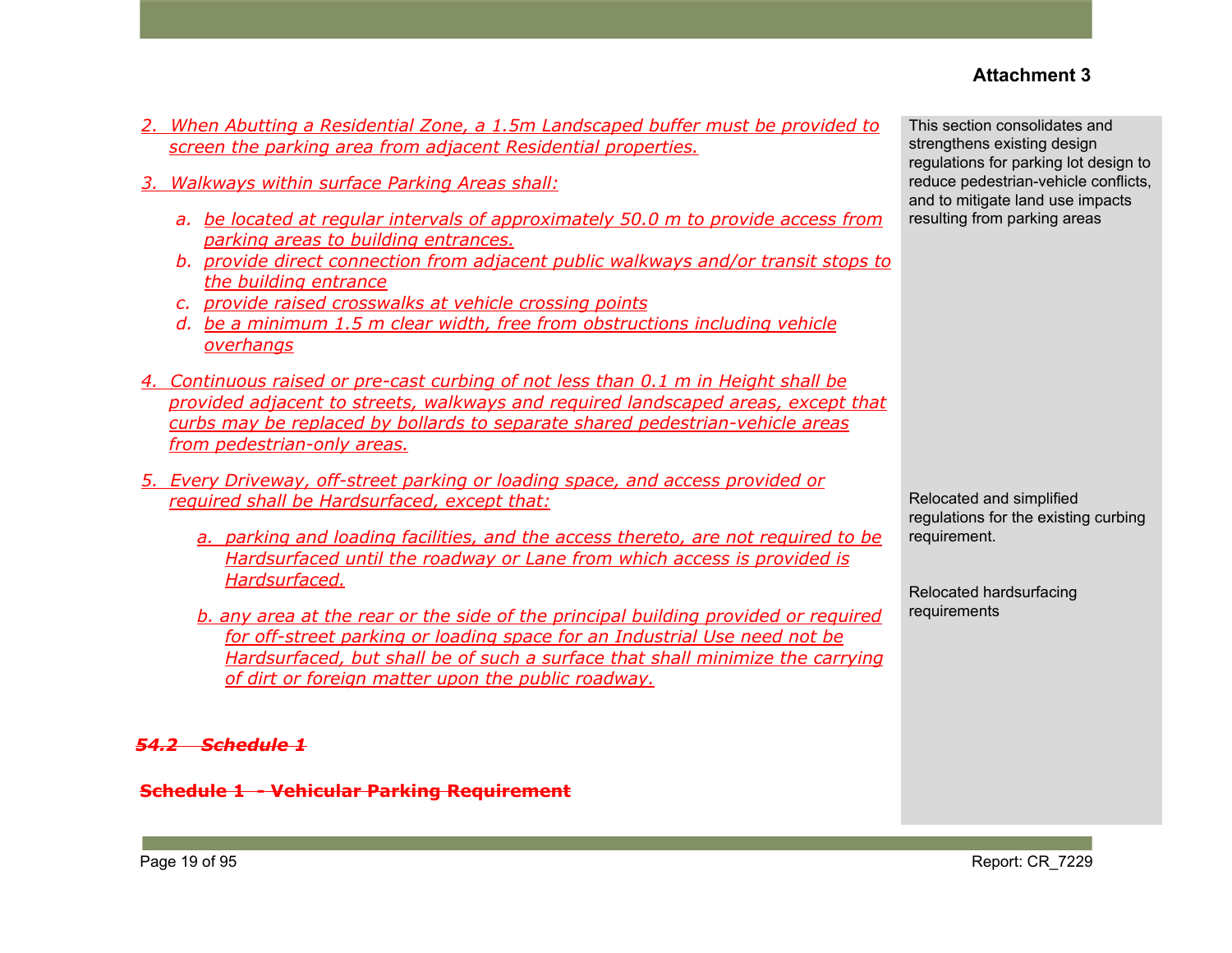#### **Schedule 1(A): All Areas Outside of the Downtown Special Area, Main Street Corridors, and Transit Nodes**

| Use of<br><b>Building or</b><br><b>Site</b> | <b>Minimum Number of Parking Spaces Required</b>                                                                                                                                              |
|---------------------------------------------|-----------------------------------------------------------------------------------------------------------------------------------------------------------------------------------------------|
| Area of<br><b>Application</b>               | Where the following uses are outside of the boundary of 54.2<br>Schedule 1(B) and the area of application for 54.2 Schedule<br>1(C) the minimum parking requirements shown below shall<br>2nn |

### **Residential and Residential-Related Uses**

| 1. Apartment                             |                                      |                |  |
|------------------------------------------|--------------------------------------|----------------|--|
| Housing<br>Stacked Row<br><b>Housing</b> | <b>Dwelling Size</b>                 | <b>Minimum</b> |  |
|                                          | Studio                               |                |  |
|                                          | 1 Bedroom Dwelling                   |                |  |
|                                          | 2 Bedroom Dwelling                   | $+5$           |  |
|                                          | 3 or more Bedroom<br><b>Dwelling</b> | 1.7            |  |

Visitor parking shall be provided at a minimum rate of 0 visitor parking spaces for the first 7 Dwellings, and 1 visitor parking space per 7 Dwellings thereafter. Visitor parking spaces shall be Schedule 1 is no longer required as minimum parking requirements will not apply. From here until Page 37 is just showing the deletion of Schedule 1A; Deletion of Schedule 1B starts on Page 38.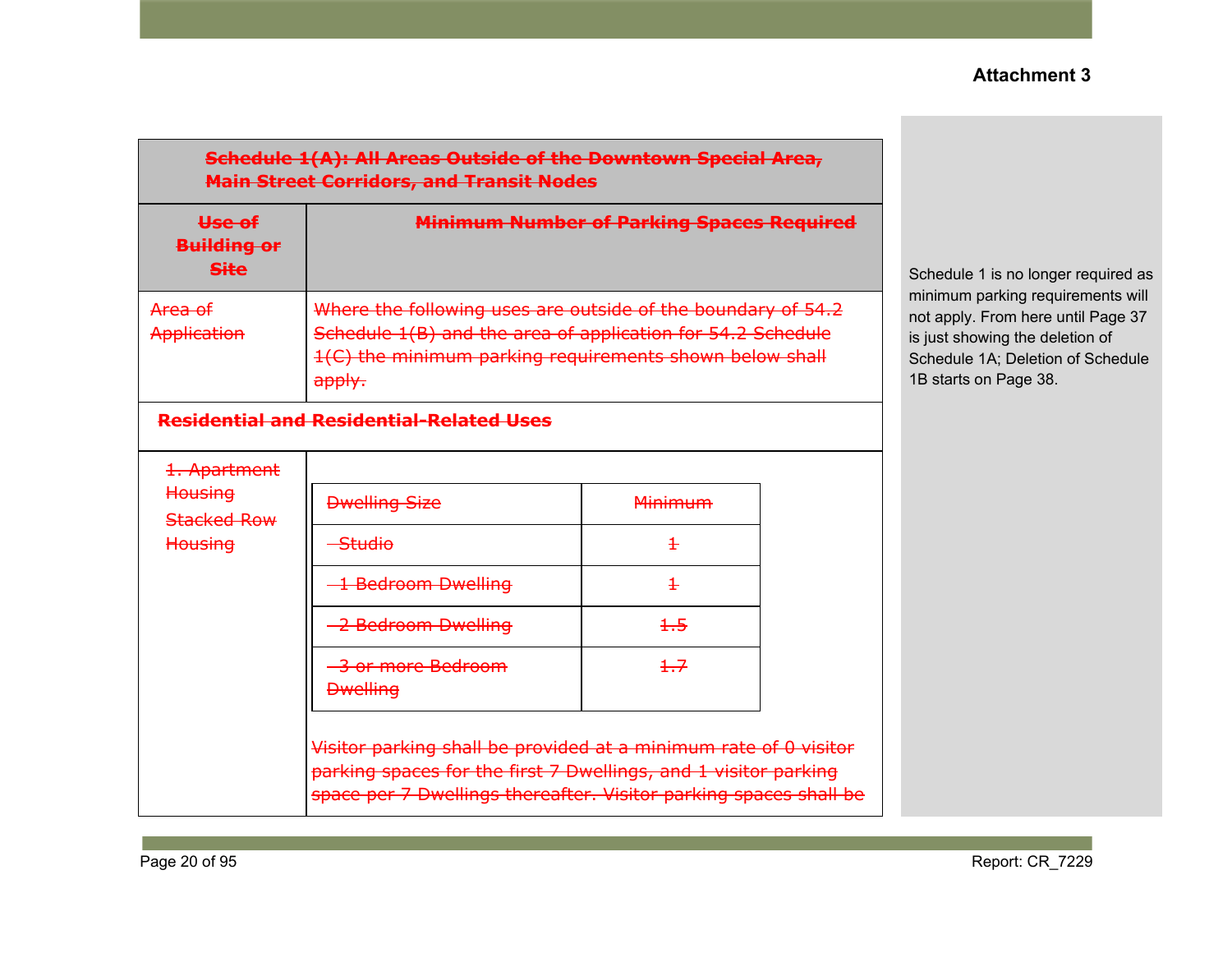|                                                                | readily available to the primary building entrance for each<br>multi-unit residential building on Site, and be clearly identified<br>as visitor parking, to the satisfaction of the Development<br>Officer. |
|----------------------------------------------------------------|-------------------------------------------------------------------------------------------------------------------------------------------------------------------------------------------------------------|
| <del>2. Garden Suite</del><br><b>Secondary</b><br><b>Suite</b> | 1 parking space in addition to the parking requirements for<br>principal Dwelling.                                                                                                                          |
| 3. Duplex<br>Housing                                           | 1 parking spaces per Dwelling                                                                                                                                                                               |
| Mobile Homes                                                   | For multi-unit development projects, visitor                                                                                                                                                                |
| <b>(excluding</b>                                              | parking shall be provided at a minimum rate of                                                                                                                                                              |
| Mobile Home                                                    | 0 visitor parking spaces for the first 7 Dwellings,                                                                                                                                                         |
| Parks)                                                         | and 1 visitor parking space per 7 Dwellings                                                                                                                                                                 |
| Semi-detached                                                  | thereafter. Visitor parking must be readily                                                                                                                                                                 |
| <b>Housing</b>                                                 | available to the primary building entrance for                                                                                                                                                              |
| <b>Single</b>                                                  | each multi-unit residential building on Site, and                                                                                                                                                           |
| <b>Detached</b>                                                | be clearly identified as visitor parking, to the                                                                                                                                                            |
| <b>Housing</b>                                                 | satisfaction of the Development Officer.                                                                                                                                                                    |
| <b>Row Housing</b>                                             |                                                                                                                                                                                                             |
| 4. Fraternity and<br><b>Sorority Housing</b>                   | 1 parking space per 2 Sleeping Units                                                                                                                                                                        |
| 5. Group Home                                                  | 1 parking space per 3 Sleeping Units and 1 parking space per<br>resident staff member.                                                                                                                      |
|                                                                | A Group Home with 6 or fewer residents shall require a minimum<br>of 3 parking spaces.                                                                                                                      |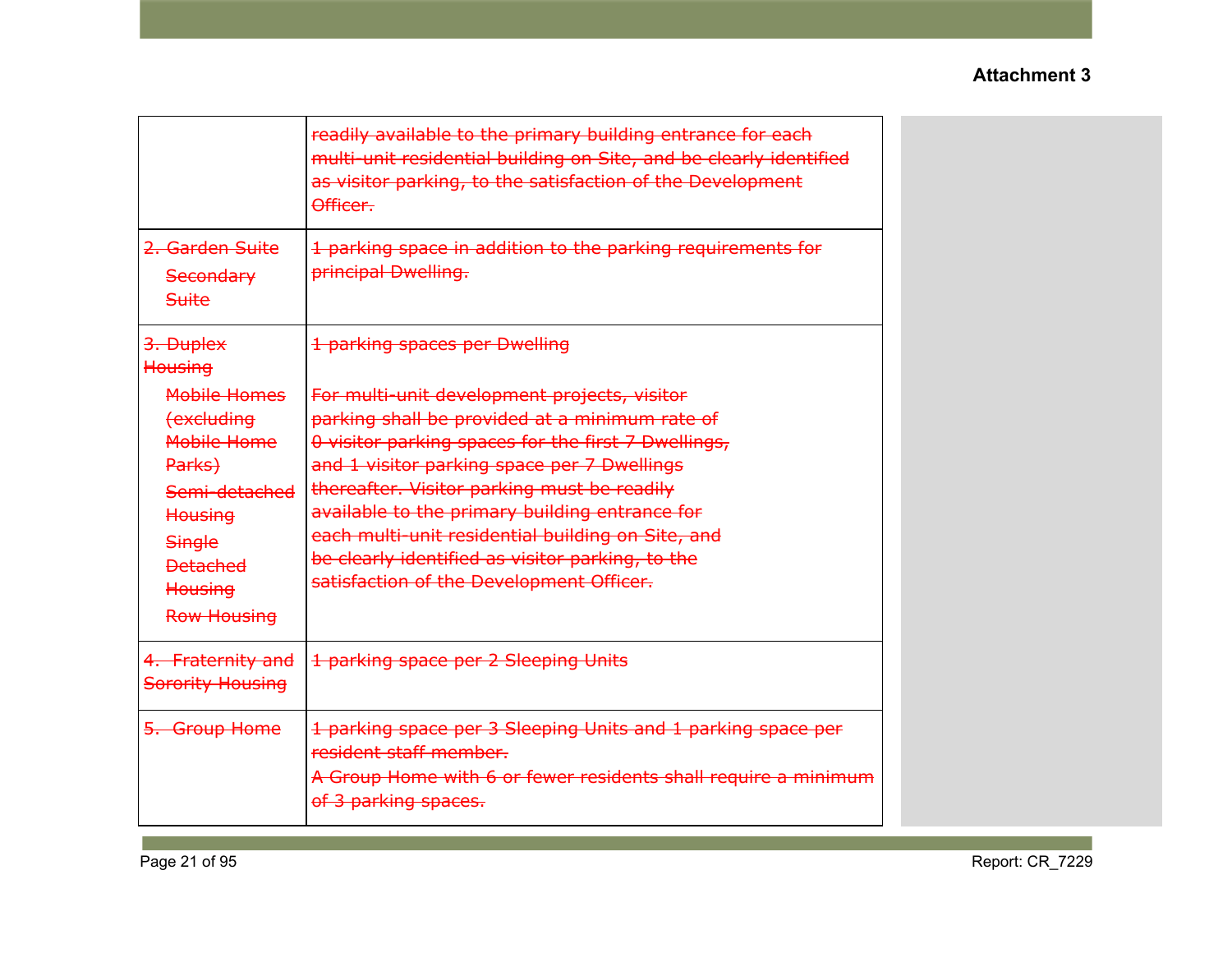| 6. Limited Group<br>Home                                                                       | Limited Group Home shall require a minimum of 3 parking<br>spaces, one of which may be in tandem.                                                                                                  |
|------------------------------------------------------------------------------------------------|----------------------------------------------------------------------------------------------------------------------------------------------------------------------------------------------------|
| 7. Lodging House                                                                               | 1 parking space per 2 Sleeping Units                                                                                                                                                               |
| 8. Major Home<br><b>Based Business</b><br><del>Except:</del><br>a. Bed and<br><b>Breakfast</b> | 1 parking space in addition to parking required for principal<br><b>Dwelling.</b><br>1 parking space per guest room is required in addition to the<br>parking required for the principal Dwelling. |
| 9. Mobile Home<br><b>Parks</b>                                                                 | 1 parking space per Mobile Home Lot plus 1 parking space per 7<br>Mobile Home Lots as visitor parking. The visitor parking shall be<br>dispersed, to be conveniently located for all lots.         |
| 10. Residential<br><b>Sales Centres</b>                                                        | 1 parking space per 20 m <sup>2</sup> of Floor Area                                                                                                                                                |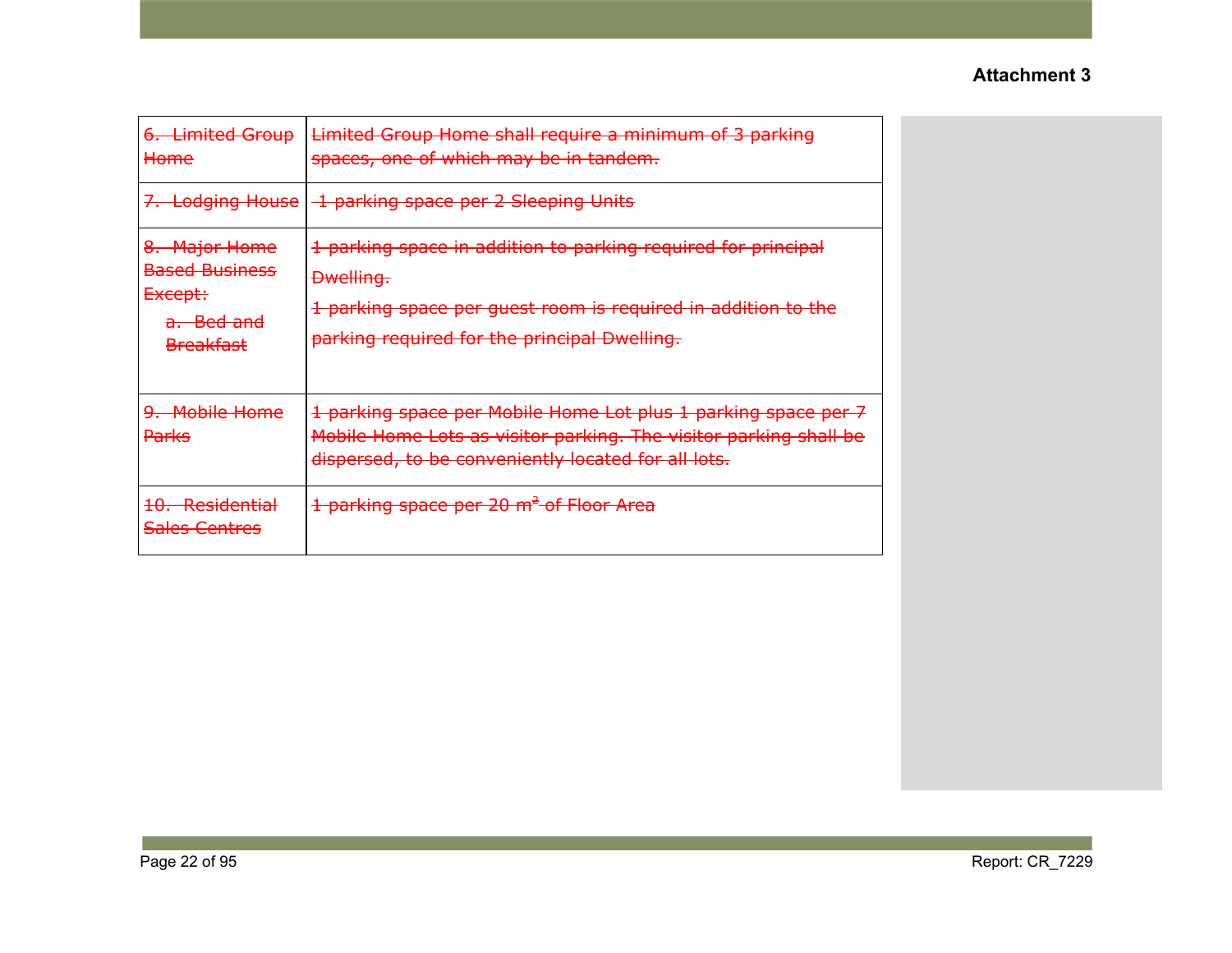| 11. Apartment<br>Housing, Group<br>Homes, and<br>Lodging Houses,                                          | 0.4 parking spaces per Dwelling, regardless of the number of<br>bedrooms; plus<br>0.3 parking spaces per Sleeping Unit, or                                                                                                                                                                                                                                                                                   |  |  |  |
|-----------------------------------------------------------------------------------------------------------|--------------------------------------------------------------------------------------------------------------------------------------------------------------------------------------------------------------------------------------------------------------------------------------------------------------------------------------------------------------------------------------------------------------|--|--|--|
| which meet the<br>criteria of Section<br>94, Supportive<br>Community<br>Provisions, of this               | 0.55 parking spaces per Sleeping Unit, if the Sleeping Unit is<br>located in a secured building or secured portion of a building,<br>such that a resident cannot enter or exit the secured area<br>without authorization; plus                                                                                                                                                                               |  |  |  |
| <b>Bylaw</b>                                                                                              | Visitor parking shall be provided at a minimum rate of 0 visitor<br>parking spaces for the first 7 Dwellings, and 1 visitor parking<br>space per 7 Dwellings thereafter. Visitor parking must be readily<br>available to the primary building entrance for each multi-unit<br>residential building on Site, and be clearly identified as visitor<br>parking, to the satisfaction of the Development Officer. |  |  |  |
| <b>Non-residential Use Classes</b>                                                                        |                                                                                                                                                                                                                                                                                                                                                                                                              |  |  |  |
| <b>Commercial Uses</b>                                                                                    |                                                                                                                                                                                                                                                                                                                                                                                                              |  |  |  |
| 12. Any development within a Commercial Use not listed separately in this table,<br>with a Floor Area of: |                                                                                                                                                                                                                                                                                                                                                                                                              |  |  |  |
|                                                                                                           |                                                                                                                                                                                                                                                                                                                                                                                                              |  |  |  |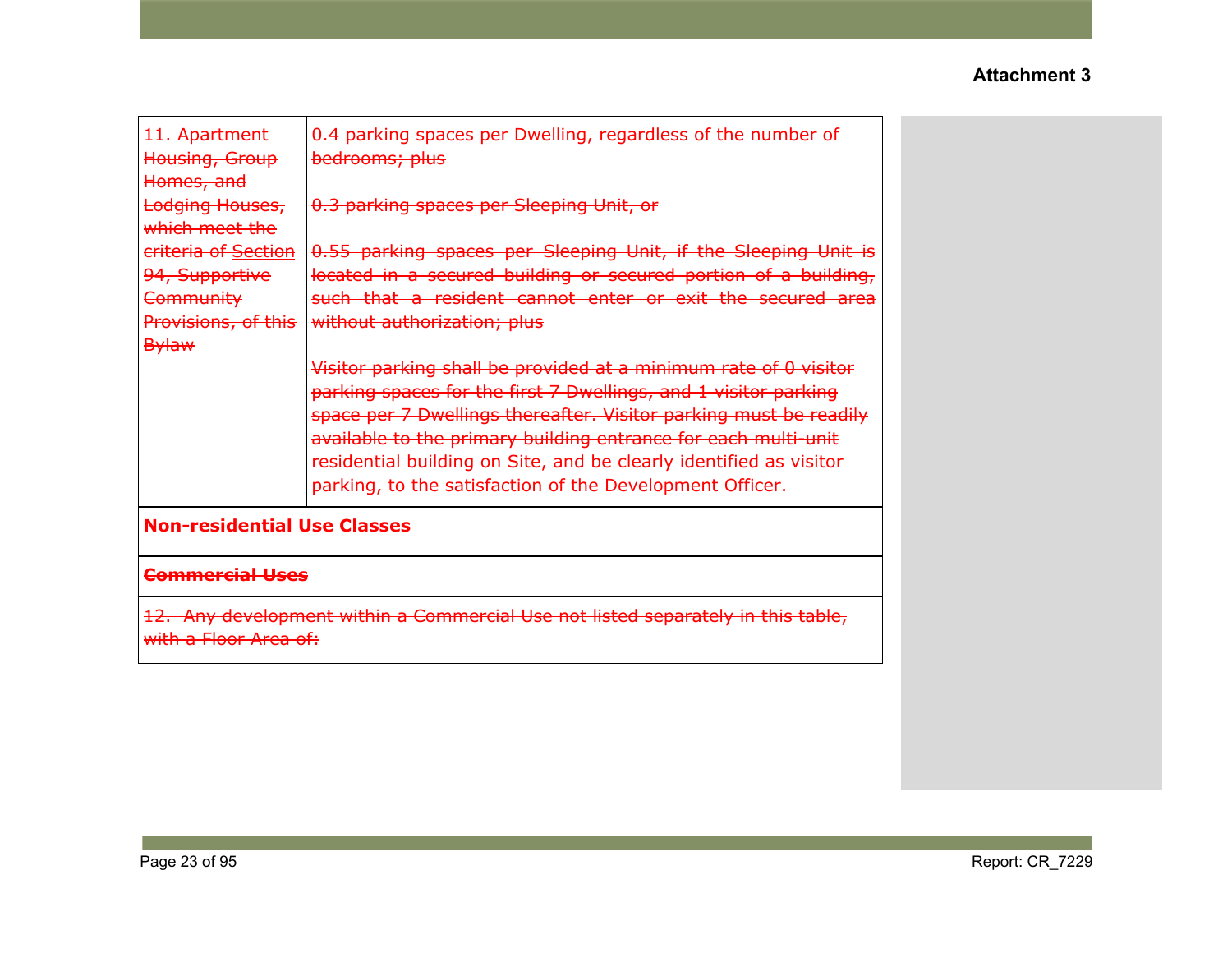| 1. less than<br>$4-500$ m <sup>2</sup><br>$2.4500m^2$<br>$9.000m^2$<br>3.900 m <sup>2</sup><br>$28000 \text{ m}^2$<br>4. greater than<br>$28000 \text{ m}^2$ | 1 parking space per 40.0 m <sup>2</sup> of Floor Area<br>1 parking space per 33.3 m <sup>2</sup> of Floor Area<br>1 parking space per 28.5 m <sup>2</sup> of Floor Area<br>1 parking space per 25.0 m <sup>2</sup> of Floor Area |  |
|--------------------------------------------------------------------------------------------------------------------------------------------------------------|----------------------------------------------------------------------------------------------------------------------------------------------------------------------------------------------------------------------------------|--|
| 13. Apartment<br><b>Hotels</b><br><b>Hotels and Motels</b>                                                                                                   | 1 parking space per Dwelling, room, or suite                                                                                                                                                                                     |  |
| 14. Bars and<br><b>Neighbourhood</b><br><b>Pubs</b>                                                                                                          | 1 parking space per 8.0 m <sup>2</sup> of Public Space.                                                                                                                                                                          |  |
| 15. Casinos and<br>Other Gaming<br><b>Establishments</b>                                                                                                     | 1 parking space per 2.4 m <sup>2</sup> of Public Space                                                                                                                                                                           |  |
| 16. Commercial<br><b>Schools</b>                                                                                                                             | 1 parking space per 10 seats, plus auditorium requirements<br>where applicable.                                                                                                                                                  |  |
| 17. Funeral,<br>Cremation and<br><b>Interment</b><br><b>Services</b>                                                                                         | 1 parking space per 4 seats plus 1 parking space per funeral<br>home vehicle                                                                                                                                                     |  |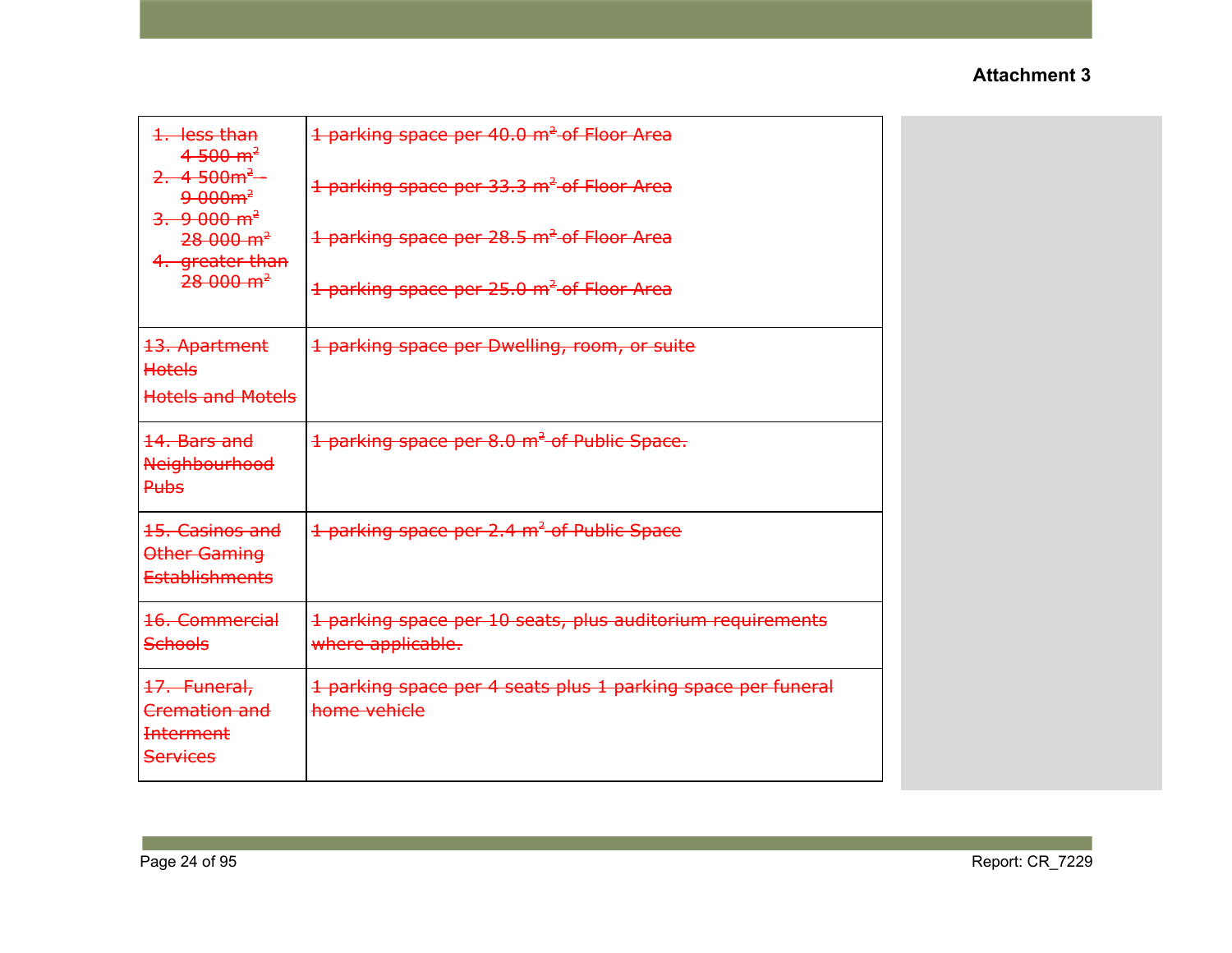| 18. Health<br><b>Services</b>                                              | 1 parking space per 22.2 m <sup>2</sup> of Floor Area                                                                                 |
|----------------------------------------------------------------------------|---------------------------------------------------------------------------------------------------------------------------------------|
| 19. Major Alcohol<br><b>Sales</b>                                          | 1 parking space per 23.3 m <sup>2</sup> of Floor Area                                                                                 |
| 20. Minor Alcohol<br><b>Sales</b>                                          | 1 parking space per 31.3 m <sup>2</sup> of Floor Area                                                                                 |
| 21. Professional,<br>Financial and<br>Office Support<br><b>Services</b>    | 1 parking space per 29.4 m <sup>2</sup> of Floor Area                                                                                 |
| 22. Restaurants,<br><b>Specialty Food</b><br>Services                      | 1 parking space per 9.6 m <sup>2</sup> of Public Space.                                                                               |
| <del>23. Urban</del><br>Outdoor Farms                                      | 1 parking space per 1,000 m2 of cultivated area minus 1 parking<br>space, to a maximum of 10 required parking spaces                  |
| 24. Warehouse<br><b>Sales</b>                                              | 1 parking space per 100.0 m <sup>2</sup> of Floor Area                                                                                |
| <b>Industrial Uses</b>                                                     |                                                                                                                                       |
| <del>25. Any</del><br>development<br>within the<br><b>Industrial Uses,</b> | 1 parking space per 100.0 m <sup>2</sup> of Floor Area provided this is not<br>less than 3 parking spaces per tenant or establishment |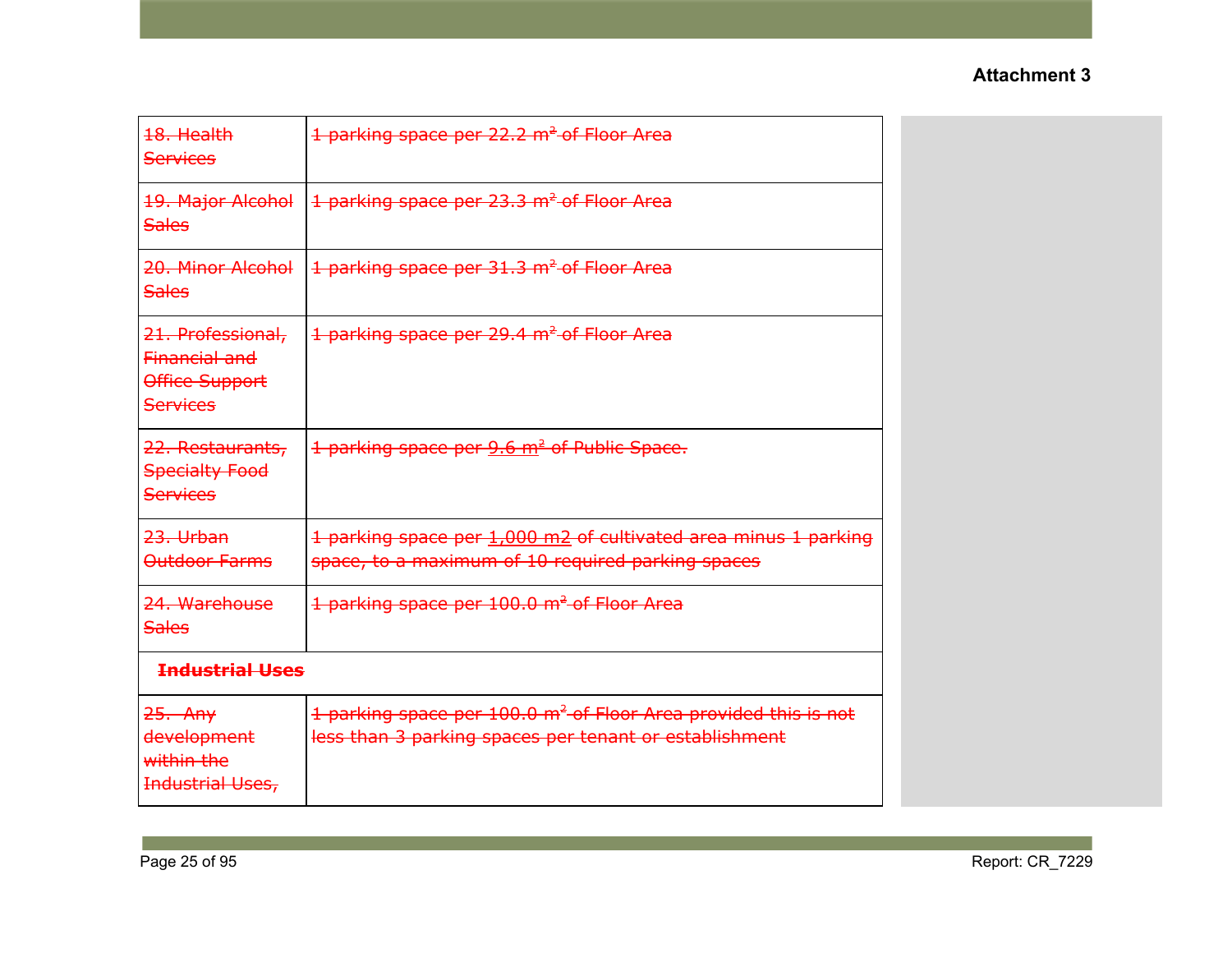| except for Adult<br>Mini-Theatres                                      |                                                                                                                                                                                                                                       |
|------------------------------------------------------------------------|---------------------------------------------------------------------------------------------------------------------------------------------------------------------------------------------------------------------------------------|
| 26. Adult<br>Mini-Theatre                                              | 1 parking space per 3 seats, provided that a minimum of 1<br>parking space per each individual viewing area or booth with 3<br>seats or less, is provided.                                                                            |
| 27. Breweries,<br>Wineries and<br><b>Distilleries</b>                  | Off-street Parking shall be provided based on the sum of the<br>following:<br>1 parking space per 9.6 m <sup>2</sup> of Public Space; and<br>1 parking space per 100.0 m <sup>2</sup> of Floor Area not dedicated to<br>Public Space. |
| 28. Urban Indoor<br><b>Farms</b>                                       | 1 parking space per 100.0 m2 of Floor Area                                                                                                                                                                                            |
| <b>Basic Service Uses</b>                                              |                                                                                                                                                                                                                                       |
| 29. Extended<br><b>Medical</b><br><b>Treatment</b><br>Services Except: | 1 parking spaces per 90.9 m <sup>2</sup> of Floor Area                                                                                                                                                                                |
| a. Auxiliary<br>Hospitals                                              | 1 parking space per 3 beds                                                                                                                                                                                                            |
|                                                                        | <b>Community, Educational, Recreational and Cultural Service Uses</b>                                                                                                                                                                 |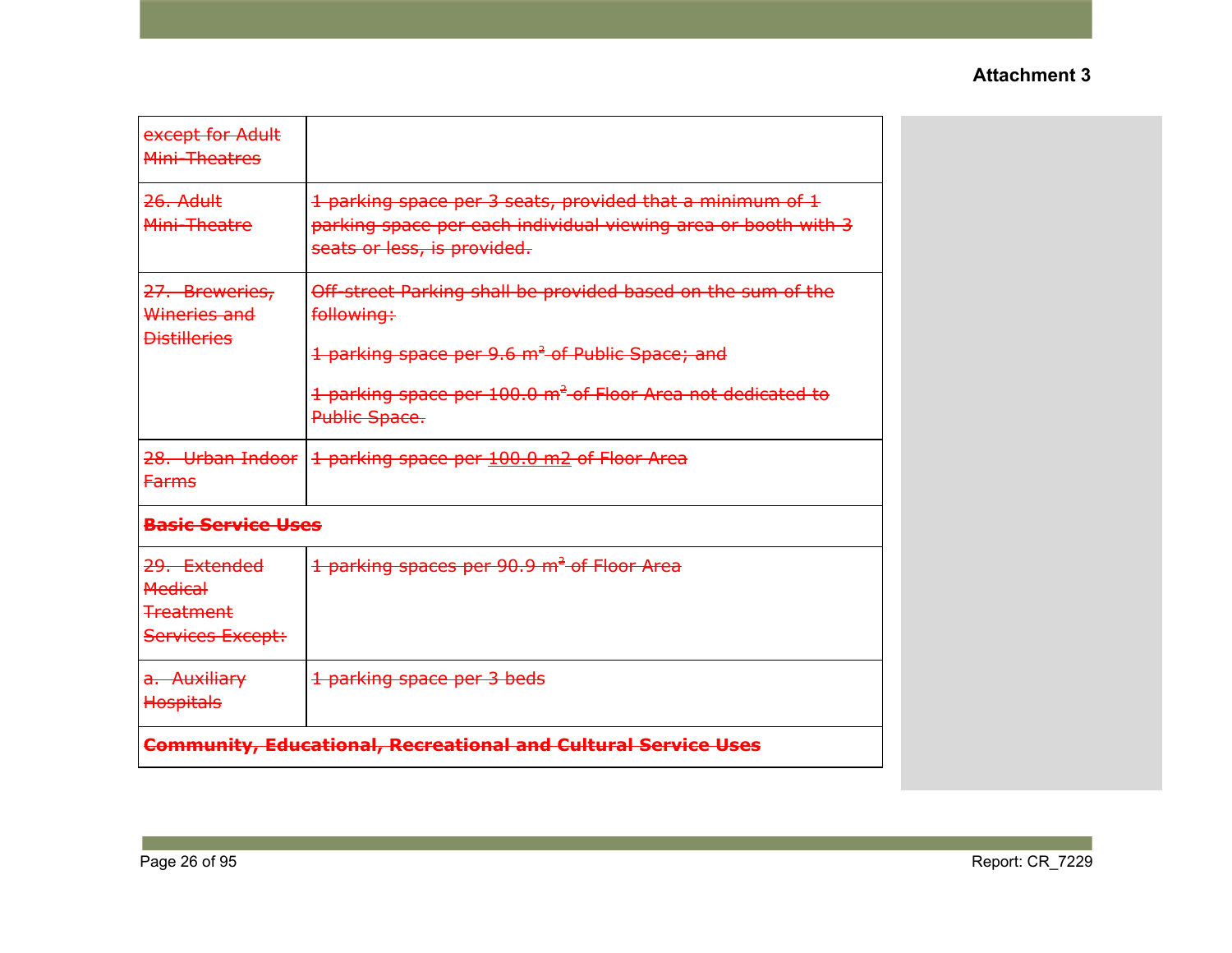| $20 \pm \sqrt{2}$<br><del>JU. AII</del>                | 1 parking space per 3.5 seats or 3.3 m <sup>2</sup> of Floor Area used by |
|--------------------------------------------------------|---------------------------------------------------------------------------|
| dovolonmont<br><del>acveiopment</del>                  | patrope<br>ранины                                                         |
| within the                                             |                                                                           |
| Community,                                             |                                                                           |
| Educational,                                           |                                                                           |
| <b>Docroptional and</b><br><del>Recreational and</del> |                                                                           |
| <b>Cultural Service</b>                                |                                                                           |
| عمعللا<br>$\overline{\mathbf{C}}$                      |                                                                           |
|                                                        |                                                                           |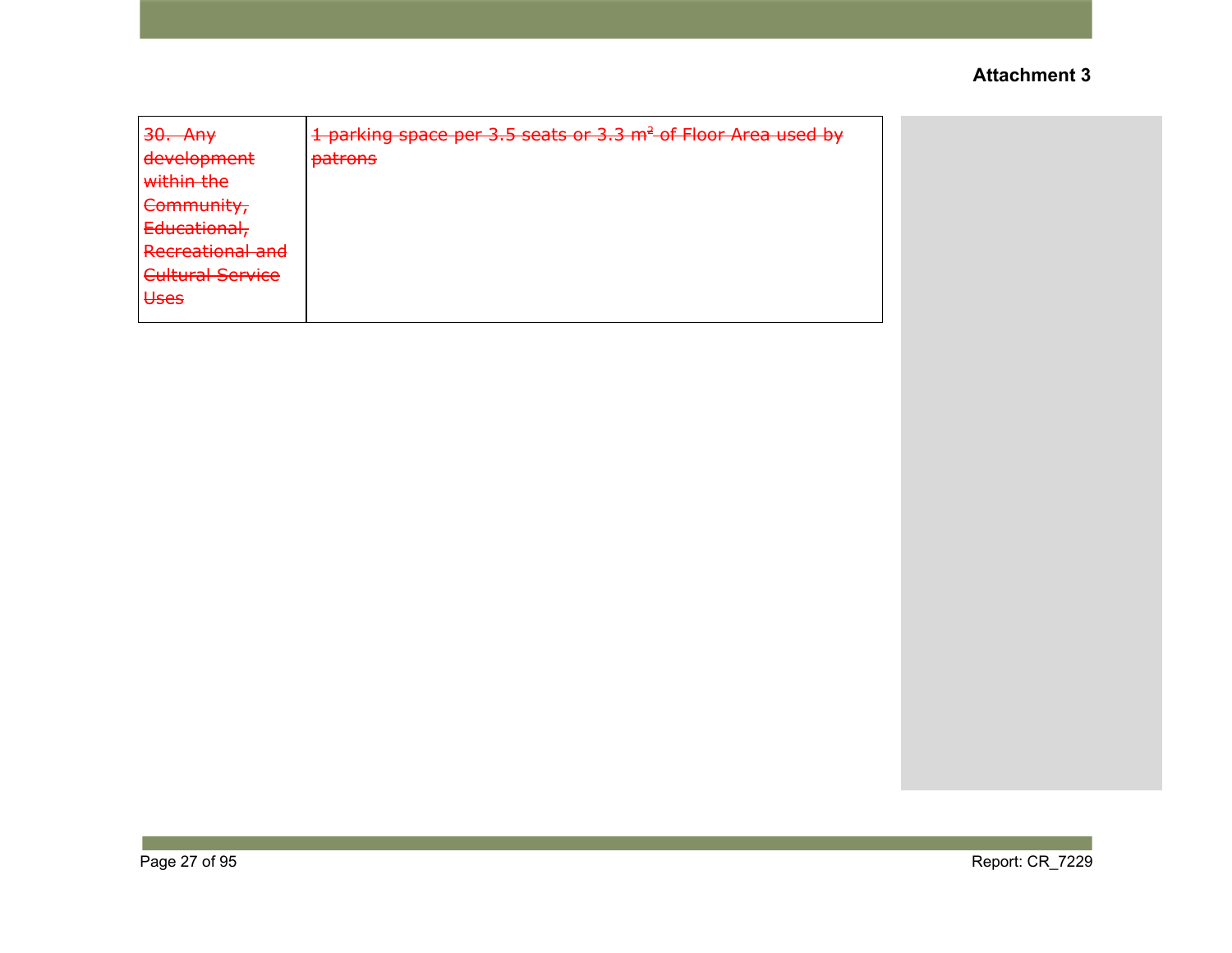| 31. Child Care<br><b>Services</b> | a) Passenger pick-up/drop-off spaces shall be provided at the<br>rate of 2 pick-up/drop-off spaces for the first 10 children, plus 1<br>additional pick-up/drop-off space for every 10 additional<br>children.<br>i) Passenger pick-up/drop-off spaces shall be designed<br>with signs to reserve the parking spaces for Child Care<br>Services pick-up/drop-off, to the satisfaction of the<br><b>Development Officer.</b><br>ii) Passenger pick-up/drop-off space shall be located as<br>close as possible to the main entrance used by the Child<br>Care Service, and shall not be located further than 100 m<br>from the main entrance used by the Child Care Service.<br>The distance between the farthest parking space in the<br>pick-up/drop-off area and the main entrance of the Child<br>Care Service shall be measured along the shortest publicly<br>accessible pedestrian route.<br>iii) An on-street loading zone shall satisfy a portion of the<br>passenger pick-up/drop-off parking space requirement<br>without a variance if the Development Officer, after<br>consultation with Transportation Operations, is satisfied<br>with the proposal.<br>b) employee parking shall be provided at the rate of:<br>i) 1 parking space per 100.0 m2 of Floor Area; or<br>ii) 1 parking space per 360.0 m2 of Floor Area where the<br>Child Care Service is proposed within 400 m of an LRT<br>Station, Transit Centre, Transit Avenue, or all Lots within<br>the boundaries of the Oliver Area Redevelopment Plan, as<br>adopted by Bylaw 11618, as amended, or all Lots within | Passenger pick up and drop off<br>requirements are relocated to new<br>Section 54.6. |
|-----------------------------------|--------------------------------------------------------------------------------------------------------------------------------------------------------------------------------------------------------------------------------------------------------------------------------------------------------------------------------------------------------------------------------------------------------------------------------------------------------------------------------------------------------------------------------------------------------------------------------------------------------------------------------------------------------------------------------------------------------------------------------------------------------------------------------------------------------------------------------------------------------------------------------------------------------------------------------------------------------------------------------------------------------------------------------------------------------------------------------------------------------------------------------------------------------------------------------------------------------------------------------------------------------------------------------------------------------------------------------------------------------------------------------------------------------------------------------------------------------------------------------------------------------------------------------------------------------------------------------------------|--------------------------------------------------------------------------------------|
| Page 28 of 95                     |                                                                                                                                                                                                                                                                                                                                                                                                                                                                                                                                                                                                                                                                                                                                                                                                                                                                                                                                                                                                                                                                                                                                                                                                                                                                                                                                                                                                                                                                                                                                                                                            | Report: CR_7229                                                                      |
|                                   |                                                                                                                                                                                                                                                                                                                                                                                                                                                                                                                                                                                                                                                                                                                                                                                                                                                                                                                                                                                                                                                                                                                                                                                                                                                                                                                                                                                                                                                                                                                                                                                            |                                                                                      |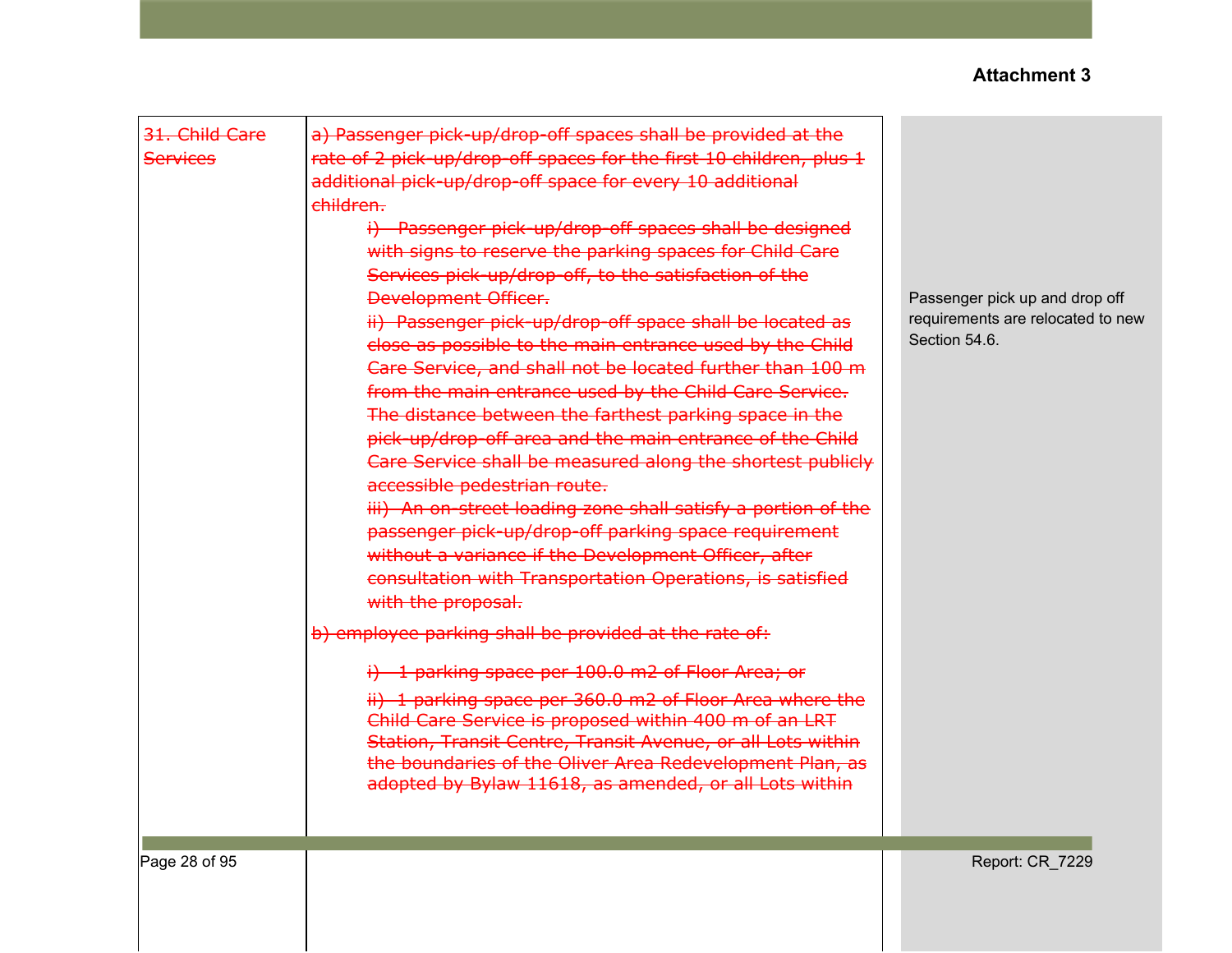|                                                | the boundaries of the Strathcona Area Redevelopment<br>Plan, as adopted by Bylaw 11890, as amended; or<br>iii) Where the Child Care Service is for a dayhome/group<br>family care providing care to 7 or more children within the<br>residence of the child care provider, 1 parking space for<br>each non-resident employee, in addition to the parking<br>required for the principal Dwelling. Where a Front Yard<br>Driveway provides access to a parking space that is not<br>within the Front Yard, the Developmentfficer may consider<br>this Driveway as the provision of a parking space that is in<br>tandem.                                                                                                                                                                                                          |
|------------------------------------------------|---------------------------------------------------------------------------------------------------------------------------------------------------------------------------------------------------------------------------------------------------------------------------------------------------------------------------------------------------------------------------------------------------------------------------------------------------------------------------------------------------------------------------------------------------------------------------------------------------------------------------------------------------------------------------------------------------------------------------------------------------------------------------------------------------------------------------------|
| 32. Community<br>Recreation<br><b>Services</b> | 16 parking spaces, plus where multipurpose room greater than<br>$93 \text{ m}^2$ is present and is used for general assembly purposes, an<br>additional<br>1 parking space per 4.6 m <sup>2</sup> over 93 m <sup>2</sup> of Floor Area in a<br>multipurpose room is required. The multipurpose area shall not<br>include dressing rooms, change rooms, washrooms, storage<br>areas, and cooking or kitchen areas, which are normally<br>incidental to the primary function of the Community Recreation<br>Services.<br>Where the Community Recreation Service facility parking area<br>immediately abuts a parking area for a school, a maximum of<br>50% of the additional parking spaces required pursuant to the<br>above clause may be provided by including the parking facilities<br>on the abutting school parking area. |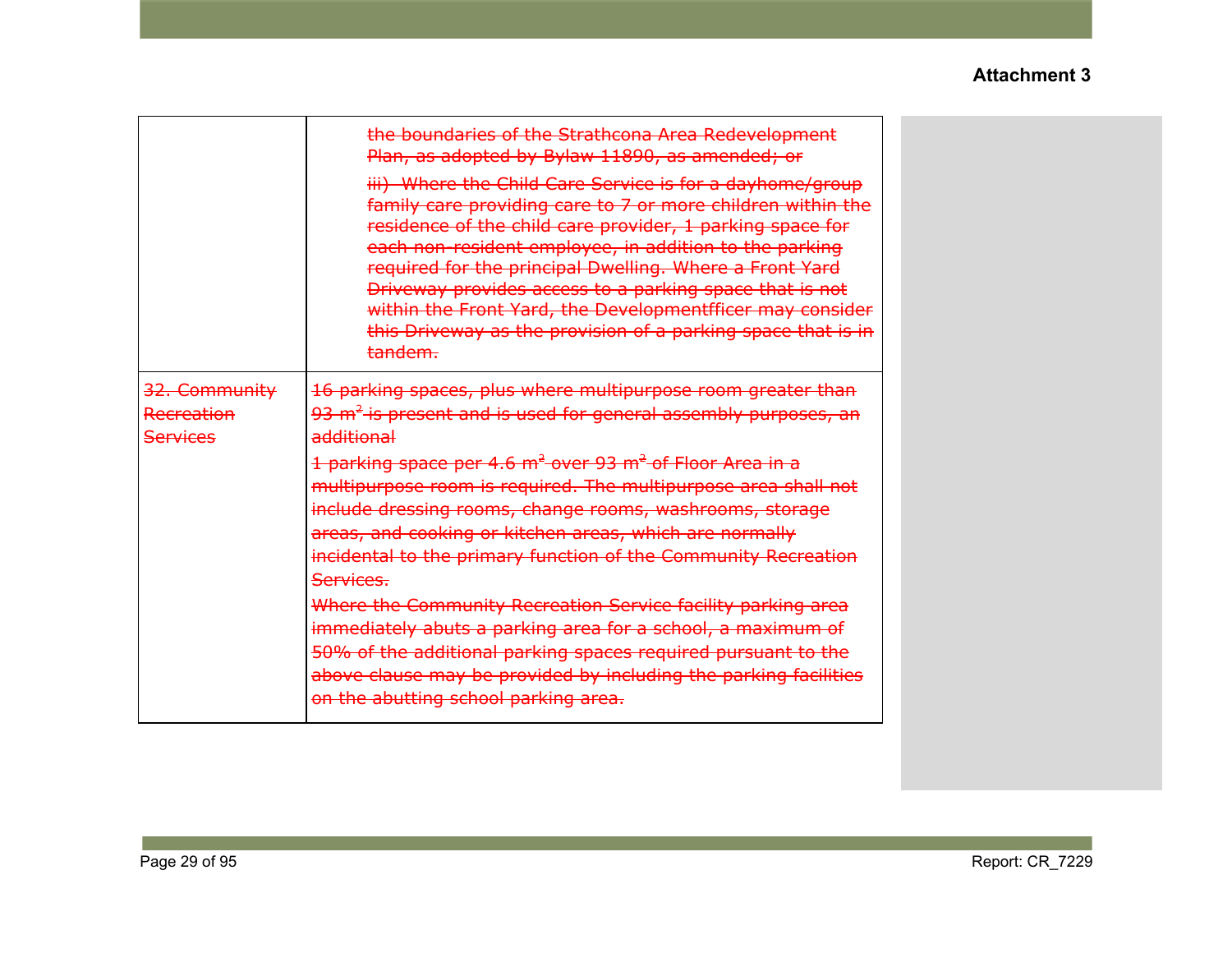| <del>33. Conversions</del><br>of existing Public<br>or Private<br>Elementary,<br>Junior High and<br>High Schools to<br>any other Public<br><del>or Private</del><br><b>Education Service</b> | 1.4 parking spaces for each classroom, plus 1 parking space for<br>every 12 students.                    |
|----------------------------------------------------------------------------------------------------------------------------------------------------------------------------------------------|----------------------------------------------------------------------------------------------------------|
| 34. Colleges,<br><b>Business or</b><br><del>Technical Schools</del>                                                                                                                          | 1 parking space per 10 seats, plus auditorium<br>requirements where applicable.                          |
| <del>35. Exhibition and</del><br><del>Convention</del><br><b>Facilities</b>                                                                                                                  | 1 parking space per 3.5 seats or 1 parking space per 3.3 m <sup>2</sup> of<br>Floor Area used by patrons |
| <del>36. Indoor</del><br><b>Participant</b><br>Recreation<br>Services Except:                                                                                                                | 1 parking space per 3.5 seats or 1 parking space per 3.3 m <sup>2</sup> of<br>Floor Area used by patrons |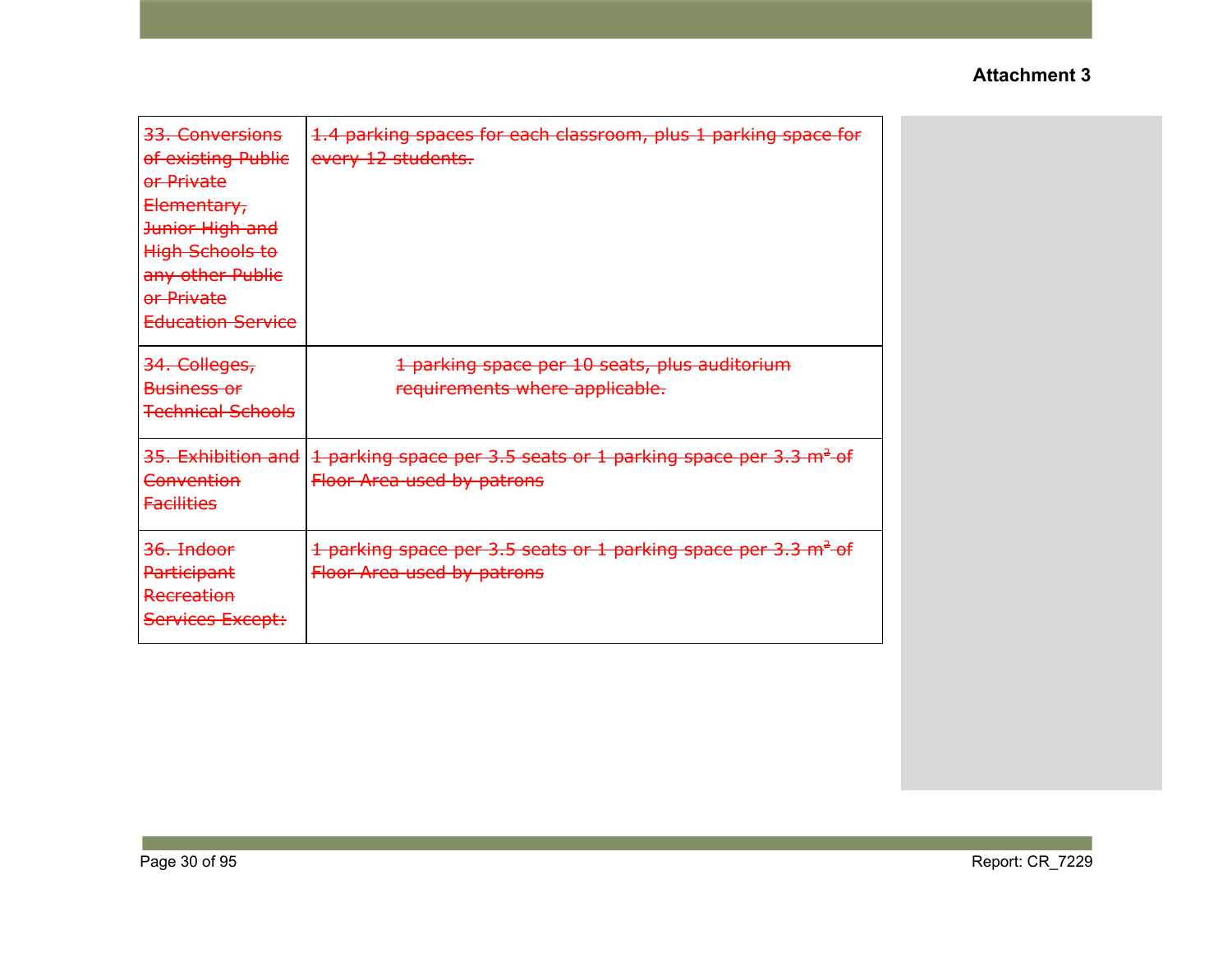| a. Bowling<br>Alleys<br>b. Curling<br><b>Rinks</b>                                                          | 4 parking spaces per Lane plus parking requirements<br>for Accessory Uses<br>8 parking spaces per sheet plus parking requirements<br>for Accessory Uses<br>1 parking space per 10 m2 of Floor Area used by |
|-------------------------------------------------------------------------------------------------------------|------------------------------------------------------------------------------------------------------------------------------------------------------------------------------------------------------------|
| <del>c. Health and</del><br><b>Fitness Clubs</b>                                                            | patrons                                                                                                                                                                                                    |
| <del>d. Hockey</del><br>Rink and<br><b>Swimming</b><br><b>Pools</b><br>e. Racket<br><b>Sport Facilities</b> | 1 parking space per 3.5 seats or 1 parking space per 5<br>m2 playing/water surface or assembly area<br>2 parking spaces per court plus parking requirements<br>for Accessory Uses                          |
| 37. Natural<br><b>Science Exhibits</b>                                                                      | 1 parking space per 3.5 seats or 1 parking space per 3.3 m <sup>2</sup> of<br>Floor Area used by patrons                                                                                                   |
| 38. Outdoor<br>Participant<br>Recreation<br>Services Except:                                                | 1 parking space per 3.5 seats or 1 parking space per 3.3 m <sup>2</sup> of<br>Floor Area used by patrons                                                                                                   |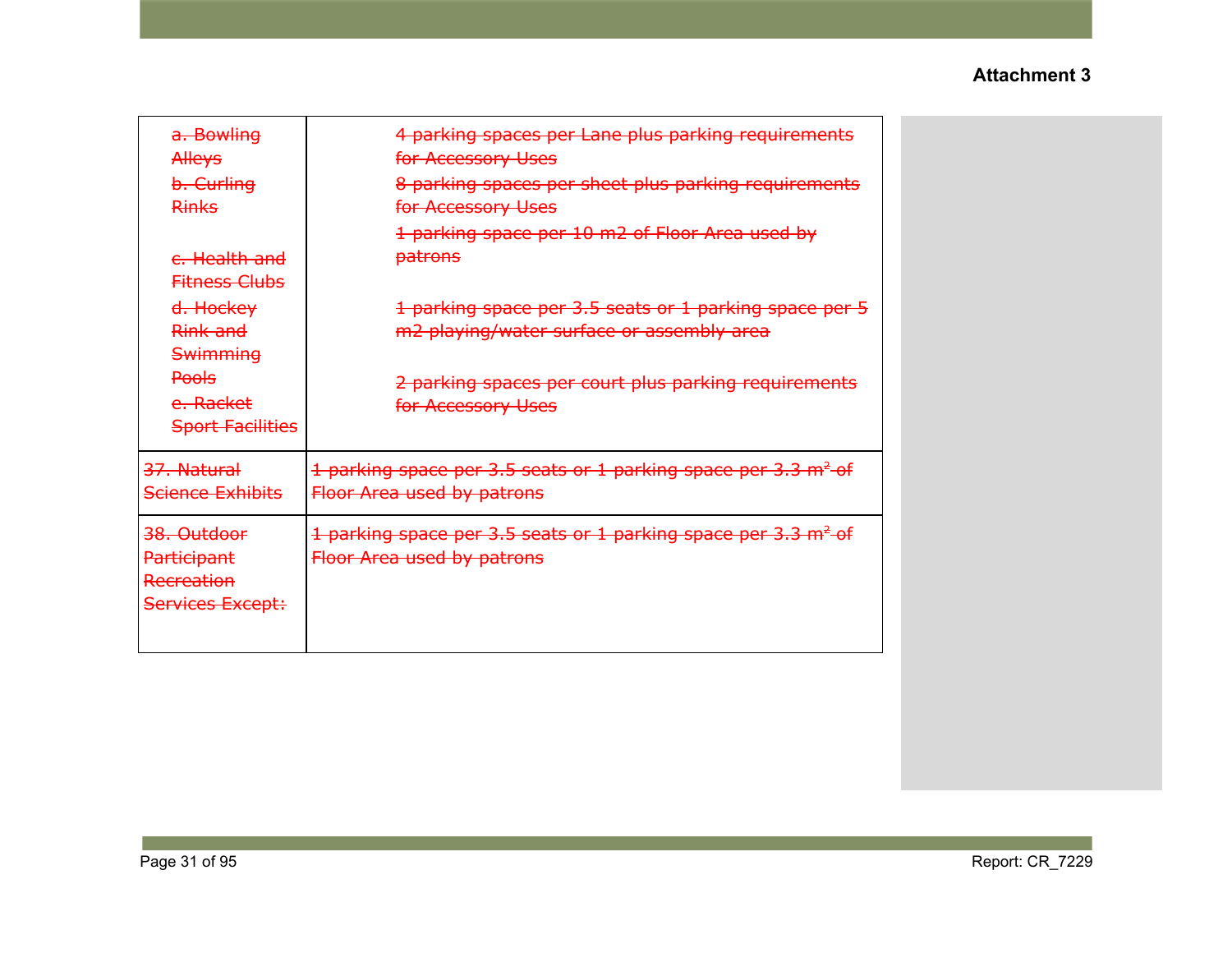| <del>a. Golf Course or</del><br><b>Driving Range</b>                                   | 5 parking spaces per hole (Golf Course) or 1 parking space per<br>T-box (Driving Range) plus parking requirements for Accessory<br><b>Uses</b>                                                                                                                                                                                                                                                                                                                                                   |
|----------------------------------------------------------------------------------------|--------------------------------------------------------------------------------------------------------------------------------------------------------------------------------------------------------------------------------------------------------------------------------------------------------------------------------------------------------------------------------------------------------------------------------------------------------------------------------------------------|
| <del>b. Sports Fields in</del><br>association with<br>school /park<br><del>sites</del> | A maximum of 10 parking spaces per field to be developed<br>provided that the sports and playing fields are developed prior to<br>the development of other Uses on the Site, such as Community<br>Recreation Service facilities or other school Uses. The number<br>and design of the parking spaces and the surface treatment of<br>the parking area shall be approved by the Development Officer<br>in consultation with Transportation Services, Community<br>Services and the School Boards. |
|                                                                                        |                                                                                                                                                                                                                                                                                                                                                                                                                                                                                                  |
| <del>39. Private Clubs</del>                                                           | 1 parking space per 3.6 m <sup>2</sup> of Public Space                                                                                                                                                                                                                                                                                                                                                                                                                                           |
| <del>40. Public</del><br><del>Libraries and</del><br><del>Cultural Exhibits</del>      | 1 parking space per 10.0 m <sup>2</sup> of Floor Area used by patrons                                                                                                                                                                                                                                                                                                                                                                                                                            |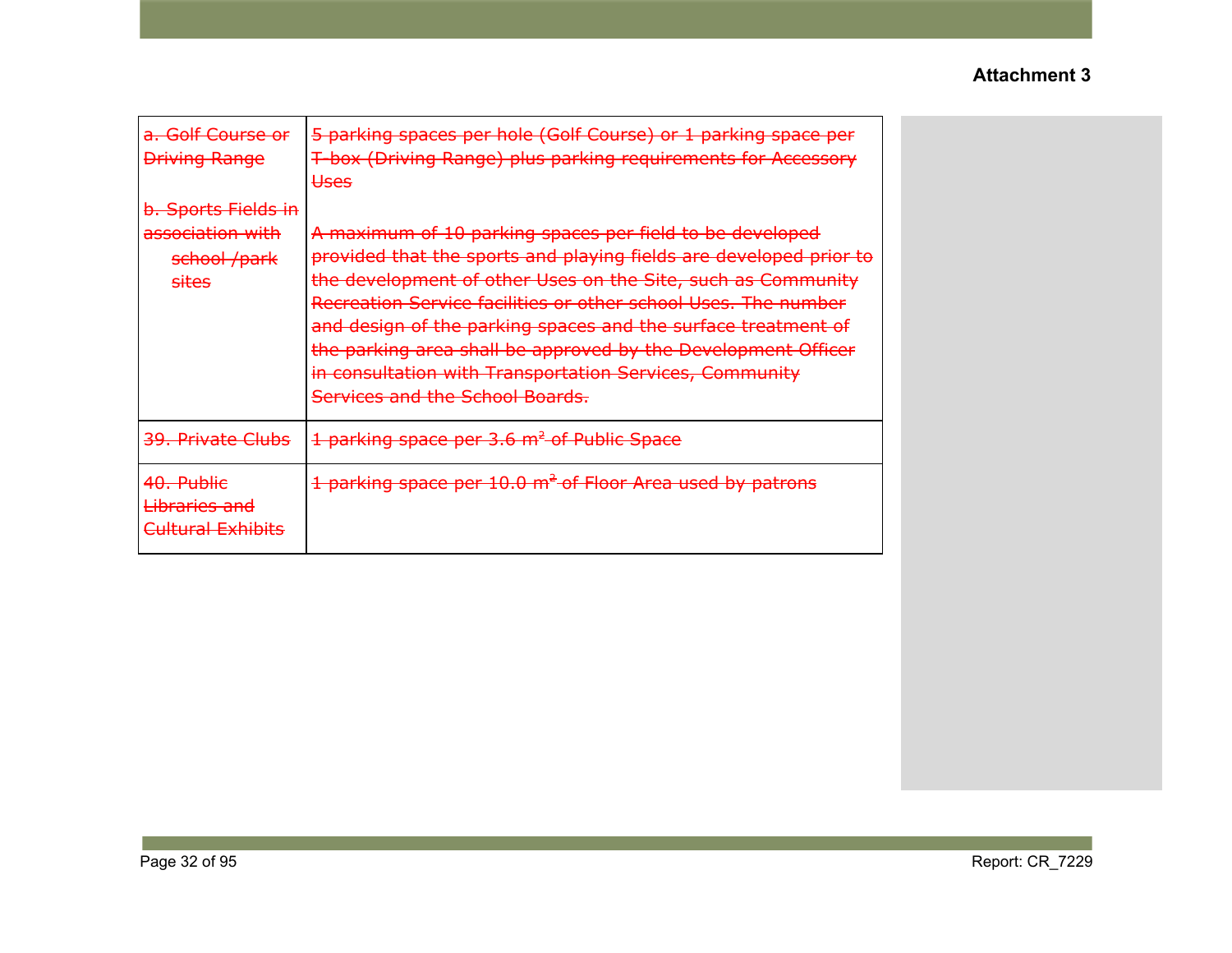| 41. Public or<br>Private                               | 1.4 parking spaces per classroom                                                                                                                                                                                                                                                                                                                               |  |
|--------------------------------------------------------|----------------------------------------------------------------------------------------------------------------------------------------------------------------------------------------------------------------------------------------------------------------------------------------------------------------------------------------------------------------|--|
| Elementary and<br><b>Junior High</b><br><b>Schools</b> | This calculation shall include the ultimate parking requirements<br>for all potential future school development on-site, whether<br>contained in a core facility or in attached portable pods. Actual<br>development of parking spaces may, however, be phased in<br>accordance with each phase of school development.                                         |  |
|                                                        | Where the school parking area immediately abuts a parking area<br>for a Community Recreation Service facility, a maximum of 50%<br>of the smaller parking requirement between the school and the<br>Community Recreation Service facility may be provided by<br>including the parking facilities on the abutting Community<br>Recreation Service parking area. |  |
| 42. Public or<br>Private High<br><b>Schools</b>        | 1.4 parking spaces for each classroom, plus 1 parking space for<br>every 12 students.                                                                                                                                                                                                                                                                          |  |
|                                                        | This calculation shall include the ultimate parking requirements<br>for all potential future school development on-site, whether<br>contained in a core facility or in attached portable pods. Actual<br>development of parking spaces may, however, be phased in<br>accordance with each phase of school development.                                         |  |
|                                                        | Where the school parking area immediately abuts a parking area<br>for a Community Recreation Service facility, a maximum of 50%<br>of the smaller parking requirement between the school and the<br>Community Recreation Service facility may be provided by                                                                                                   |  |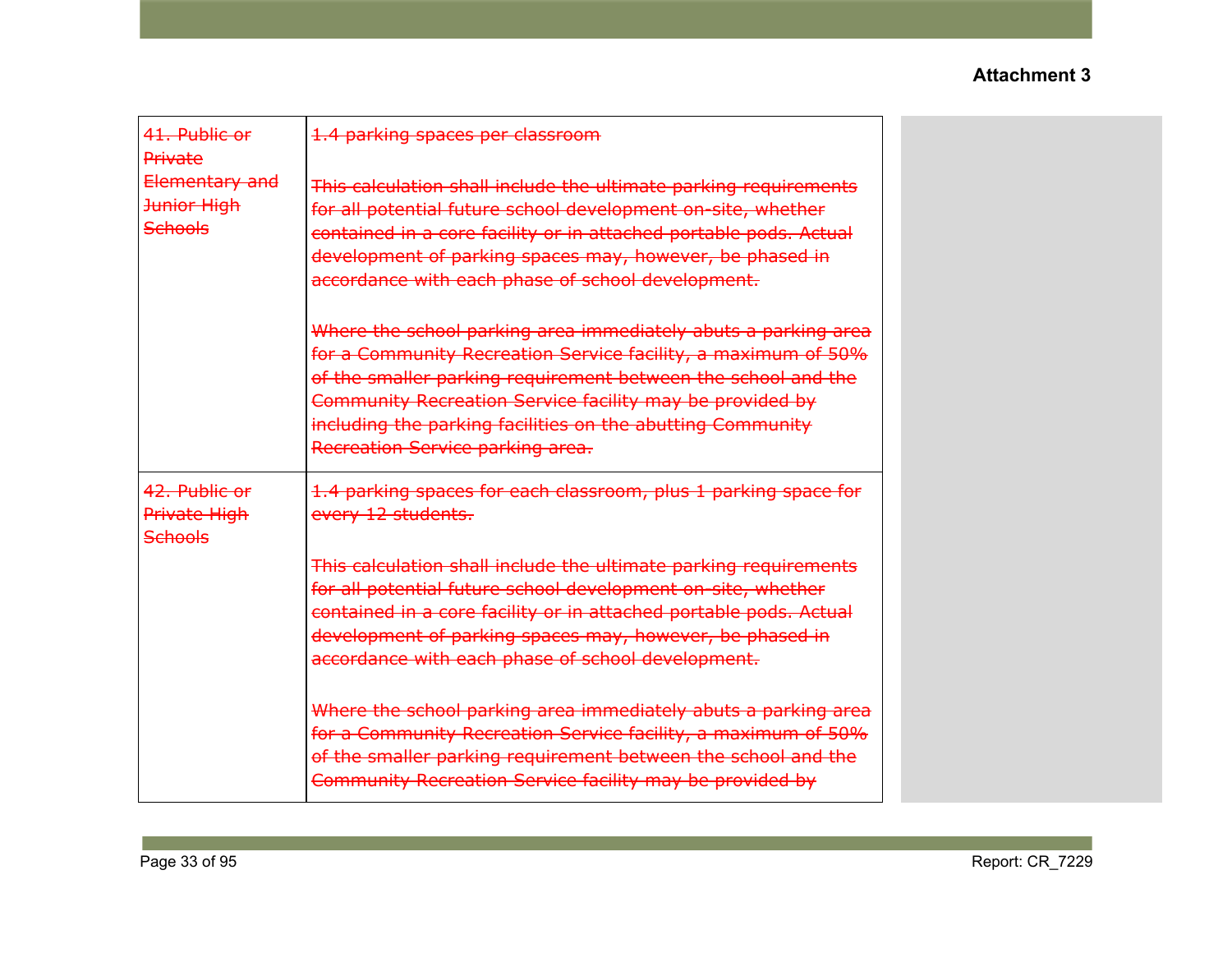| including the parking facilities on the abutting Community |  |
|------------------------------------------------------------|--|
| Recreation Service parking area.                           |  |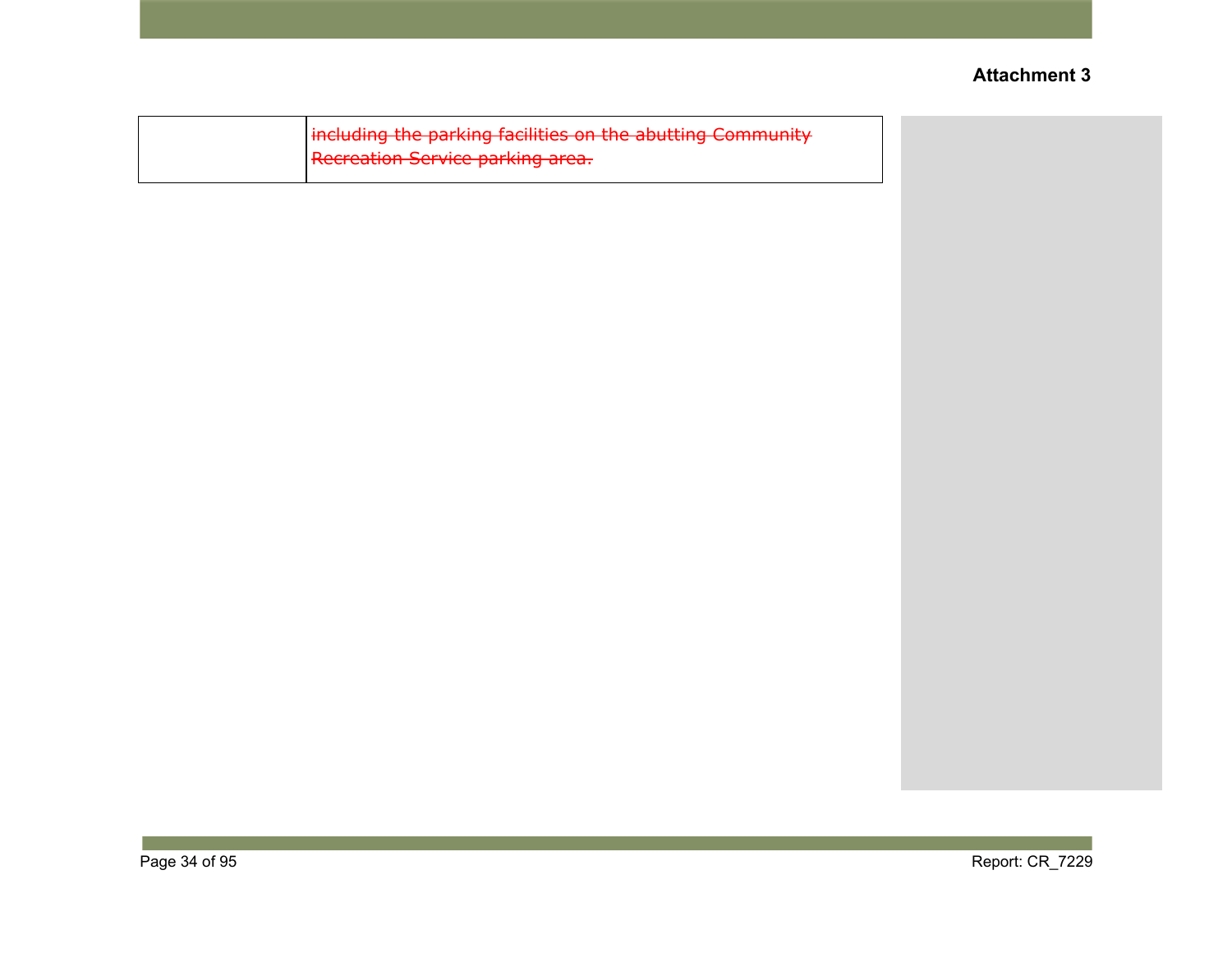| 43. Religious<br>Assembly |                                                                                                   |                                                                                              |                                                                                                                                                                                                                                                                    |                 |
|---------------------------|---------------------------------------------------------------------------------------------------|----------------------------------------------------------------------------------------------|--------------------------------------------------------------------------------------------------------------------------------------------------------------------------------------------------------------------------------------------------------------------|-----------------|
|                           | <b>Location</b>                                                                                   | <b>Minor</b>                                                                                 | <b>Major</b>                                                                                                                                                                                                                                                       |                 |
|                           | <b>Central Core</b><br>Neighbourhoods,<br>excluding the<br><b>Downtown</b><br><b>Special Area</b> | $1720 \text{ m}^2$ -of-Floor<br>Area or less:<br>No minimum<br><b>parking</b><br>requirement | Greater than 1720 m <sup>2</sup><br>of Floor Area:<br>The minimum parking<br>requirement shall be<br>determined by the<br><b>Development Officer</b><br>based on a parking<br>impact assessment for<br>the Site, completed in<br>accordance with<br>Section 14.11. |                 |
|                           | <b>Mature</b><br>Neighbourhoods,<br>excluding the<br><b>Central Core</b><br><b>Neighbourhoods</b> | $1400 \text{ m}^2$ of Floor<br>Area or less:<br>1 parking space<br>per $45.0 \text{ m}^2$    | Greater than 1400 m <sup>2</sup><br>of Floor Area:<br>The minimum parking<br>requirement shall be<br>determined by the<br><b>Development Officer</b><br>based on a parking<br>impact assessment for<br>the Site, completed in                                      |                 |
| Page 35 of 95             |                                                                                                   |                                                                                              |                                                                                                                                                                                                                                                                    | Report: CR_7229 |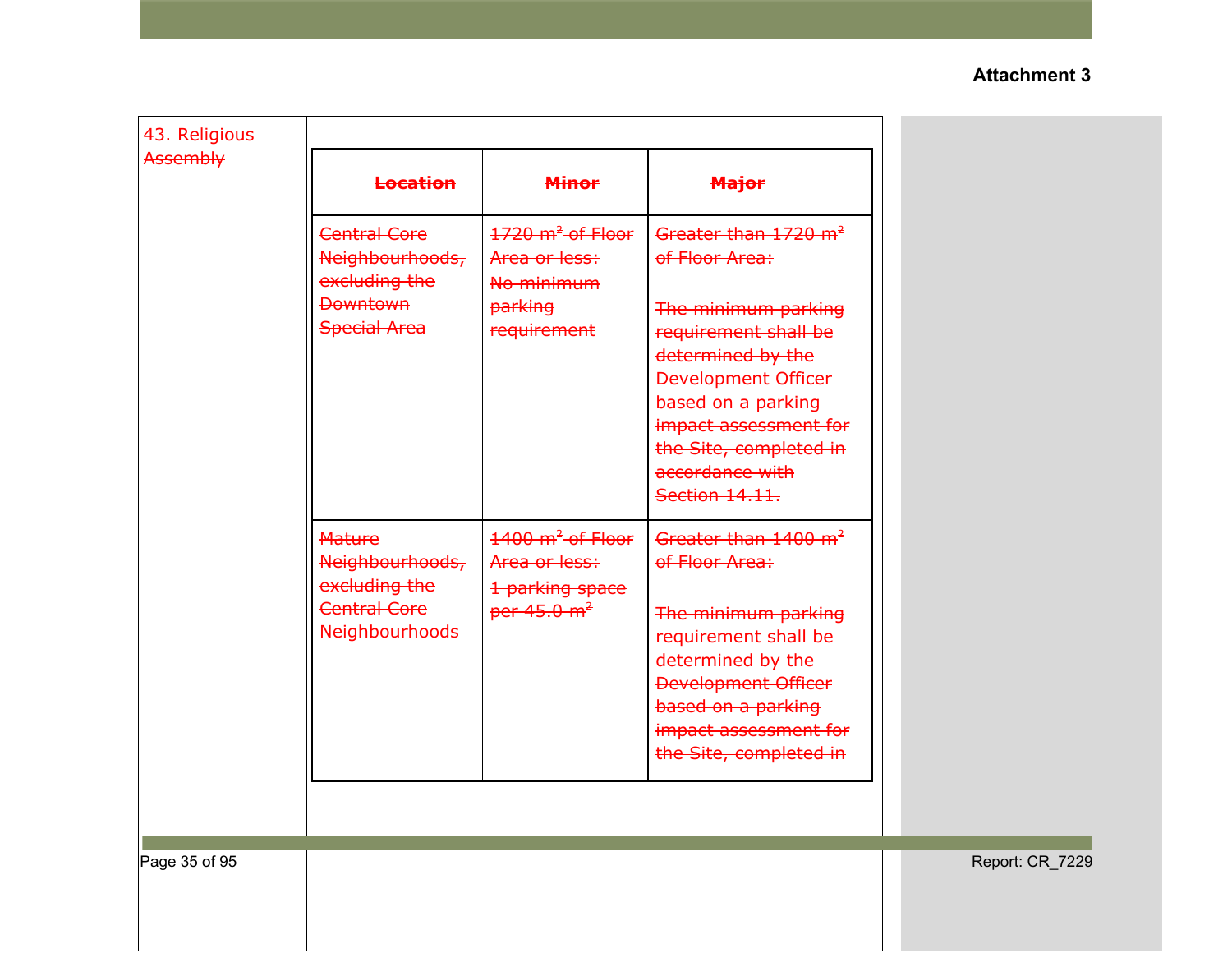|                                             |                                                                                            | accordance with<br>Section 14.11.                                                                                                                                                                                                                                  |
|---------------------------------------------|--------------------------------------------------------------------------------------------|--------------------------------------------------------------------------------------------------------------------------------------------------------------------------------------------------------------------------------------------------------------------|
| <b>Established</b><br><b>Neighbourhoods</b> | $2500 \text{ m}^2$ of Floor<br>Area or less:<br>1 parking space<br>per 27.0 m <sup>2</sup> | Greater than 2500 m <sup>2</sup><br>of Floor Area:<br>The minimum parking<br>requirement shall be<br>determined by the<br><b>Development Officer</b><br>based on a parking<br>impact assessment for<br>the Site, completed in<br>accordance with<br>Section 14.11. |
| <b>Industrial</b><br><b>Neighbourhoods</b>  | $2570 \text{ m}^2$ -of-Floor<br>Area or less:<br>1 parking space<br>per $33.0 \text{ m}^2$ | Greater than 2570 m <sup>2</sup><br>of Floor Area:<br>The minimum parking<br>requirement shall be<br>determined by the<br><b>Development Officer</b><br>based on a parking<br>impact assessment for<br>the Site, completed in<br>accordance with<br>Section 14.11. |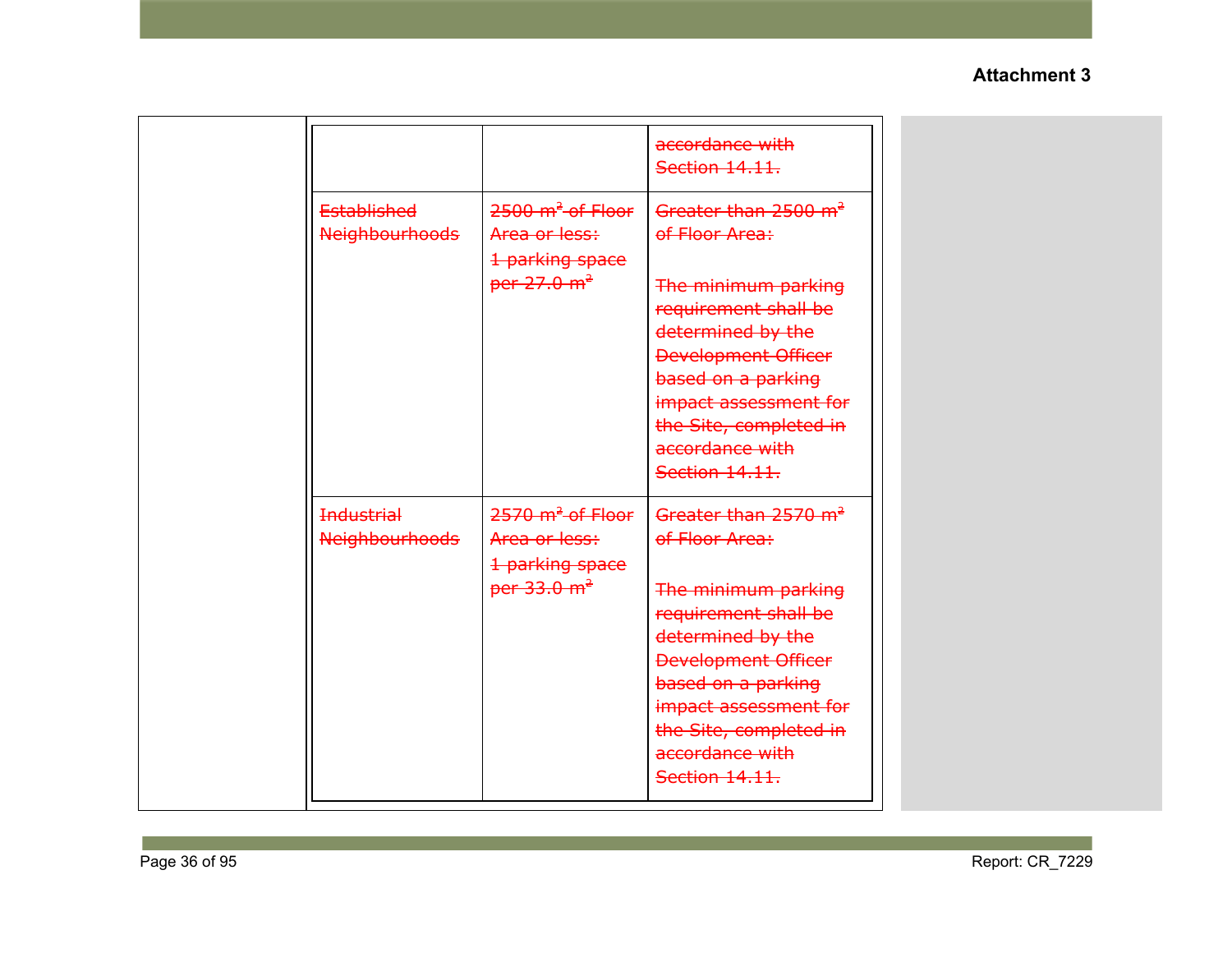|                                                                | Developing,<br>Planned and<br><b>Future</b><br>Neighbourhoods,<br>and Urban<br>Growth areas. | $3760 \text{ m}^2$ of Floor<br>Area or less:<br>1 parking space<br>per $14.0 \text{ m}^2$ | Greater than 3760 m <sup>2</sup><br>of Floor Area:<br>The minimum parking<br>requirement shall be<br>determined by the<br><b>Development Officer</b><br>based on a parking<br>impact assessment for<br>the Site, completed in<br>accordance with<br>Section 14.11. |
|----------------------------------------------------------------|----------------------------------------------------------------------------------------------|-------------------------------------------------------------------------------------------|--------------------------------------------------------------------------------------------------------------------------------------------------------------------------------------------------------------------------------------------------------------------|
|                                                                |                                                                                              |                                                                                           | Locations are as identified in Edmonton's The Way We<br>Grow: Municipal Development Plan, Bylaw 15100, Maps.                                                                                                                                                       |
| 44. Special Event                                              | No Parking is required                                                                       |                                                                                           |                                                                                                                                                                                                                                                                    |
| 45. Spectator<br><b>Entertainment</b><br><b>Establishments</b> | Floor Area used by patrons                                                                   |                                                                                           | 1 parking space per 3.5 seats or 1 parking space per 3.3 m <sup>2</sup> of                                                                                                                                                                                         |
| 46. Spectator<br><b>Sports</b><br><b>Establishments</b>        | 1 parking space per 5 seats                                                                  |                                                                                           |                                                                                                                                                                                                                                                                    |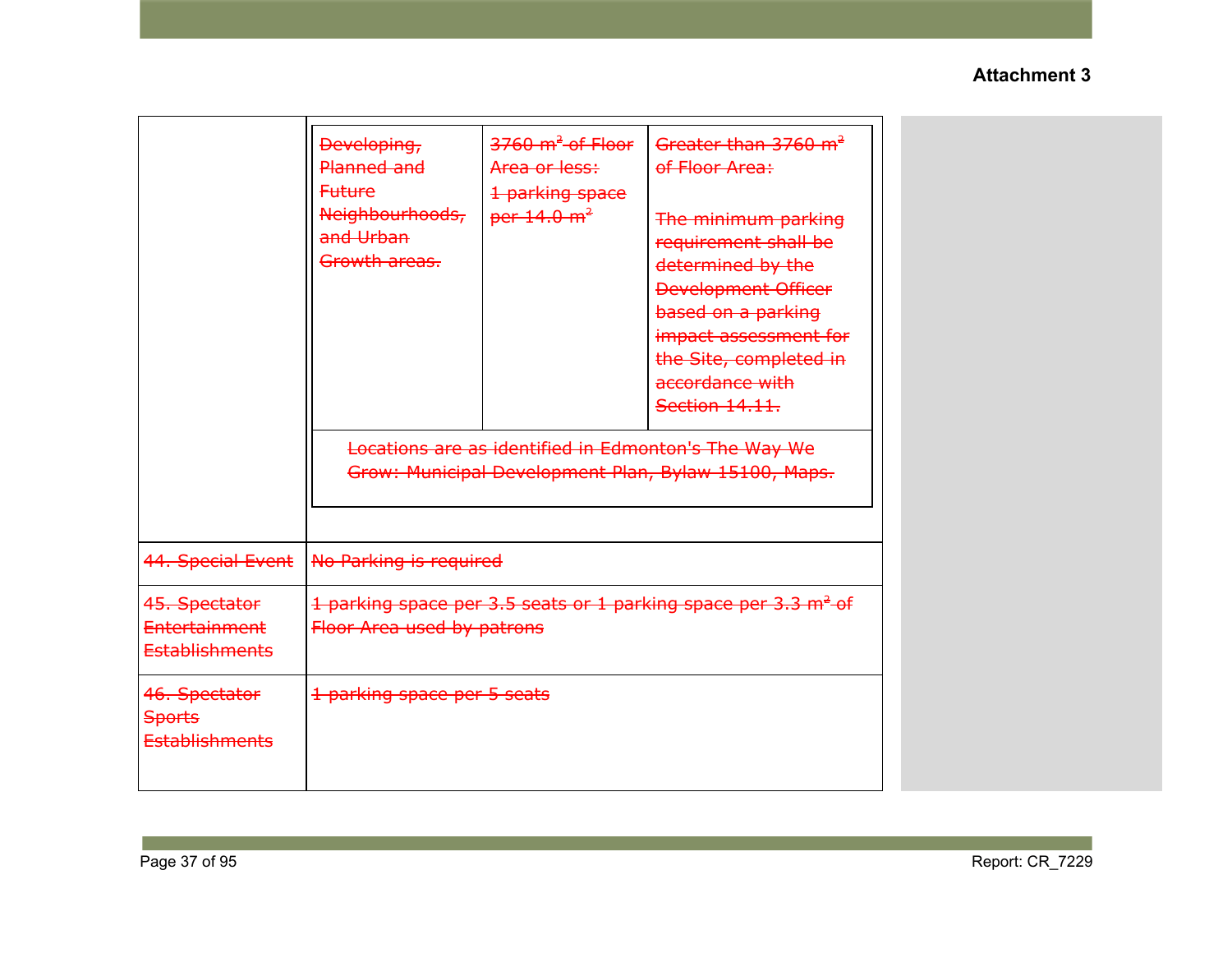| $17$ llrhan<br><del>47. urban</del> | No parking is required |  |
|-------------------------------------|------------------------|--|
| <del>Gardens</del>                  |                        |  |

**Schedule 1(B) Areas Within the Downtown Special Area**

# **Residential and Residential-Related Uses**

|                                                       | <b>Number of Required Parking Spaces by Zone</b> |          |          |           |             |              |            |          |
|-------------------------------------------------------|--------------------------------------------------|----------|----------|-----------|-------------|--------------|------------|----------|
| <del>Area of</del><br><b>Application</b>              | Æ<br>Ð                                           | ee<br>A  | CHH      | <b>HA</b> | <b>HDR</b>  | <b>JAMSC</b> | <b>RMU</b> | U₩       |
| <del>Studio</del>                                     |                                                  |          |          |           |             |              |            |          |
| <b>Minimum</b><br>Parking<br>Requireme<br>nt per unit | $\theta$                                         | $\theta$ | $\theta$ | $\theta$  | $\theta$ .4 | $\theta$     | $\theta$   | $\theta$ |
| <b>Maximum</b><br>Parking<br>Requireme<br>nt per unit | $\theta.5$                                       | 0.5      | 0.5      | 0.5       | $\theta.5$  | 0.5          | $\theta.5$ | 0.5      |

Schedule 1B is no longer required as minimum parking requirements will not apply in the areas where this Schedule applies. From here until Page 38 is just showing the deletion of Schedule 1B; Deletion of Schedule 1C starts on Page 44.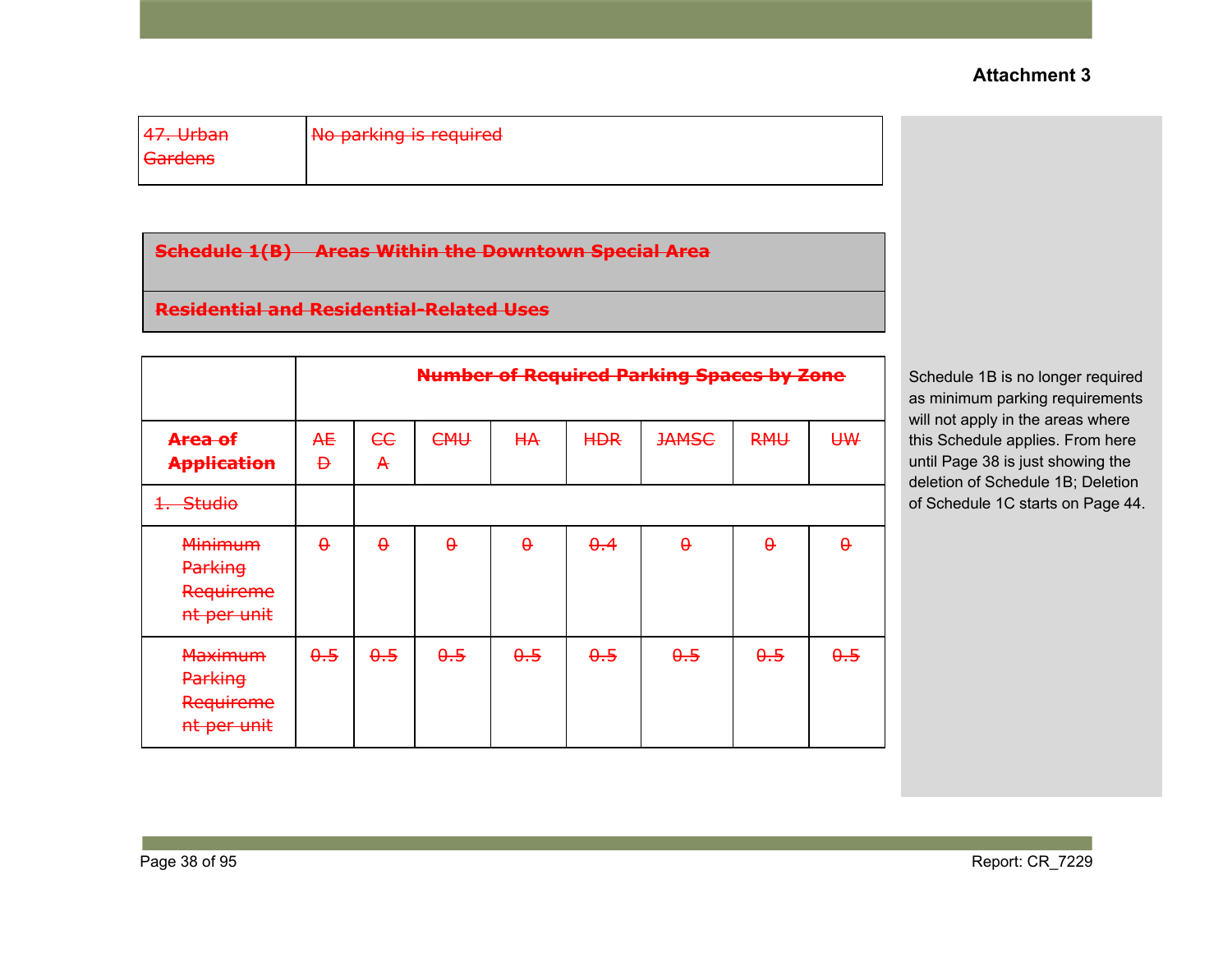| 2. 1 Bedroom Dwelling or Residential Related Unit            |                        |                        |      |      |             |      |            |          |
|--------------------------------------------------------------|------------------------|------------------------|------|------|-------------|------|------------|----------|
| <b>Minimum</b><br>Parking<br>Requireme<br>nt per unit        | $\theta$ .4            | $\theta$ .4            | 0.4  | 0.4  | $\theta$ .4 | 0.4  | 0.4        | $\theta$ |
| <b>Maximum</b><br><b>Parking</b><br>Requireme<br>nt per unit | $+2$<br>$\overline{5}$ | 0.7<br>$\overline{5}$  | 0.75 | 0.75 | 4.0         | 0.75 | $+ \theta$ | 0.75     |
| 3. 2 or more Bedroom Dwelling or Residential Related Unit    |                        |                        |      |      |             |      |            |          |
| <b>Minimum</b><br>Parking<br>Requireme<br>nt per unit        | $\theta$ .4            | $\theta$ .8            | 0.8  | 0.8  | $\theta$ .8 | 0.8  | 0.8        | $\theta$ |
| <b>Maximum</b><br><b>Parking</b><br>Requireme<br>nt per unit | $+2$<br>$\overline{5}$ | $+2$<br>$\overline{5}$ | 1,25 | 1,25 | $+5$        | 1.25 | $+5$       | 1.25     |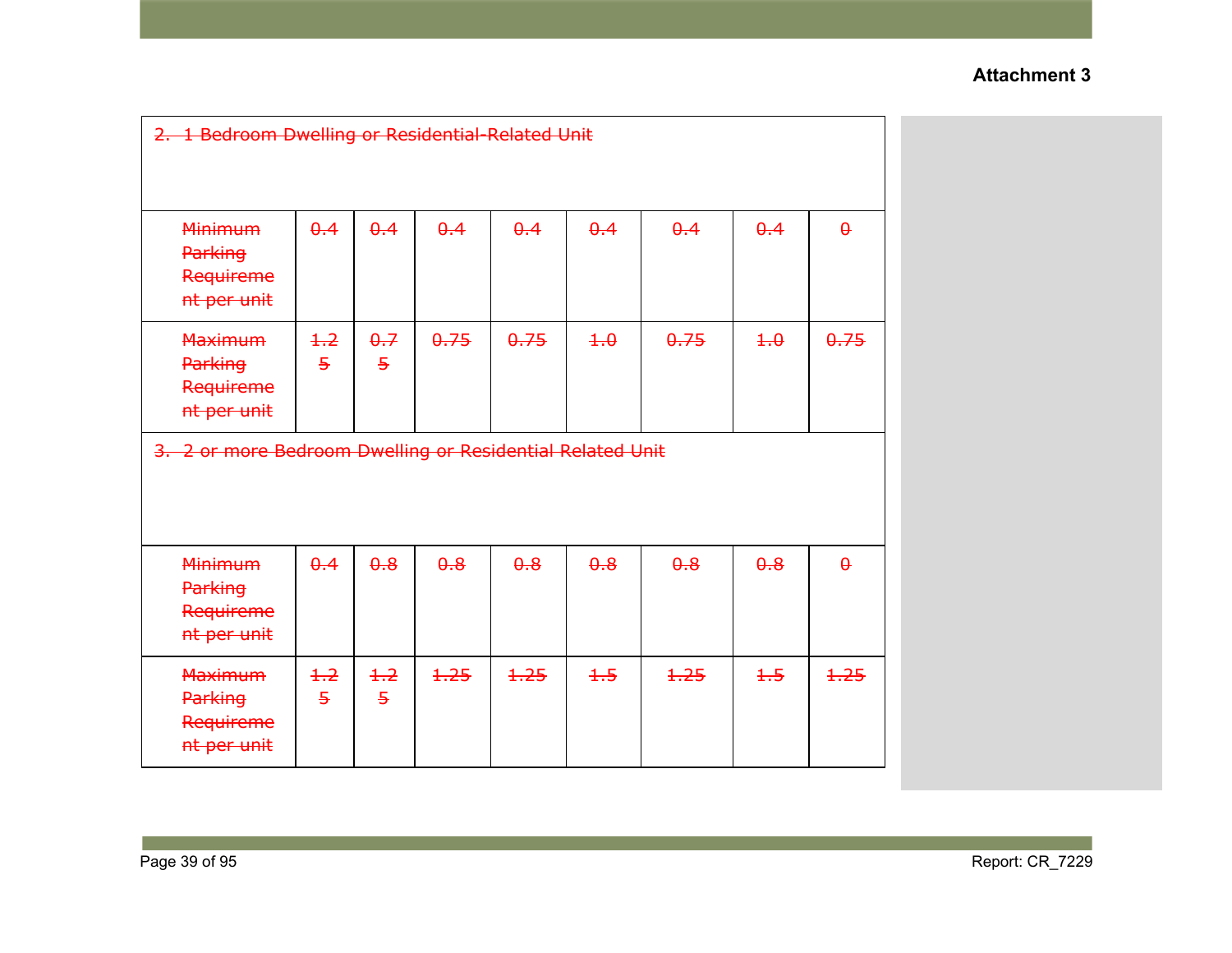| 4. Visitor<br>Parking                             |                                                                                                                                                                                                                                                                                                                                                                                                             |                 |                        |                 |                                            |                 |                                      |                 |
|---------------------------------------------------|-------------------------------------------------------------------------------------------------------------------------------------------------------------------------------------------------------------------------------------------------------------------------------------------------------------------------------------------------------------------------------------------------------------|-----------------|------------------------|-----------------|--------------------------------------------|-----------------|--------------------------------------|-----------------|
| Minimum<br>Parking<br>Requireme<br>nt per unit    | $\theta$                                                                                                                                                                                                                                                                                                                                                                                                    | $\theta$        | 4.0<br>per 10<br>units | $\theta$        | $\overline{4.0}$<br>per 10<br><b>units</b> | $\theta$        | $+.\theta$<br>per 10<br><b>Hnits</b> | $\theta$        |
| <b>Maximum</b><br><b>Parking</b><br><b>Spaces</b> | $\overline{40}$                                                                                                                                                                                                                                                                                                                                                                                             | $\overline{40}$ | $\overline{40}$        | $\overline{40}$ | $\overline{40}$                            | $\overline{40}$ | $\overline{40}$                      | $\overline{40}$ |
| 5. Other<br><b>Parking</b><br><b>Regulations</b>  | 1. Where visitor parking is required, it must be readily<br>available to an entrance of the building and be clearly<br>identified as visitor parking.<br>2. The Development Officer may accept Tandem Parking<br>spaces of a number that is equivalent to the total required<br>parking minus the total number of Dwellings and minus<br>visitor parking. Visitor parking spaces shall not be in<br>tandem. |                 |                        |                 |                                            |                 |                                      |                 |
|                                                   | 3. Where a Front Yard driveway provides access to a parking<br>space that is not within the Front Yard, the Development<br>Officer may consider this driveway as the provision of a<br>second car parking space that is in tandem.<br>4. Employee Parking for Live Work Units shall not be<br>required.                                                                                                     |                 |                        |                 |                                            |                 |                                      |                 |

# **Non-Residential Uses**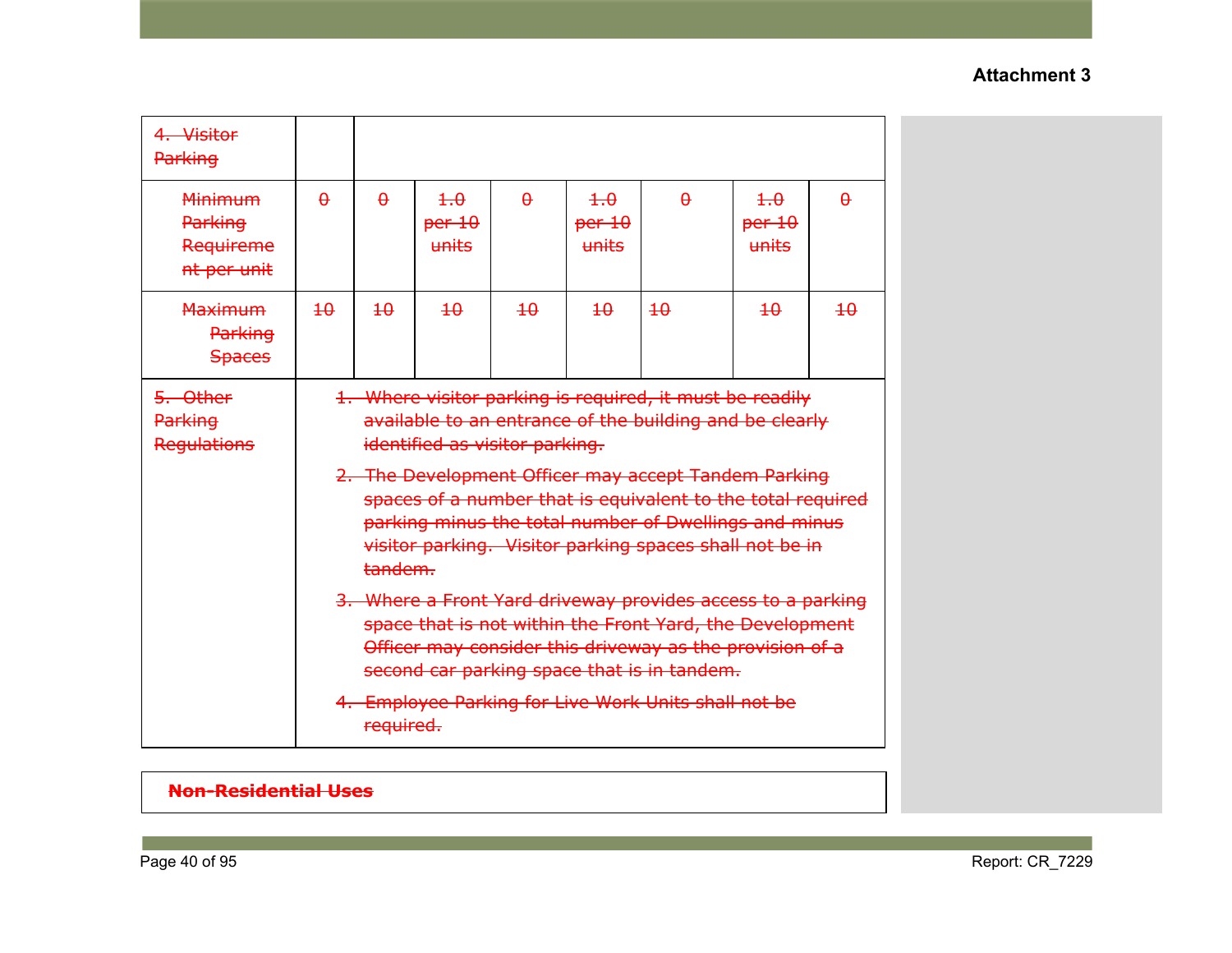| <b>Number of Required Parking Spaces by Zone</b> |
|--------------------------------------------------|
|                                                  |
|                                                  |
|                                                  |

| Area of<br><b>Applicatio</b><br>$\mathbf{h}$                                                                                    | <b>AED</b>                                       | <b>ECA</b>                                 | <b>CMU</b>                                 | <b>HA</b>                                                  | <b>HDR</b>                                                   | <b>JAMSC</b>                                                      | <b>RMU</b>                                        | U₩                                                         |
|---------------------------------------------------------------------------------------------------------------------------------|--------------------------------------------------|--------------------------------------------|--------------------------------------------|------------------------------------------------------------|--------------------------------------------------------------|-------------------------------------------------------------------|---------------------------------------------------|------------------------------------------------------------|
| 6. Any development within a Non-Residential Use Class not listed separately in<br>this table                                    |                                                  |                                            |                                            |                                                            |                                                              |                                                                   |                                                   |                                                            |
| <b>Minimu</b><br>H <sub>H</sub><br>Parking<br><b>Space</b><br>Require<br>$\overline{\mathbf{d}}$<br>(space/<br>sq. m<br>of GFA) | $+ \theta$<br>per<br>400<br>m <sup>2</sup>       | $+.\theta$<br>per<br>400<br>m <sup>2</sup> | $+.\theta$<br>per<br>300<br>m <sup>2</sup> | $+ \theta$<br>per<br>400m<br>2                             | $+ \theta$<br>per<br>350m <sup>2</sup>                       | $\overline{4.0}$<br>per<br>$400m^2$                               | $+ \theta$<br>per<br>400m <sup>2</sup>            | $\theta$                                                   |
| <b>Maximu</b><br>H <sub>H</sub><br>Parking<br><b>Space</b>                                                                      | $\overline{4.0}$<br>per<br>200<br>m <sup>2</sup> | $+.\theta$<br>per<br>200<br>m <sup>2</sup> | $+.\theta$<br>per<br>200 <sub>m</sub><br>2 | $\overline{+}\cdot \theta$<br>per<br>200 <sub>m</sub><br>2 | $\overline{+}\cdot \theta$<br>per<br>$+00$<br>m <sup>2</sup> | $\overline{+}\cdot \theta$<br>per<br><b>100</b><br>m <sup>2</sup> | $+ \theta$<br>per<br><b>100</b><br>m <sup>2</sup> | $\overline{+}\cdot \theta$<br>per<br>200 <sub>m</sub><br>2 |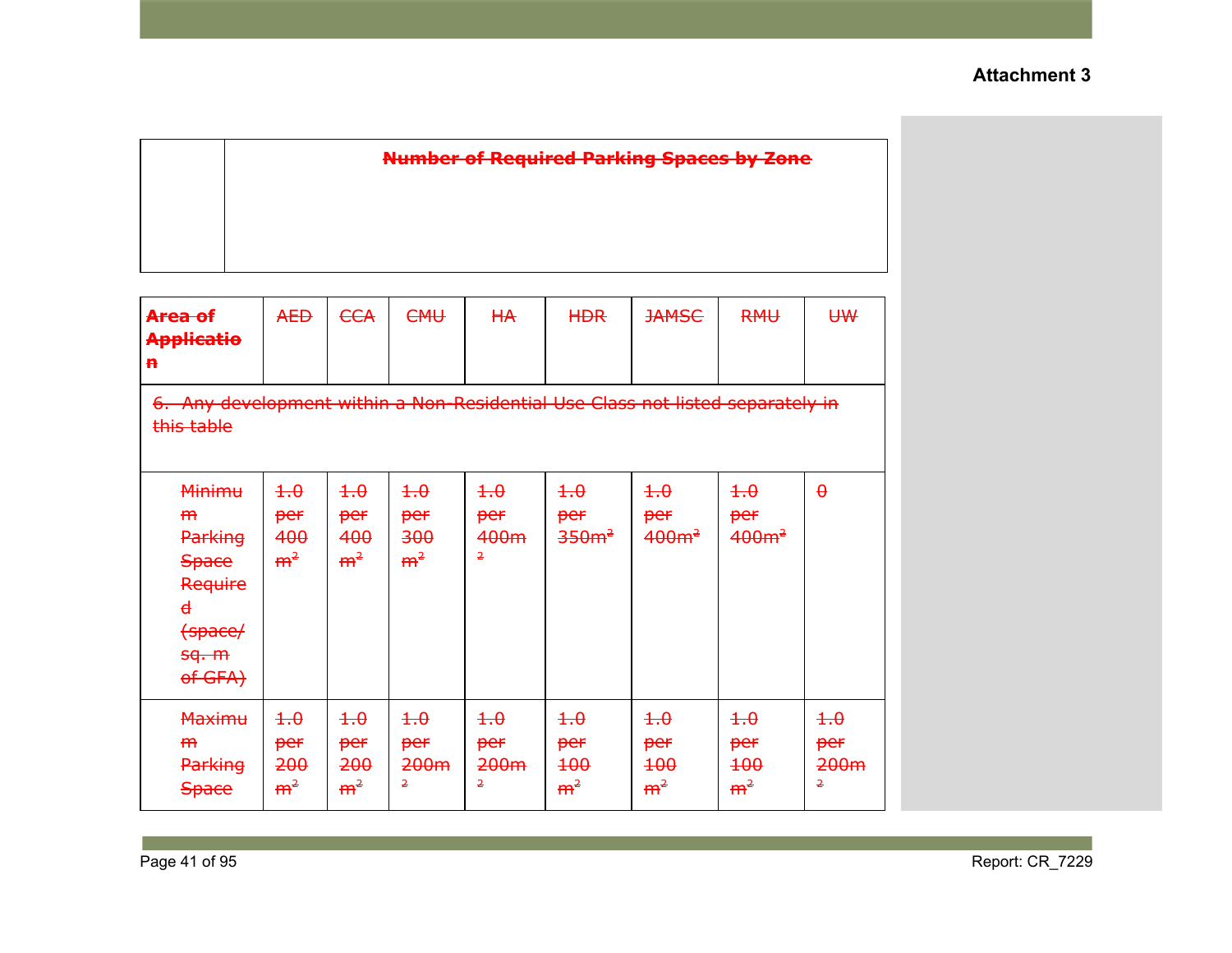| Require<br>$\mathbf{d}$<br>$f$ space/<br><del>sq. m</del><br>of GFA) |                                                                                                                                                                                                                                                                                                                                                                                                                                                                                                                                                                                                                                                                                                                                                                                                                                                                                        |                                                                                      |
|----------------------------------------------------------------------|----------------------------------------------------------------------------------------------------------------------------------------------------------------------------------------------------------------------------------------------------------------------------------------------------------------------------------------------------------------------------------------------------------------------------------------------------------------------------------------------------------------------------------------------------------------------------------------------------------------------------------------------------------------------------------------------------------------------------------------------------------------------------------------------------------------------------------------------------------------------------------------|--------------------------------------------------------------------------------------|
| 7. Child<br><del>Care</del><br><b>Services</b>                       | -a. Passenger pick-up/drop-off spaces shall be provided at the rate<br>of 2 pick-up/drop-off spaces for the first 10 children, plus 1<br>additional pick-up/drop-off space for every 10 additional children.<br>i. Passenger pick-up/drop-off spaces shall be designated with<br>signs to reserve the parking spaces for Child Care Service<br>pick-up/drop-off, to the satisfaction of the Development<br>Officer.<br>ii. Passenger pick-up/drop-off spaces shall be located as close<br>as possible to the main entrance used by the Child Care<br>Service, and shall not be located further than 100 m from the<br>main entrance used by the Child Care Service. The distance<br>between the farthest parking space in the pickup/drop-off<br>area and the main entrance of the Child Care Service shall be<br>measured along the shortest publicly accessible pedestrian<br>route. |                                                                                      |
|                                                                      | iii. An on-street loading zone shall satisfy a portion of the<br>passenger pick-up/drop-off parking space requirement<br>without a variance if the Development Officer, after<br>consultation with Transportation Operations, is satisfied with<br>the proposal.<br>b. Employee parking shall be provided at the rate of:                                                                                                                                                                                                                                                                                                                                                                                                                                                                                                                                                              | Passenger pick up and drop off<br>requirements are relocated to new<br>Section 54.6. |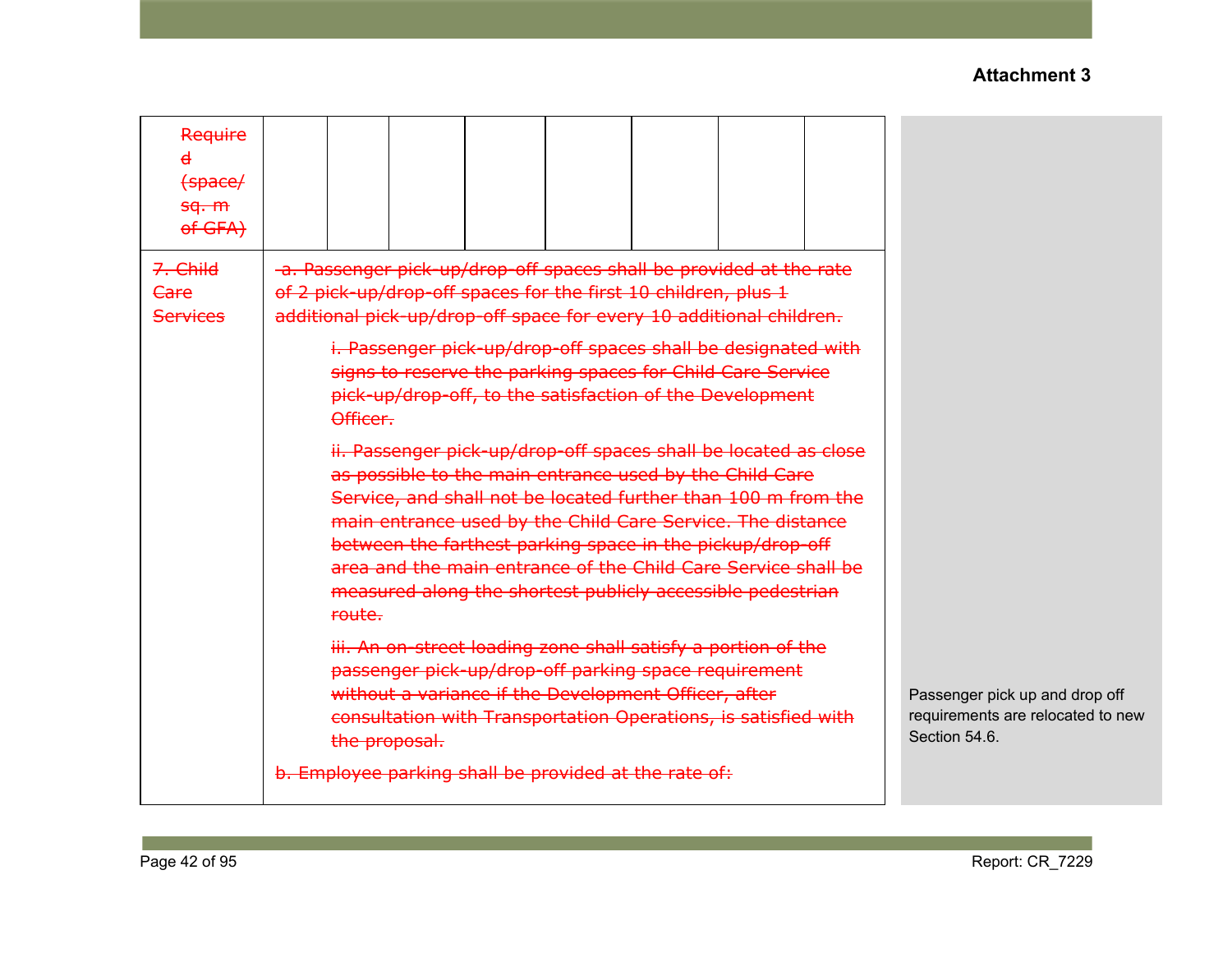|                                                                                                                                   | i. A minimum of 1 parking space per 400.0 m <sup>2</sup> of Floor Area to<br>a maximum of 1 parking space per 200.0 m <sup>2</sup> of Floor Area. |
|-----------------------------------------------------------------------------------------------------------------------------------|---------------------------------------------------------------------------------------------------------------------------------------------------|
| $8-$<br>Convenien<br>ce Retail<br><b>Stores</b>                                                                                   | No parking is requried                                                                                                                            |
| جو<br><b>Restaurant</b><br>s, Bars<br>and<br><b>Neighbour</b><br>hood Pubs,<br><b>Specialty</b><br><b>Food</b><br><b>Services</b> | Less than 200 occupants and 240m <sup>2</sup> of Public Space, no parking is<br>required.<br>Zero minimum parking requirement for the UW zone.    |
| 10. Special<br>Event                                                                                                              | No Parking is required                                                                                                                            |
| 11. Urban<br><b>Outdoor</b><br><b>Farms</b>                                                                                       | No parking is required. A maximum of 5 parking stalls may be<br><b>provided</b>                                                                   |
| 12. Urban<br><b>Indoor</b><br><b>Farms</b>                                                                                        | No parking is required. A maximum of 5 parking stalls may be<br><b>provided</b>                                                                   |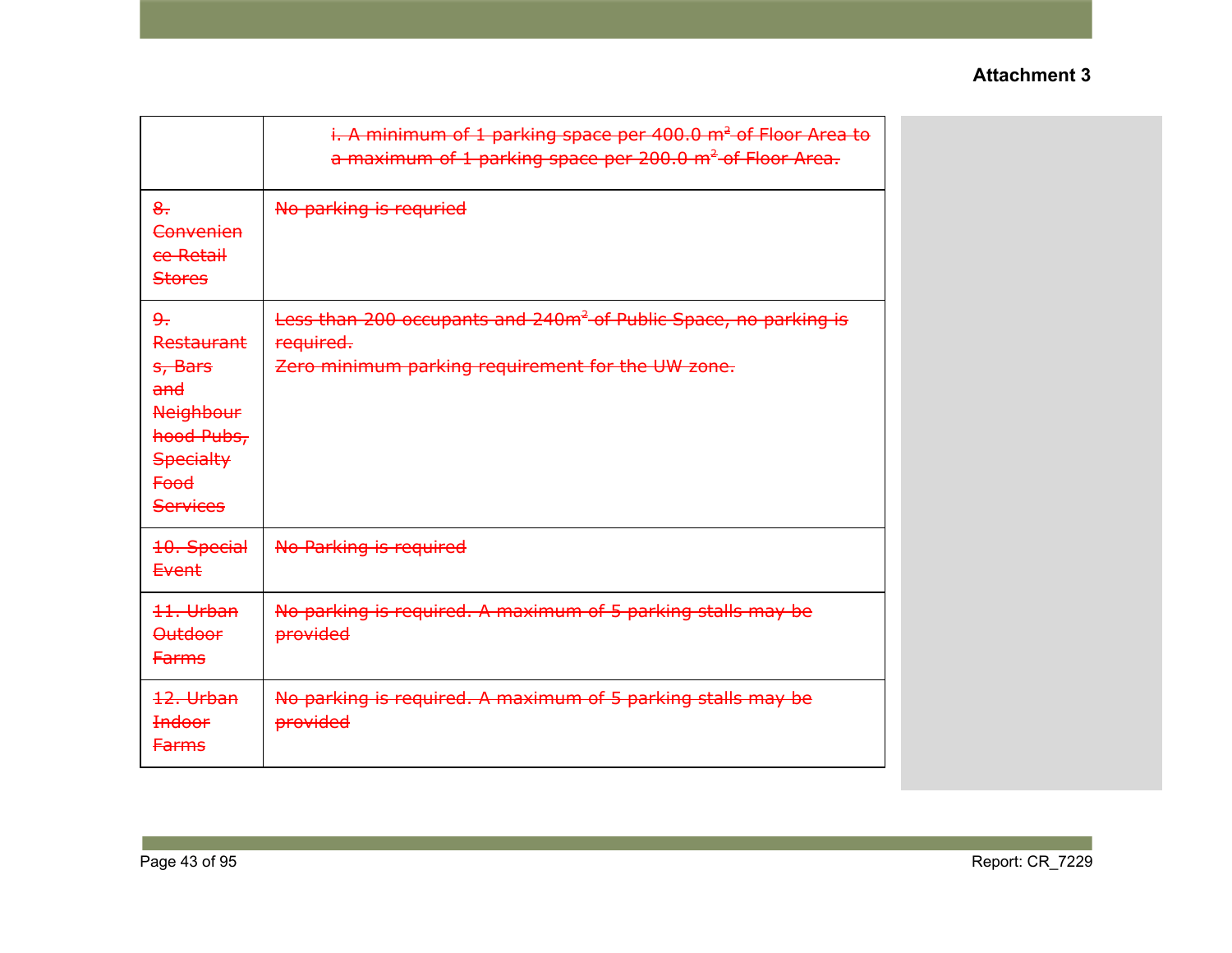| 13. Urban                                                                                                         | No parking is required. A maximum of 5 parking stalls may be                                                                                                                                                                                                      |
|-------------------------------------------------------------------------------------------------------------------|-------------------------------------------------------------------------------------------------------------------------------------------------------------------------------------------------------------------------------------------------------------------|
| <b>Gardens</b>                                                                                                    | <b>provided</b>                                                                                                                                                                                                                                                   |
| $\frac{14}{1}$ AH<br><del>other</del><br>Zones and<br><del>Uses not</del><br><del>listed</del><br>مييمطم<br>avvve | All other Zones and Uses within the boundaries of the Capital City<br>Downtown Area Redevelopment Plan not listed above shall meet the<br>parking requirements established by the abutting Downtown Special<br>Area Zone with the longest shared zoning boundary. |

| <b>Schedule 1(C) Transit Oriented Development and Main Streets Overlay</b> |                                                                       |  |  |  |  |
|----------------------------------------------------------------------------|-----------------------------------------------------------------------|--|--|--|--|
| Use of<br><b>Building</b><br>or Site                                       | <b>Minimum or Maximum Number of Parking Spaces</b><br><b>Required</b> |  |  |  |  |
| <b>Residential and Residential-Related Uses</b>                            |                                                                       |  |  |  |  |

Schedule 1C is no longer required as minimum parking requirements will not apply in the areas where this Schedule applies. From here until Page 35 is just showing the deletion of Schedule 1C.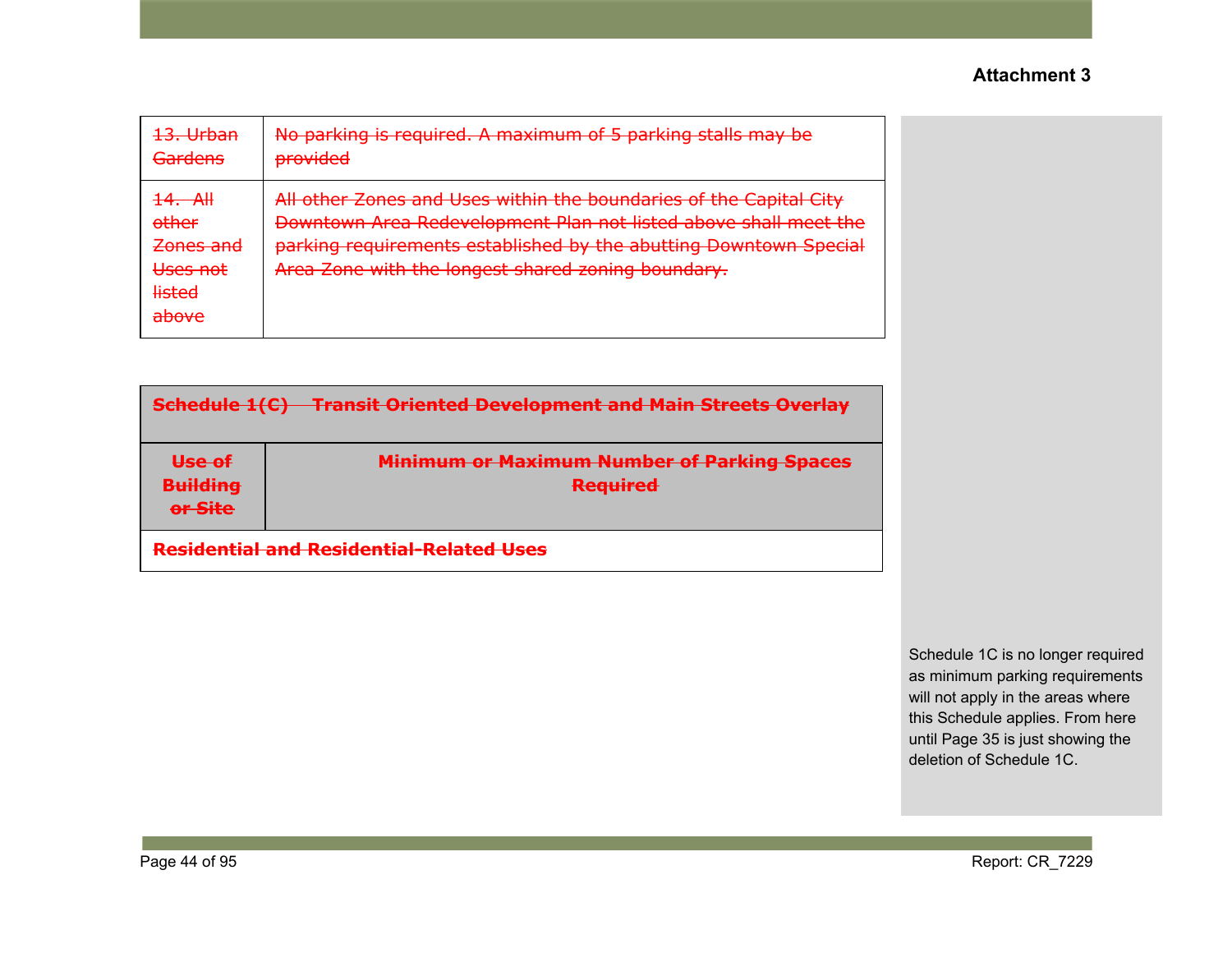| <del>Area of</del><br>application | Where the following Uses are outside of the boundary of 54.2<br>Schedule 1(B) but are located within:                                                                                                                                                                                                                                                                                                                                                                     |                                                             |
|-----------------------------------|---------------------------------------------------------------------------------------------------------------------------------------------------------------------------------------------------------------------------------------------------------------------------------------------------------------------------------------------------------------------------------------------------------------------------------------------------------------------------|-------------------------------------------------------------|
|                                   | 600 metres of an existing LRT station, or a future LRT station<br>with the most recent version of a Council-approved Concept<br>Plan;                                                                                                                                                                                                                                                                                                                                     |                                                             |
|                                   | 600 metres of an existing Transit Centre, or a future Transit                                                                                                                                                                                                                                                                                                                                                                                                             |                                                             |
|                                   | Centre with the most recent version of a Council-approved<br>Concept Plan;                                                                                                                                                                                                                                                                                                                                                                                                |                                                             |
|                                   | + 150 metres of a Transit Avenue; or                                                                                                                                                                                                                                                                                                                                                                                                                                      |                                                             |
|                                   | the boundaries shown in the Main Streets Overlay Section 819.2,                                                                                                                                                                                                                                                                                                                                                                                                           |                                                             |
|                                   | the minimum and maximum parking requirements shown below<br>shall apply, except Schedule 1(A) shall apply for Residential and<br>Residential-Related Uses not listed here.                                                                                                                                                                                                                                                                                                |                                                             |
|                                   | For the purpose of Schedule 1(C), measurements shall be<br>made from the nearest point of the LRT station, Transit<br>Centre, or Transit Avenue to the Site Boundary where the<br>Use(s) are to be located. Where a LRT station or Transit<br>Centre exists in concept only, the radius shall be measured<br>from the centre of the proposed location on the concept<br>diagrams, or of the nearest roadway intersection at the<br>discretion of the Development Officer. | The area of application is retained<br>in new Section 54.1. |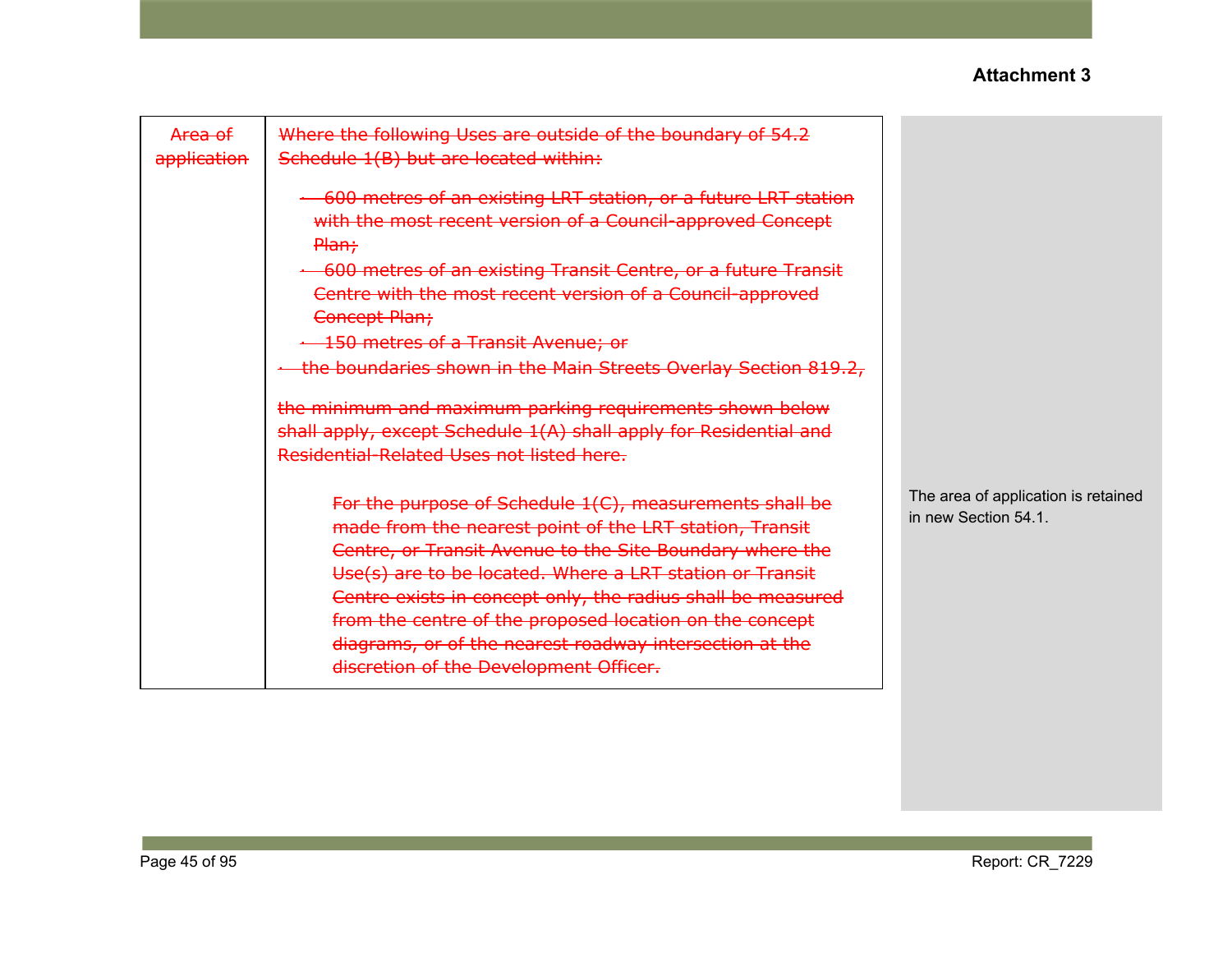| In Core and Mature neighbourhoods, as identified in Edmonton's     |                       |                               |  |  |  |
|--------------------------------------------------------------------|-----------------------|-------------------------------|--|--|--|
| Municipal Development Plan, Bylaw 15100, excluding the             |                       |                               |  |  |  |
| <b>Housing</b><br><b>Stacked</b>                                   |                       |                               |  |  |  |
| <b>Row</b><br>Minimum and Maximum Parking Spaces per Dwelling size |                       |                               |  |  |  |
|                                                                    |                       |                               |  |  |  |
| <b>Dwelling Size</b>                                               |                       | Minimu Maximum                |  |  |  |
|                                                                    | <del>m</del>          |                               |  |  |  |
| <b>Studio</b>                                                      | 0.5                   | $+.\theta$                    |  |  |  |
| 1 Bedroom                                                          | $0.5^{\circ}$         | $+.\theta$                    |  |  |  |
| <b>Dwelling</b>                                                    |                       |                               |  |  |  |
| 2 Bedroom                                                          | 0.75                  | $+5$                          |  |  |  |
| <b>Dwelling</b>                                                    |                       |                               |  |  |  |
| 3 or more                                                          | $+.\theta$            | 1.75                          |  |  |  |
| <b>Bedroom Dwelling</b>                                            |                       |                               |  |  |  |
|                                                                    |                       |                               |  |  |  |
| In all other neighbourhoods:                                       |                       |                               |  |  |  |
| Minimum and Maximum Parking Spaces per Dwelling size               |                       |                               |  |  |  |
|                                                                    |                       |                               |  |  |  |
| <b>Dwelling Size</b>                                               |                       | Minimu Maximum                |  |  |  |
|                                                                    | <del>m</del>          |                               |  |  |  |
| Studio                                                             | 0.7                   | $+.\theta$                    |  |  |  |
| 1 Bedroom                                                          | $\overline{\theta}$ . | $+.\theta$                    |  |  |  |
| <b>Dwelling</b>                                                    |                       |                               |  |  |  |
| 2 Bedroom                                                          | $+.\theta$            | $+5$                          |  |  |  |
| <b>Dwelling</b>                                                    |                       |                               |  |  |  |
| 3 or more                                                          | 1.25                  | 1.75                          |  |  |  |
| <b>Bedroom Dwelling</b>                                            |                       |                               |  |  |  |
|                                                                    |                       | <b>Downtown Special Area:</b> |  |  |  |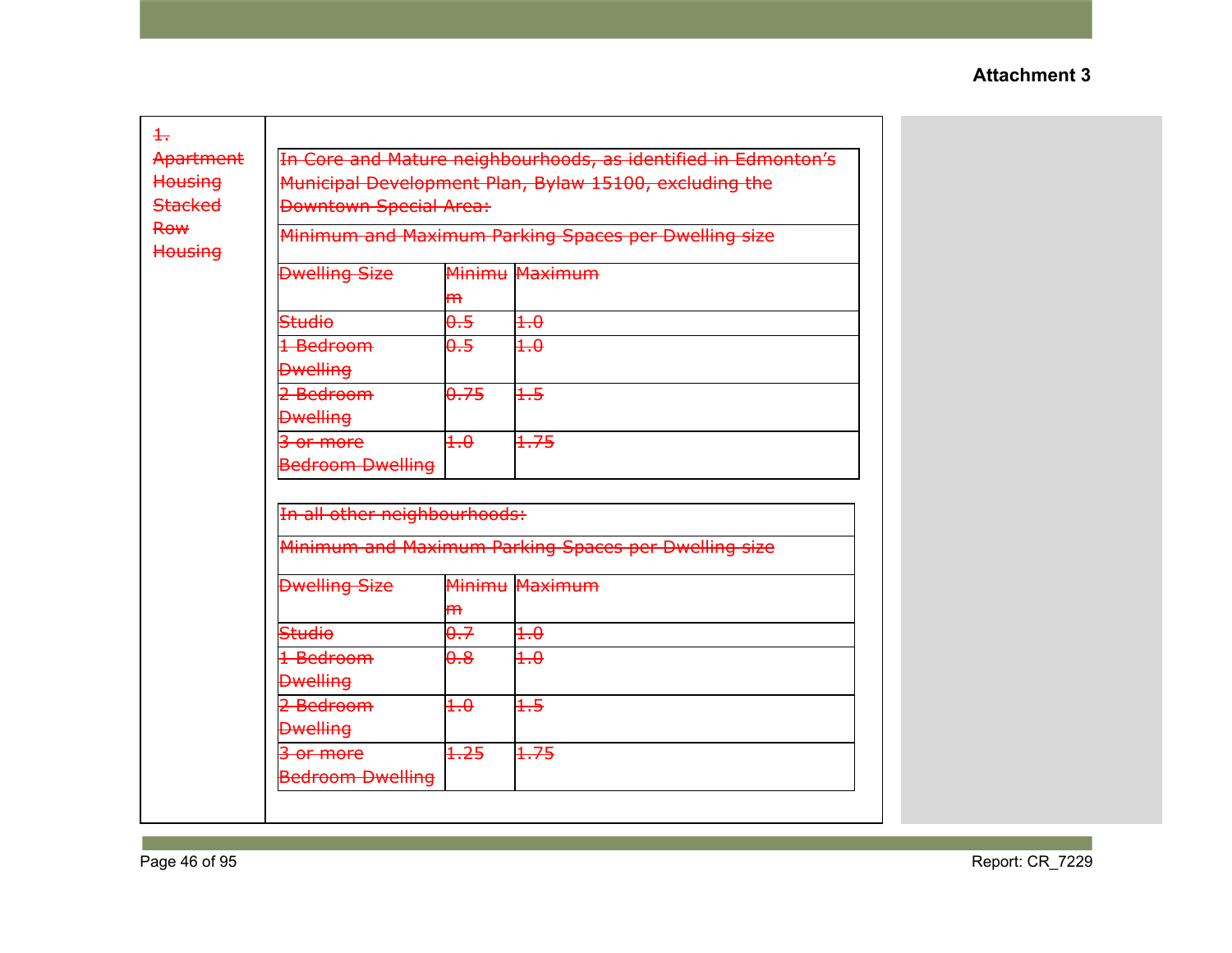|                                                                                                   | Visitor parking shall be provided at a minimum rate of 0 visitor<br>parking coaces for the first 7 Dwellings, and 1 visitor parking space<br><u>parking spaces for the mst 7 Dwellings, and I visitor parking space</u><br>per 7 Dwellings thereafter. Visitor parking must be readily available<br>to the primary building entrance for each multi-unit residential<br>building on Site, and be clearly identified as visitor parking, to the<br>caticfaction of the Development Officer<br><del>satisfaction or the Development Omcer.</del> |
|---------------------------------------------------------------------------------------------------|------------------------------------------------------------------------------------------------------------------------------------------------------------------------------------------------------------------------------------------------------------------------------------------------------------------------------------------------------------------------------------------------------------------------------------------------------------------------------------------------------------------------------------------------|
| ) Cardon<br><u>चता पद्मा</u><br><b>Suite</b><br>Cocondary<br><del>Jecondary</del><br><b>Suite</b> | 0 parking space in addition to the parking requirements for principal<br><b>Dwelling.</b>                                                                                                                                                                                                                                                                                                                                                                                                                                                      |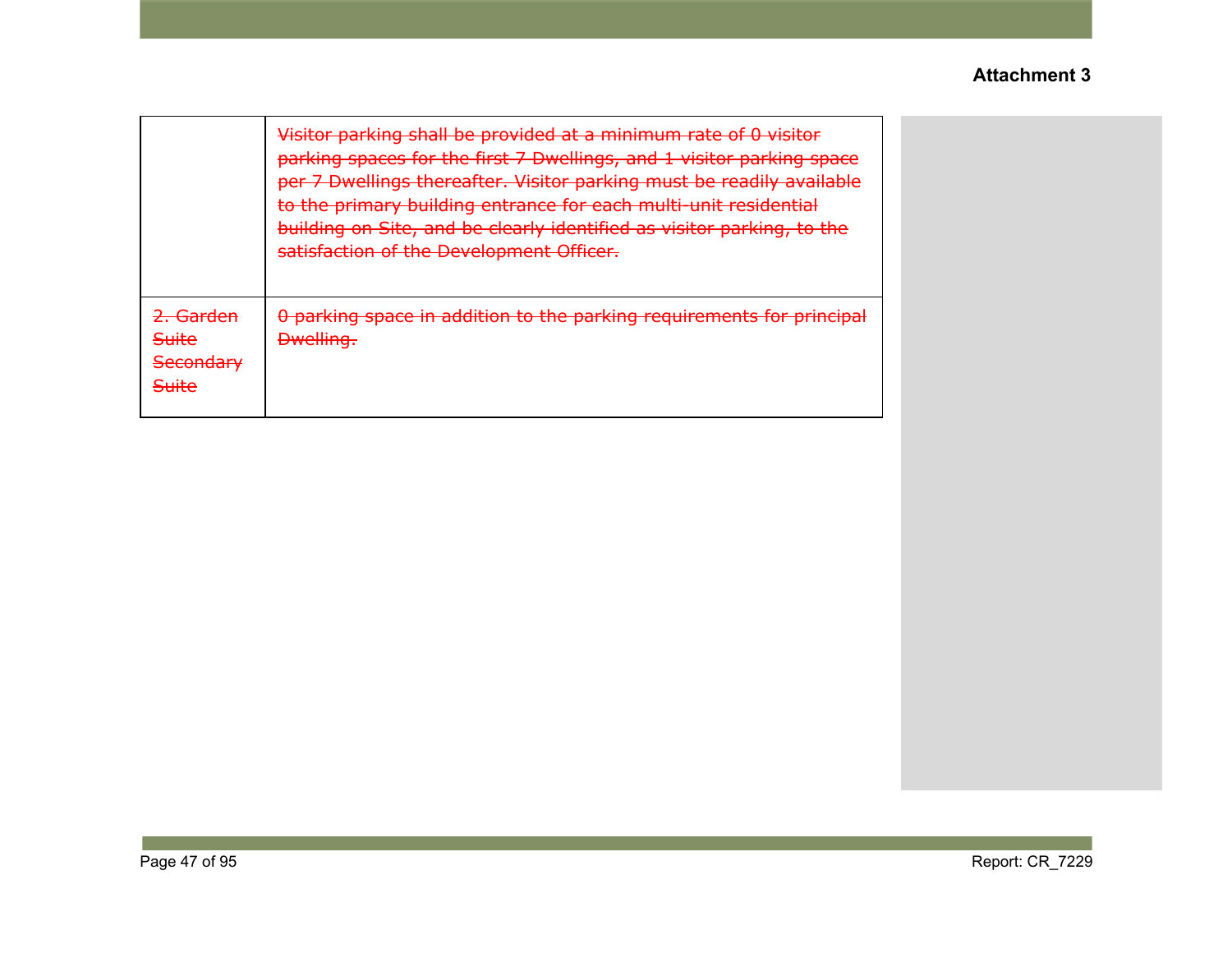| <del>3. Row</del><br>Housing | In Core and Mature neighbourhoods, as identified in Edmonton's<br>Municipal Development Plan, Bylaw 15100, excluding the<br><b>Downtown Special Area:</b>                                                                                                                                                                                                                                                    |                                                      |  |
|------------------------------|--------------------------------------------------------------------------------------------------------------------------------------------------------------------------------------------------------------------------------------------------------------------------------------------------------------------------------------------------------------------------------------------------------------|------------------------------------------------------|--|
|                              | Minimum Parking Spaces per<br><b>Dwelling</b>                                                                                                                                                                                                                                                                                                                                                                | <b>Maximum Parking Spaces per</b><br><b>Dwelling</b> |  |
|                              |                                                                                                                                                                                                                                                                                                                                                                                                              |                                                      |  |
|                              | $\theta.5$                                                                                                                                                                                                                                                                                                                                                                                                   | 1.75                                                 |  |
|                              | In all other neighbourhoods:                                                                                                                                                                                                                                                                                                                                                                                 |                                                      |  |
|                              | Minimum Parking Spaces per<br><b>Dwelling</b>                                                                                                                                                                                                                                                                                                                                                                | <b>Maximum Parking Spaces per</b><br><b>Dwelling</b> |  |
|                              | $+.\theta$                                                                                                                                                                                                                                                                                                                                                                                                   | 1.75                                                 |  |
|                              | Visitor parking shall be provided at a minimum rate of 0 visitor<br>parking spaces for the first 7 Dwellings, and 1 visitor parking space<br>per 7 Dwellings thereafter. Visitor parking must be readily available<br>to the primary building entrance for each multi-unit residential<br>building on Site, and be clearly identified as visitor parking, to the<br>satisfaction of the Development Officer. |                                                      |  |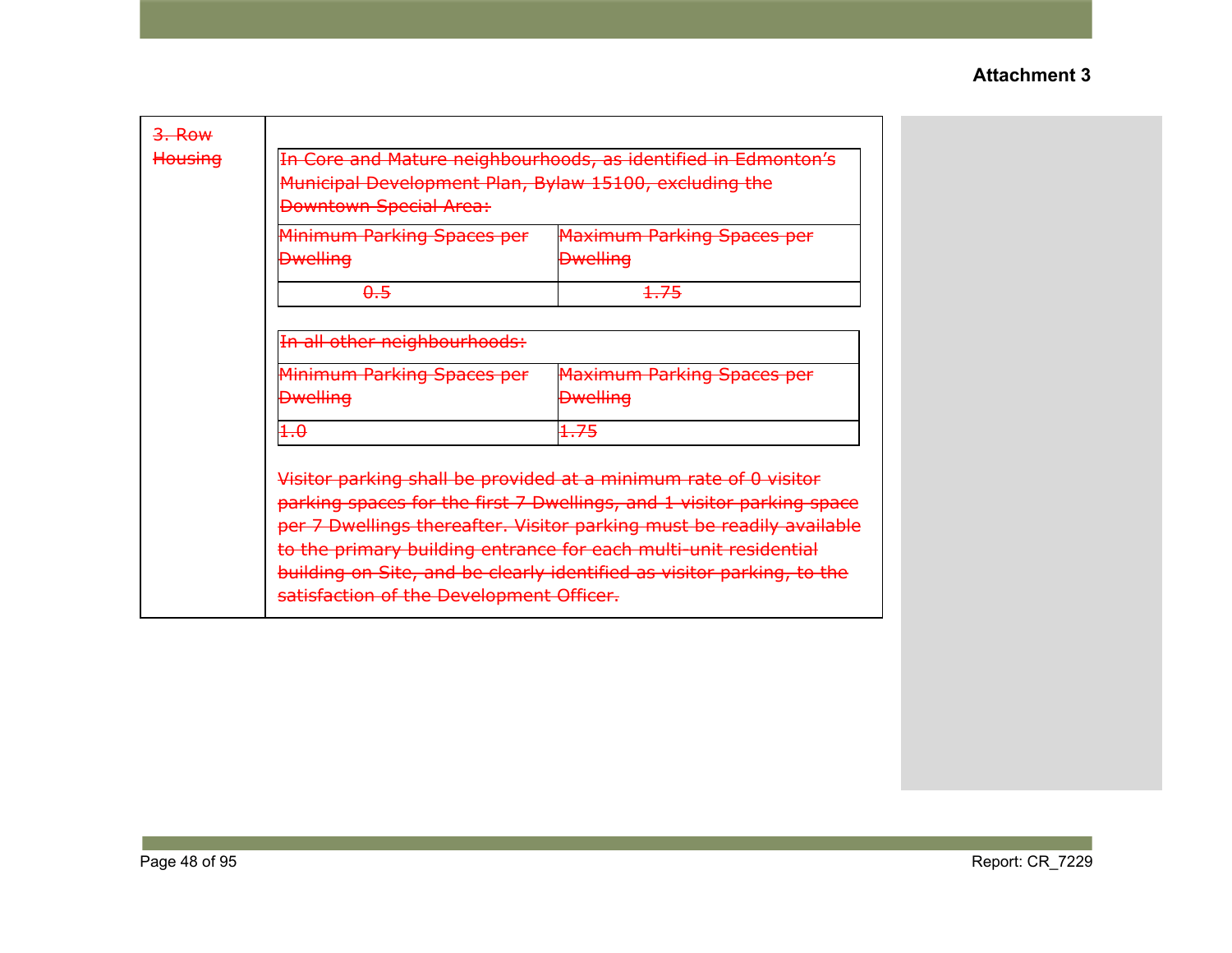| 4.<br>Apartment                                                                                                                          | 0.35 parking spaces per Dwelling, regardless of the number of<br>bedrooms; plus                                                                                                                                                                                                                                                                                                                                     |  |
|------------------------------------------------------------------------------------------------------------------------------------------|---------------------------------------------------------------------------------------------------------------------------------------------------------------------------------------------------------------------------------------------------------------------------------------------------------------------------------------------------------------------------------------------------------------------|--|
| Housing,<br><del>Group</del><br>Homes,<br><del>and</del><br>Lodging<br>Houses,                                                           | 0.25 parking spaces per Sleeping Unit, or<br>0.5 parking spaces per Sleeping Unit, if the Sleeping Unit is located<br>in a secured building or secured portion of a building, such that a<br>resident cannot enter or exit the secured area without                                                                                                                                                                 |  |
| which meet<br>the criteria<br><b>ofSection</b><br><u>94,</u><br><b>Supportive</b><br>Community<br>Provisions,<br>of this<br><b>Bylaw</b> | authorization; plus<br>Visitor parking shall be provided at a minimum rate of 0<br>visitor parking spaces for the first 7 Dwellings or sleeping<br>units, and 1 visitor parking space per 7 Dwellings or sleeping<br>units thereafter. Visitor parking must be readily available to<br>an entrance of the building and be clearly identified as visitor<br>parking, to the satisfaction of the Development Officer. |  |
|                                                                                                                                          | Non-Residential and non-Residential-Related Uses                                                                                                                                                                                                                                                                                                                                                                    |  |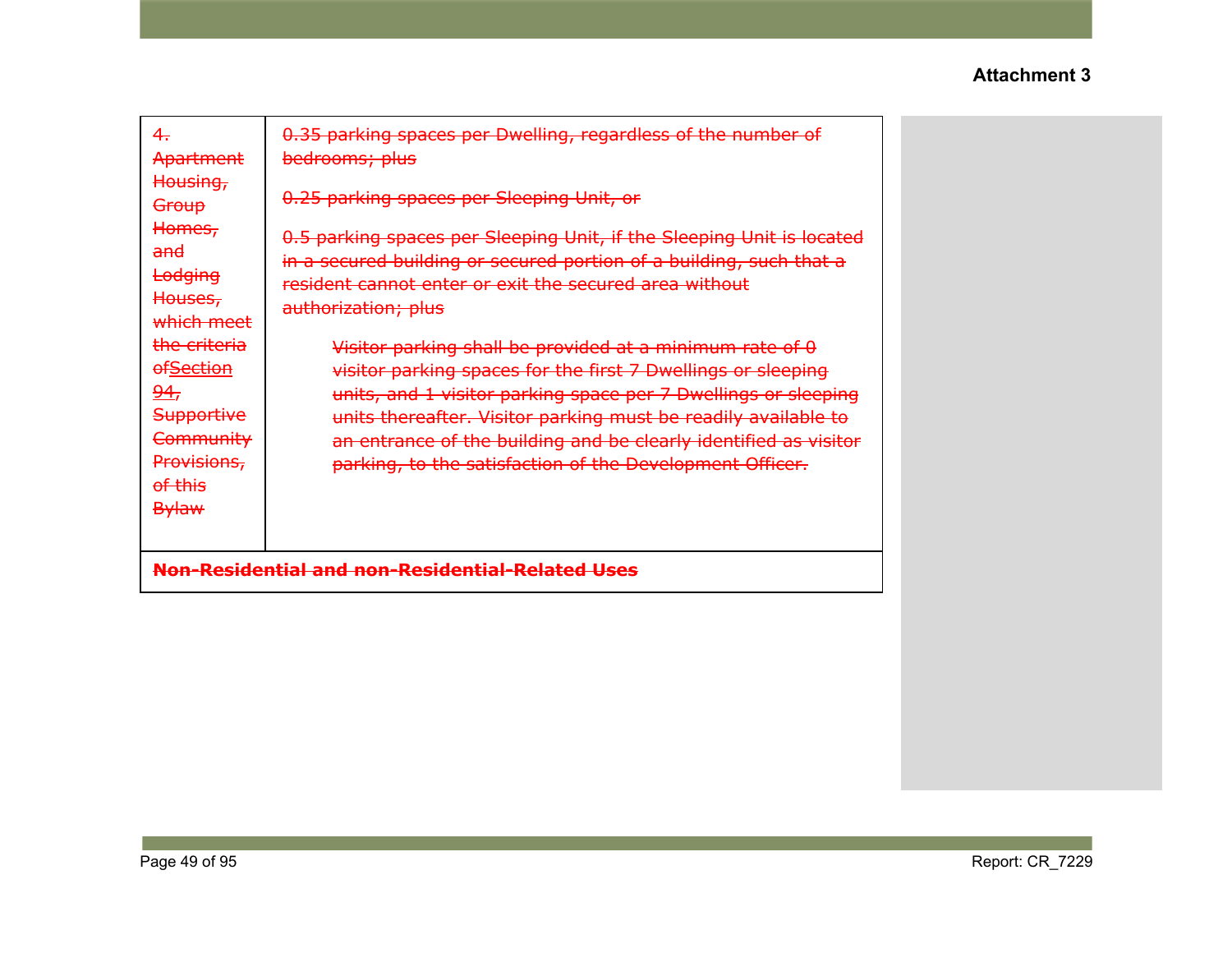| <del>Area of</del><br>application | Where the following Uses are outside of the boundary of 54.2<br>Schedule 1(B) but are located within:                                                                                                                                                                                                                                                                                                                                                                                                                                                 |  |
|-----------------------------------|-------------------------------------------------------------------------------------------------------------------------------------------------------------------------------------------------------------------------------------------------------------------------------------------------------------------------------------------------------------------------------------------------------------------------------------------------------------------------------------------------------------------------------------------------------|--|
|                                   | -200 metres of an existing LRT station or a future LRT station<br>with the most recent version of a Council-approved Concept<br>Plan;<br>200 metres of an existing Transit Centre or a future Transit<br>Centre with the most recent version of a Council-approved<br>Concept Plan;<br><b>150 metres of a Transit Avenue; or</b><br>+ the boundaries shown in the Main Streets Overlay, Section<br>819.2,                                                                                                                                             |  |
|                                   | the minimum and maximum parking requirements shown<br>below shall apply.<br>For the purpose of Schedule 1(C), measurements shall be<br>made from the nearest point of the LRT station, Transit<br>Centre, or Transit Avenue to the Site Boundary where the<br>Use(s) are to be located. Where a LRT station or Transit<br>Centre exists in concept only, the radius shall be measured<br>from the centre of the proposed location on the concept<br>diagrams, or of the nearest roadway intersection at the<br>discretion of the Development Officer. |  |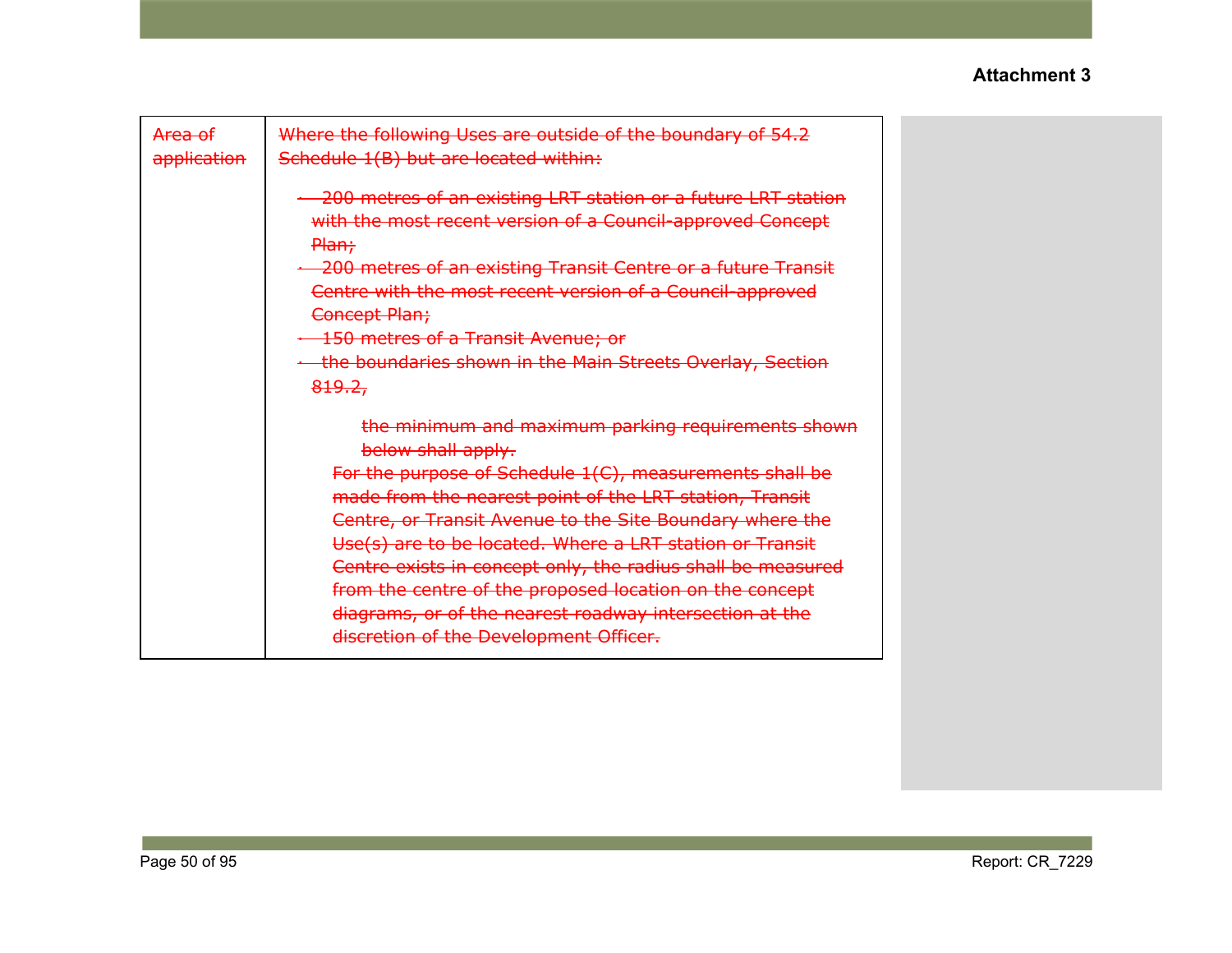| 1. Bars and<br><b>Neighbourh</b><br>ood Pubs,<br>Nightclubs,<br>Restaurant<br>s, Specialty<br><del>Food</del><br>Services | 1 parking space per 30.0 m <sup>2</sup> of Public Space for establishments with<br>greater than 60.0 m <sup>2</sup> of Public Space.<br>0 parking spaces for establishments with 60.0 m <sup>2</sup> of Public Space or<br>less. |
|---------------------------------------------------------------------------------------------------------------------------|----------------------------------------------------------------------------------------------------------------------------------------------------------------------------------------------------------------------------------|
| $\overline{2}$ .<br>Breweries,<br>Wineries<br><del>and</del><br><b>Distilleries</b>                                       | Off-street Parking shall be provided based on the sum of the<br>following:<br>1 parking space per 30.0 m <sup>2</sup> of Public Space for establishments with<br>greater than 60.0 m <sup>2</sup> of Public Space; or            |
|                                                                                                                           | 0 parking spaces for establishments with 60.0 m <sup>2</sup> of Public Space or<br>less; and<br>1 parking space per 100.0 m <sup>2</sup> of Floor Area not dedicated to                                                          |
|                                                                                                                           | Public Space.                                                                                                                                                                                                                    |
| 3. Special<br>Event                                                                                                       | No Parking is required                                                                                                                                                                                                           |
| 4. All other<br>non-reside<br>ntial Uses                                                                                  | 1 parking space per 100.0 m <sup>2</sup> of Floor Area                                                                                                                                                                           |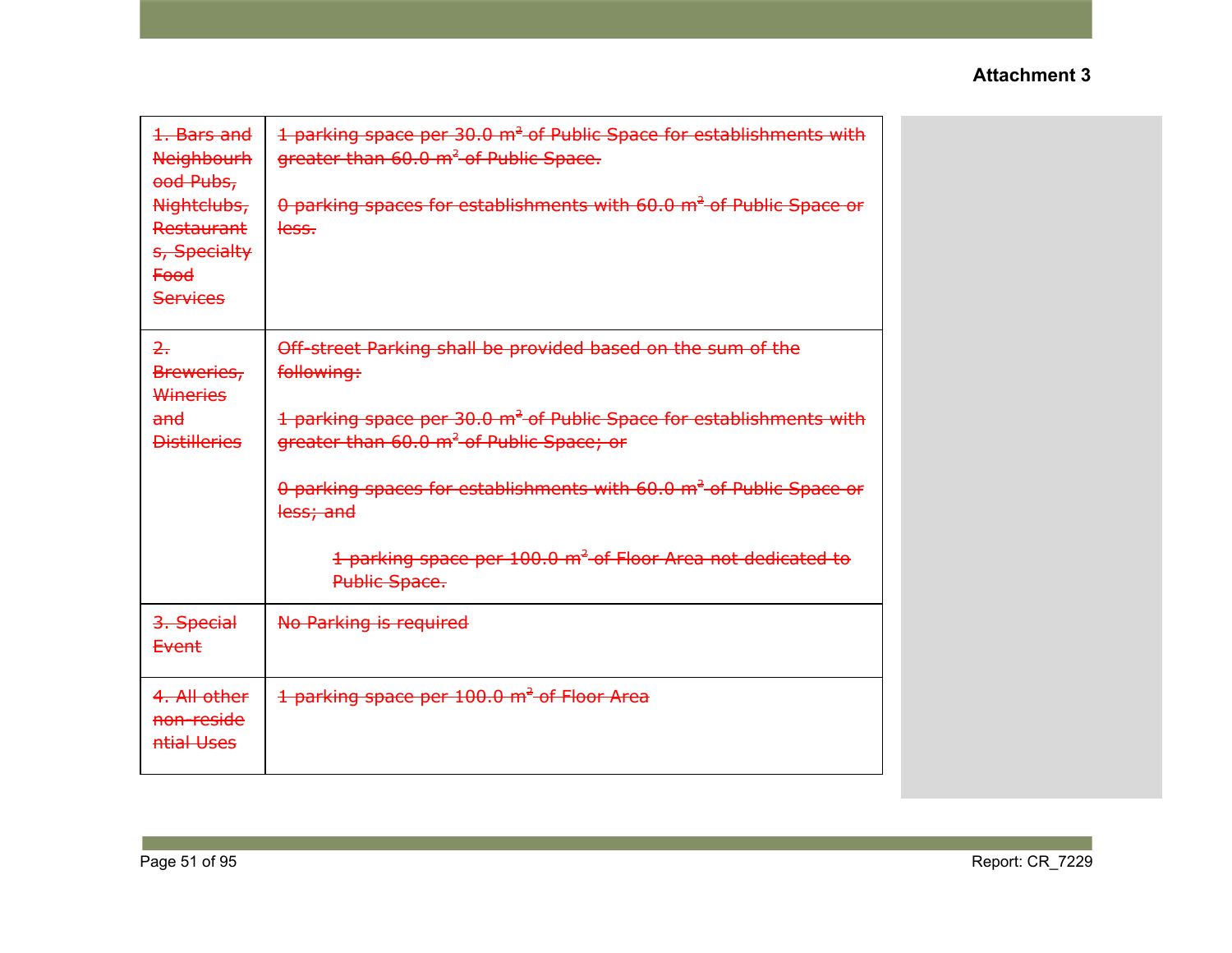### *54.2 Required Off-street Vehicular Accessory Parking*

#### Appendix I



<Delete map>

Transit Avenues are no longer required to be identified as they do not have a parking reduction value associated with them.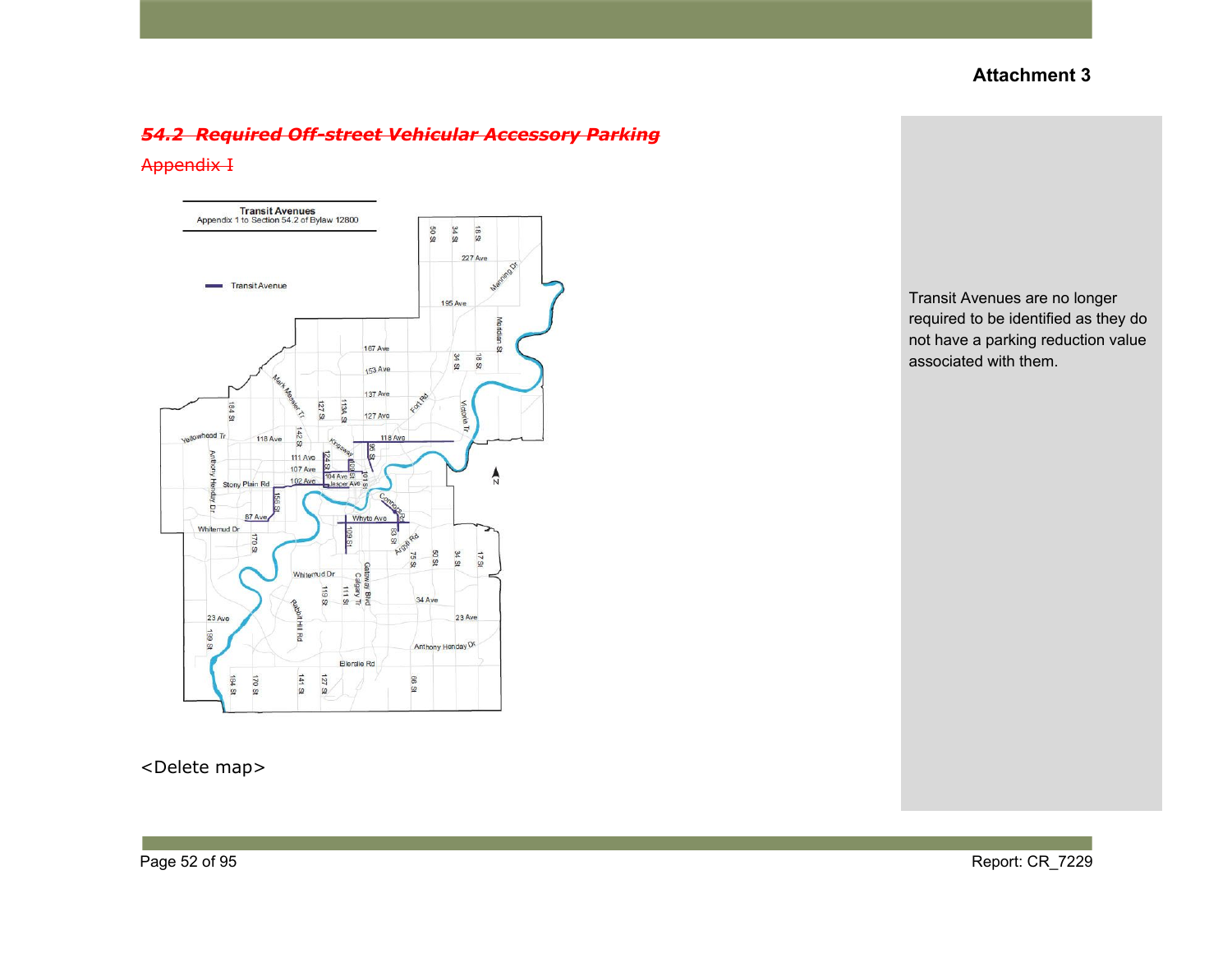# *54.3 Schedule 2*

### **Schedule 2 - Bicycle Parking Requirement**

| Area of<br>Application                                     | Minimum Number of Bicycle Parking Spaces                                                                                                                                                                                            |                                                                                                                                                                                                                             |
|------------------------------------------------------------|-------------------------------------------------------------------------------------------------------------------------------------------------------------------------------------------------------------------------------------|-----------------------------------------------------------------------------------------------------------------------------------------------------------------------------------------------------------------------------|
| 1. Areas where<br>Section 54.2<br>Schedule 1(A)<br>applies | For all Residential and Residential-Related Use Classes of 20<br>Dwellings or more, and all Non-residential Use Class<br>developments:                                                                                              |                                                                                                                                                                                                                             |
|                                                            | 10% of the number of vehicular parking spaces required under<br>Section 54.2 Schedule 1(A) with 5 Bicycle Parking spaces being<br>the minimum to be provided. At least 10% of Bicycle Parking<br>spaces shall be short term spaces. | The number of required bicycle<br>parking spaces will be prepared as<br>part of the Bike Plan project.<br>Content will include the quantity of<br>spaces required and the design of<br>bike parking facilities, and will be |
| 2. Areas where<br>Section 54.2<br>Schedule 1(B)<br>applies | For all Residential and Residential-Related Use Classes of 20<br>Dwellings or more, and all Non-residential Use Class<br>developments:                                                                                              | included in a separate text<br>amendment. For now, a<br>generalized bicycle parking<br>requirement is retained in Section<br>54.5.                                                                                          |
|                                                            | 40% of the number of vehicular parking spaces required under<br>Section 54.2 Schedule 1(B) with 5 Bicycle Parking spaces being<br>the minimum to be provided. At least 10% of Bicycle Parking<br>spaces shall be short term spaces. |                                                                                                                                                                                                                             |
| 3. Areas where<br>Section 54.2<br>Schedule 1(C)<br>applies | For all Residential and Residential-Related Use Classes of 20<br>Dwellings or more, and all Non-residential Use Class<br>developments:                                                                                              |                                                                                                                                                                                                                             |
|                                                            | 40% of the number of vehicular parking spaces required under<br>Section 54.2 Schedule 1(C) with 5 Bicycle Parking spaces being                                                                                                      |                                                                                                                                                                                                                             |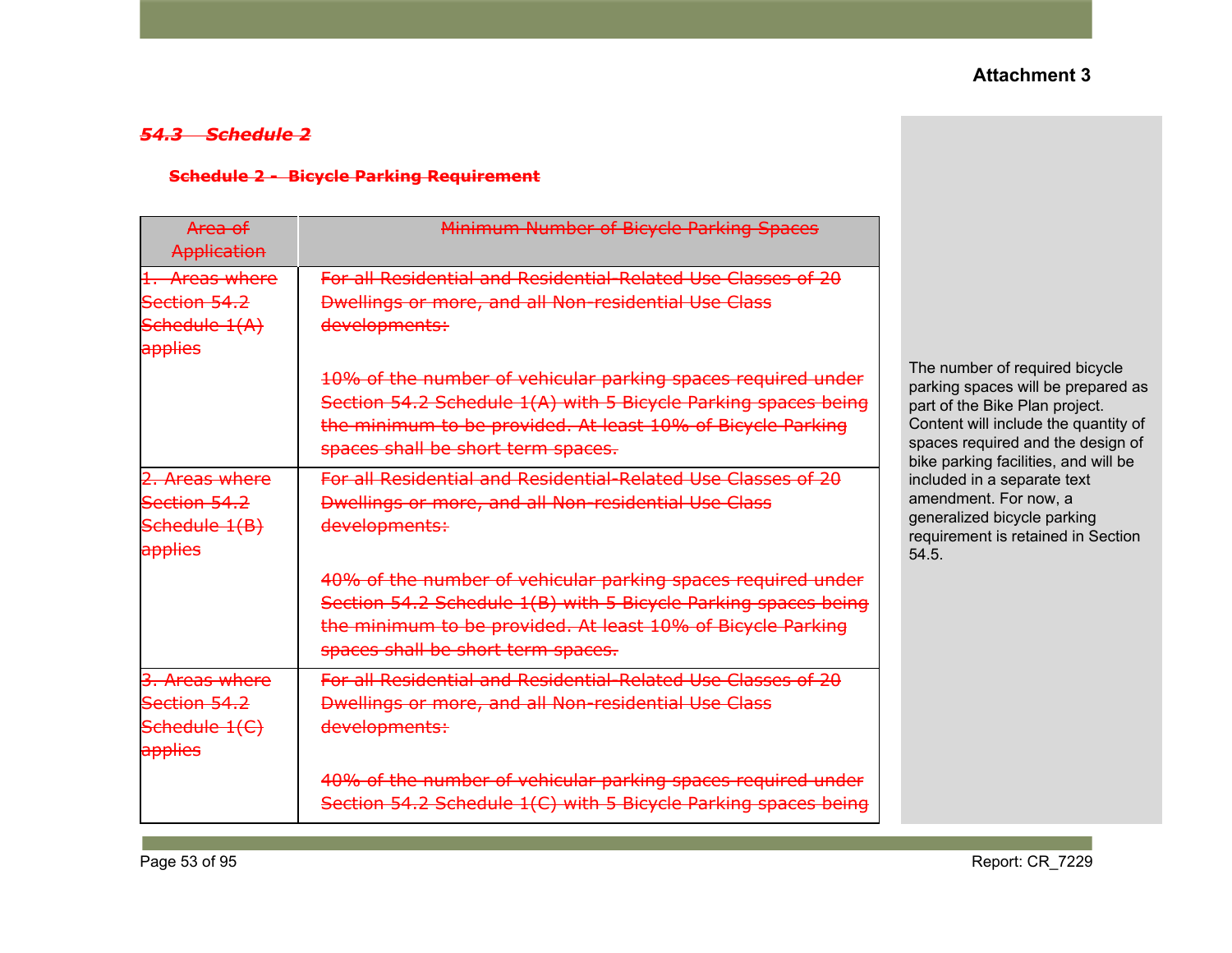the minimum to be provided. At least 10% of Bicycle Parking spaces shall be short term spaces.

# *54.3***5** *Bicycle Parking Facilities*

- 1. Number of Bicycle Spaces
	- a. In addition to the required vehicular parking, Bicycle Parking shall be provided in accordance with Schedule 2.
	- *a. the minimum number of bicycle parking spaces shall be 40% of the number of vehicle parking spaces provided on the Site in the following areas:*
		- *i) 600 metres of an existing LRT station, or a future LRT station pursuant to the most recent version of a Council-approved Concept Plan;*
		- *ii) 600 metres of an existing Transit Centre, or a future Transit Centre pursuant to the most recent version of a Council-approved Concept Plan;*

*iii) 400 metres of a Frequent Transit Network; or*

*iv) 150 metres of a Transit Avenue; or*

*v) the boundaries of the Main Streets Overlay*

*vi) the boundaries of the Downtown Special Area, and the Quarters Overlay.*

*b. the minimum number of bicycle parking spaces shall be 10% of the number of vehicle parking spaces provided on the Site in all other areas.*

# *54.4***6** *Off-street Vehicular***le** *Loading Facilities*

*1. The quantity of loading spaces shall be provided as per the following:*

This section may be updated in 2020 based on input from the Bike Plan.

These requirements are a generalized adaptation of the existing Bicycle Parking Requirements.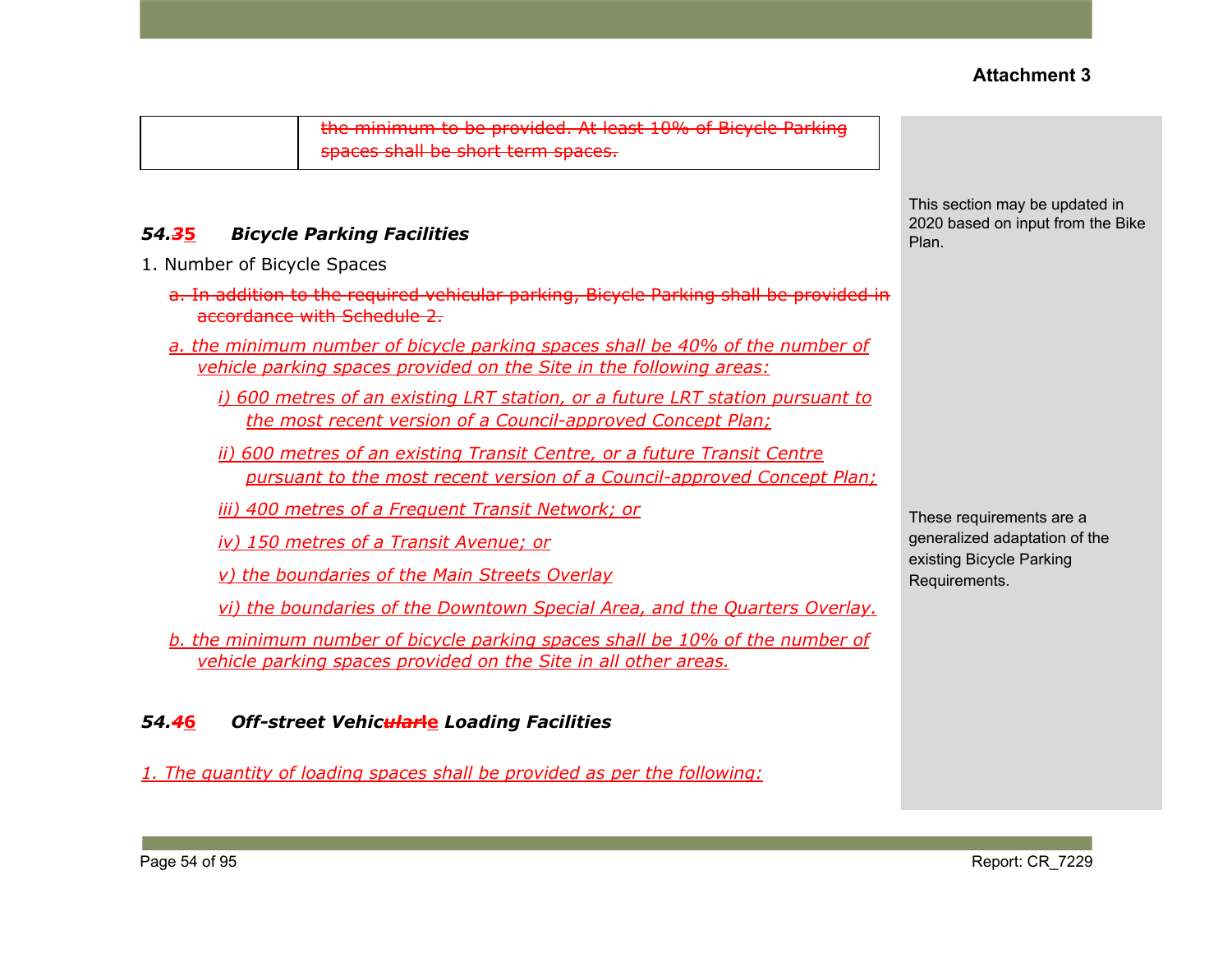| <b>Total Floor Area of Building</b> | Minimum Number of loading<br><b>Spaces Required</b> |
|-------------------------------------|-----------------------------------------------------|
| <i>i)</i> Less than 2500 m2         |                                                     |
| ii) 2500 m2 to 7500 m2              |                                                     |
| iii) More than 7500 m2              |                                                     |

From this point onwards, the three options are generally the same.

- *2. Loading spaces shall be designed to meet the needs of the building, taking into consideration vehicle length and frequency of deliveries or drop-offs anticipated for the development.*
- *3. Off-street loading spaces shall be provided entirely within the property of the development being served, and shall be subject to all Setback requirements specified elsewhere in this Bylaw.*
- *4. Access to any loading area shall be provided, wherever possible, internally to the development or from a Lane Abutting the Development*
- *5. Access to any loading area shall be arranged such that no backing or turning movement of vehicles going to or from the Site cause interference with traffic on Abutting streets or Lanes.*
- *6. Off-street loading spaces shall be screened by a minimum 1.5m Landscaped buffer from residential developments on abutting Sites.*
- 1. Number of Spaces
	- a. The number of off-street loading spaces, required for each Use is specified in Schedule 3.
- 2. Location of Loading Spaces
	- a. Off-street loading spaces shall be provided entirely within the property of the development being served, and shall be subject to all Setback requirements specified elsewhere in this Bylaw.

The existing loading space requirement is very onerous and typically excessive to what is needed on a site.

For example, a large grocery store of 13 000 m<sup>2</sup> would require seven loading spaces, whereas in practice they will typically provide two.

Similarly, on a typical 20 storey apartment building with 17 000 m2 of Floor Area, the apartment would require seven loading spaces.

The proposed requirements decrease the total maximum required loading spaces to 2.

Flexibility is provided for the size and design of the loading spaces depending on the needs of the building. For example, larger commercial units may need to accommodate semi-trailers whereas residential-related uses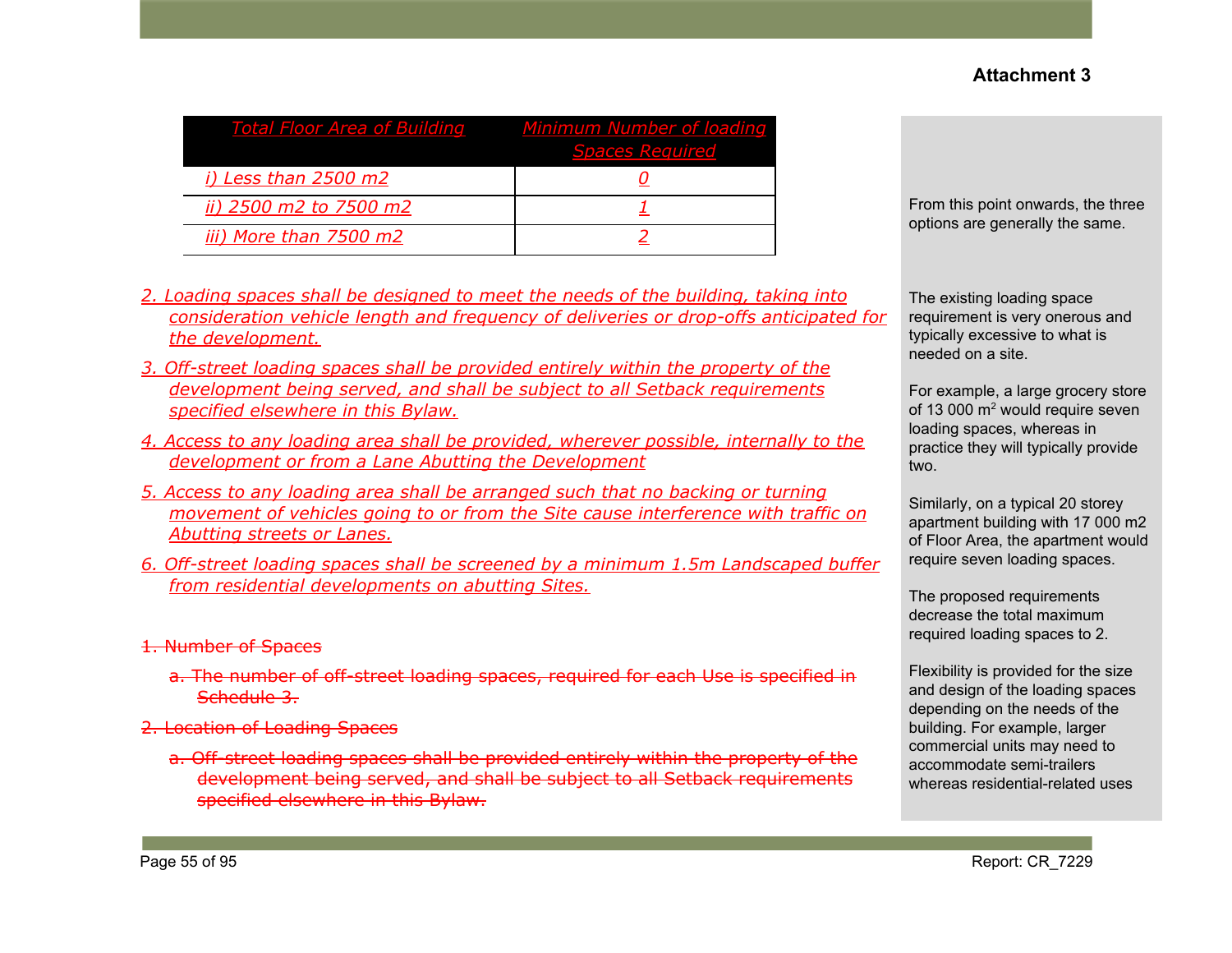- b. Off-street loading shall be oriented away from residential developments.
- c. All required loading spaces shall be clear of any access driveways, aisles, ramps, columns, Signs or other similar obstructions.

### 3. Size and Access

- a. Each off-street loading space shall be of adequate size and accessibility to accommodate the vehicles expected to load and unload. Each required loading space shall be a minimum of 3.0 m in width, a minimum of 9.0 m in length and maintain a minimum overhead clearance of 4.0 m, unless larger dimensions are required, having regard to the type of vehicle loading and unloading without projecting into a public roadway.
- b. Access to any loading area shall be provided, wherever possible, internally to the development or from a Lane abutting the development.
- c. Access to any loading area shall be arranged such that no backing or turning movement of vehicles going to or from the Site causes interference with traffic on the abutting streets or Lanes.

# *54.4 Schedule 3*

#### **Schedule 3 - Loading Spaces Requirement**

| <b>Use of Building or Site</b>                                                                                                                 | Total Floor Area of Building                                                                          | Minimum Number of<br>loading Spaces Required |
|------------------------------------------------------------------------------------------------------------------------------------------------|-------------------------------------------------------------------------------------------------------|----------------------------------------------|
| 1. Any development within the Commercial or<br>Industrial Use Classes, excluding Professional,<br><b>Financial and Office Support Services</b> | Less than 465<br>$465 \text{ m}^2$ to 2 300 m2<br>Each additional 2 300 $m2$ , or<br>fraction thereof | additional                                   |
| 2. Any development within the<br>Residential-Related, Basic Services or                                                                        | $\ln \ln 2$ $\Omega$<br><del>oo w 2 ooo n</del>                                                       |                                              |

may only require space for a large van.

Other loading space requirements are simplified and consolidated in the new regulations.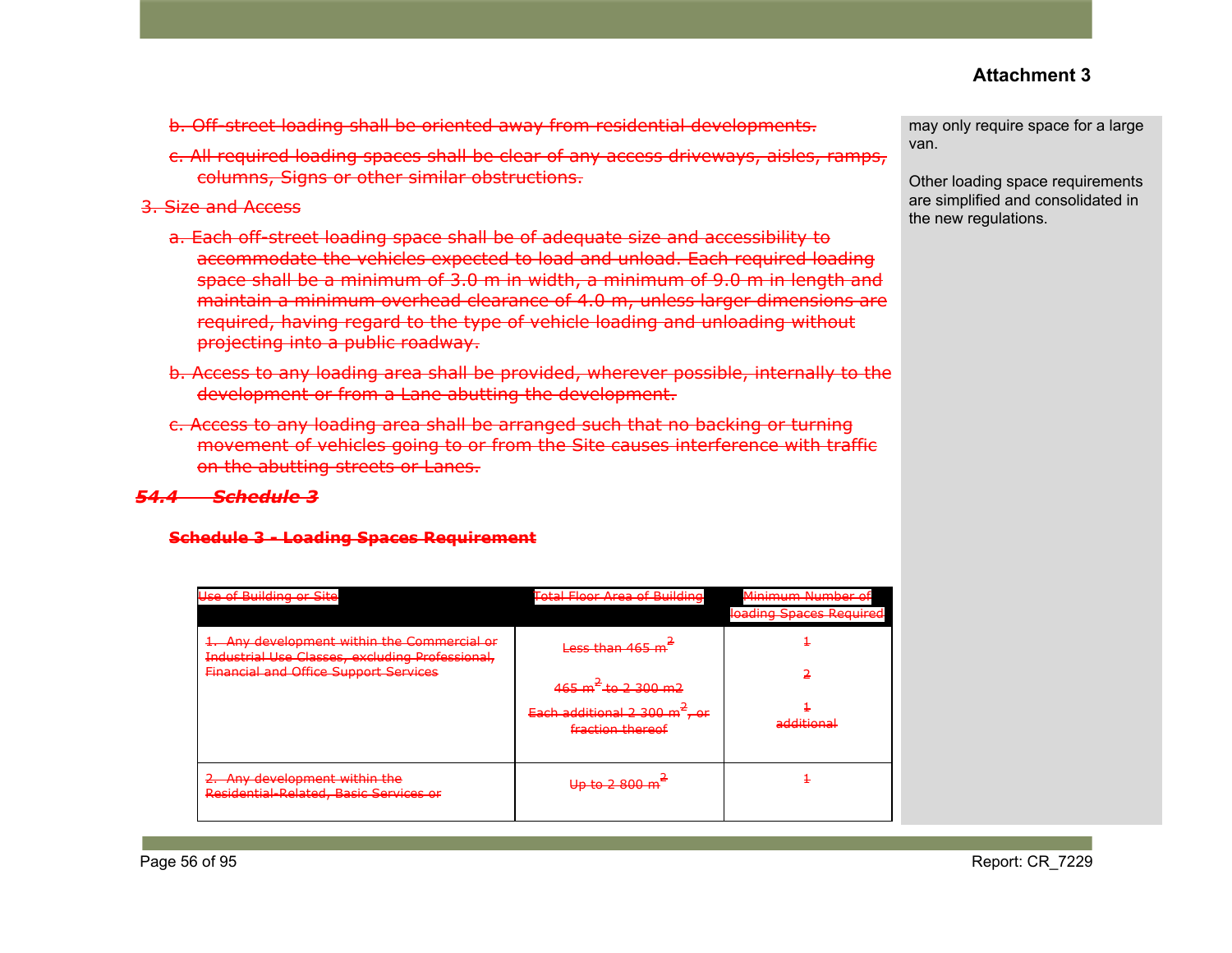| Community, Educational, Recreational and<br>Cultural Service Llee Classes and Professional<br>editeral service bac classes and rivies when<br><b>Einancial and Office Sunnort Services</b><br><del>rmanda and Omce support services,</del><br>aveluding Limited Group Homes<br><del>excluding Elimited oroup nomes</del> | Each additional 2 800 $m^2$ - or<br>fraction thoroof<br><b>BERTHAM BERTH AT A STATE</b> | <b>additional</b><br>a <del>uunomar</del> |
|--------------------------------------------------------------------------------------------------------------------------------------------------------------------------------------------------------------------------------------------------------------------------------------------------------------------------|-----------------------------------------------------------------------------------------|-------------------------------------------|
|--------------------------------------------------------------------------------------------------------------------------------------------------------------------------------------------------------------------------------------------------------------------------------------------------------------------------|-----------------------------------------------------------------------------------------|-------------------------------------------|

## *54.5***7** *Passenger Drop-off Spaces for Public and Private Elementary, Junior High and High Schools*

*1. Passenger Drop-off Spaces for Public and Private Elementary, Junior High School and High Schools shall be provided according to the following:*

| <b>Use of Building</b><br>or Site                                                                                                                                                                                                                                                                                                                                | <b>Total Number of</b><br><b>Drop-Off Spaces</b><br><b>Required</b>          | <b>Number of On-Site</b><br><b>Drop-Off Spaces</b><br><b>Required</b> |          |  |
|------------------------------------------------------------------------------------------------------------------------------------------------------------------------------------------------------------------------------------------------------------------------------------------------------------------------------------------------------------------|------------------------------------------------------------------------------|-----------------------------------------------------------------------|----------|--|
| <u>a. Elementary or</u><br><b>Junior High</b><br>School                                                                                                                                                                                                                                                                                                          | 3 spaces per 100<br>students, but in no case<br>less than 5 spaces.          | 1 spaces per 100<br>students, or 5 spaces,<br>whichever is greater.   |          |  |
| b. High School                                                                                                                                                                                                                                                                                                                                                   | <u>1.5 spaces per 100</u><br>students, but in no case<br>less than 5 spaces. | 0.5 spaces per 100<br>students, or 5 spaces,<br>whichever is greater. |          |  |
| <u>Note: For the purposes of this Schedule, "On-site Drop-off Spaces" means</u><br>those Drop-off Spaces located on school lands, and "Total Number of Drop-off<br>Spaces" means the total of On-site Drop-off Spaces plus any Drop-off Spaces<br>located on City-owned property within the roadway plan, as approved by<br><b>Transportation Services.</b><br>A |                                                                              |                                                                       |          |  |
| Passenger Drop-off Spaces may be located within the roadway plan subject to<br>the approval of Transportation Services.                                                                                                                                                                                                                                          |                                                                              |                                                                       | re<br>tł |  |

The loading space requirement is folded into the regulations 54.5 loading spaces. The requirements are updated to reduce the range of required loading spaces to 0-2 from 1 to an uncapped total.

All pick-up and drop-off equirements are consolidated into ne same place. Existing requirements are retained.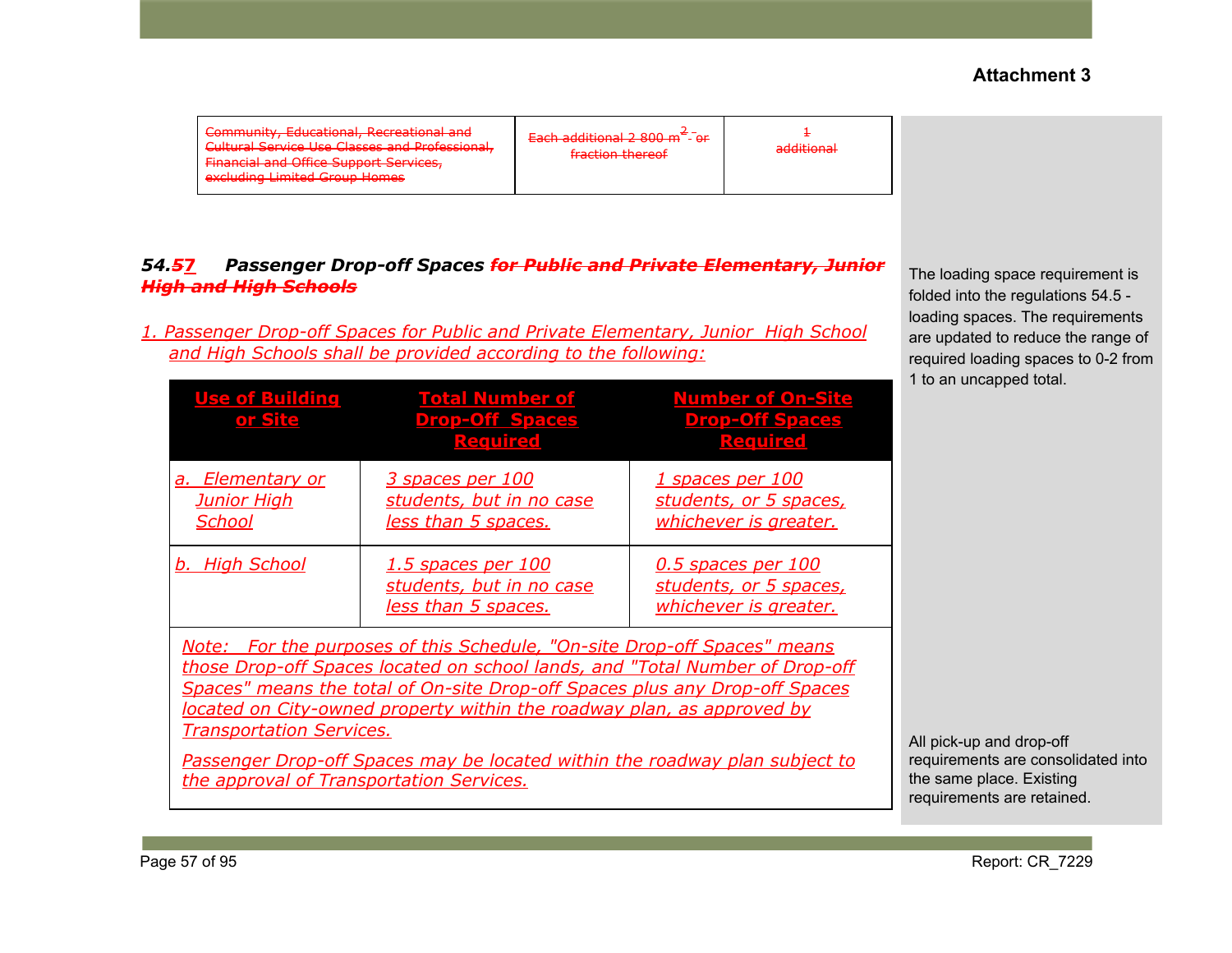| 2. Passenger Drop-off Spaces for Child Care Services shall:                                                                                                                                                                                                                                                                                                                                                                                                                                                                                                                                 |                        |
|---------------------------------------------------------------------------------------------------------------------------------------------------------------------------------------------------------------------------------------------------------------------------------------------------------------------------------------------------------------------------------------------------------------------------------------------------------------------------------------------------------------------------------------------------------------------------------------------|------------------------|
| a. be provided at the rate of 2 pick-up/drop-off spaces for the first 10 children, plus<br>1 additional pick-up/drop-off space for every 10 additional children;                                                                                                                                                                                                                                                                                                                                                                                                                            |                        |
| <i>i. An on-street loading zone shall satisfy a portion of the passenger</i><br>pick-up/drop-off parking space requirement without a variance if the<br>Development Officer, after consultation with Transportation Operations, is<br>satisfied with the proposal                                                                                                                                                                                                                                                                                                                           | Relocated and retained |
| b. be located as close as possible to the main entrance used by the Child Care<br>Service, and shall not be located further than 100 m from the main entrance<br>used by the Child Care Service.                                                                                                                                                                                                                                                                                                                                                                                            |                        |
| 1. Applicability                                                                                                                                                                                                                                                                                                                                                                                                                                                                                                                                                                            |                        |
| a. When any new school development is proposed, Passenger Drop-off Spaces shall<br>be provided in accordance with Schedule 4.                                                                                                                                                                                                                                                                                                                                                                                                                                                               |                        |
| b. Where an existing school building is to be enlarged to accommodate an<br>increased enrolment of more than 100 students, or of more than 20% of<br>existing student enrolment, whichever is less, the Development Officer shall<br>apply the standards for Passenger Drop-off Spaces, as identified in Schedule 4,<br>to the total school enrolment capacity. Where Site constraints do not feasibly<br>permit the full application of the standards identified in Schedule 4, the<br>Development Officer, may use their variance power to apply a lesser standard,<br>at his discretion. |                        |
| c. Where the calculation of the number of Drop-off Spaces results in a fractional<br>number of spaces, the next highest whole number of Drop-off Spaces shall be<br>required.                                                                                                                                                                                                                                                                                                                                                                                                               | Relocated and retained |
| d. Required on site parking spaces shall not be used to satisfy the requirements for<br>the provision of Passenger Drop-off Spaces.                                                                                                                                                                                                                                                                                                                                                                                                                                                         |                        |
| 2. Location of Passenger Pick-up and Drop-off Spaces                                                                                                                                                                                                                                                                                                                                                                                                                                                                                                                                        |                        |
|                                                                                                                                                                                                                                                                                                                                                                                                                                                                                                                                                                                             |                        |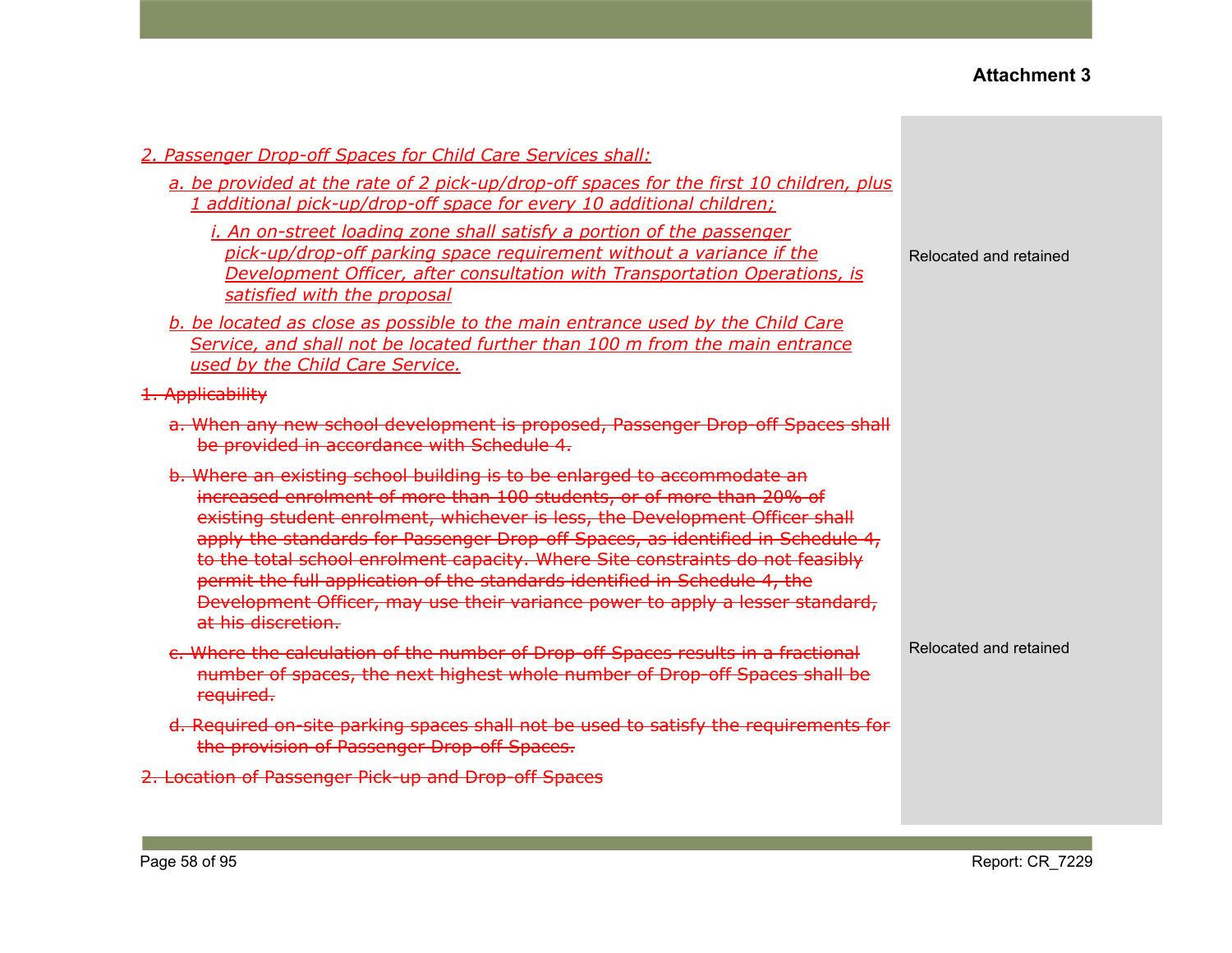- a. Passenger Drop-off Spaces located on-site shall be placed on land other than that used or designated for future use as required on-site parking, and shall be located so as to provide for safe and efficient movement of vehicles.
- b. Passenger Drop-off Spaces may be located within the roadway plan in accordance with Schedule 4 and subject to the approval of Transportation Services.
- c. The Development Officer shall consult with Transportation Services and Community Services, as well as the applicable School Board, to obtain information relevant to the determination of the number and location of Passenger Drop-off Spaces for school developments.
- d. Notwithstanding the foregoing, the Development Officer may use their variance power to reduce or eliminate the required number of Passenger Drop-off Spaces for the development of new schools in new subdivisions, in consultation with Transportation Services and Community Services, as well as the applicable School Board, where:
	- i. there are demonstrated physical Site constraints for a specific development which shall limit the location and number of on-site Passenger Drop-off Spaces which can be provided; or
	- ii. there are no physical Site constraints, but where all parties are agreed on alternate solutions to the development of Passenger Drop-off Spaces, and where the Development Officer is satisfied that such alternate solutions are adequate.
- e. The total number of Passenger Drop-off Spaces shall be calculated on the basis of the ultimate Drop-off requirements for all potential future school development on the Site in question, whether contained in a core facility or in attached portable pods.
- 3. Design of Passenger Drop-off Spaces
	- a. Passenger Drop-off Spaces shall be a minimum of 7.0 m in length and a minimum of 2.6 m in width.

.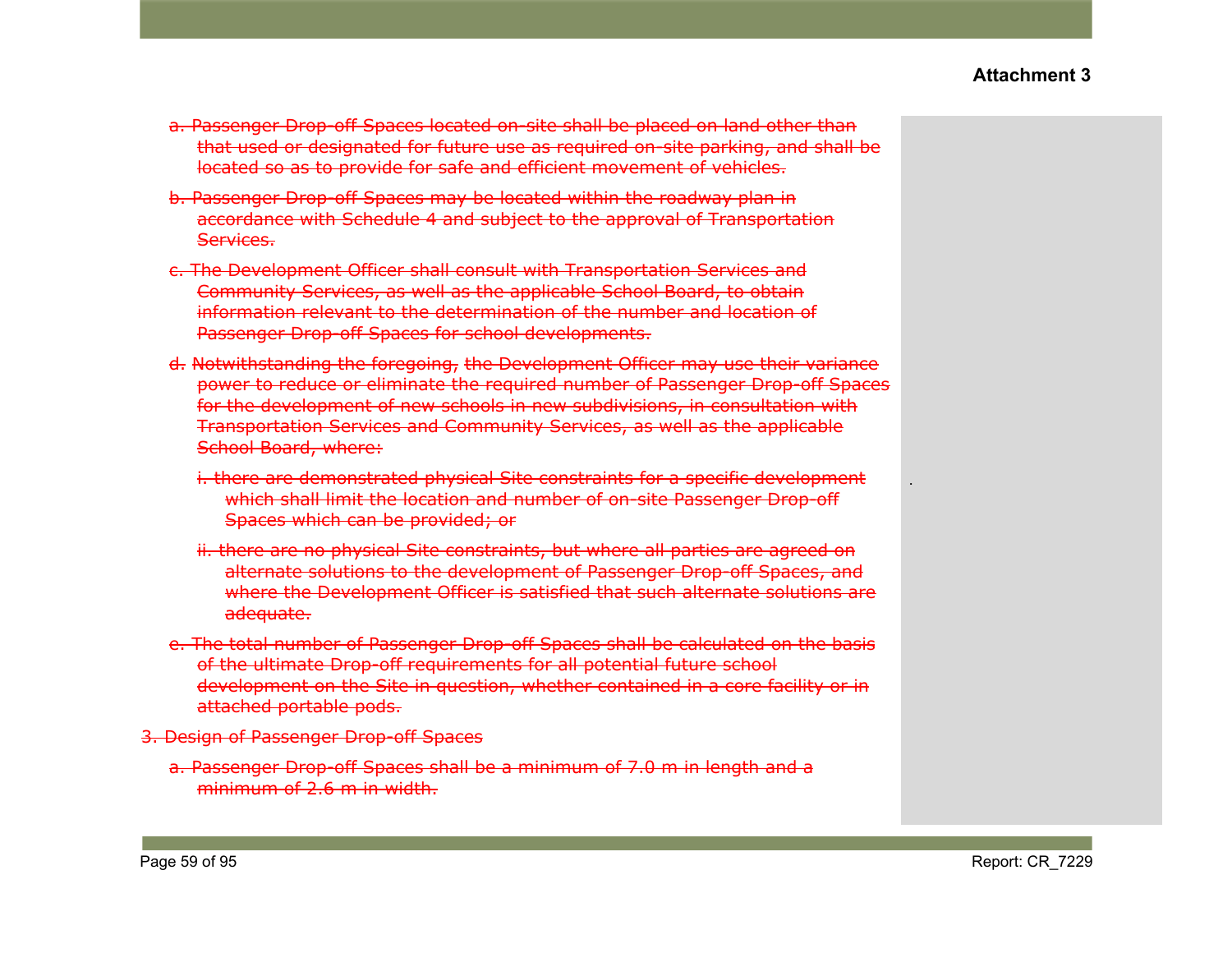- b. Passenger Drop-off Spaces shall be oriented parallel to the flow of traffic to accommodate through-movement of vehicles and to eliminate the need for backing or significant turning movements.
- 4. Drive-through/Turn Around Route
	- c. When any new school development is proposed, provision must be made, to the satisfaction of Transportation Services, for vehicles that are dropping off or picking up passengers, to safely turn around.

#### 5. Number of Queueing Spaces

ia. in any Commercial Zone, a Parking Garage with queuing access shall provide a minimum of 30.0 m for queuing of motor vehicles on-site before any control device is reached. A reduced queuing space may be considered at the discretion of the Development Officer in consultation with Transportation Services;

#### *54.5 Schedule 4*

**Schedule 4 - Passenger Drop-off Spaces for Public and Private Elementary, Junior High School and High Schools**

| <u>Hee of Puilding or Site</u><br><u>terna in tradicione numerica</u> | <b>Total Number of Drop-Off Mumber of On-Site Drop-Off</b><br><b>Spaces Pequired</b><br><b>MARKET MARKET KALLERY</b> | <b>Speces Pequired</b><br><b>EXISTENT ANNOUNCE</b>               |
|-----------------------------------------------------------------------|----------------------------------------------------------------------------------------------------------------------|------------------------------------------------------------------|
| 1. Elementary or Junior High<br>School<br><del>ochool</del>           | 3 spaces per 100 students, but in<br>no case less than 5 spaces.                                                     | 1 spaces per 100 students, or 5<br>spaces, whichever is greater. |

Queuing space requirements are found in Section 72.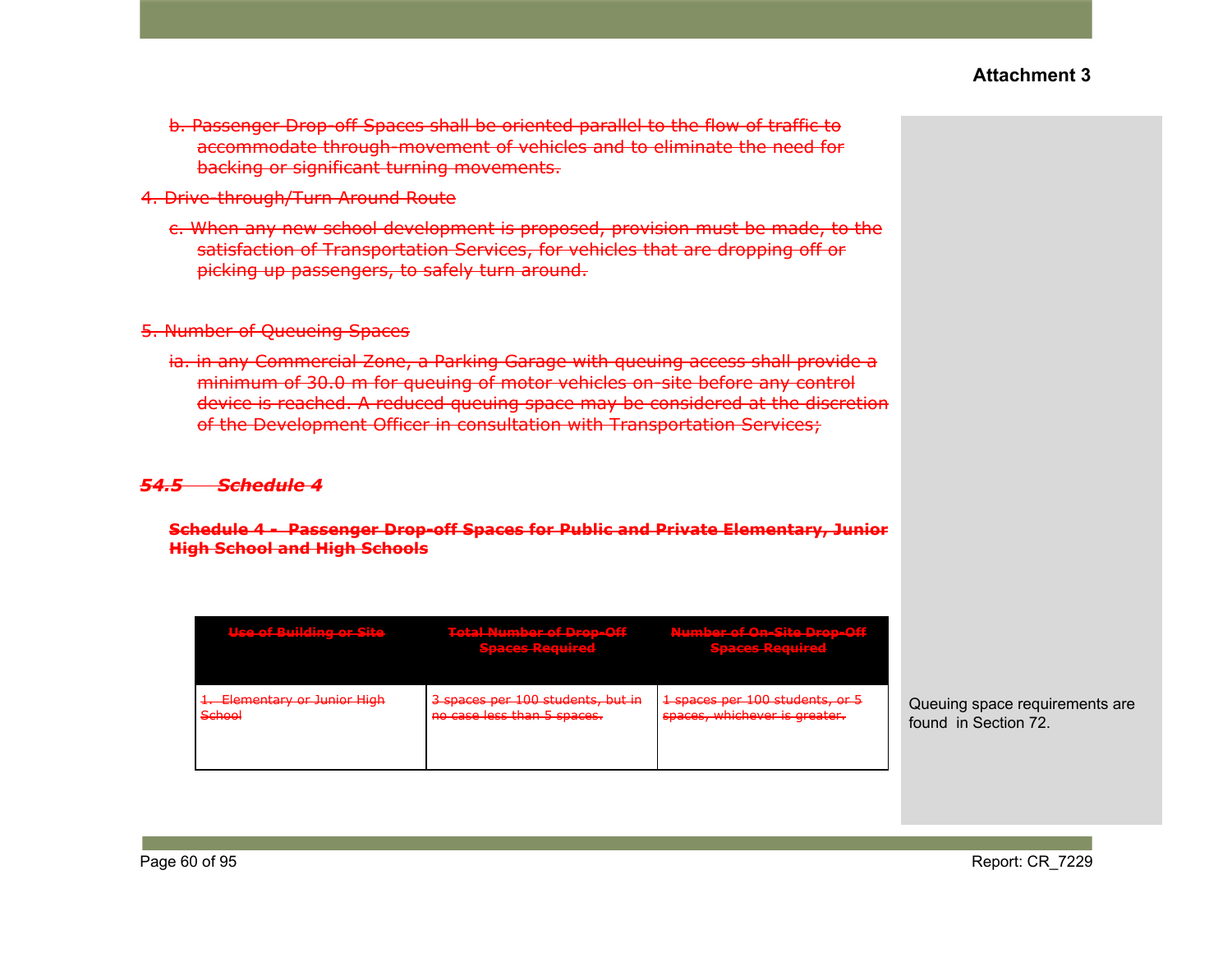| High School<br><b>THEFT CATHER</b>                                                                                                                                                                                                                                                                                                                                                   | 1.5 spaces per 100 students, but<br><del>in no case less than 5</del><br>chacoc.<br><del>opacco.</del> | 0.5 spaces per 100 students, or 5<br>spaces, whichever is greater. |  |  |
|--------------------------------------------------------------------------------------------------------------------------------------------------------------------------------------------------------------------------------------------------------------------------------------------------------------------------------------------------------------------------------------|--------------------------------------------------------------------------------------------------------|--------------------------------------------------------------------|--|--|
| Note: For the purposes of this Schedule, "On-site Drop-off Spaces" means those Drop-off Spaces located<br>school lands, and "Total Number of Drop-off Spaces" means the total of On-site Drop-off Spaces plus<br>any Drop-off Spaces located on City-owned property within the roadway plan, as approved by<br><b>Trancnortation Services</b><br><del>mansvortativn 361 vites.</del> |                                                                                                        |                                                                    |  |  |

# *54.6 Hardsurfacing and Curbing of Parking and Loading Spaces*

#### 1. General Requirements

- a. Required parking and loading facilities shall provide for, and include, an adequate, safe and convenient arrangement of vehicular points of ingress or egress, driveways, internal roadways, aisles and ramps, loading of motor vehicles all in relation to buildings and entry points to buildings on the Site.
- b. Such facilities shall comply with the following design, development and maintenance standards:
	- i. all required parking and loading facilities shall be clearly demarcated, have adequate storm water drainage and storage facilities, and be Hardsurfaced;
	- ii. Notwithstanding Section 54.6(1)(a)(i), parking and loading facilities, and the access thereto, are not required to be Hardsurfaced until the roadway or Lane from which access is provided is Hardsurfaced; and
	- iii. in situations where lighting of off-street parking and loading facilities is to be provided, the lighting shall be arranged, installed and maintained to deflect, shade and focus light away from any adjacent land Uses.
- 2. Residential Zones
	- a. Every Driveway, off-street parking or loading space, and access provided or required in any Residential Zone, including the area contained within

The passenger pick up and drop off requirement is folded into the regulations, 54.6.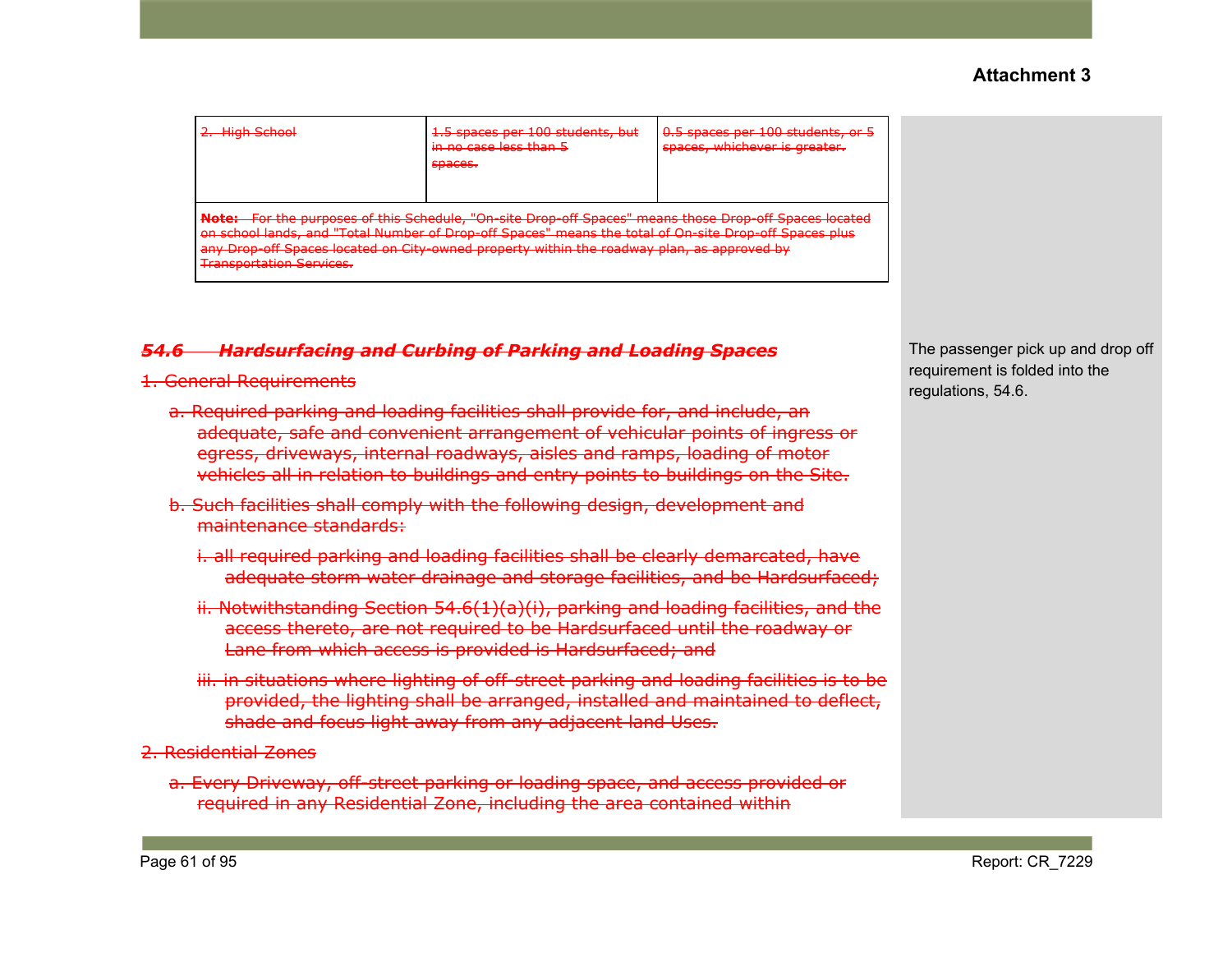City-owned land from which access or egress is obtained, shall be Hardsurfaced if access is from a public roadway which is Hardsurfaced or gravelled.

- b. For an on-site Driveway or Parking Area in any Residential Zone, the area required to be Hardsurfaced may be constructed on the basis of separated Hardsurfaced tire tracks
- 3. Commercial Uses, Industrial Uses, and Multi-unit Project Developments
	- a. Every off-street parking or loading space provided or required for any Commercial Use, and the access thereto, including the whole area contained within the City-owned land to which a curb crossing permit applies, shall be Hardsurfaced if the access is from a public roadway which is Hardsurfaced.
	- b. Every off-street parking or loading space provided or required for an Industrial Use, and the access thereto, including the whole area contained within the City-owned land to which a curb crossing permit applies, shall be Hardsurfaced if such area lies in front of the principal building. Any area at the rear or the side of the principal building provided or required for off-street parking or loading space need not be Hardsurfaced, but shall be of such a surface that shall minimize the carrying of dirt or foreign matter upon the highway.
	- c. Where a Hardsurfaced Parking Area has been provided on a Site to the minimum required, then the type of surface permitted for Parking Areas and Walkways on the balance of the Site shall be of such material approved by the Development Officer, in consultation with Transportation Services.
	- d. In parking areas and similarly congested locations, curbs and other protective measures shall be used to protect adjacent Fences, walls, boulevards, landscaped areas or buildings on the Site or an adjacent Site.
	- e. Continuous raised or pre-cast curbing of not less than 100 mm in Height shall be provided adjacent to streets and required landscaped areas, 600 mm from the front of the parking stall. Concrete curb stops shall be placed to ensure that vehicles do not overhang boulevards, sidewalks, or required landscaped areas. Curbing shall also be required to clearly demarcate the required portion of

Stormwater Management is covered under Surface Drainage Bylaw 18093, and EPCOR Drainage Services Bylaw 18100

Lighting covered by Section 51, Lighting of Sites.

Relocated and simplified in new Section 54.4.

Reallocated hardsurfacing to 54.4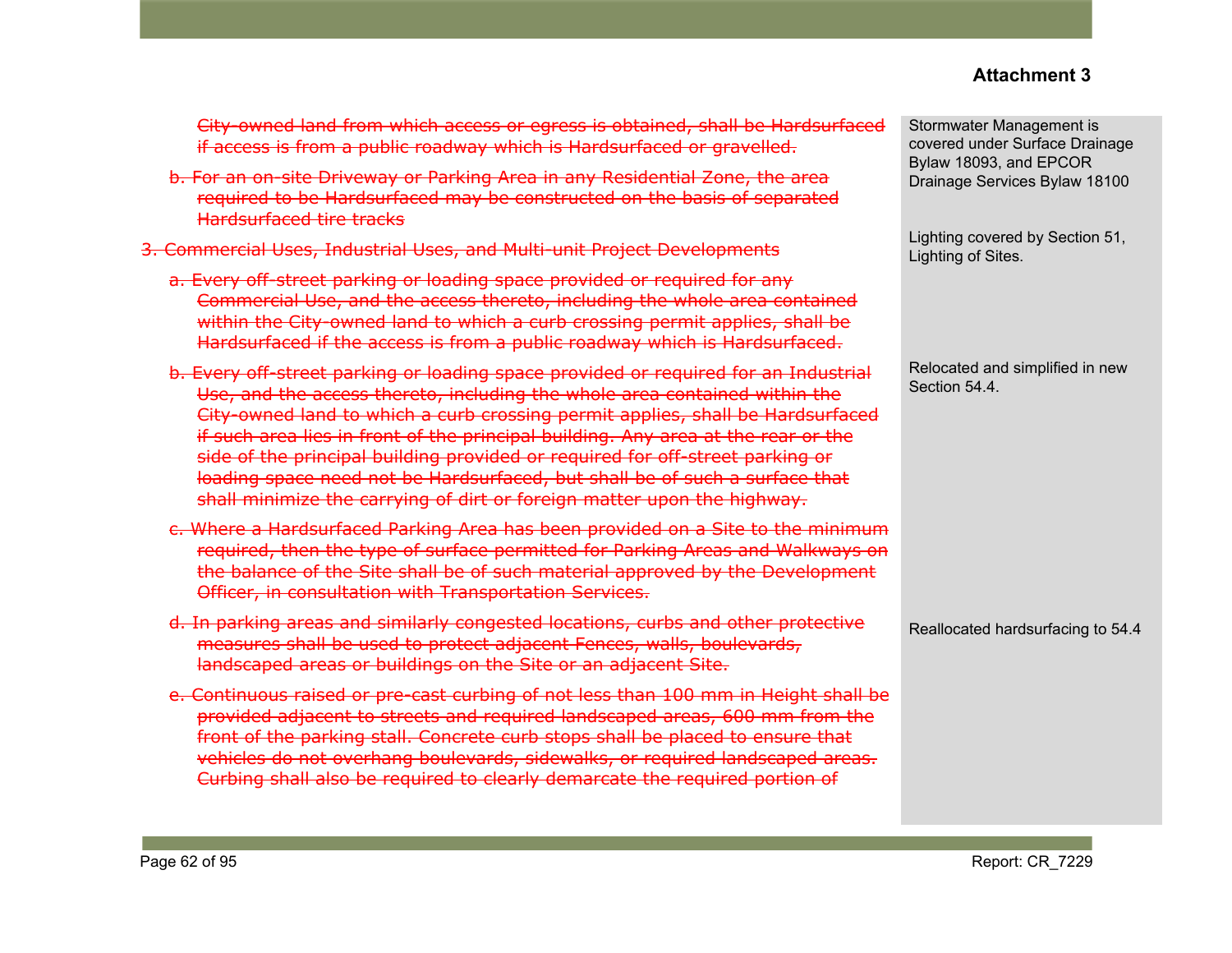Driveway leading to an internal roadway, aisle, ramp, parking space or loading space.

f. Where continuing curbs are used as wheel stops, the measured size of parking spaces shall be reduced 1.0 m in length than otherwise required. In such instances, the parking layout should allow for the vehicle to overhang the curb by 1.0 m and such overhang areas must be clear of all obstructions (Signs, shrubs, trees, etc.) and shall not be regarded as a required landscaped area.

#### *54.7 Parking Garages*

1. Parking Garages shall be developed in accordance with the following:

- a. in any Commercial Zone, Commercial Uses other than the parking shall be provided at ground level along the street Frontage of Parking Garages when required by the Development Officer to provide continuity of commercial Frontage along the street. In the case of a corner Site the Development Officer shall pay due regard to the nature of the adjacent Uses on the flanking public roadway;
- b. in any Commercial Zone, a Parking Garage with queuing access shall provide a minimum of 30.0 m for queuing of motor vehicles on-site before any control device is reached. A reduced queuing space may be considered at the discretion of the Development Officer in consultation with Transportation Services;
- c. no dangerous goods, or flammable or combustible liquids, shall be permitted within a Parking Garage, other than as contained within, or permanently installed or connected to the fuel system of a motor vehicle using the Parking <del>Garage;</del>
- d. Parking Garages and interior stairwells shall be designed for visual accessibility. Machine rooms, heating systems, elevators and stairwell shafts, building columns and other major visual obstructions shall be located to enable visual supervision of the parking spaces and stairwells;

Simplified and relocated to 54.1

References simplified to Section 58 to ensure a safe physical environment.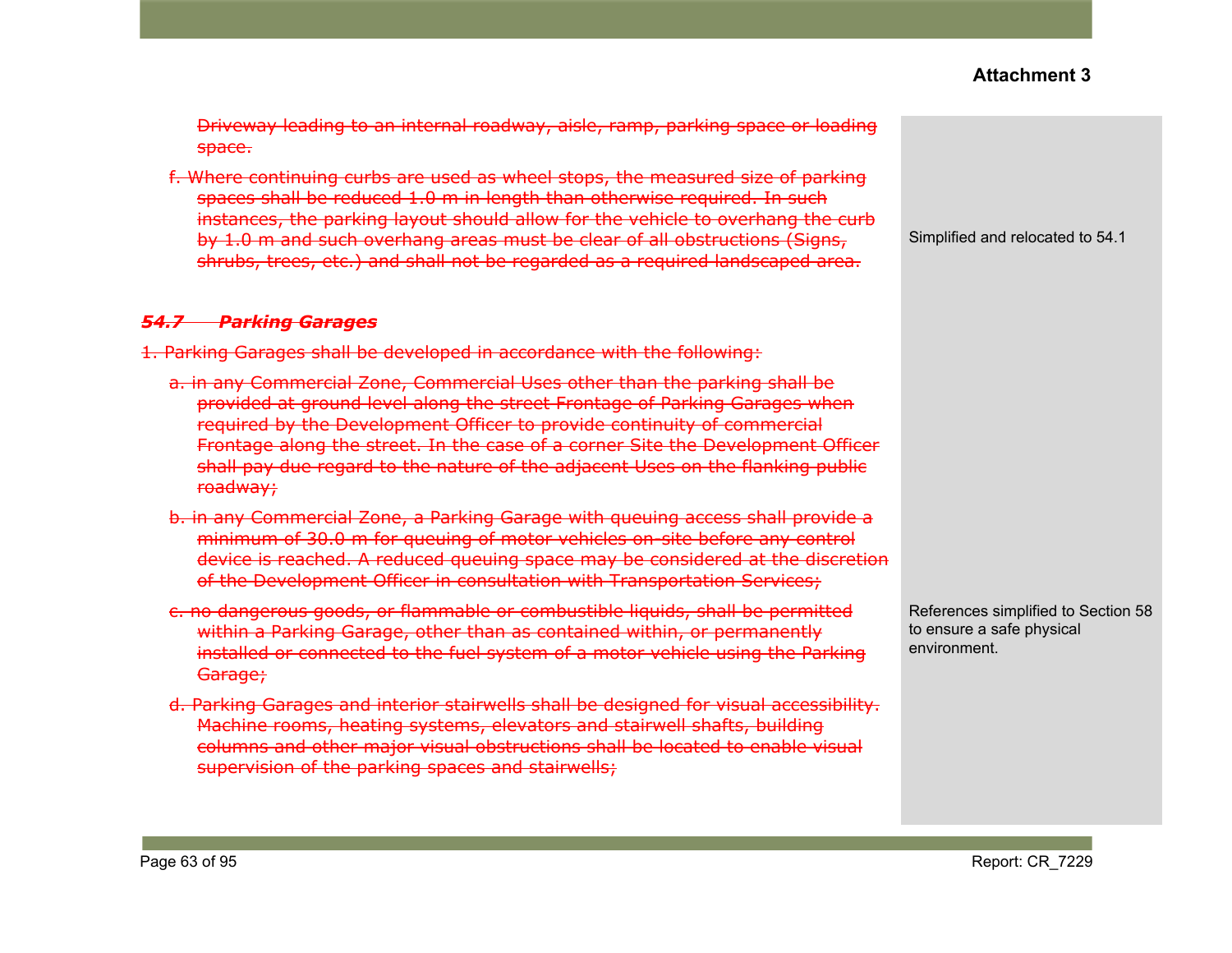- e. entrapment spots in a Parking Garage shall be eliminated wherever possible. Potential entrapment areas such as storage rooms shall be provided with locking mechanisms. Entrapment areas can be closed with chain link Fence or other types of intrusion resistant material;
- f. clear safety glass panels shall be incorporated in all doors leading to stairwells, corridors and entrances including elevator lobbies to allow for clear sightlines;
- g. sharp blind corners on stairs or corridors in a Parking Garage shall be eliminated wherever possible. If blind corners can not be avoided, security mirrors or others devices such as video cameras shall be utilized;
- h. landscaping around the Parking Garage shall be of a type that permits the widest possible view from the street of all pedestrian entry and exit areas; and
- i. directional and information signage consistent in design, colour, symbols and graphics shall be provided to:
	- i. direct patrons to pedestrian exits;
	- ii. direct patrons to vehicular exits;
	- iii. identify areas so that patrons can locate their vehicles;
	- iv. advise patrons to lock their vehicles and remove all valuables;
	- v. direct patrons to the nearest intercom system;
	- vi. advise patrons of the presence of security patrols; and
	- vii. advise patrons of the presence of CCTV security cameras.
- 2. The Development Officer shall require a Crime Prevention Through Environmental Design (CPTED) assessment prepared by a qualified security consultant for any development which includes a Parking Garage.
- 3. The Development Officer shall advise the applicant of and strongly encourage compliance with the security management guidelines contained within subsection 3.1 of the Design Guide for a Safer City.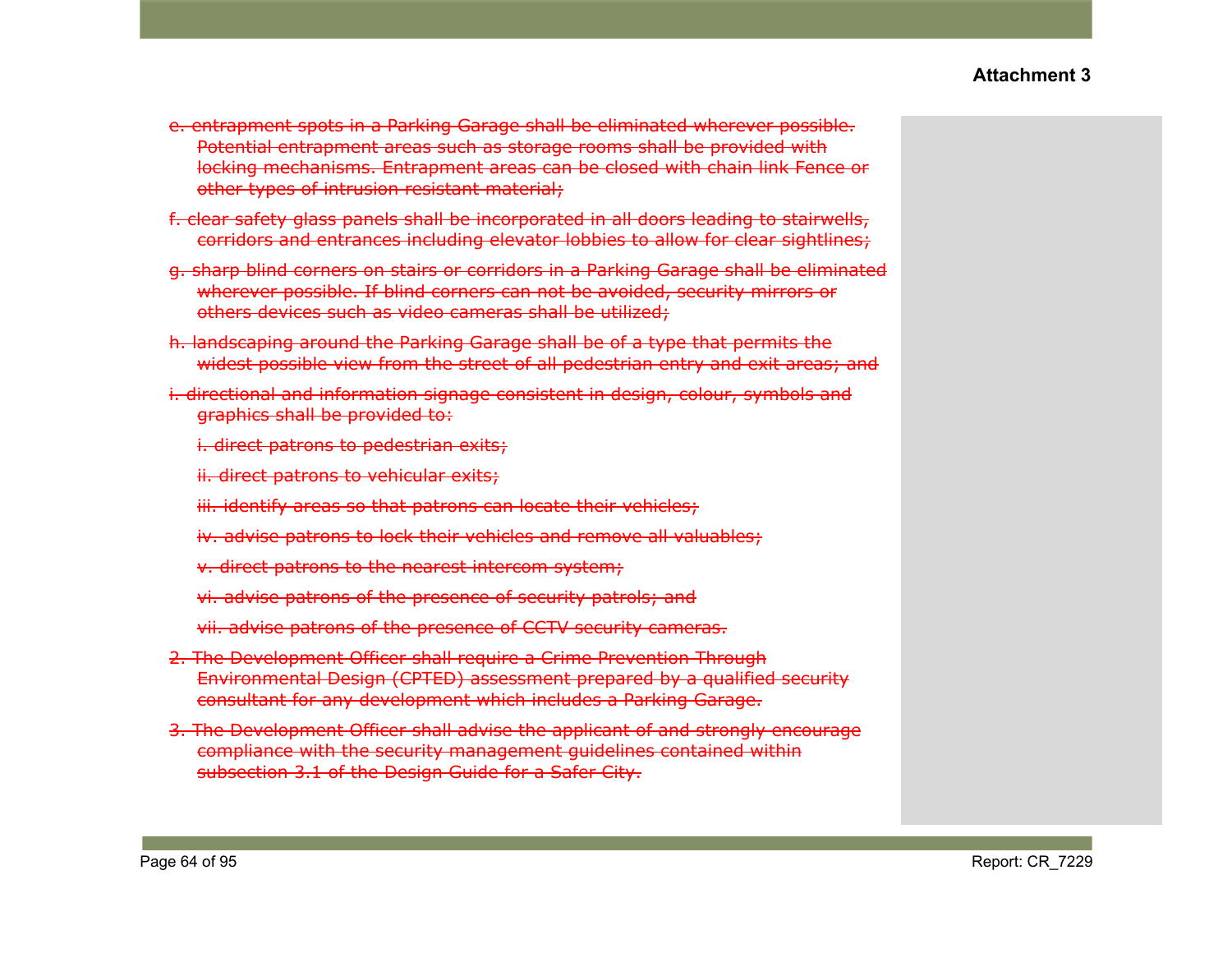#### *54.9 Variances to Parking Amount and Design*

- *1. The Development Officer may use their variance power to reduce or eliminate the bicycle parking, loading spaces, Passenger Drop-off Spaces, or barrier-free vehicular parking requirements, or to increase parking maximums, where:*
	- *a. the variance is consistent with the intent of an applicable Statutory document;*
	- *b. the variance is consistent with the intent of an applicable Edmonton City Council Policy;*
	- *c. the variance is supported by Transportation Services, or a Transportation Demand Management plan for the Site, and the application shows implementation of the recommendations of the Transportation Demand Management plan;*
	- *d. there are demonstrated physical Site constraints for a specific development which shall limit the location and number of on-site loading or Passenger Drop-off Spaces which can be provided; or*
	- *e. there are no physical Site constraints, but where all parties are agreed on alternate solutions to the development of Passenger Drop-off Spaces, and where the Development Officer is satisfied that such alternate solutions are adequate.*

Hardship is a standard reason to grant a variance as per the Municipal Government Act, so it is unnecessary to state that as a condition. However, there may be other reasons for allowing a variance that is not a result of hardship, such as meeting City plans, policies, or other method to minimize land use impacts. These opportunities are added to the new Section 54.9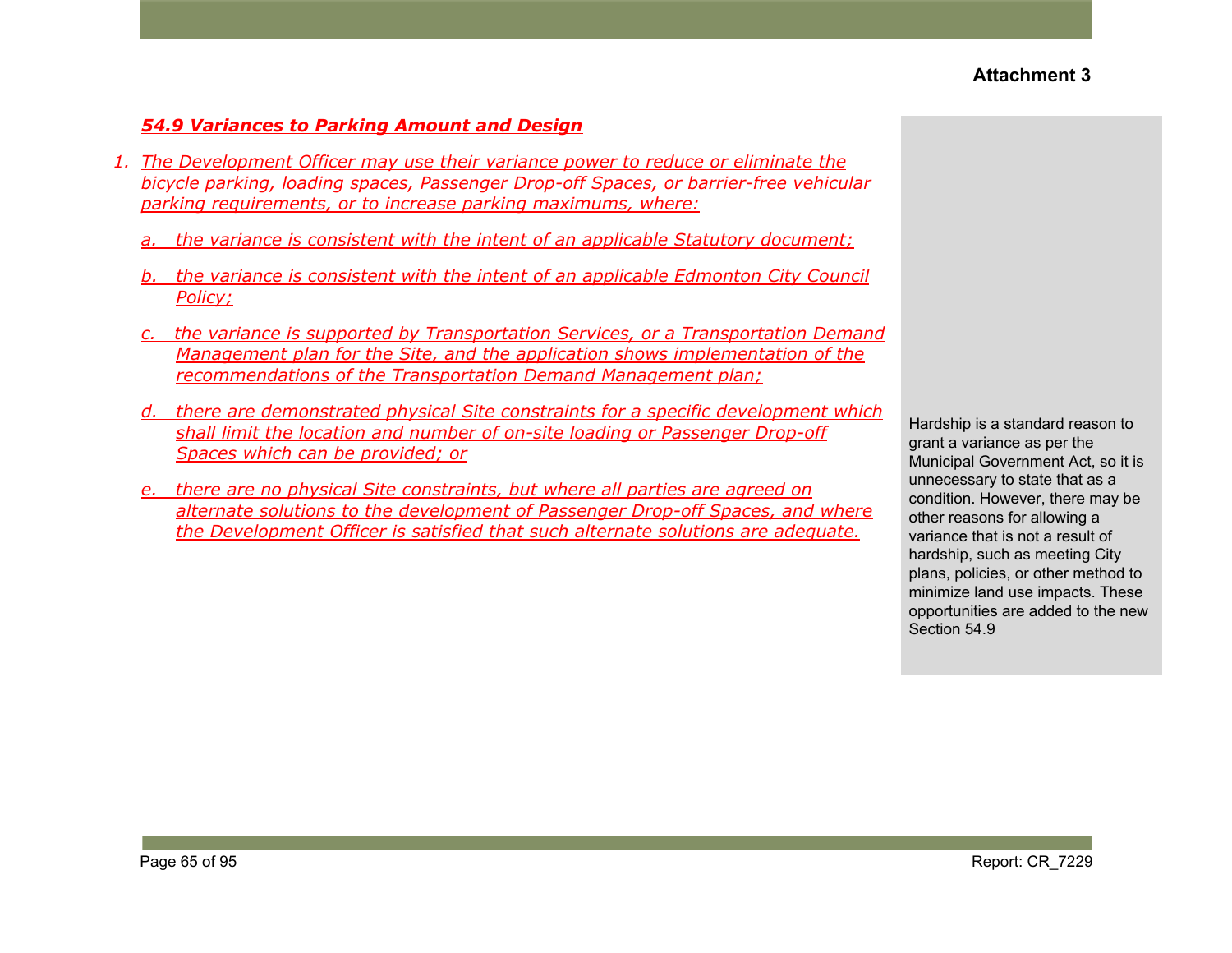#### *55. Landscaping*

#### **55.3 General Planting Requirements**

1. Unless otherwise specified in this Bylaw, Landscaping shall be provided in accordance with the following:

a. for new Multi-unit Project Development consisting of Single Detached Housing, Semi-detached Housing, Duplex Housing, Row Housing, Stacked Row Housing and Apartment Housing or for new Mobile Homes when developed as part of a Mobile Home Park, the number of trees and shrubs shall be determined on the basis of the following:

i. one tree for each 35 m2 and one shrub for each 15 m2 of Setback;

ii. one tree for each 20 m2 and one shrub for each 10 m2 of  $parking$  area islands *required landscaped area* as determined bysubsection 54.3(4); and

iii. in no case shall there be less than one tree per parking area islands *required landscaped area*.

b. for new development consisting of Residential-Related Use Classes, Commercial Use Classes, Industrial Use Classes, Basic Services Use Classes, and Community, Educational, Recreational and Cultural Service Use Classes, the number of trees and shrubs provided shall be determined on the basis of the following:

i. one tree for each 25 m2 and one shrub for each 15  $m<sup>2</sup>$  of Setback;

Updated reference.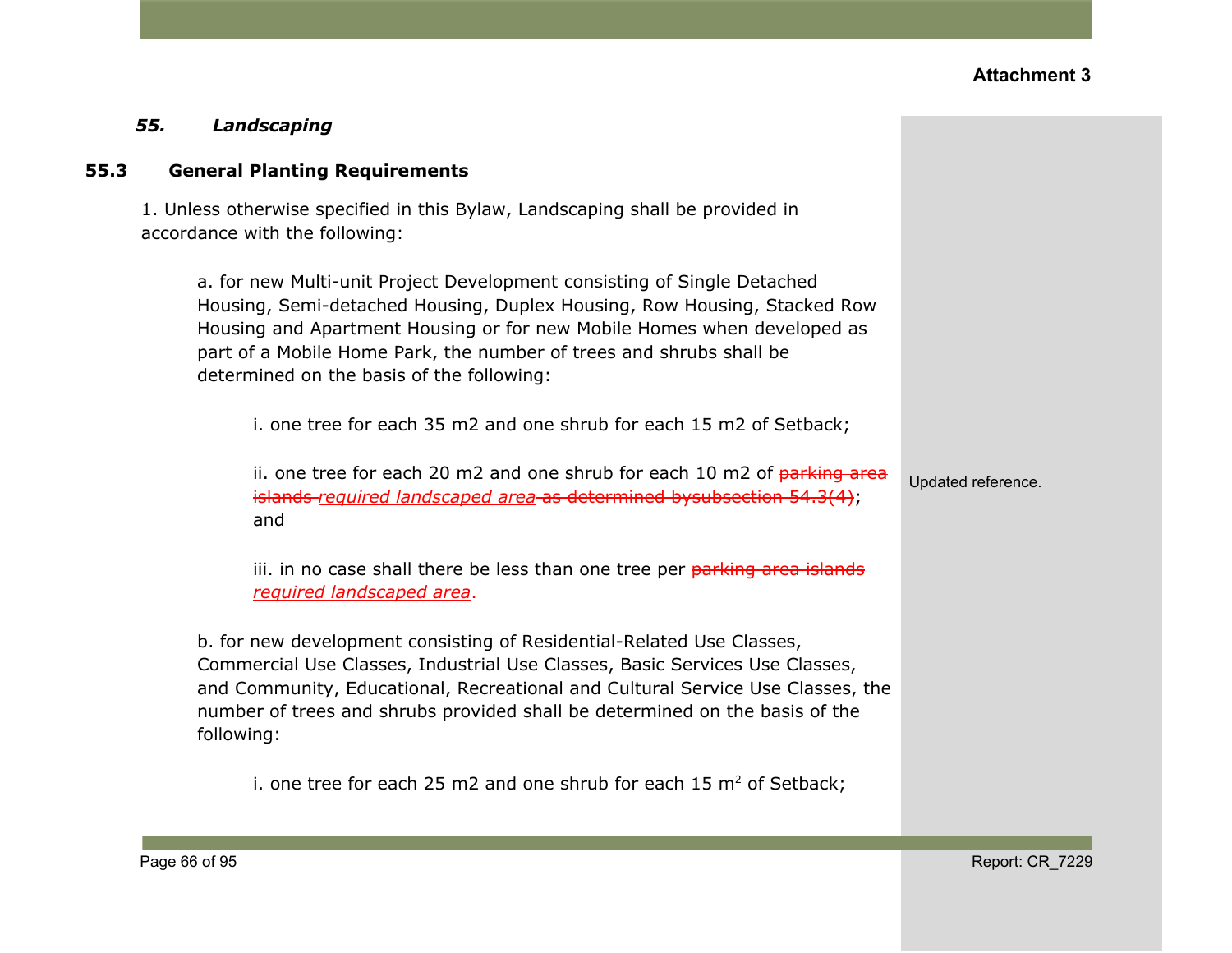ii. one tree for each 20 m2 and one shrub for each 10 m2 of  $\frac{1}{10}$  parking area islands *required landscaped area* as determined by *54.4(1)(b)* subsection  $54.3(4)$ ; and

iii. in no case shall there be less than one tree per parking area islands *required landscaped area*;

#### *58. General Performance Standards for a Safe Physical Environment*

The Development Officer *Site and building layouts* shall encourage the inclusion of *include* design elements that *take the principles of Crime Prevention Through Environmental Design (CPTED) into consideration*, readily allow for casual surveillance, particularly for commercial, industrial, multi-unit residential Uses and *Parking Facilities*parkade structures. These elements may include, but are not limited to,*: elements that allow for natural surveillance, increase sightlines and activity; and*, large window areas, high quality interior and exterior lighting,*. The* physical layout *and landscaping shall* that reduces the vulnerability of pedestrians *by* (avoiding *areas of concealment or entrapment such as:*, long public corridor spaces, stairwells, or other movement predictors<del>),</del>; *avoiding landscaping hazards such as: unpruned trees, rocks that can be thrown, or blind corners; and by locating* the placement and use of Landscaping that limits areas of concealment, and the location of parking areas close to building access points *and by using wayfinding mechanisms*. The Development Officer *may*shall require a Crime Prevention Through Environmental Design assessment prepared by a qualified security consultant for multi-unit residential/commercial/institutional/industrial developments that, in the opinion of the Development Officer, requires such an assessment. *, and may apply conditions to the approval of the Development Permit based on the recommendations of the CPTED assessment to promote a safe physical environment.* The Development Officer shall advise applicants of the approved crime prevention design guidelines contained in the Design Guide for a Safer City, such as

Updated reference.

These rules have been simplified and apply to all parking areas, not just parkade structures.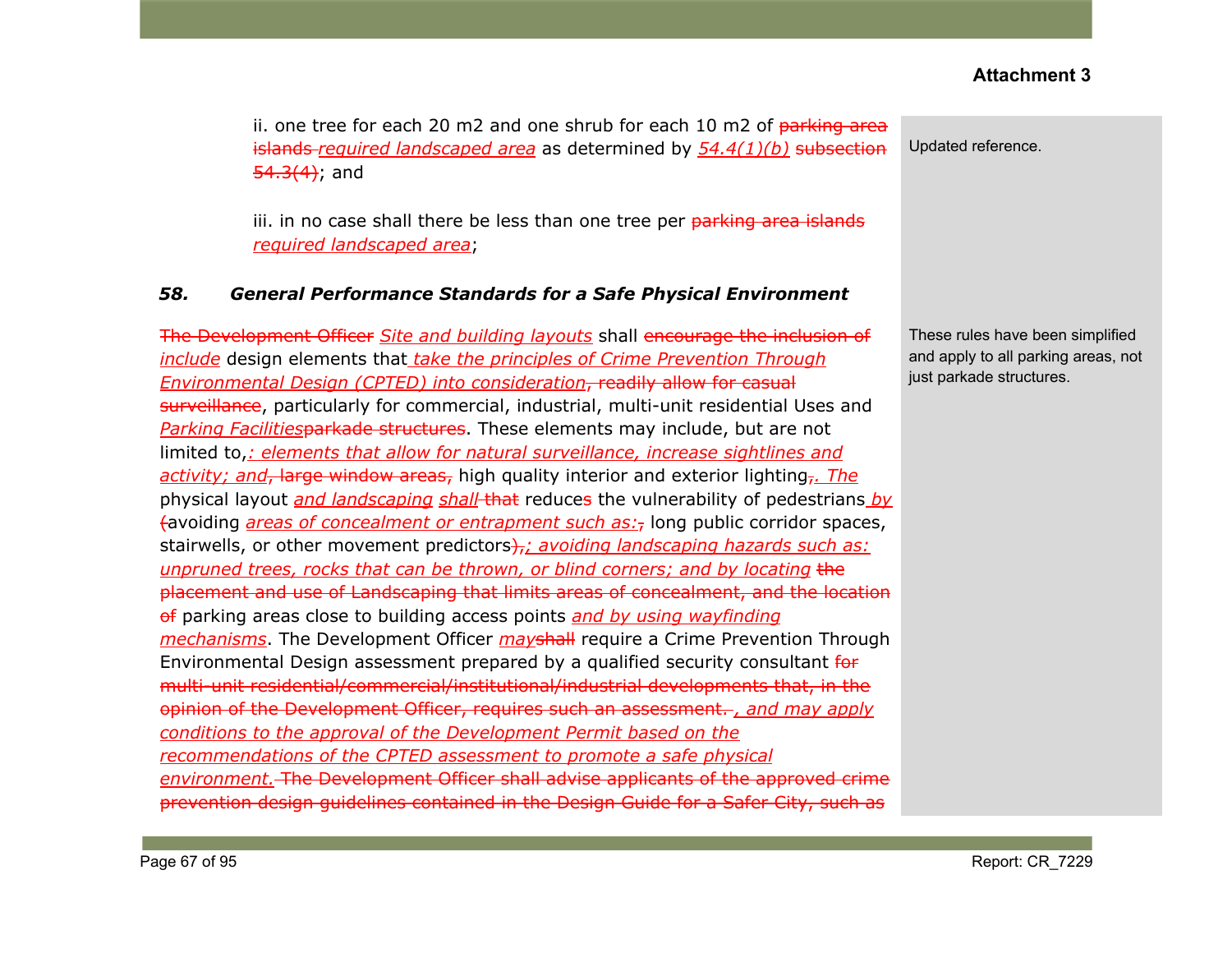| the layout and design of buildings and associated parking and loading areas, yards<br>and landscaped areas, to promote a safe, well-lit physical environment. In addition,<br>the Development Officer shall apply the requirements of subsection 54 (7) to<br><b>Parking Garages.</b>                                       |                                                      |
|-----------------------------------------------------------------------------------------------------------------------------------------------------------------------------------------------------------------------------------------------------------------------------------------------------------------------------|------------------------------------------------------|
| <b>Vehicular - Oriented Uses</b><br>72.                                                                                                                                                                                                                                                                                     |                                                      |
| <b>Development Regulations</b><br>72.2                                                                                                                                                                                                                                                                                      |                                                      |
| 5. Queuing Space shall be provided as follows:                                                                                                                                                                                                                                                                              |                                                      |
| e. in any Commercial Zone, a Parking Garage with queuing access shall provide a<br>minimum of 30.0 m for queuing of motor vehicles on-site before any control<br>device is reached. A reduced queuing space may be considered at the discretion<br>of the Development Officer in consultation with Transportation Services. | Relocated and retained.                              |
| 82.<br><b>Residential Sales Centres</b>                                                                                                                                                                                                                                                                                     |                                                      |
| 4. Notwithstanding Section 54.2 Schedule 1, there shall be no parking required for<br>Residential Sales Centres located in the areas identified in Schedule 1(B) and 1(C).                                                                                                                                                  | Deleted reference to minimum<br>parking requirements |
| <b>Garden Suites</b><br>87.                                                                                                                                                                                                                                                                                                 |                                                      |
| 27. Notwithstanding Section 54.2, where a Garden Suite is developed in accordance<br>with Section 93 of this Bylaw, the minimum number of Parking Spaces shall be 0.                                                                                                                                                        | Deleted reference to minimum<br>parking requirements |
| <b>Food and Beverage, Hotel and Entertainment Uses</b><br>89.                                                                                                                                                                                                                                                               |                                                      |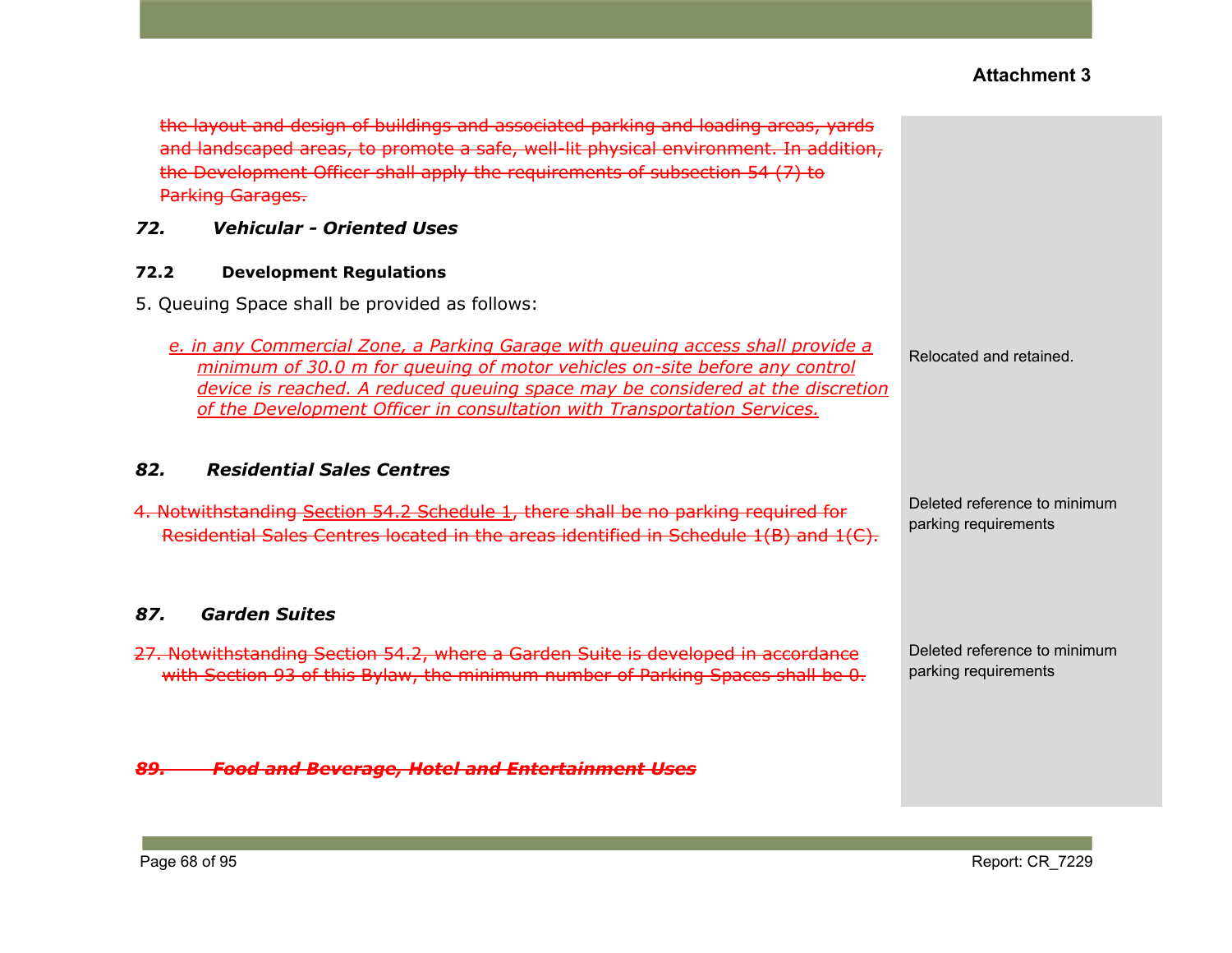1. Any application for a Development Permit for a Hotel, an Indoor Participant Recreation Service, a Neighbourhood Pub and Bar, a Nightclub, a Motel, a Private Club, a Spectator Entertainment Establishment, or any combination thereof, where parking is required pursuant to subsection 54.2, [Schedule](https://webdocs.edmonton.ca/InfraPlan/zoningbylaw/ZoningBylaw/Part1/Development/54_2_Schedule_1.htm) 1 of this Bylaw for combined seating and/or occupancy by 500 patrons or more, and where the full provision of such parking is not provided for in the application, shall include a comprehensive Parking Demand Study. This Study shall contain, but not be limited to, the following:

a. design of the proposed development:

b. the parking requirements of all Uses within the development in accordance with the standards identified in Schedule 1 to Section 54 of this Bylaw; c. the amount and location of parking available on the Site and available on nearby Sites; and

d. the means by which sufficient parking and circulation are to be provided for the proposed development, if not fully available on site.

2. The Development Officer shall review such a Parking Demand Study, in consultation with Transportation Services, in order to determine the appropriate number and location of parking spaces for the development. This number may be higher or lower than the standard identified for parking in Section 54.2, [Schedule](https://webdocs.edmonton.ca/InfraPlan/zoningbylaw/ZoningBylaw/Part1/Development/54_2_Schedule_1.htm) 1 of this Bylaw, at the discretion of the Development Officer, based on the individual circumstances of the application, such as excessive demand for parking during certain hours, the staggered hours of operation of some Uses on the Site, which may allow complementary use of parking stalls, or the availability of guaranteed off site parking.

# *94. Supportive Community Provision*

1. The portion of a Development Permit application for Apartment Housing or Group Homes that achieves all of the criteria listed in subsection 94(1)(a) Supportive Community Criteria, shall be considered a supportive community and the regulations of subsection 94(1)(b) shall apply.

The definition of non-accessory parking prevents the sharing of parking between different homes and businesses. This amendment would replace the non-accessory parking use with two new uses that capture both parkades and surface parking lots that are purpose built for parking. This will allow shared use of existing parking supply, while also enabling different development regulations and conditions to be applied to parking lots and parkades.

The distinction between accessory and non-accessory is removed to allow the sharing of parking spaces between different uses.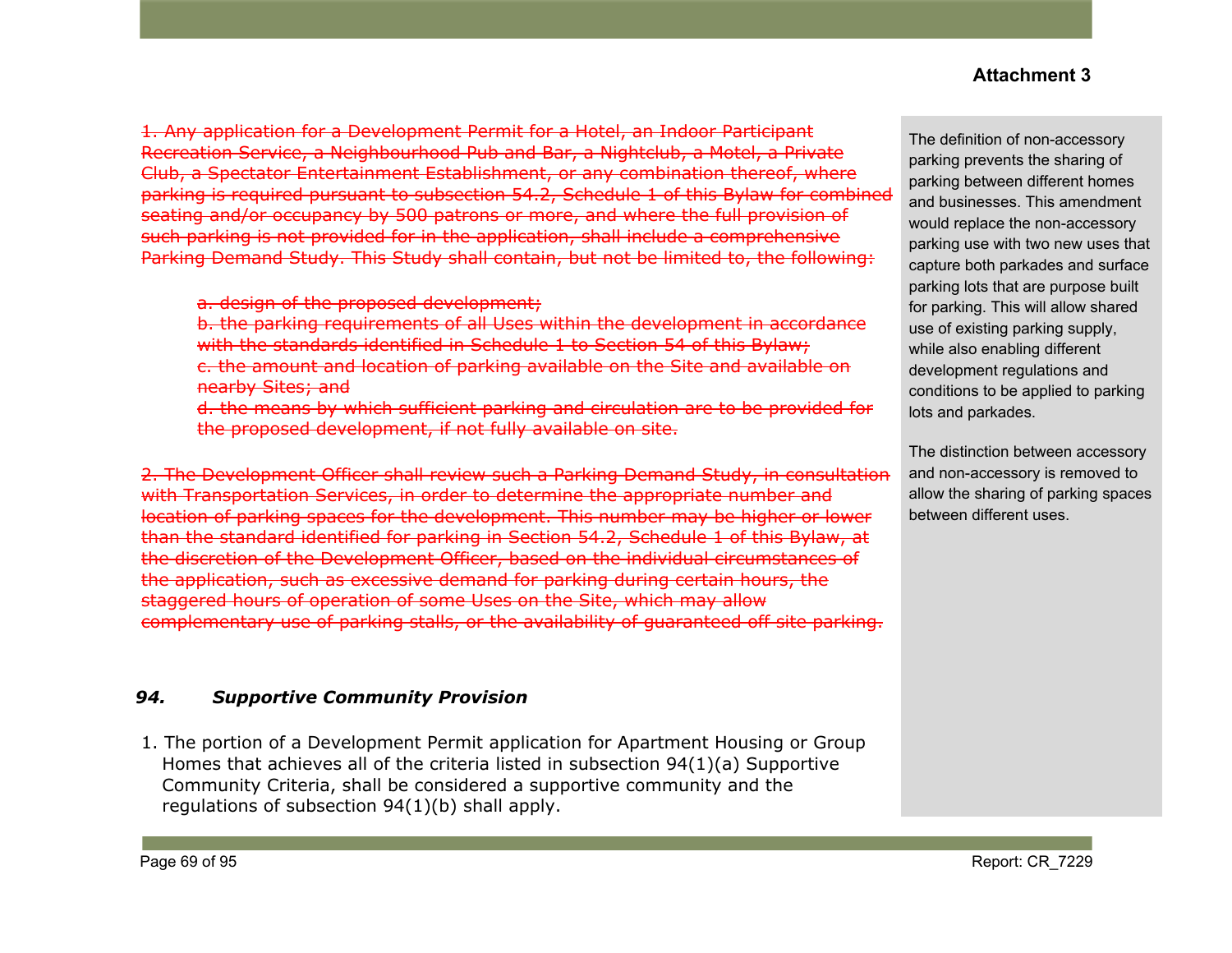a. Supportive Community Criteria:

viii. the dimensions for parking spaces are shown to be in accordance with subsection 54.2(4)(a)(ii) of this Bylaw.

- b. Supportive Community Regulations:
	- i. parking for Apartment Housing and Group Homes that meet the criteria of Section 94(1)(a) above shall be provided in accordance with [Section](https://webdocs.edmonton.ca/InfraPlan/zoningbylaw/ZoningBylaw/Part1/Development/54_2_Schedule_1.htm) 54.2 [Schedule](https://webdocs.edmonton.ca/InfraPlan/zoningbylaw/ZoningBylaw/Part1/Development/54_2_Schedule_1.htm) 1 of this Bylaw; and
	- ii. density shall be calculated in accordance with the Zone in which the development is located, except that the maximum density may be increased by 25%. If a Dwelling or Sleeping Unit is designed to convert into a smaller unit, the density and parking shall be calculated based upon the highest number of potential Dwellings or Sleeping Units.

#### *130 (RPL) Planned Lot Residential Zone*

#### **130.4 Development Regulations for Permitted and Discretionary Uses**

11. On-site parking shall be located in accordance with the regulations of [Section](https://webdocs.edmonton.ca/InfraPlan/zoningbylaw/ZoningBylaw/Part1/Development/50__Accessory_Uses_and_Buildings.htm) 50 of this Bylaw, and provided in accordance with the following requirements:

a. for Sites with reduced Side Setbacks, including Sites where one Side Setback is reduced to zero, the Garage or Parking Area shall not encroach on the private maintenance easement;

b. Parking Areas shall be developed in accordance with Site Coverage and Setback requirements for Accessory Buildings in accordance with Section 50.3 of this Bylaw; and

c. Parking Areas, Garages and Garage pads must be developed with the following requirements:

Not necessary to reference other parts of the bylaw; these rules will already apply.

Not necessary to reference other parts of the bylaw; these rules will already apply.

These regulations are redundant and no longer needed; this is over-regulation.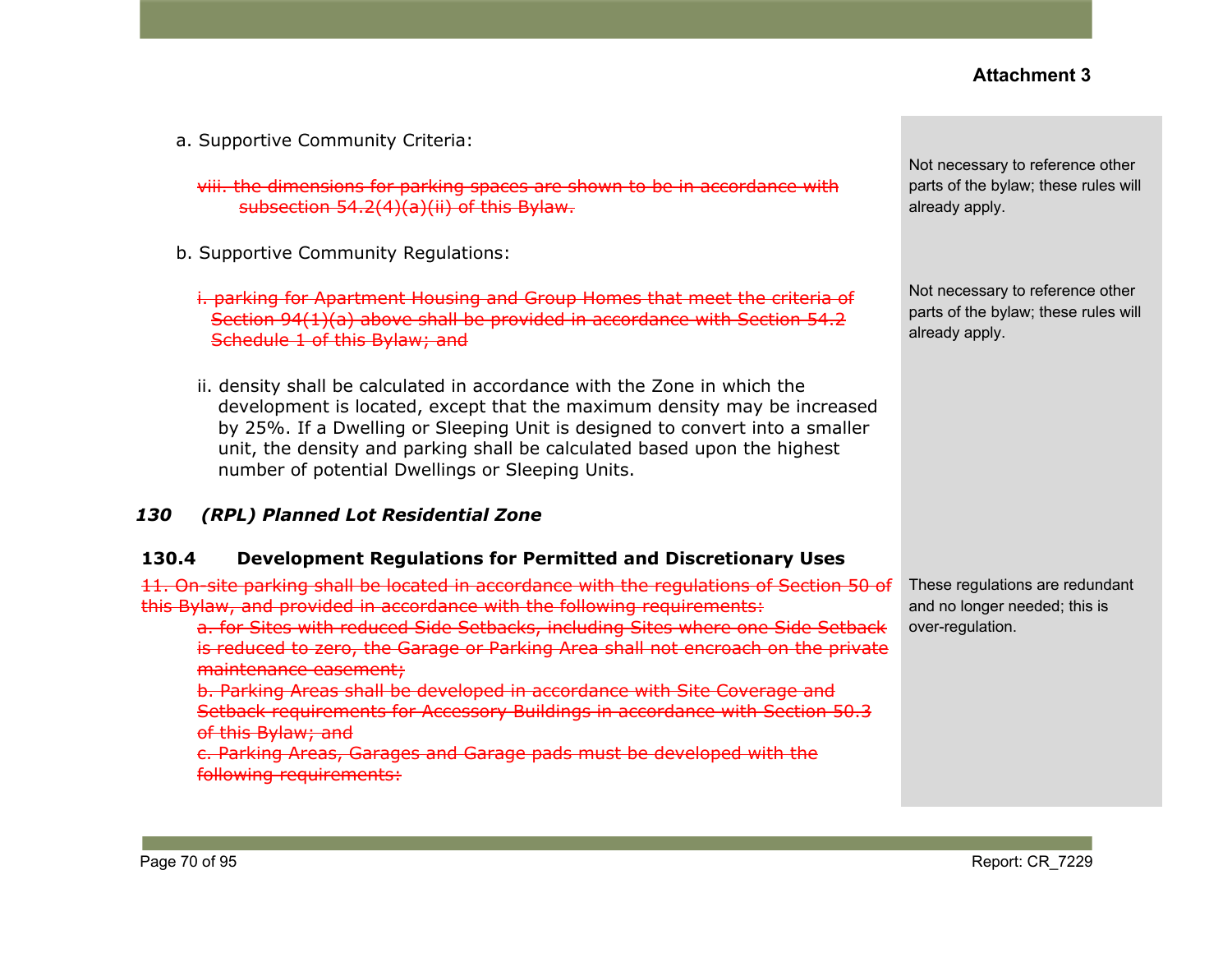i. one Garage or Garage pad shall be clearly demarcated both on the Site and on the plan accompanying any application for a principal building. A hard surface Walkway is required between the Garage or Garage pad and an entry to the Dwelling; or ii. a Parking Area shall be developed, the dimensions of which shall conform to the off-street parking space requirements of Section 54.2(4) of this Bylaw. The Parking Area shall include an underground electrical

power connection with outlet on a post approximately 1.0 m in Height, located within 1.0 m of the Parking Area.

#### *150 (RF4) Semi-detached Residential Zone*

#### **150.4 Development Regulations for Permitted and Discretionary Uses**

10. On-Site parking shall be located in accordance with Section 50 of this Bylaw. On-Site parking shall be provided by means of one of the following options:

a. on-Site parking may be provided within a Garage or Garden Suite. A mutual Garage may be constructed on the common property line to the satisfaction of the Development Officer;

b. on-Site parking may be provided by means of a Garage pad. A Garage pad shall not be constructed over a common property line; or

c. on-Site parking may be provided by means of a Parking Area, the dimensions of which shall conform to the off-street parking space requirements of subsection 54.2(4) of this Bylaw. The Parking Area shall include an underground electrical power connection with outlet on a post approximately 1.0 m in Height, located within 1.0 m of the Parking Area.

A hard surface Walkway is required between the Garage, Garage pad, or Parking Area and an entry to the Dwelling.

The requirement for an electrical plug in is proposed to be removed for being overly prescriptive, and not related to land-use impacts.

These regulations are redundant and no longer needed; this is over-regulation and not related to land-use impacts.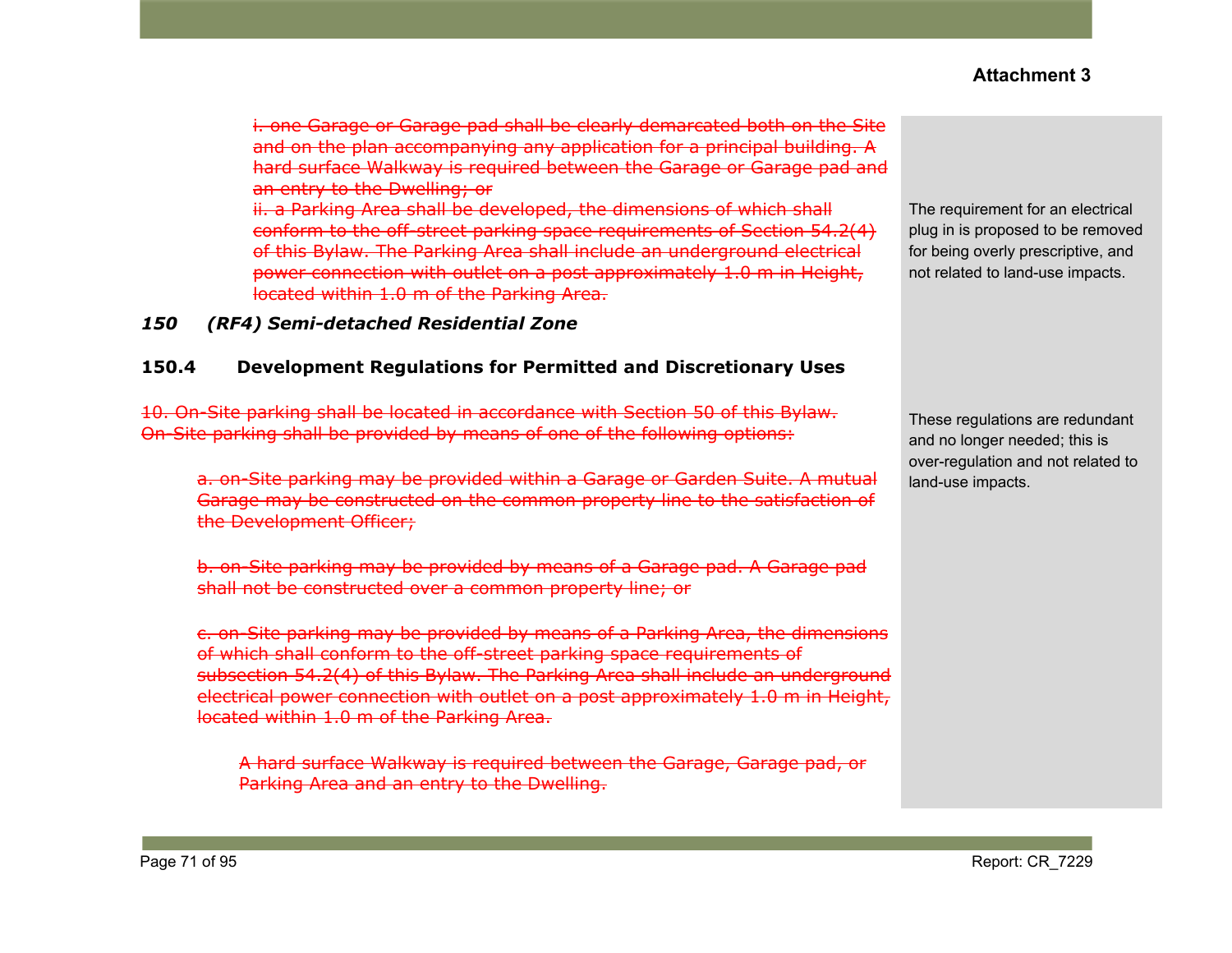

### *155 (RMD) Residential Mixed Dwelling Zone*

#### **155.4. Development Regulations for Permitted and Discretionary Uses**

- 24. Notwithstanding subsection 54.3, a front attached Garage for Row Housing and Semi-Detached Housing as part of a Zero Lot Line Development shall be developed with the following regulations:
	- a. The width of the Garage shall not exceed 65% of the width of the front of the dwelling<sub>; and</sub>

b. Driveway widths shall be no wider than the width of the Garage.

# *165 (UCRH) Urban Character Row Housing Zone*

10. Where the required off-street parking spaces are located at the rear of any Dwelling the following requirements apply:

- a. one Garage, or Site for one Garage shall be clearly demarcated both on the Site and on the plan accompanying any application for a principal building, located in accordance with the regulations of this Bylaw. A Hardsurfaced Walkway is required between the Garage or Garage Site and an entry to the Dwelling;
- b. where detached rear parking Garages are developed, the maximum width of the building containing the Garage(s) shall not exceed: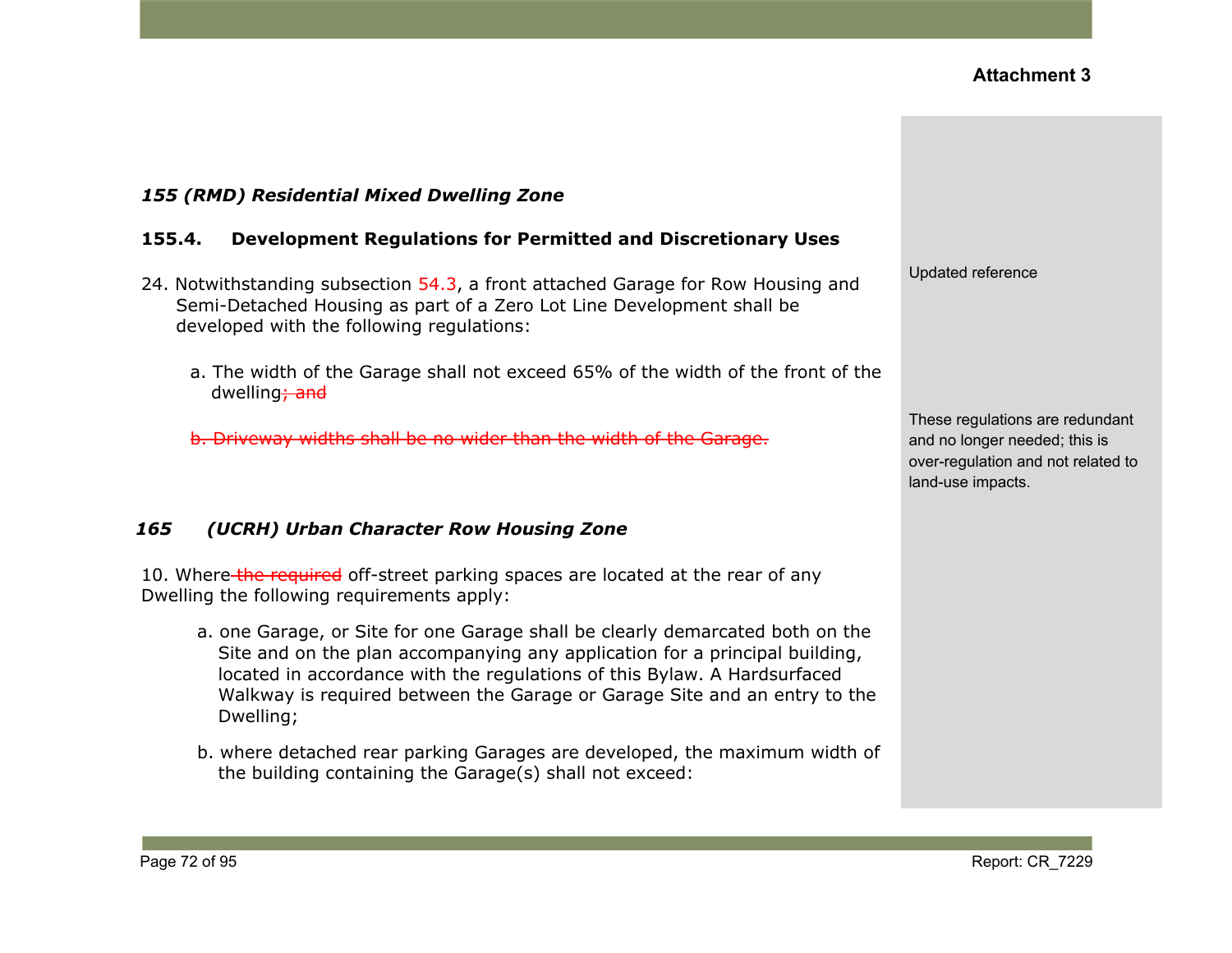- i. 24 m, provided that the building does not contain more than four separate Garages, outside of neighbourhoods located within the boundaries of the Mature Neighbourhood Overlay (MNO), unless exempted under subsection 165.5(5) of this Zone;
- ii. 12 m, provided that the building does not contain more than two separate Garages, in neighbourhoods located within the boundaries of the Mature Neighbourhood Overlay (MNO);"

#### c. parking area shall be developed in accordance with the following:

i. where no Garage is developed, a Hardsurfaced parking area to accommodate required parking to a minimum depth of 4.88 m, and otherwise in accordance with the requirements of subsection 54.2 and Schedule 55.4 of this Bylaw, shall be constructed at the rear of each Lot; ii. Tandem parking shall be allowed in accordance with Section 54.2 Schedule 1, provided that at least one tandem parking space has a minimum depth of 5.5 m;

iii. Such hard surface parking area shall include an underground electrical power connection with outlet on a post 1.0 m in Height, located within 1.0 m of the parking area.

#### *230 (RA9) High Rise Apartment Zone*

#### **230.6 Development Regulations for the Landscaping, Lighting, Parking, and Site Design**

#### 3. Parking

a. Parking Garages located underground shall be permitted to be built to the property line.

b. To contribute to healthy root development of required landscaping, a minimum soil depth of 1.2 m shall be provided above all underground Parking These regulations are redundant and no longer required, as they are covered in other parts of Section 54, as amended.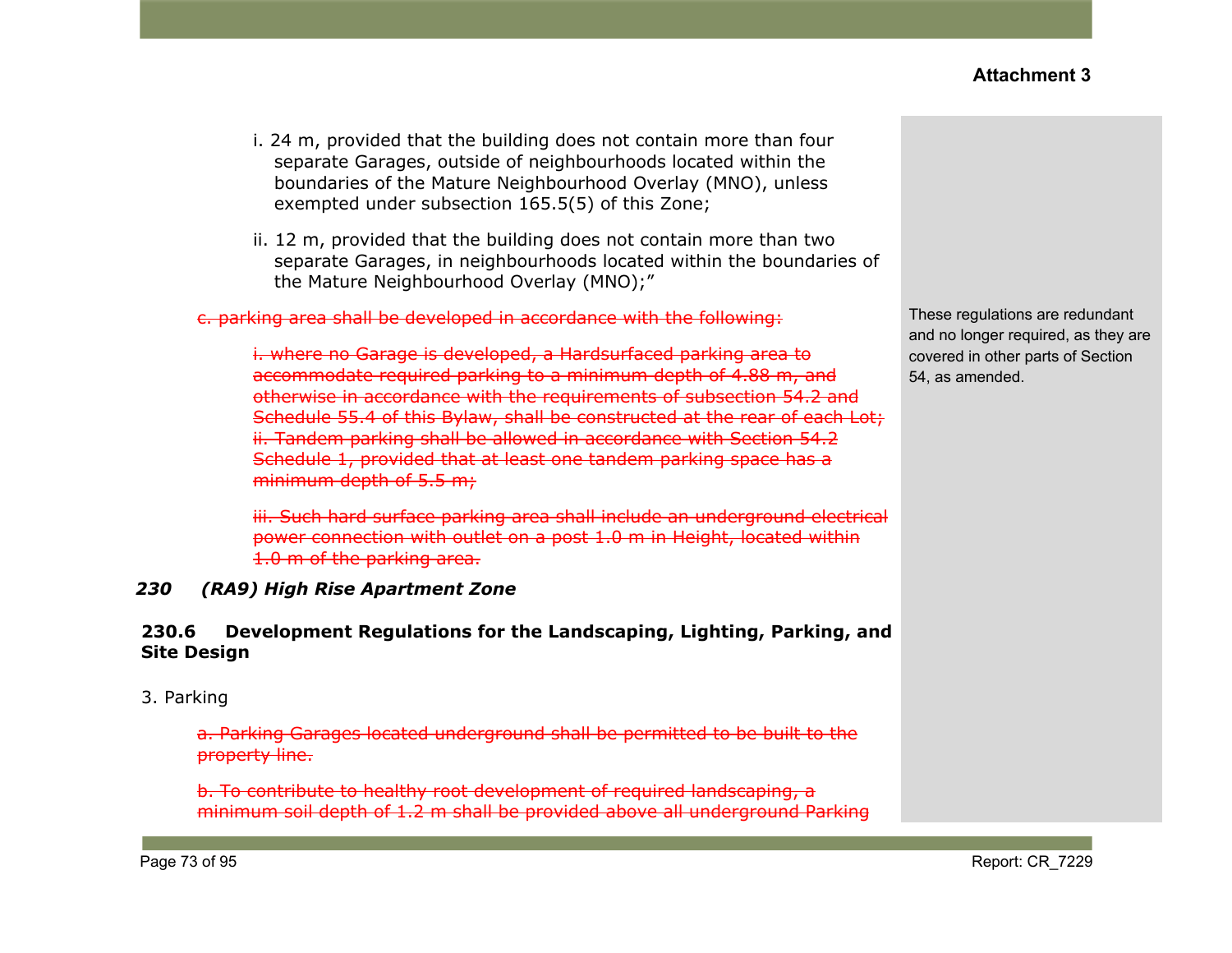Garages that extend beyond the above-ground footprint of the building. The 1.2 m shall be provided below the original finished ground level of the Site.

a.e. Vehicular access to parking shall be from the abutting Lane. Where there is no Lane, parking access shall be designed to minimize disruption to the Yard, sidewalk, existing trees, and existing streetscape and where possible, should be provided from the street which has the lowest vehicle volume.

b. d. Parking shall be provided in accordance with Section 54.

#### **230.7 Development Regulations for Permitted and Discretionary Uses**

#### 8. Non-accessory Parking

a. Non-Accessory Parking shall only be developed as a part of a building that contains a Tower.

b. Non-accessory Parking shall only be developed where the total proposed parking supply for the Site exceeds the maximum parking requirement as specified in Section 54 [Schedule](https://webdocs.edmonton.ca/InfraPlan/zoningbylaw/ZoningBylaw/Part1/Development/54__Parking__Loading_and_Passenger_Drop-off.htm) 1.

#### *340 (CB2) General Business Zone*

#### **340.5 Additional Development Regulations for Discretionary Uses**

1. The following regulations shall apply to Automotive and Minor Recreational Vehicle Sales/Rentals, Convenience Vehicle Rentals and Truck and Mobile Home Sales/Rentals developments:

a. all storage, display and parking areas shall be hardsurfaced in accordance with [subsection](https://webdocs.edmonton.ca/InfraPlan/zoningbylaw/ZoningBylaw/Part1/Development/54_6_Hardsurfacing_and_Curbing_of_Parking_and_Loading_Spaces.htm) 54.6(1) of this Bylaw;

These regulations are moved the general requirements for all zones

Non-accessory parking will not be replaced with the new uses Parking Facility - Surface and Parking Facility - Structured as stand-alone parking structures were not intended in the RA9 zone. Parking that is integrated with development can continue to be shared.

This regulation is redundant and no longer needed.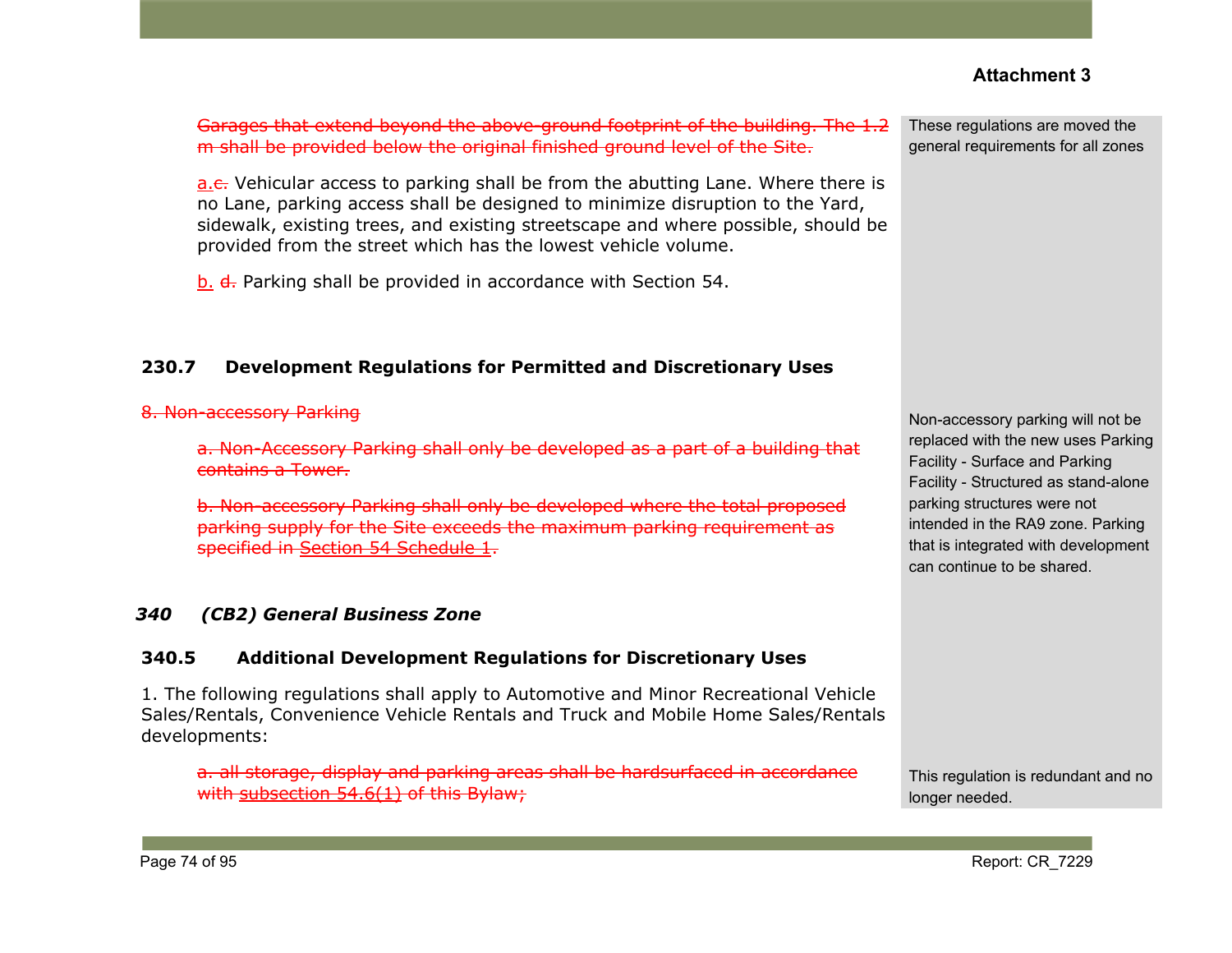This regulation has been captured

| d in accordance with the provisions of subsection 55.4(4)                                                                 | in the general requirements.                                     |
|---------------------------------------------------------------------------------------------------------------------------|------------------------------------------------------------------|
| splay areas shall be mounted on lamp standards and no<br>gs of lights shall be used.                                      |                                                                  |
| ridor Zone                                                                                                                |                                                                  |
| opment Regulations for Permitted and Discretionary                                                                        |                                                                  |
| shall apply to Convenience Vehicle Rentals developments:                                                                  |                                                                  |
| or parking areas shall be hardsurfaced in accordance with<br>this Bylaw;                                                  | This regulation is redundant and<br>longer needed.               |
| It abut a Residential Zone or a Lane serving a Residential<br>d in accordance with the provisions of Section 55.5 of this | This regulation has been capture<br>in the general requirements. |
| splay areas shall be mounted on lamp standards and no<br>gs of lights shall be used.                                      |                                                                  |
| iness Zone                                                                                                                |                                                                  |
|                                                                                                                           |                                                                  |

#### b. all display areas that abut a Residential Zone or a Lane serving a Residential Zone shall be screened of this Bylaw; and

 $a \epsilon$ . lighting for the dis exposed bulbs or string

### *350 (CHY) Highway Coridor*

#### **350.5 Additional Development Regulations for Permitted and Discretionary Uses**

3. The following regulations s

a. all storage, display [subsection](https://webdocs.edmonton.ca/InfraPlan/zoningbylaw/ZoningBylaw/Part1/Development/54_6_Hardsurfacing_and_Curbing_of_Parking_and_Loading_Spaces.htm)  $54.6(1)$  of this

b. all display areas tha Zone shall be screened Bylaw; and

 $a \epsilon$ . lighting for the dis exposed bulbs or string

#### *400 (IB) Industrial Busi*

#### **400.5 Additional Development Regulations for Discretionary Uses**

This regulation is redundant and no

This regulation has been captured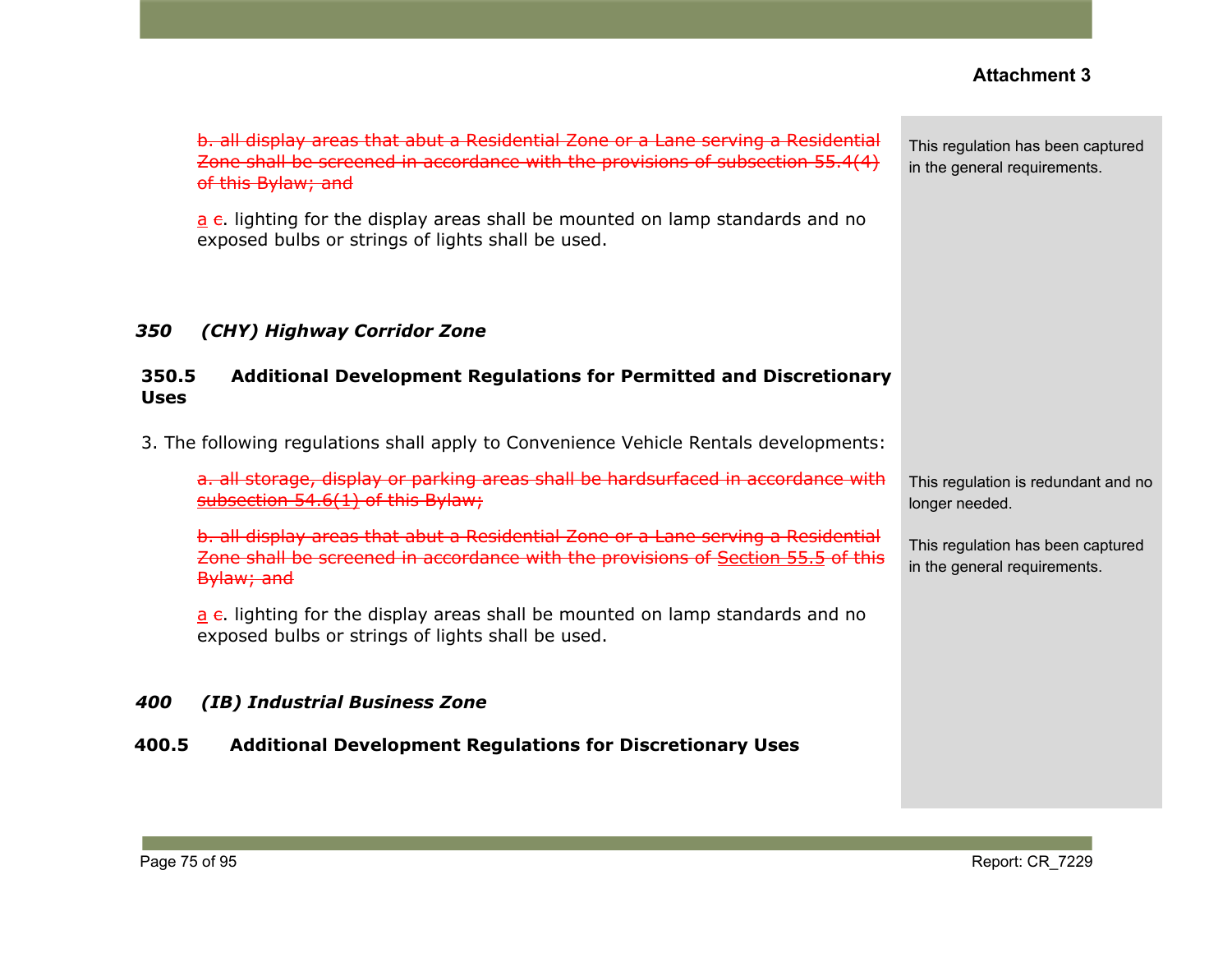| 1. The following regulations shall apply to Convenience Vehicle Rentals<br>developments:                                                                                            |                                                                   |
|-------------------------------------------------------------------------------------------------------------------------------------------------------------------------------------|-------------------------------------------------------------------|
| a. all storage, display or parking areas shall be hardsurfaced in accordance with<br>subsection 54.6 of this Bylaw;                                                                 | This regulation is redundant and no<br>longer needed.             |
| b. all display areas that abut a Residential Zone or a Lane serving a Residential<br>Zone shall be screened in accordance with the provisions of Section 55.5 of this<br>Bylaw; and | This regulation has been captured<br>in the general requirements. |
| a e. lighting for the display areas shall be mounted on lamp standards and no<br>exposed bulbs or strings of lights shall be used.                                                  |                                                                   |
| 552<br>(MA2) Municipal Airport Business Industrial Zone                                                                                                                             |                                                                   |
| 552.5<br><b>Additional Development Regulations for Discretionary Uses</b>                                                                                                           |                                                                   |
| 1. The following regulations shall apply to Convenience Vehicle Rentals developments:                                                                                               |                                                                   |
| a. all storage, display or parking areas shall be hardsurfaced, in accordance with<br>subsection 54.6 of this Bylaw; and                                                            | This regulation is redundant and no                               |
| ab. lighting for the display areas shall be mounted on lamp standards and no exposed<br>bulbs or strings of lights shall be used.                                                   | longer needed.                                                    |
| 553<br>(MA3) Municipal Airport General Business Zone                                                                                                                                |                                                                   |
| <b>Additional Development Regulations for Discretionary Uses</b><br>553.5                                                                                                           |                                                                   |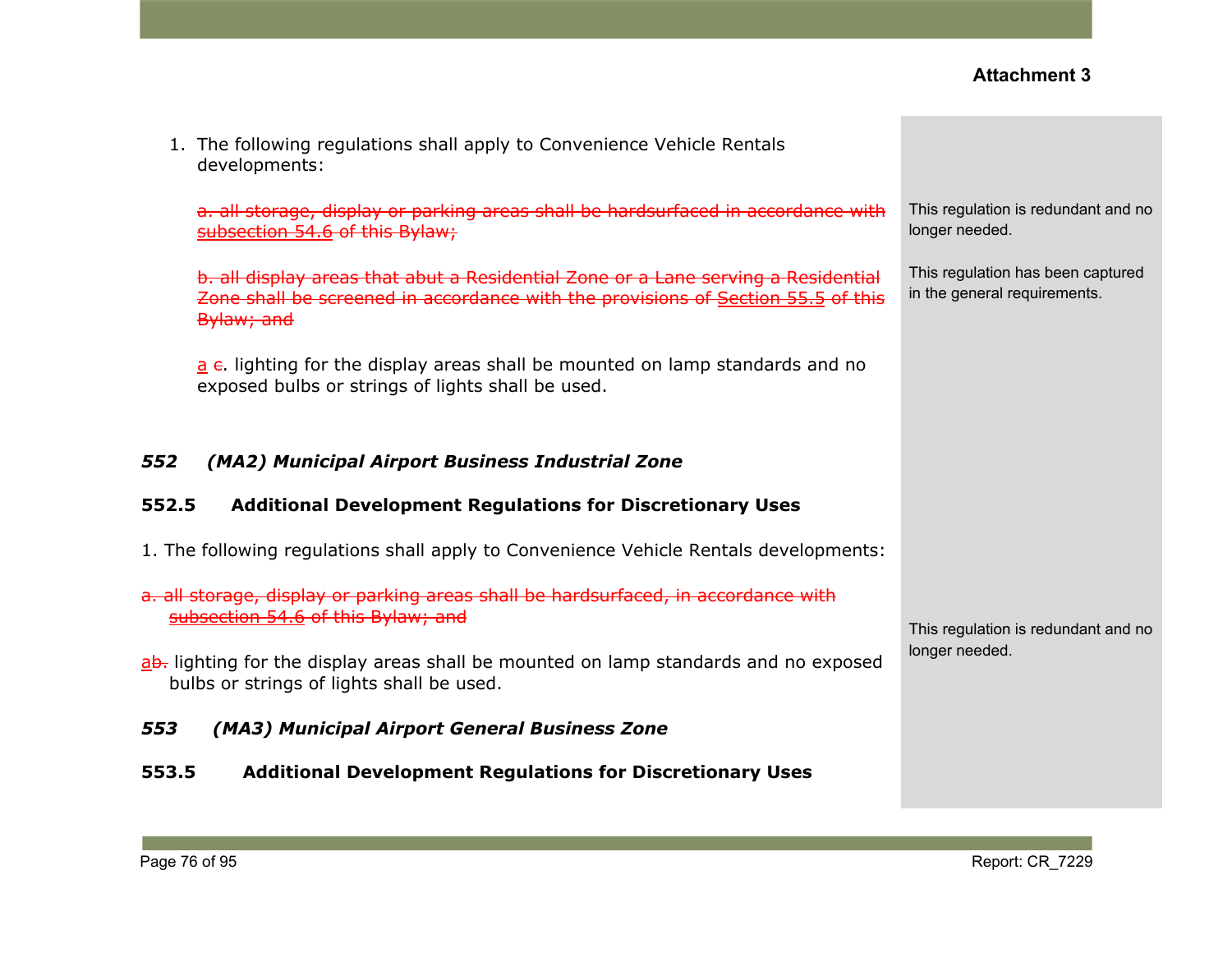| 1. The following regulations shall apply to Automotive and Minor Recreation Vehicle<br>Sales/Rentals, Convenience Vehicle Rentals and Truck and Mobile Home<br>Sales/Rentals developments:                                                                                                                                                                               | This regulation is redundant and no<br>longer needed. |
|--------------------------------------------------------------------------------------------------------------------------------------------------------------------------------------------------------------------------------------------------------------------------------------------------------------------------------------------------------------------------|-------------------------------------------------------|
| a. all storage, display or parking areas shall be hardsurfaced in accordance with<br>subsection 54.6 of this Bylaw.                                                                                                                                                                                                                                                      |                                                       |
| (UI) Urban Institutional Zone<br>574.                                                                                                                                                                                                                                                                                                                                    |                                                       |
| 3. Off-street Vehicular parking shall be provided in accordance with Section 54 of the<br>Zoning Bylaw, except that:                                                                                                                                                                                                                                                     |                                                       |
| Vehicular parking shall be provided to a minimum of 1,500 and a maximum of<br>3,000 spaces.                                                                                                                                                                                                                                                                              | Parking requirements are deleted.                     |
| ab. Any Development Permit for a Non-accessory Parking Use shall be for a<br>temporary period of ten (10) years from the date of third reading of this Bylaw<br>amendment. For greater clarity, after August 25, 2024, Non-accessory Parking<br>shall no longer be an allowable Use. Where Non-accessory Parking is developed,<br>the following regulations shall apply: |                                                       |
| i. A minimum 3.0 m landscaped Setback shall be required from any property line<br>Abutting a public roadway, other than a Lane;                                                                                                                                                                                                                                          |                                                       |
| ii. Every off-street parking space and access provided or required, including the<br>area contained within City-owned land from which access or egress is<br>obtained, shall be Hardsurfaced;                                                                                                                                                                            |                                                       |
| iii. All parking facilities shall be clearly demarcated, have adequate storm water<br>drainage and storage facilities;                                                                                                                                                                                                                                                   |                                                       |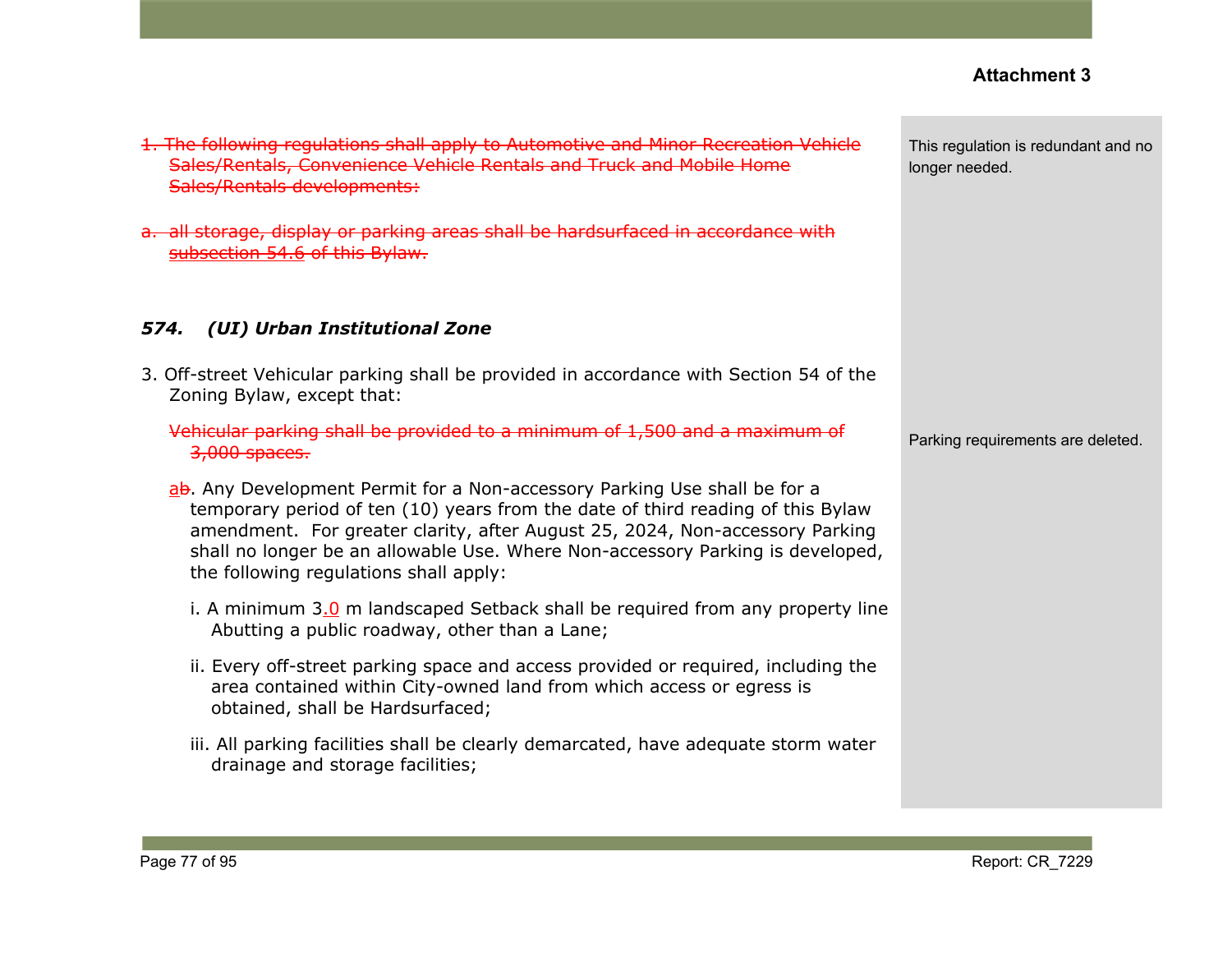- iv. Every off-street Parking Area shall incorporate landscaped open space within the Parking Area, calculated on the basis of 2.0  $m<sup>2</sup>$  of landscaped island area per parking space provided. This shall be landscaped in accordance with the Zoning Bylaw. Landscaped islands shall be placed to provide visual relief, to assist vehicular circulation and to organize large areas of parking into smaller cells. The number of islands provided shall be to the satisfaction of the Development Officer.
- v. The storage of materials inclusive of accumulated snow on non-accessory parking surface lots shall be in a location away from the public roadway to improve safety and visibility; and
- vi. Lighting of off-street parking facilities shall be provided, and the lighting shall be arranged, installed and maintained to deflect, shade and focus light away from any adjacent land Uses as well as provide a safely lit pedestrian environment.
- bc Access to vehicular Parking Garages or Parking Areas from 105 Avenue NW shall be in accordance with the 105 Avenue Corridor Study and to the satisfaction of the Development Officer in consultation with Transportation Services.
- cd No portion of an above Grade Parking Garage on the ground floor shall be allowed for a minimum depth of 10.0 m from any building Façade facing 105 Avenue NW.
- de. No portion of an above Grade Parking Garage above the ground floor of the podium portion of a building shall be allowed for a minimum depth of 6.0 m from any building Façade facing 105 Avenue NW.
- 4. Bicycle Parking shall be provided in accordance with Section 54.53 of the Zoning Bylaw, except that:
	- a. Bicycle Parking spaces shall be provided to a minimum of 10% of the number of vehicular parking spaces provided on Site, or 200 Bicycle Parking spaces, whichever is greater.

These provisions may be further refined as part of the Bike Plan.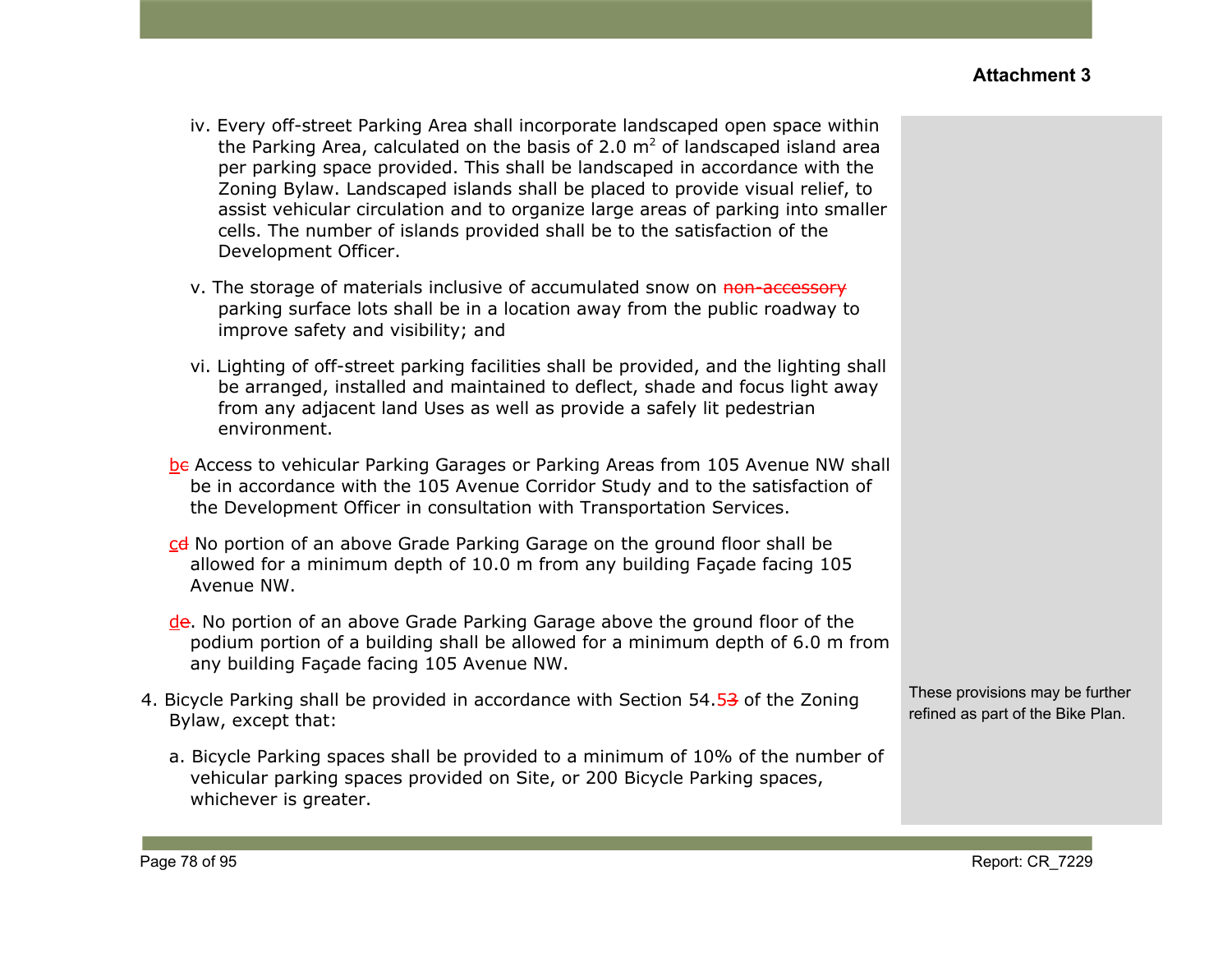- b. A minimum of 25% of the total number of Bicycle Parking spaces shall be provided as secure parking within a building or accessory parking areas. Secure parking may include any of the following: bicycle storage rooms, bike lockers, bike cages, or other similar bicycle storage areas that provide limited access.
- 5. Off-street Vehicular Loading Facilities shall be provided in accordance with Section 54 of the Zoning Bylaw, except that:
	- a. A centralized loading facility shall be provided with a minimum of 4 off-street loading spaces.
	- b. For new building construction, or the expansion of existing structures, vehicular loading requirements may be assessed at the Development Permit stage at the request of the Development Officer. Where the applicant for a Development Permit can demonstrate through a vehicular loading demand study prepared and submitted with respect to the proposed development, that by virtue of the Use and capacity of existing loading facilities, the vehicular loading requirement for the proposed development is less than any minimum set out in Section 54.4, the Development Officer may allow a reduction from the minimum number of loading spaces. The Development Officer shall submit the demand study to Transportation Services for analysis, and the proposed reduction may be approved by the Development Officer in consultation with Transportation Services.

#### *860 The Quarters Overlay*

**Loading Space Requirements**

Loading requirements are set out in the new Section 54.6

The standard loading requirements are proposed to apply to all areas of the City.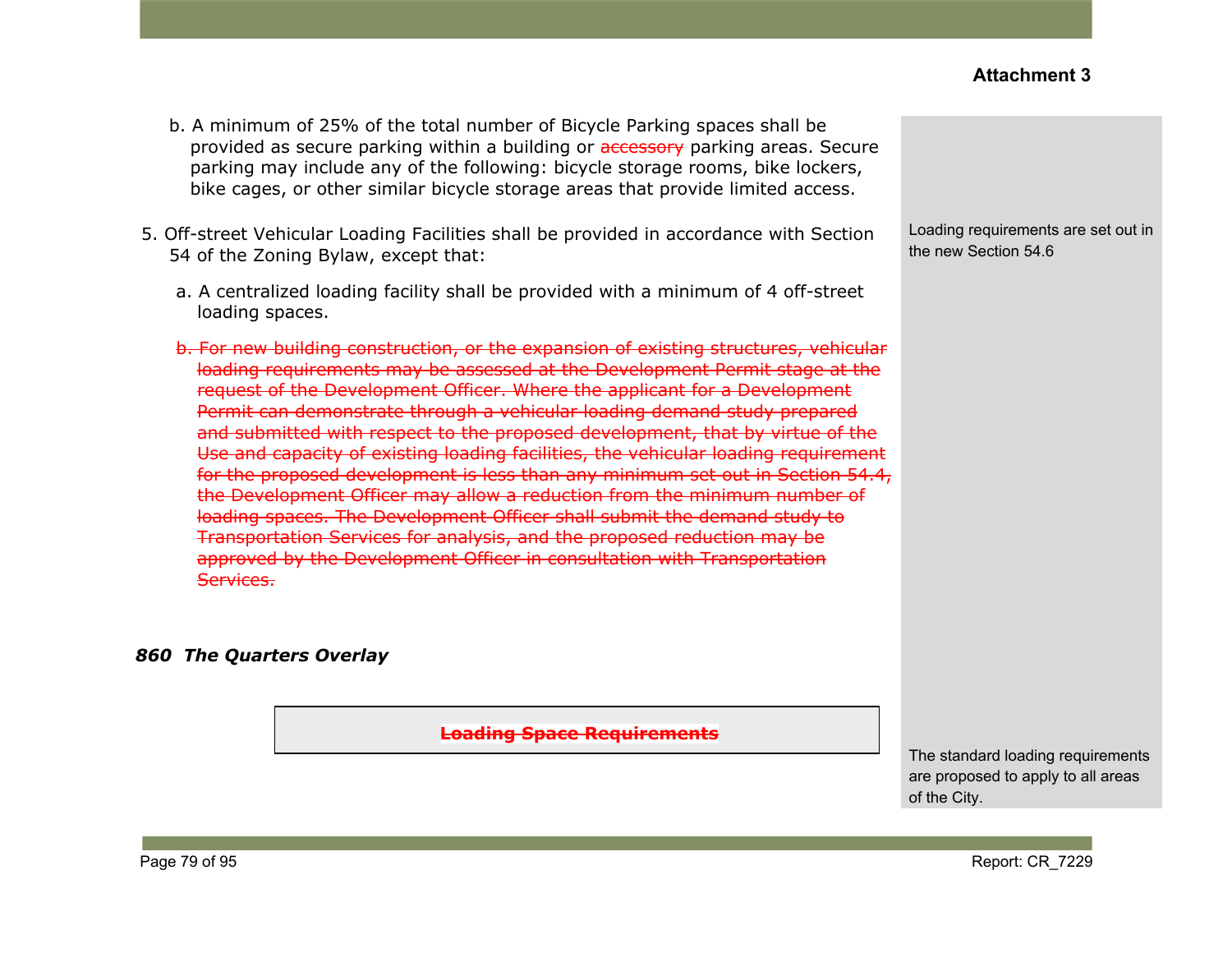| <del>Use of</del><br>building or<br><b>Site</b>                      | Gross Floor Area of<br>building                                                  | <b>Minimum</b><br>Number of<br><b>Loading Spaces</b> |
|----------------------------------------------------------------------|----------------------------------------------------------------------------------|------------------------------------------------------|
| Any<br>development                                                   | Less than 200 m <sup>2</sup>                                                     | $\theta$                                             |
| within the<br><b>Commercial</b><br><b>Uses</b>                       | Between 200 m <sup>2</sup> and<br>$2,500 \text{ m}^2$                            | $\pm$                                                |
|                                                                      | Each additional 2,500 m <sup>2</sup><br>or fraction thereof                      | 1 additional                                         |
| Professional,<br>Financial, and<br>Office Support<br><b>Services</b> | Less than 200 m <sup>2</sup> of GFA<br>of the building                           | $\theta$                                             |
|                                                                      | Between 200 m <sup>2</sup> and<br>5,000 m <sup>2</sup> of GFA of the<br>building | $\pm$                                                |
|                                                                      | Between 5,000 m <sup>2</sup> and<br>$10,000 \text{ m}^2$                         | $\overline{2}$                                       |
|                                                                      | Each additional 10,000 m <sup>2</sup><br>or portion thereof                      | 1 additional                                         |
| Any<br>development<br>within                                         | Less than 100 dwelling<br>units                                                  | $\theta$                                             |
| <b>Residential</b><br><b>Related Uses</b>                            | Between 100 and 199<br>units                                                     | $\pm$                                                |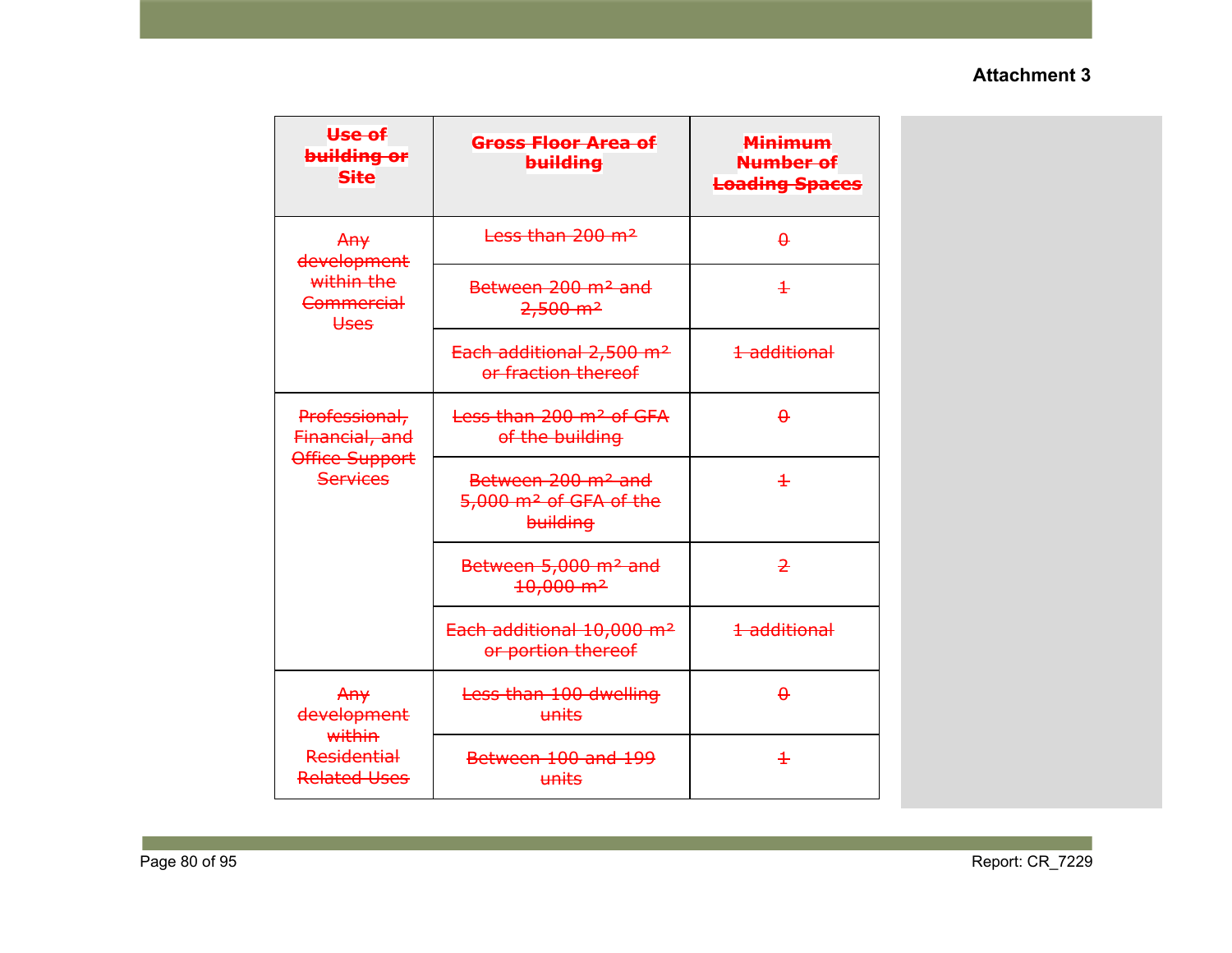|                                                                                                                     | Between 200 and 399 unit                                                             |                         |
|---------------------------------------------------------------------------------------------------------------------|--------------------------------------------------------------------------------------|-------------------------|
|                                                                                                                     | Each additional 100 units<br>or portion thereof                                      | <del>1 additional</del> |
| <del>An∨</del><br>development                                                                                       | <del>Less than 2,500 m<sup>2</sup> of</del><br><b>GFA of the buildings</b>           | ╉                       |
| within the<br>Basic Services,<br>Community,<br>Educational,<br>Recreational,<br>and Cultural<br><b>Service Uses</b> | Each additional 2,500<br>m <sup>2</sup> of GFA of the building<br>or portion thereof | <del>1 additional</del> |

| <del>Bicycle Storage Requirements</del>                                                                                      |                                                                                                              |  |
|------------------------------------------------------------------------------------------------------------------------------|--------------------------------------------------------------------------------------------------------------|--|
| Use of building or Site                                                                                                      | <del>Minimum Number</del><br>of Bicycle Spaces                                                               |  |
| Any development within<br><b>Commercial Uses including</b><br>Professional, Financial, and<br><b>Office Support Services</b> | 20% of the number of<br>vehicular parking spaces<br>required or a minimum of 5<br>spaces, whichever is more. |  |
| Any development within<br><b>Residential Uses</b>                                                                            | No requirement for multi<br>family developments of less<br><del>than 20 units</del>                          |  |

The bicycle parking requirement will be determined by the Bike Plan.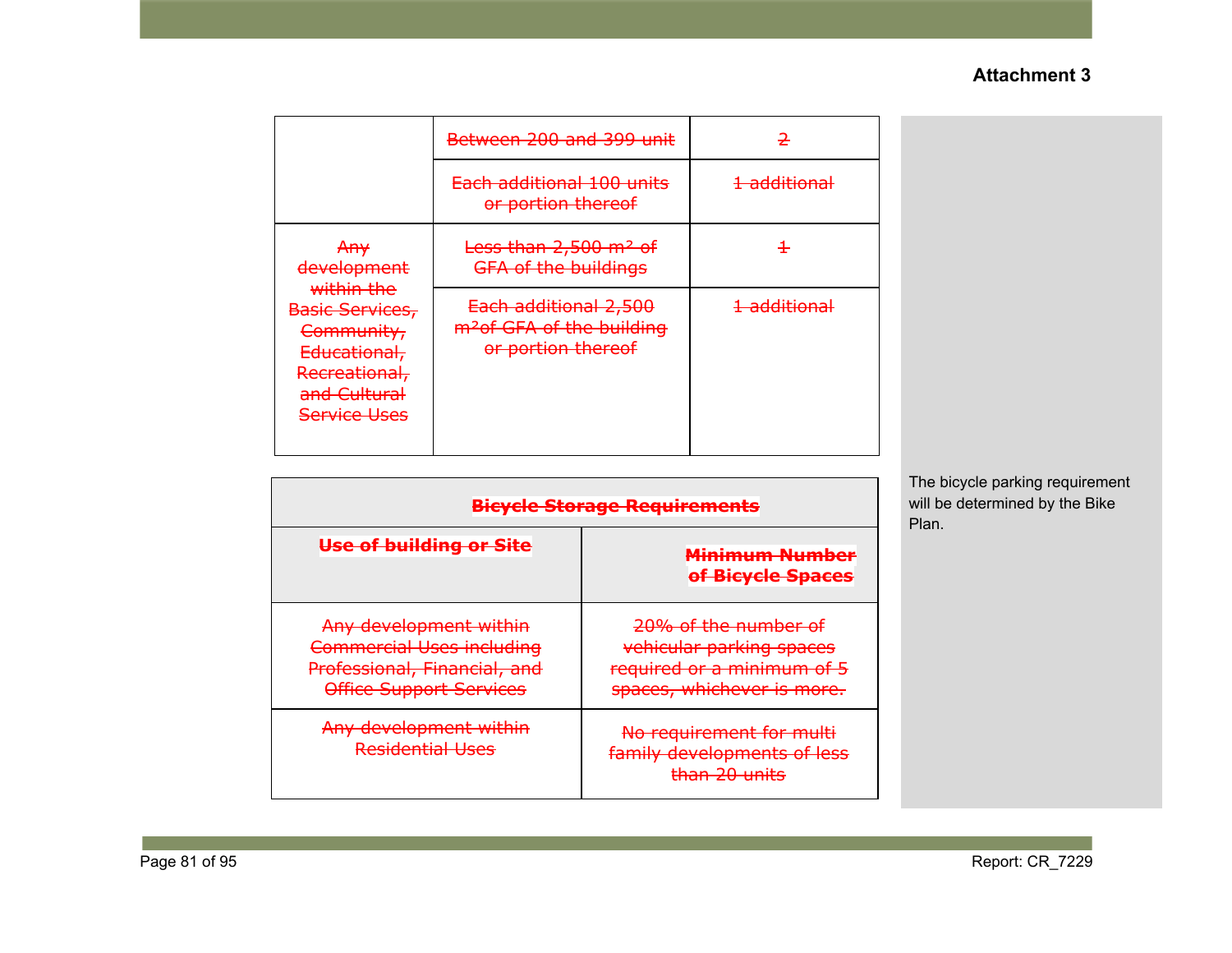|                                                                                                                                   | A minimum of 0.5 spaces per<br>unit with a minimum<br>requirement of 5 bicycle<br>parking spaces for multi<br>family, whichever is more. |
|-----------------------------------------------------------------------------------------------------------------------------------|------------------------------------------------------------------------------------------------------------------------------------------|
| Any development within the<br><b>Basic Services, Community,</b><br>Educational, Recreational, and<br><b>Cultural Service Uses</b> | 25% of the number of<br>vehicular parking spaces with<br>a minimum of 10 bicycle<br>parking spaces, whichever is<br><del>more.</del>     |

#### *910. Downtown Special Area Zoning Regulations*

#### **910.4 DOWNTOWN WIDE REGULATIONS:**

The following Zoning Regulations are common to all the Downtown Special Area Zones. Further regulation may be described under individual zones.

- 1. Vehicular Parking
	- a. Parking shall be in accordance with Section 54 Schedule 1(B), except that:
		- i. parking shall not be required for Conversions to Residential and Residential Related Uses;
		- ii. parking shall not be required for any Uses located in buildings on the Inventory of Historic Resources in Edmonton; and
		- iii. at such time as a Parking Impact Assessment is submitted, the applicant for a Development Permit may apply for a reduction to the minimum number of parking spaces. The applicant must demonstrate through a Parking Impact Assessment that by virtue of the Use, character, or location of the proposed development, and its relationship to public transit facilities, car share

No minimum parking requirement relieves the need for these exemptions.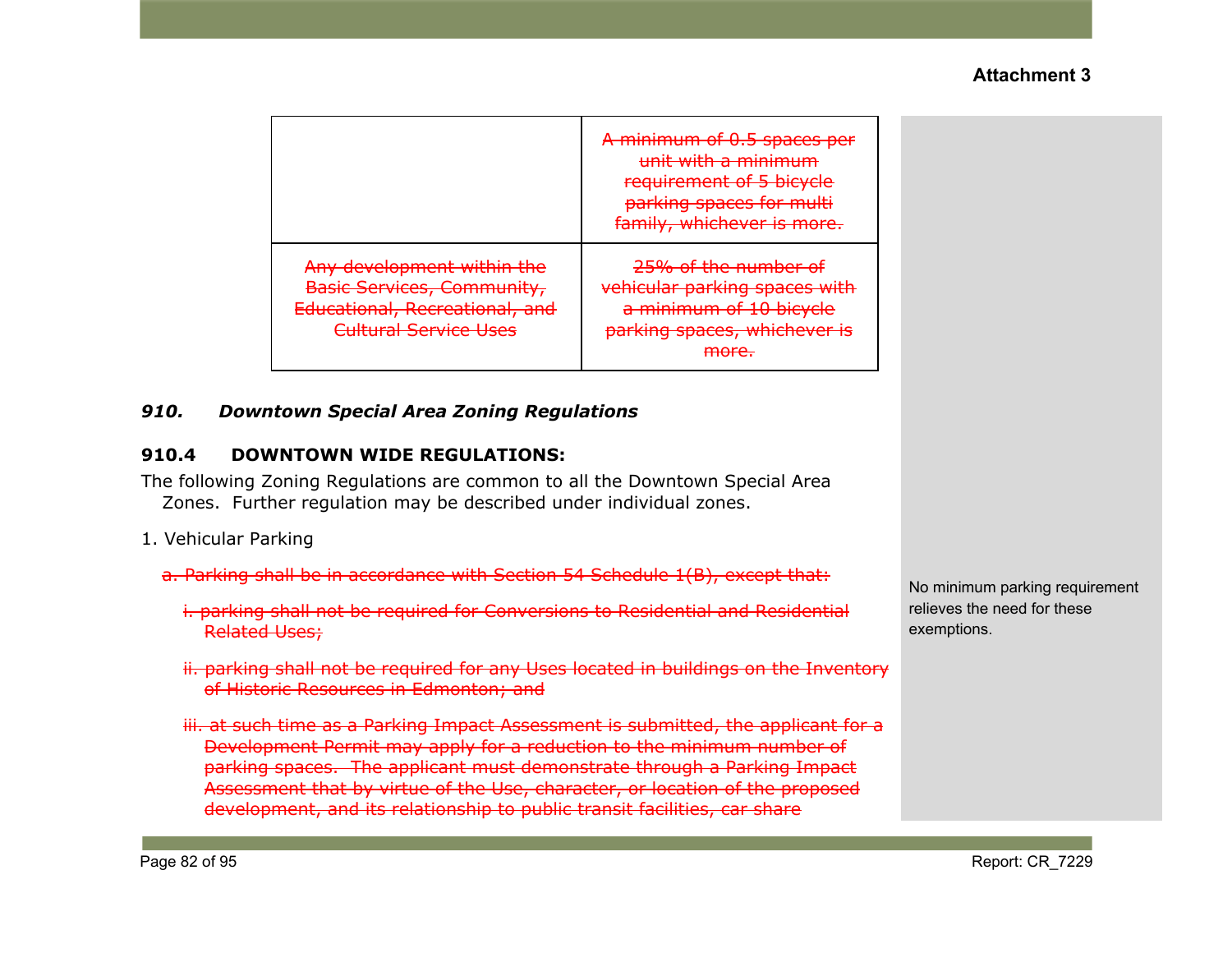| programs, and any other available parking, the parking required for the<br>proposed development may be less than any minimum set out in Schedule<br>1(B) of Section 54 of the Zoning Bylaw.                                                                                                                                                                      |                                                                                                                         |
|------------------------------------------------------------------------------------------------------------------------------------------------------------------------------------------------------------------------------------------------------------------------------------------------------------------------------------------------------------------|-------------------------------------------------------------------------------------------------------------------------|
| b. Parking that is part of the building podium shall be screened in a way that does<br>not disrupt the continuity of the Street Wall and the character of the zone, and<br>shall be limited to no more than 12m in Height from Grade. Screens may<br>include, but are not limited to, public art and street fronting retail Uses.                                |                                                                                                                         |
| c. Parkade(s) developed below ground shall be permitted to be built to the property<br>line.                                                                                                                                                                                                                                                                     | These are now incorporated as<br>general regulations                                                                    |
| d. Parkade(s) developed below ground on streets identified as neighbourhood<br>streets in the Urban Design Framework for Downtown Streets within the Capital<br>City Downtown Plan, Bylaw 15200 are to be located sufficiently belowground, or a<br>suitable alternative, to provide a minimum of 1.2 m soil depth to contribute to<br>healthy root development. | Soil depth is covered by Section<br>42.                                                                                 |
| e. No portion of an above ground Parking Garage on the first floor shall be allowed<br>for a minimum depth of 8.0 m from any front Façade facing a Public Roadway,<br>other than a lane. Vehicular Access shall be from the Abutting lane.                                                                                                                       |                                                                                                                         |
| f. Surface Parking Lots:                                                                                                                                                                                                                                                                                                                                         |                                                                                                                         |
| i. No surface parking shall be allowed, other than accessory parking that is<br>located at the rear of a building and is accessed from the abutting alley;                                                                                                                                                                                                       |                                                                                                                         |
| ii. A minimum 4m landscaped setback shall be provided from any property line<br>abutting a Public Roadway, other than a lane, for any surface parking area;<br>iii. The storage of materials inclusive of accumulated snow on non-accessory<br>parking surface lots shall be in a location away from the public roadway to<br>improve safety and visibility; and | This regulation is strengthened by<br>not adding Parking Facility -<br>Surface from the Downtown<br>Special Area zones. |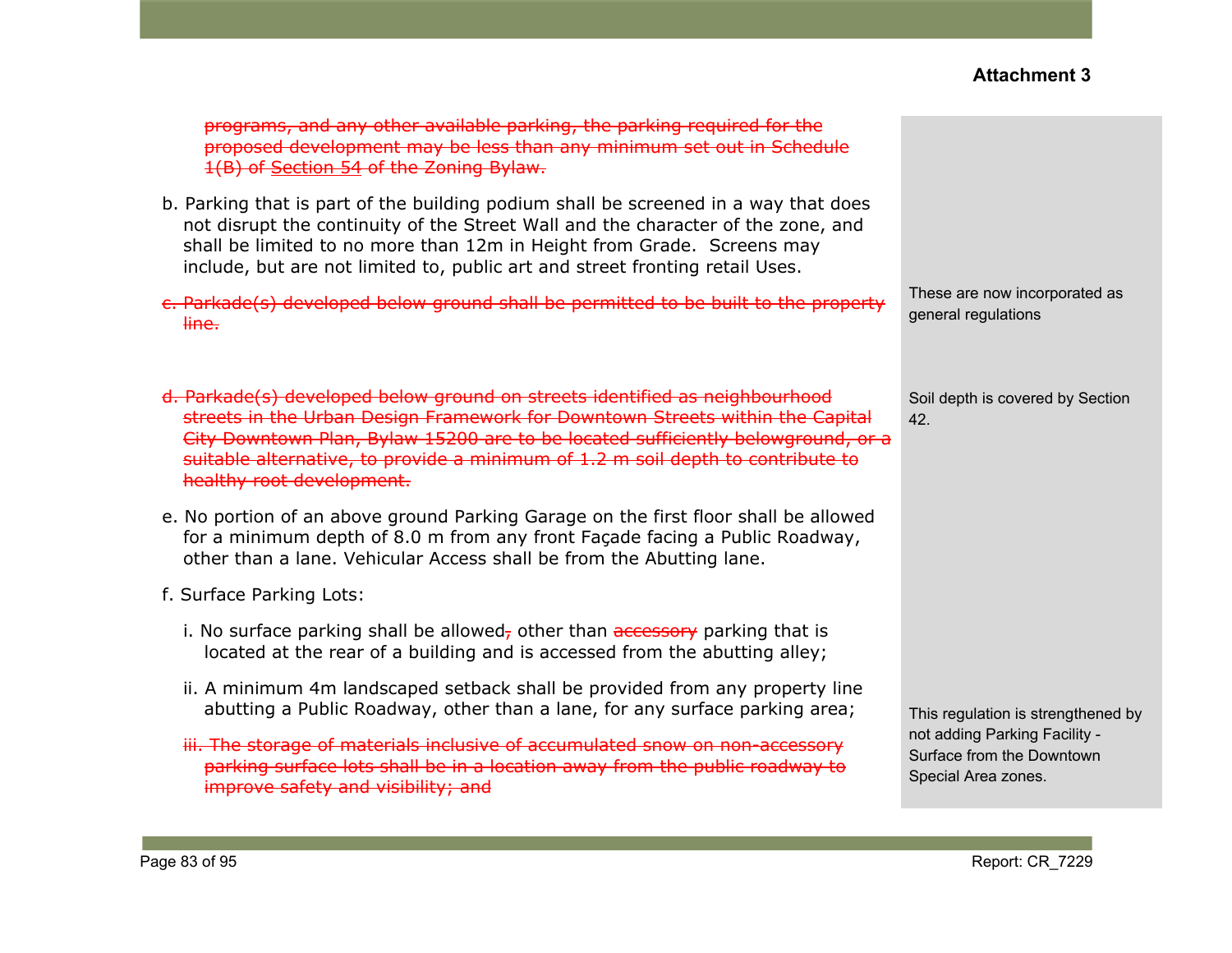**Contract** 

| iv. Lighting for the non-accessory surface parking lots shall be a minimum of 6<br>LUX.                                                                                                                                                                                                                                                                                                                                                                | This is a challenging provision to<br>enforce and is proposed to be<br>deleted. |
|--------------------------------------------------------------------------------------------------------------------------------------------------------------------------------------------------------------------------------------------------------------------------------------------------------------------------------------------------------------------------------------------------------------------------------------------------------|---------------------------------------------------------------------------------|
| 930.4<br>(EIB) Ellerslie Industrial Business Zone                                                                                                                                                                                                                                                                                                                                                                                                      |                                                                                 |
| 4)<br><b>Development Regulations for Permitted and Discretionary Uses</b>                                                                                                                                                                                                                                                                                                                                                                              |                                                                                 |
| 8. all storage, display or parking areas shall be hardsurfaced in accordance with<br>subsection 54.6 of this Bylaw;                                                                                                                                                                                                                                                                                                                                    | This is now a general regulation.                                               |
| (CCHD) Clareview Campus High Density Residential Zone<br>950.4                                                                                                                                                                                                                                                                                                                                                                                         |                                                                                 |
| 3)<br><b>Development Regulations</b>                                                                                                                                                                                                                                                                                                                                                                                                                   |                                                                                 |
| The following regulations shall apply to all Uses:<br>f. Surface parking shall be provided in a manner such that it is screened from view<br>from the open space corridor, and adjacent roadways and properties in<br>accordance with Section 54;                                                                                                                                                                                                      | References to other sections are<br>not required.                               |
| g. Parking and loading facilities shall be located a minimum 6 metres from the open<br>space corridor and the Setback must be landscaped and screened from the open<br>space corridor to the satisfaction of the Development Officer. If parking areas are<br>covered (Parking Garages), they shall be integrated into the overall architectural<br>theme of the associated residential buildings through the use of similar materials<br>and colours; |                                                                                 |
| h. Parking shall be provided in accordance with Section 54 of this Bylaw:                                                                                                                                                                                                                                                                                                                                                                              | References to other sections are<br>not required.                               |
| 950.5<br>(CCMD) Clareview Campus Medium Density Residential Zone                                                                                                                                                                                                                                                                                                                                                                                       |                                                                                 |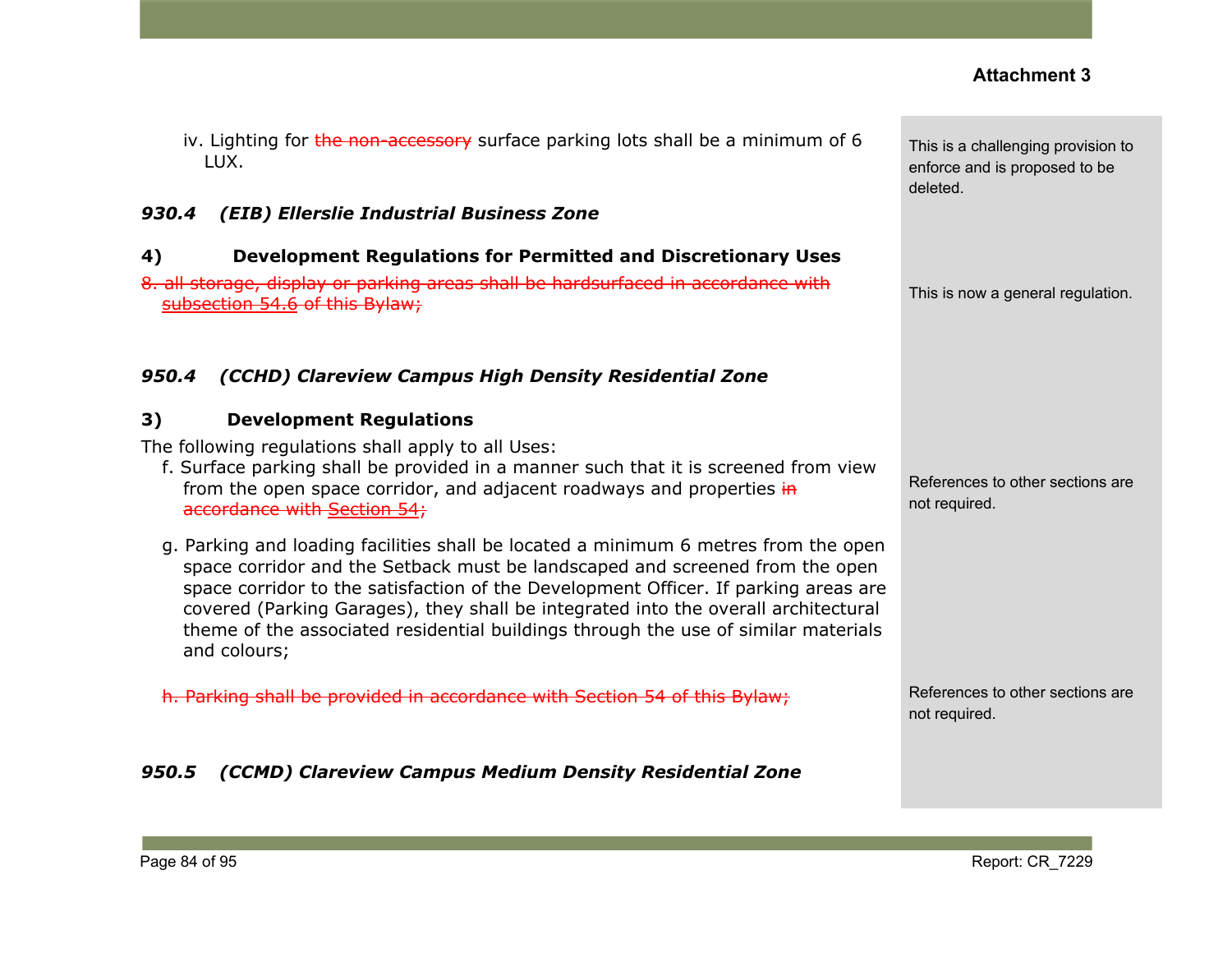#### **3) Development Regulations**

The following regulations shall apply to all Uses:

j. Parking shall be provided in accordance with [Section](https://webdocs.edmonton.ca/InfraPlan/zoningbylaw/ZoningBylaw/Part1/Development/54__Parking__Loading_and_Passenger_Drop-off.htm) 54 of this Bylaw;

- k. Surface parking shall be screened from view from the open space amenity area and corridors, adjacent roadways and properties in accordance with Section 54;
- l. Parking and loading facilities shall be located a minimum 6.0 metres from the open space corridor and the Setback must be landscaped and screened from the open space corridor to the satisfaction of the Development Officer. If surface parking areas are covered (Parking Garages), they shall be integrated into the overall architectural theme of the associated residential buildings through the use of similar roof lines, materials, colours and roof pitch;

#### *950.8 (CCNC) Clareview Campus Neighbourhood Commercial Zone*

#### **3) Development Regulations**

The following regulations shall apply to all Uses:

f. Parking shall be provided in accordance with Section 54 of this Bylaw;

g. No parking, loading, storage, trash collection, outdoor service or display area shall be permitted within a Setback. Loading, storage and trash collection areas shall be located to the rear or sides of the principal building and shall be screened from view from any adjacent Sites and public roadways in accordance with the provisions of [subsection](https://webdocs.edmonton.ca/InfraPlan/zoningbylaw/ZoningBylaw/Part1/Development/55__Landscaping.htm) 55.4 of the Zoning Bylaw;

References to other sections are not required.

#### *960.4 (RA7a) Ambleside Low-Rise Apartment Zone*

References to other sections are not required.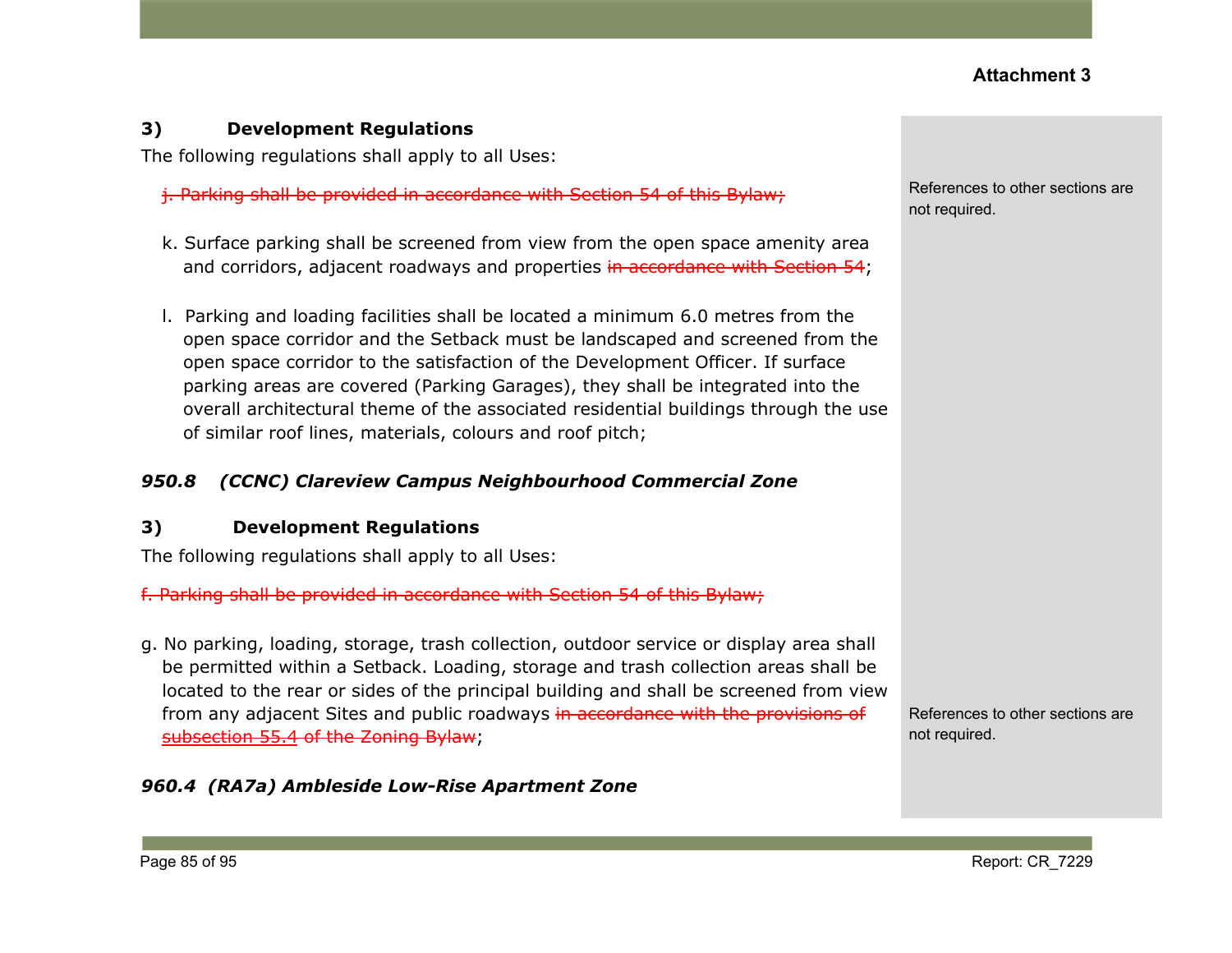| parking needs of each development. |                 |
|------------------------------------|-----------------|
|                                    |                 |
| Page 86 of 95                      | Report: CR 7229 |

requiring more parking than is actually needed. A parking demand assessment

*4. Development Regulations for Permitted and Discretionary Uses*

*970.9 (EETM) Edmonton Energy and Technology Park Manufacturing Zone*

*970.11 (EETIM) Edmonton Energy and Technology Park Medium Industrial*

Notwithstanding subsection 54.*4*6, storage, display, or parking areas shall be

designed to minimize impervious surfaces on Site and shall incorporate low impact

To encourage green development in parking standards applicants for a Development Permit shall submit a parking plan with the following elements to the satisfaction of

a. required parking shall be based on parking demand objectives, to avoid

may be a requirement of each development application to determine the

4. All Storage, display, or parking areas shall be Hardsurfaced in accordance with

**5. Additional Development Regulations for Discretionary Uses**

**5. Additional Development Regulations for Discretionary Uses**

the Development Officer in consultation with Transportation Services:

subsection 54.6 and 970.5(6) of this Bylaw.

development best management practices.

n. Parking shall be provided in accordance with Section 54 of the Zoning Bylaw.

The removal of minimum parking requirements make this regulation redundant.

Updated reference

*Zone*

**6. Parking Plan**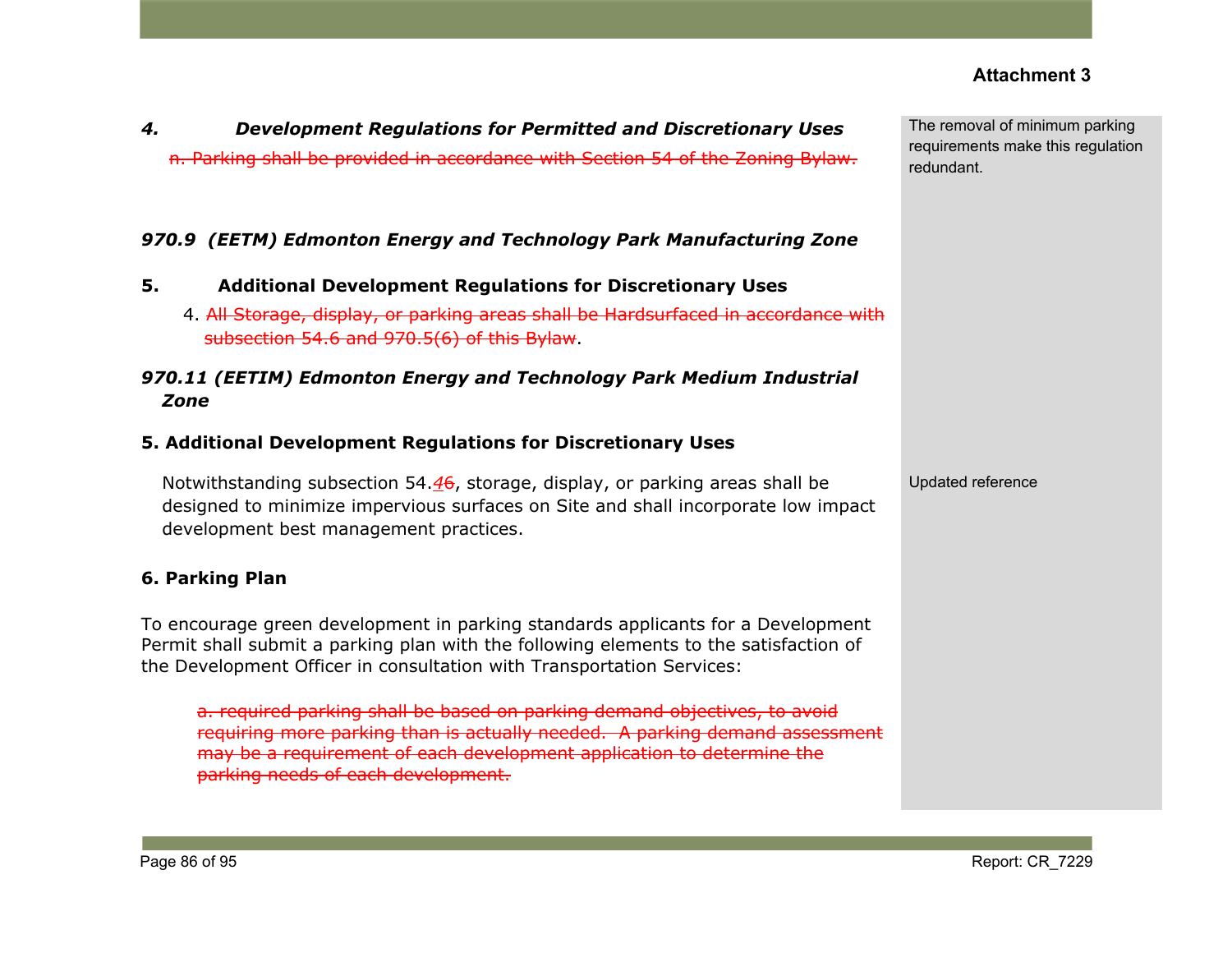a. b. multi-leveled, structured parking shall be integrated into multi-use buildings, where large parking volumes are unavoidable.

b. e. Incorporate Green Parking Lot criteria where feasible.

### *980 (HVLD) SPECIAL AREA HERITAGE VALLEY LOW DENSITY ZONE*

#### **980.5 Development Regulations**

- p. On Site Parking requirements shall be developed in accordance with the following:
	- i. Where primary access is not from a Lane:
		- A. Dwellings shall include a front attached Garage; and
	- ii. where primary vehicular access is from a Lane:
		- A. one Garage, or a Parking Area shall be clearly demarcated on the Site Plan accompanying a Development Permit application for the principal building;
		- B. notwithstanding Section 50, where the principal buildings faces a public roadway, other than a lane, and the vehicle doors of the detached garage face a Lane abutting the Site:
			- 1. no portion of the detached Garage shall be located less than 1.2 m from the Lot Line Abutting the Lane;
			- 2. no portion of the detached Garage shall be located less than 0.60 m from the rear Lot Line where the Garage faces a flanking lane;
			- 3. no portion of the detached Garage shall be located less than 0.90 m from the Side Lot Line where the Garage faces a rear Lane, except that the Side Setback for the accessory building may be reduced to zero where the Side Setback for the principle building has been reduced to zero.

These regulations are consistent with other regulations in the Zoning Bylaw and generally redundant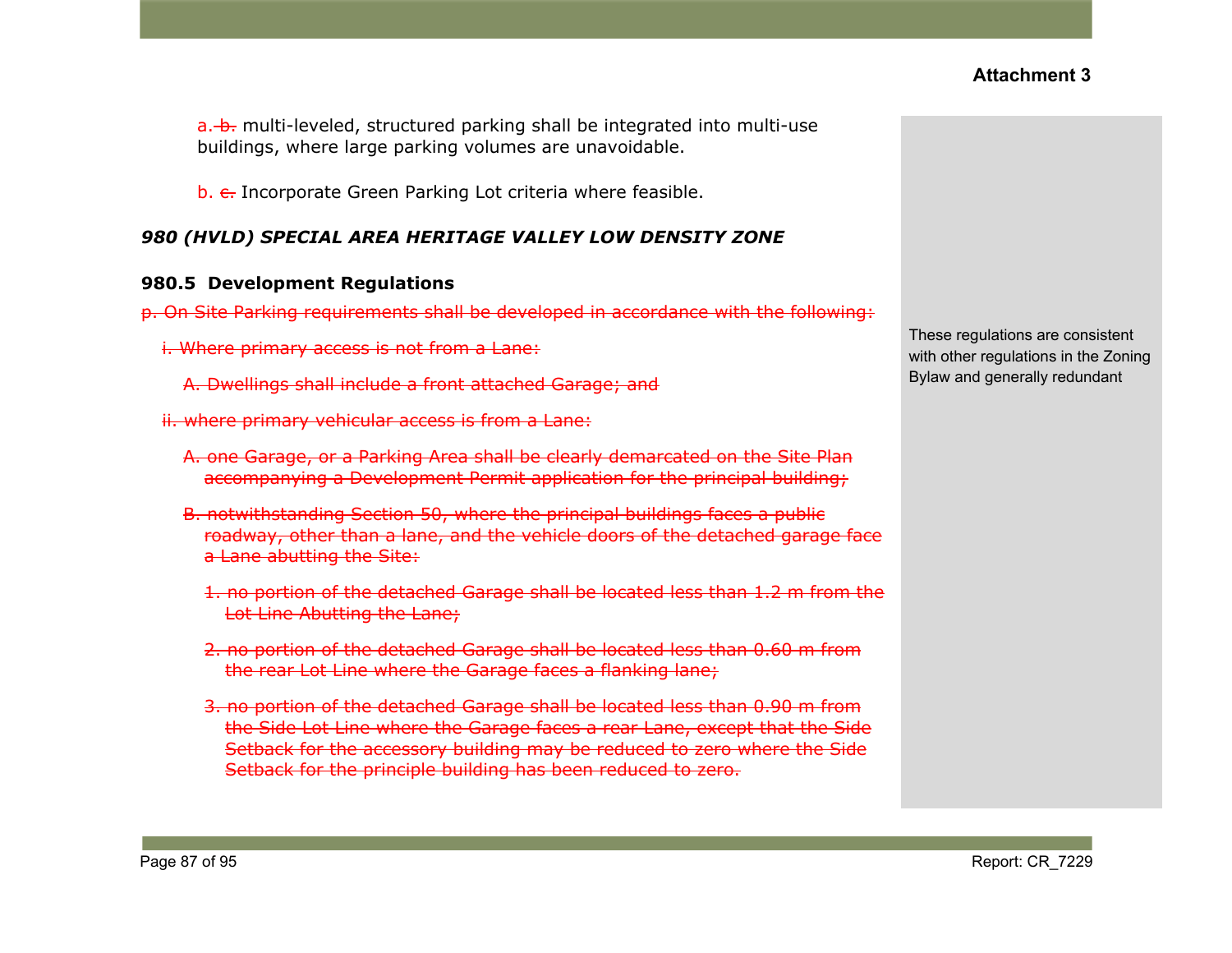- 1. no portion of the detached Garage shall be located less than 5.5 m from the Lot Line Abutting that Lane;
- 2. the minimum distance between the garage and the Rear Lot Line of Side Lot Line running perpendicular to the abutting lane shall be 0.90 m, except that the Side Setback for the accessory building may be reduced to zero where the Side setback for the principal building has been reduced to zero.
- D. for principal buildings fronting a public roadway, the minimum distance from the Rear Lot Line or a private roadway to a Garage or Parking Area shall be 1.2  $m<sub>r</sub>$
- E. for principal buildings facing a Lane or private roadway, the minimum distance from the Lane or private roadway to the vehicle doors of a Garage or Parking Area shall be 5.5 m;
- F. Hard surfaced walkway is required between the Garage or Parking Area and an entry to the Dwelling;
- G. where no Garage is proposed, a Hardsurfaced Parking Area to accommodate a minimum of one vehicle per Dwelling shall be developed, the dimensions of which shall conform to the off-street parking space requirements of Section 54.2(4) of this Bylaw.
- H. Hardsurfaced parking pads shall include an underground electrical power connection with outlet on a post 1.0 m in Height, located within 1.0 m of the parking pad.
- iii. an accessory building or structure shall be located not less tha 0.9 m from a principal building .

These regulations are consistent with other regulations in the Zoning Bylaw and generally redundant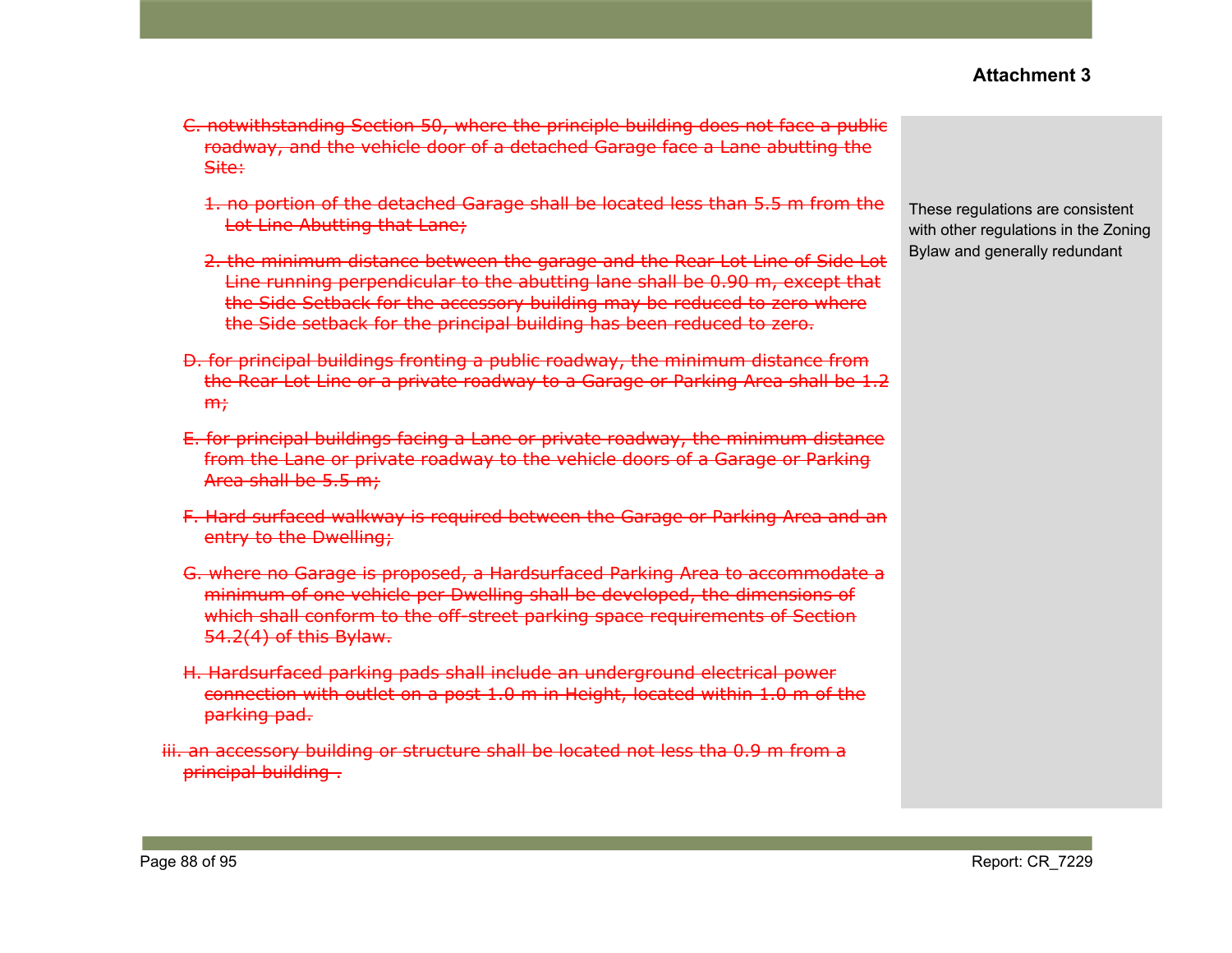| iv. the distance between an accessory building and the lot line running parallel to<br>any flanking public roadway, other than a lane shall not be less than the Side<br>Setback requirements for the principle building                                                                                                                                                                                 | These regulations are consistent                                      |
|----------------------------------------------------------------------------------------------------------------------------------------------------------------------------------------------------------------------------------------------------------------------------------------------------------------------------------------------------------------------------------------------------------|-----------------------------------------------------------------------|
| v. notwithstanding subsection 980(p)(ii), where the principal building is a<br>Semi-detached house or Row House, and the vehicle doors of a detached Garage<br>face the Rear Lot Line, the detached Garage shall be located not less than 0.6 m<br>vi. from the Side Lot Line, except where it is a mutual Garage erected on the<br>common property line to the satisfaction of the Development Officer. | with other regulations in the Zoning<br>Bylaw and generally redundant |
| vi. an accessory Building or Structure for Semi-detached and Row Housing shall be<br>located not less than 0.60 m from the Side Lot Line, except where it is a mutual<br>Garage erected on the common property line to the satisfaction of the<br><b>Development Officer.</b>                                                                                                                            |                                                                       |
| vii. for Row Housing where detached rear parking Garages are proposed, the<br>maximum width of the building containing the Garage(s) shall not exceed 30 m,<br>provided that the building does not contain more than five separate Garages.                                                                                                                                                              |                                                                       |
| viii. Hardsurfaced parking pads may be attached between two Lots.                                                                                                                                                                                                                                                                                                                                        |                                                                       |
| $\frac{dx}{i}$ . For Single Detached Housing and Semi-detached Housing where on Side<br>Setback is reduced to 0.0 m, the Side Yard Setback from a Garage may also be<br>reduced to $0.0$ m where:                                                                                                                                                                                                        | To one decimal place only.                                            |
| A. only one side of a Lot is reduced to $0.0$ m, and the other side Setback is a<br>minimum of $1.5$ m;                                                                                                                                                                                                                                                                                                  | To one decimal place only.                                            |
| B. the owner of the Side proposed for development and the owner of the adjacent<br>Site shall register, on both titles, a 1.5 m private maintenance easement that<br>provides:                                                                                                                                                                                                                           |                                                                       |
| 1. a 0.30 m eave encroachment easement with the requirement that the eaves<br>must not be closer than $0.9\theta$ m to the eaves of the building on the adjacent<br>parcel;                                                                                                                                                                                                                              | To one decimal place only.                                            |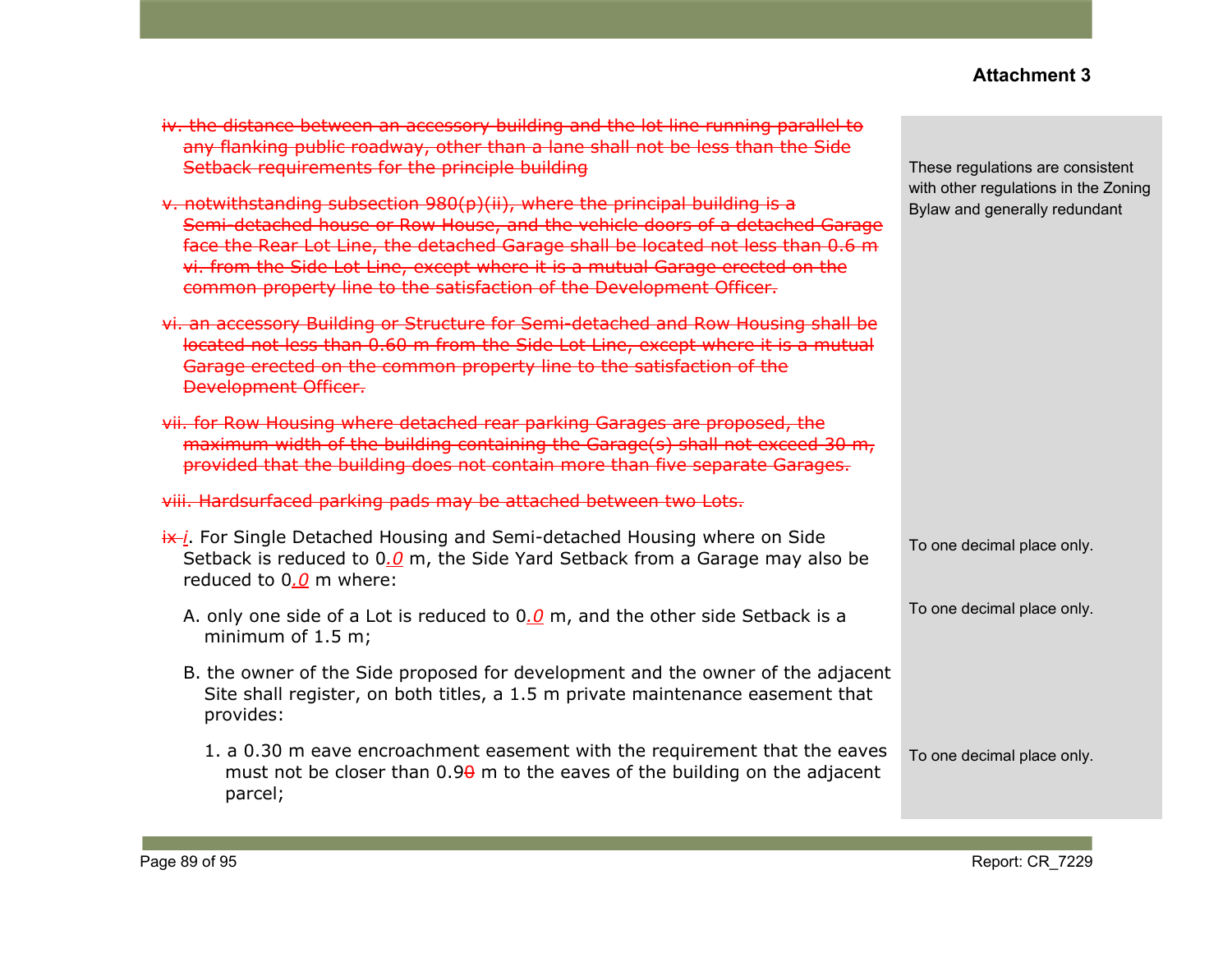| 2. a $0.6\theta$ m footing encroachment easement, if footing is required;                                                                                                                                      | To one decimal place only.                                                        |
|----------------------------------------------------------------------------------------------------------------------------------------------------------------------------------------------------------------|-----------------------------------------------------------------------------------|
| 3. a drainage swale, constructed as per the City of Edmonton Design and<br>Construction Standards; and                                                                                                         |                                                                                   |
| 4. permission to access the easement area for maintenance of both properties.                                                                                                                                  |                                                                                   |
| C. all roof leaders from Accessory buildings are connected to the individual storm<br>sewer service for each Lot or directed to drain directly to an adjacent Lane;<br>and                                     |                                                                                   |
| D. no roof leader discharge shall be directed to the maintenance easement.                                                                                                                                     |                                                                                   |
| <b>*il</b> . For Single Detached Housing or Semi-detached Housing where one Side Setback<br>has been reduced to $0.0$ m and where primary vehicular access is from a Lane:                                     |                                                                                   |
| A. access from a Dwelling to a local roadway shall be provided at a distance no<br>greater than $125.0$ m from any point in a Lane.                                                                            |                                                                                   |
| 990.4 (TC-C) HERITAGE VALLEY TOWN CENTRE COMMERCIAL ZONE                                                                                                                                                       |                                                                                   |
| <b>Design Regulations</b><br>4.2                                                                                                                                                                               |                                                                                   |
| <b>Roadways and Parking</b>                                                                                                                                                                                    |                                                                                   |
| f. Notwithstanding Section 54 of the Zoning Bylaw, a parking reduction shall be<br>permitted in the provision of off-street parking spaces, with the submission and<br>approval of a Parking Impact Assessment | The removal of minimum parking<br>requirements makes this provision<br>redundant. |
| g. Notwithstanding Section 54 of this Bylaw, bicycle parking spaces shall be provided<br>at the rate of 5% of the number of vehicular parking spaces required, 5 Bicycle                                       |                                                                                   |

Parking spaces being the minimum.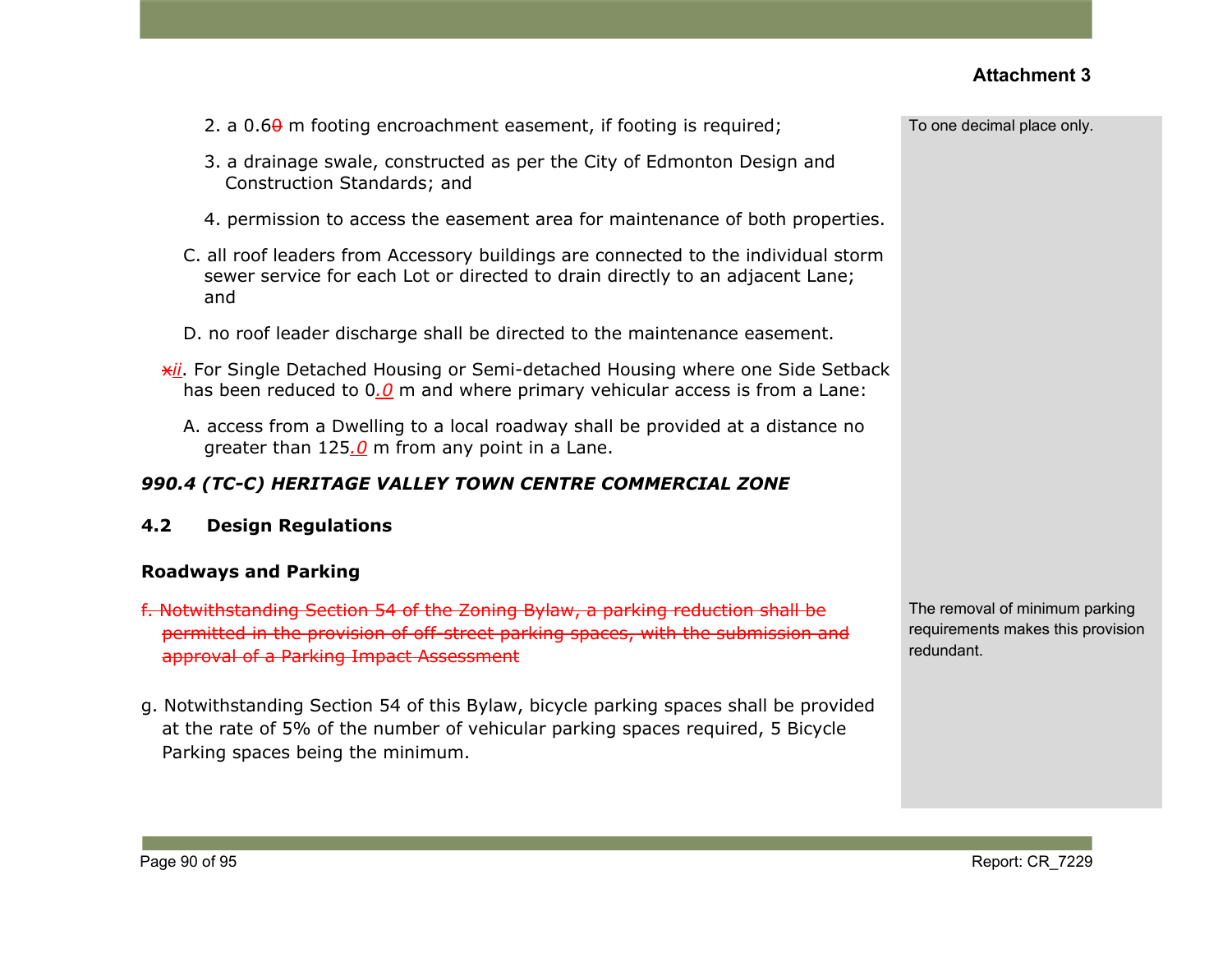#### *997 Special Area Blatchford*

#### **3. Blatchford Urban Agriculture**

f. Notwithstanding Section 54, no parking shall be required for Blatchford Urban Agriculture developments.

#### *997.7 (BP) Blatchford Parks Zone*

#### **4. Development Regulations**

The following regulations shall apply to Permitted and Discretionary Uses.

g. Any parking provided shall be in accordance with Section 54 of the Zoning Bylaw. Notwithstanding Section 54, parking shall not be required for any development within this zone.

#### *997.8. (BRH) Blatchford Row Housing Zone*

#### **4. Development Regulations**

- m. Any parking provided shall be in accordance with Section 54 of the Zoning Bylaw.
- m. Notwithstanding [Section](https://webdocs.edmonton.ca/InfraPlan/zoningbylaw/ZoningBylaw/Part1/Development/54__Parking__Loading_and_Passenger_Drop-off.htm) 54 of the Zoning Bylaw, the following parking regulations shall apply:
	- i. Individual Lot Blatchford Townhousing developments shall provide a minimum of 1 parking stall per unit;

The removal of minimum parking requirements makes this provision redundant.

Minimum requirements are removed from this Blatchford zone.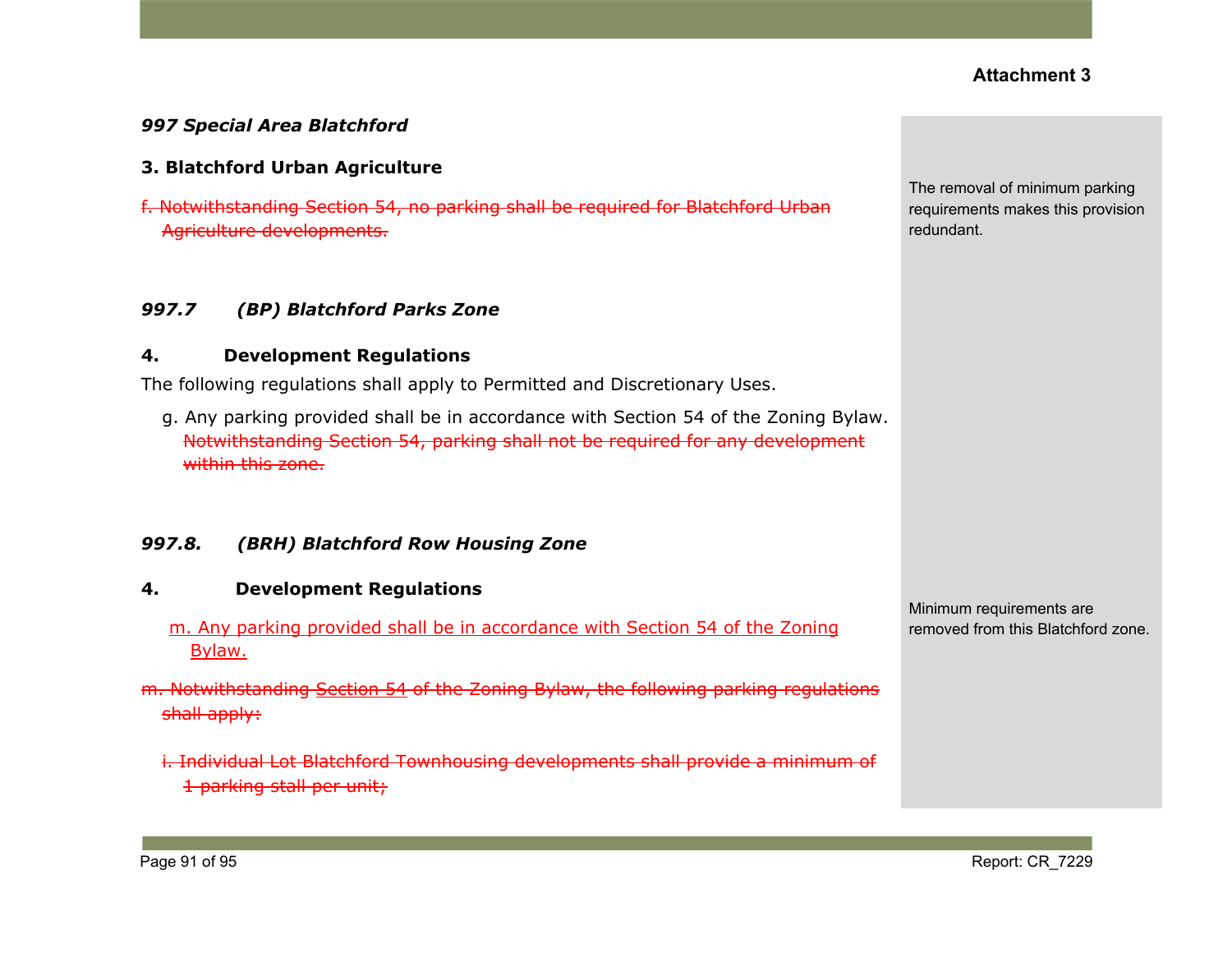### ii. 1 parking stall shall be required for each Blatchford Lane Suite or Blatchford Accessory Suite. Any individual lot Blatchford Townhousing development

| <b>Non-Accessory Parking Use</b>               | <b>Existing non-</b><br>accessory | <b>New: Surface</b>  | New:<br><b>Structured</b> |
|------------------------------------------------|-----------------------------------|----------------------|---------------------------|
| 110 (RF1) Single Detached Residential Zone     | <b>Not Listed</b>                 | <b>Not Listed</b>    | <b>Not Listed</b>         |
| 115 (RSL) Residential Small Lot Zone           | <b>Not Listed</b>                 | <b>Not Listed</b>    | <b>Not Listed</b>         |
| 120 (RF2) Low Density Infill Zone              | <b>Not Listed</b>                 | <b>Not Listed</b>    | <b>Not Listed</b>         |
| 130 (RPL) Planned Lot Residential Zone         | <b>Not Listed</b>                 | <b>Not Listed</b>    | Not Listed                |
| 140 (RF3) Small Scale Infill Development Zone  | <b>Not Listed</b>                 | <b>Not Listed</b>    | <b>Not Listed</b>         |
| 150 (RF4) Semi-detached Residential Zone       | <b>Not Listed</b>                 | <b>Not Listed</b>    | <b>Not Listed</b>         |
| 155 (RMD) Residential Mixed Dwelling Zone      | <b>Not Listed</b>                 | <b>Not Listed</b>    | <b>Not Listed</b>         |
| 160 (RF5) Row Housing Zone                     | <b>Not Listed</b>                 | <b>Not Listed</b>    | <b>Not Listed</b>         |
| 165 (UCRH) Urban Character Row Housing Zone    | <b>Not Listed</b>                 | <b>Not Listed</b>    | <b>Not Listed</b>         |
| 170 (RF6) Medium Density Multiple Family Zone  | <b>Not Listed</b>                 | <b>Not Listed</b>    | <b>Not Listed</b>         |
| 210 (RA7) Low Rise Apartment Zone              | <b>Not Listed</b>                 | <b>Not Listed</b>    | <b>Not Listed</b>         |
| 220 (RA8) Medium Rise Apartment Zone           | <b>Not Listed</b>                 | <b>Not Listed</b>    | <b>Not Listed</b>         |
| 230 (RA9) High Rise Apartment Zone             | <b>Discretionary</b>              | <b>Not Listed</b>    | <b>Not Listed</b>         |
| 240 (RR) Rural Residential Zone                | <b>Not Listed</b>                 | <b>Not Listed</b>    | <b>Not Listed</b>         |
| 250 (RMH) Mobile Home Zone                     | <b>Not Listed</b>                 | <b>Not Listed</b>    | <b>Not Listed</b>         |
| 310 (CNC) Neighbourhood Convenience Commercial | <b>Not Listed</b>                 | <b>Not Listed</b>    | <b>Not Listed</b>         |
| Zone                                           |                                   |                      |                           |
| 320 (CSC) Shopping Centre Zone                 | <b>Not Listed</b>                 | <b>Not Listed</b>    | <b>Not Listed</b>         |
| 330 (CB1) Low Intensity Business Zone          | <b>Discretionary</b>              | <b>Discretionary</b> | <b>Discretionary</b>      |
| 340 (CB2) General Business Zone                | <b>Discretionary</b>              | <b>Discretionary</b> | <b>Discretionary</b>      |
| 350 (CHY) Highway Corridor Zone                | <b>Not Listed</b>                 | <b>Not Listed</b>    | <b>Not Listed</b>         |
| 360 (CO) Commercial Office Zone                | <b>Not Listed</b>                 | <b>Not Listed</b>    | <b>Not Listed</b>         |
| 370 (CB3) Commercial Mixed Business Zone       | <b>Discretionary</b>              | <b>Discretionary</b> | <b>Discretionary</b>      |
| 400 (IB) Industrial Business Zone              | <b>Not Listed</b>                 | <b>Not Listed</b>    | <b>Not Listed</b>         |
| 410 (IL) Light Industrial Zone                 | <b>Not Listed</b>                 | <b>Not Listed</b>    | <b>Not Listed</b>         |
| 420 (IM) Medium Industrial Zone                | <b>Not Listed</b>                 | <b>Not Listed</b>    | <b>Not Listed</b>         |
| 430 (IH) Heavy Industrial Zone                 | <b>Not Listed</b>                 | <b>Not Listed</b>    | <b>Not Listed</b>         |
| 510 (US) Urban Services Zone                   | <b>Not Listed</b>                 | <b>Discretionary</b> | <b>Discretionary</b>      |
| 520 (PU) Public Utility Zone                   | <b>Not Listed</b>                 | <b>Discretionary</b> | <b>Discretionary</b>      |

Zones with existing allowances for dedicated parking facilities will continue to have that opportunity as a permitted use.

Stand-alone non-accessory parking was not intended to be part of the RA9 zone. With the removal of accessory and non-accessory parking, RA9 properties will be able to share parking but will not be allowed to have purpose built parking structures with no other associated uses.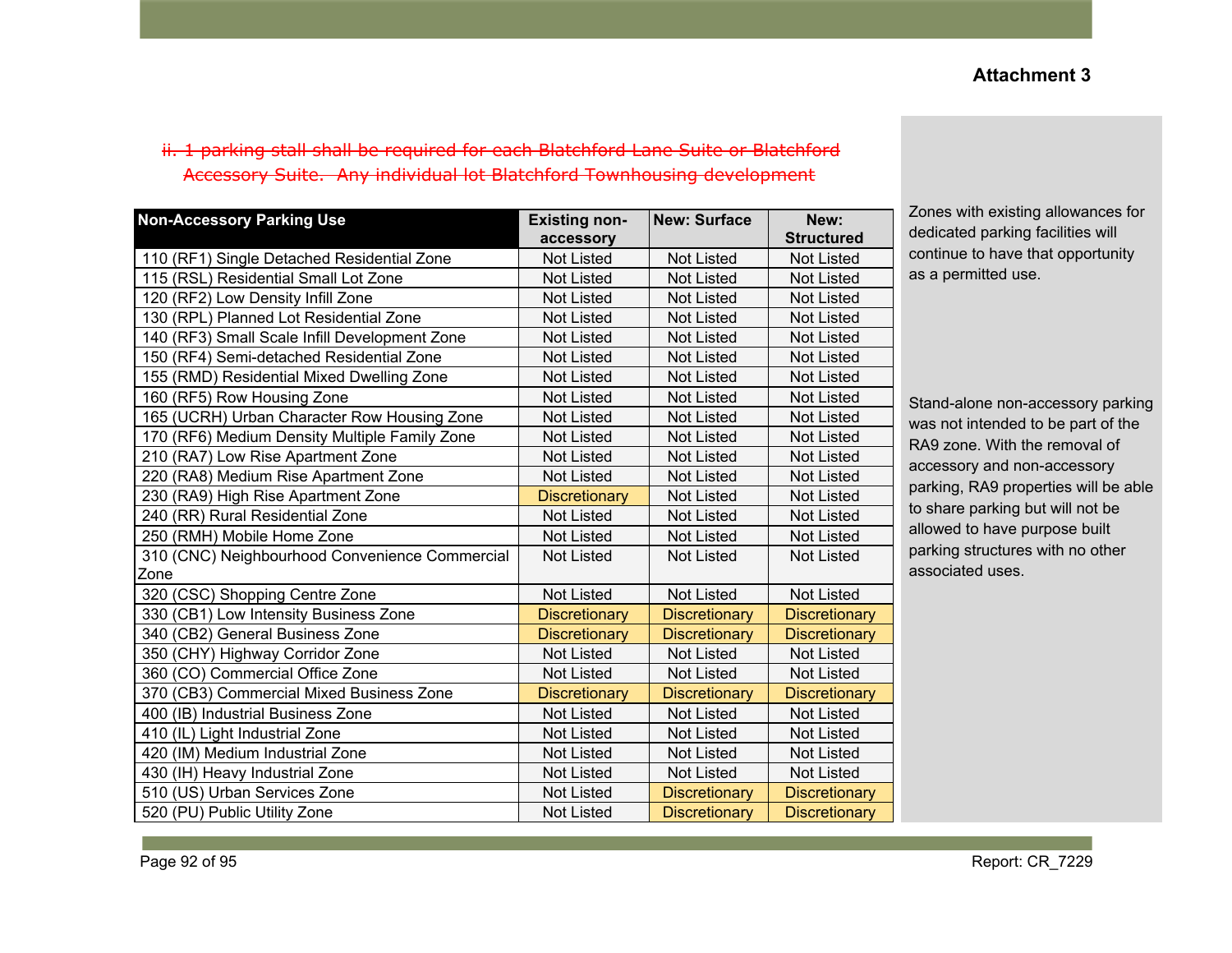#### 530 (AP) Public Parks Zone Not Listed Not Listed Not Listed Not Listed 531 (NA) Natural Areas Protection Zone Not Listed Not Listed Not Listed Not Listed 540 (A) Metropolitan Recreation Zone Not Listed Not Listed Not Listed Not Listed 541 (AN) River Valley Activity Node Zone Not Listed Not Listed Not Listed Not Listed 541 (AN) River Valley Activity Node Zone Appendix I - Fort Edmonton Park Not Listed | Not Listed | Not Listed 550 (MA) Municipal Airport Zone Not Not Listed Not Listed Not Listed Not Listed 551 (MA1) Municipal Airport Airfield Zone **Permitted** Permitted Permitted Permitted 552 (MA2) Municipal Airport Business Industrial Zone Permitted Permitted Permitted Permitted 553 (MA3) Municipal Airport General Business Zone | Discretionary | Discretionary | Discretionary 560 (AJ) Alternative Jurisdiction Zone Not Listed Not Listed Not Listed Not Listed 570 (CS1) Community Services 1 Zone | Not Listed | Not Listed | Not Listed 571 (CS2) Community Services 2 Zone Not Listed Not Listed Not Listed Not Listed 572 (CS3) Community Services 3 Zone Not Listed Not Listed Not Listed Not Listed 573 (CS4) Community Services 4 Zone Not Listed Not Listed Not Listed Not Listed 574 (UI) Urban Institutional Zone Discretionary | Discretionary | Discretionary | Discretionary 610 (AG) Agricultural Zone Not Listed Not Listed Not Listed 620 (AGU) Urban Reserve Zone Not Not Listed Not Listed Not Listed Not Listed 630 (AGI) Industrial Reserve Zone Not Listed Not Listed Not Listed Not Listed Not Listed 910.5 (CCA) Core Commercial Arts Zone **Discretionary Not Listed Discretionary** Not Listed Discretionary 910.6 (CMU) Commercial Mixed Use Zone Discretionary Not Listed Discretionary 910.7 (HA) Heritage Area Zone **Discretionary Not Listed Discretionary** Not Listed Discretionary 910.8 (HDR) High Density Residential Zone Not Listed Not Listed Not Listed Not Listed 910.9 (JAMSC) Jasper Avenue Main Street Commercial Zone Discretionary | Not Listed | Discretionary 910.10 (RMU) Residential Mixed Use Zone Not Listed Not Listed Not Listed Not Listed 910.11 (UW) Urban Warehouse Zone **Discretionary Not Listed** Discretionary 910.12 (AED) Arena & Entertainment District Zone **Discretionary Not Listed** Discretionary 920.4 (RPLt) Terwillegar Planned Lot Residential Zone Not Listed | Not Listed | Not Listed 920.5 (RF4t) Terwillegar Semi-detached Residential Zone Not Listed | Not Listed | Not Listed 920.6 (RF5t) Terwillegar Row Housing Zone Not Listed Not Listed Not Listed Not Listed 920.8 (TSDR) Terwillegar Single Detached **Residential** Not Listed | Not Listed | Not Listed 920.9 (TSLR) Terwillegar Small Lot Residential Zone Not Listed Not Listed Not Listed Not Listed

## **Attachment 3**

These are added as discretionary uses to accommodate potential park and ride facilities.

Surface parking lots are not supported in the Downtown Special Area. Not adding "Parking Facilities - surface" will prevent new surface lots from being created and make existing surface lots non-conforming..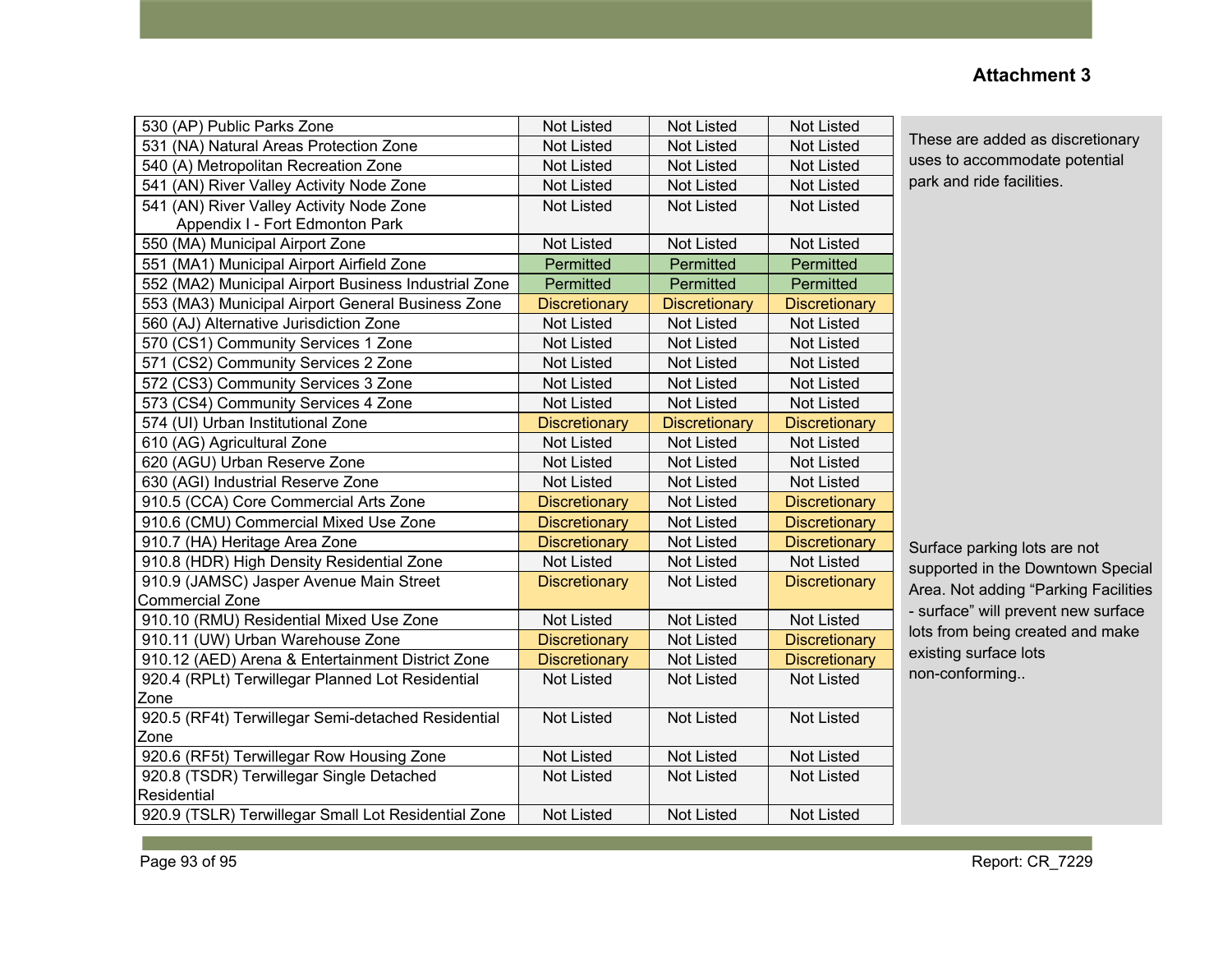| 920.10 (TMU) Terwillegar Mixed Use Zone                        | <b>Not Listed</b>    | <b>Not Listed</b>    | <b>Not Listed</b>    |
|----------------------------------------------------------------|----------------------|----------------------|----------------------|
| 930.4 (EIB) Ellerslie Industrial Business                      | <b>Not Listed</b>    | <b>Not Listed</b>    | <b>Not Listed</b>    |
| 930.5 (EIM) Ellerslie Medium Industrial Zone                   | <b>Not Listed</b>    | <b>Not Listed</b>    | <b>Not Listed</b>    |
| 940.5 (GLD) Griesbach Low Density Residential Zone             | <b>Not Listed</b>    | <b>Not Listed</b>    | <b>Not Listed</b>    |
| 940.6 (GVC) Griesbach Village Centre Zone                      | <b>Discretionary</b> | <b>Discretionary</b> | <b>Discretionary</b> |
| 940.7 (RF5g) Griesbach Row Housing Zone                        | <b>Not Listed</b>    | <b>Not Listed</b>    | <b>Not Listed</b>    |
| 940.8 (RA7g) Griesbach Low Rise Apartment Zone                 | <b>Not Listed</b>    | <b>Not Listed</b>    | <b>Not Listed</b>    |
| 940.9 (GLG) Griesbach Low Density Residential with             | <b>Not Listed</b>    | <b>Not Listed</b>    | <b>Not Listed</b>    |
| Garage Suites Zone                                             |                      |                      |                      |
| 950.4 (CCHD) Clareview Campus High Density                     | <b>Not Listed</b>    | <b>Not Listed</b>    | <b>Not Listed</b>    |
| <b>Residential Zone</b>                                        |                      |                      |                      |
| 950.5 (CCMD) Clareview Campus Medium Density                   | <b>Not Listed</b>    | <b>Not Listed</b>    | <b>Not Listed</b>    |
| <b>Residential Zone</b>                                        |                      |                      |                      |
| 950.6 (CCLD) Clareview Campus Low Density                      | <b>Not Listed</b>    | <b>Not Listed</b>    | <b>Not Listed</b>    |
| <b>Residential Zone</b>                                        |                      |                      |                      |
| 950.7 (CCSF) Clareview Campus Single Family                    | <b>Not Listed</b>    | <b>Not Listed</b>    | <b>Not Listed</b>    |
| <b>Residential Zone</b>                                        |                      |                      |                      |
| 950.8 (CCNC) Clareview Campus Neighbourhood<br>Commercial Zone | <b>Not Listed</b>    | <b>Not Listed</b>    | <b>Not Listed</b>    |
| 960.4 (RA7a) Ambleside Low-Rise Apartment Zone                 | <b>Not Listed</b>    | <b>Not Listed</b>    | <b>Not Listed</b>    |
| 960.5 (CSCa) Ambleside Shopping Centre Zone                    | <b>Not Listed</b>    | <b>Not Listed</b>    | <b>Not Listed</b>    |
| 960.6 (UVCa) Ambleside Urban Village Commercial                | Permitted            | Permitted            | Permitted            |
| Zone                                                           |                      |                      |                      |
| 970.6 (EETB) Edmonton Energy and Technology                    | <b>Not Listed</b>    | <b>Not Listed</b>    | <b>Not Listed</b>    |
| Park Business Park Zone                                        |                      |                      |                      |
| 970.7 (EETC) Edmonton Energy and Technology                    | <b>Not Listed</b>    | <b>Not Listed</b>    | <b>Not Listed</b>    |
| Park Chemical Cluster Zone                                     |                      |                      |                      |
| 970.8 (EETL) Edmonton Energy and Technology                    | <b>Not Listed</b>    | <b>Not Listed</b>    | <b>Not Listed</b>    |
| Park Logistics Zone                                            |                      |                      |                      |
| 970.9 (EETM) Edmonton Energy and Technology                    | <b>Not Listed</b>    | <b>Not Listed</b>    | <b>Not Listed</b>    |
| Park Manufacturing Zone                                        |                      |                      |                      |
| 970.10 (EETR) Edmonton Energy and Technology                   | <b>Not Listed</b>    | <b>Not Listed</b>    | <b>Not Listed</b>    |
| Park Industrial Reserve Zone                                   |                      |                      |                      |
| 980 (HVLD) Heritage Valley Low Density Zone                    | <b>Not Listed</b>    | <b>Not Listed</b>    | <b>Not Listed</b>    |
| 990.4 (TC-C) Heritage Valley Town Centre                       | <b>Not Listed</b>    | <b>Not Listed</b>    | <b>Not Listed</b>    |
| <b>Commercial Zone</b>                                         |                      |                      |                      |